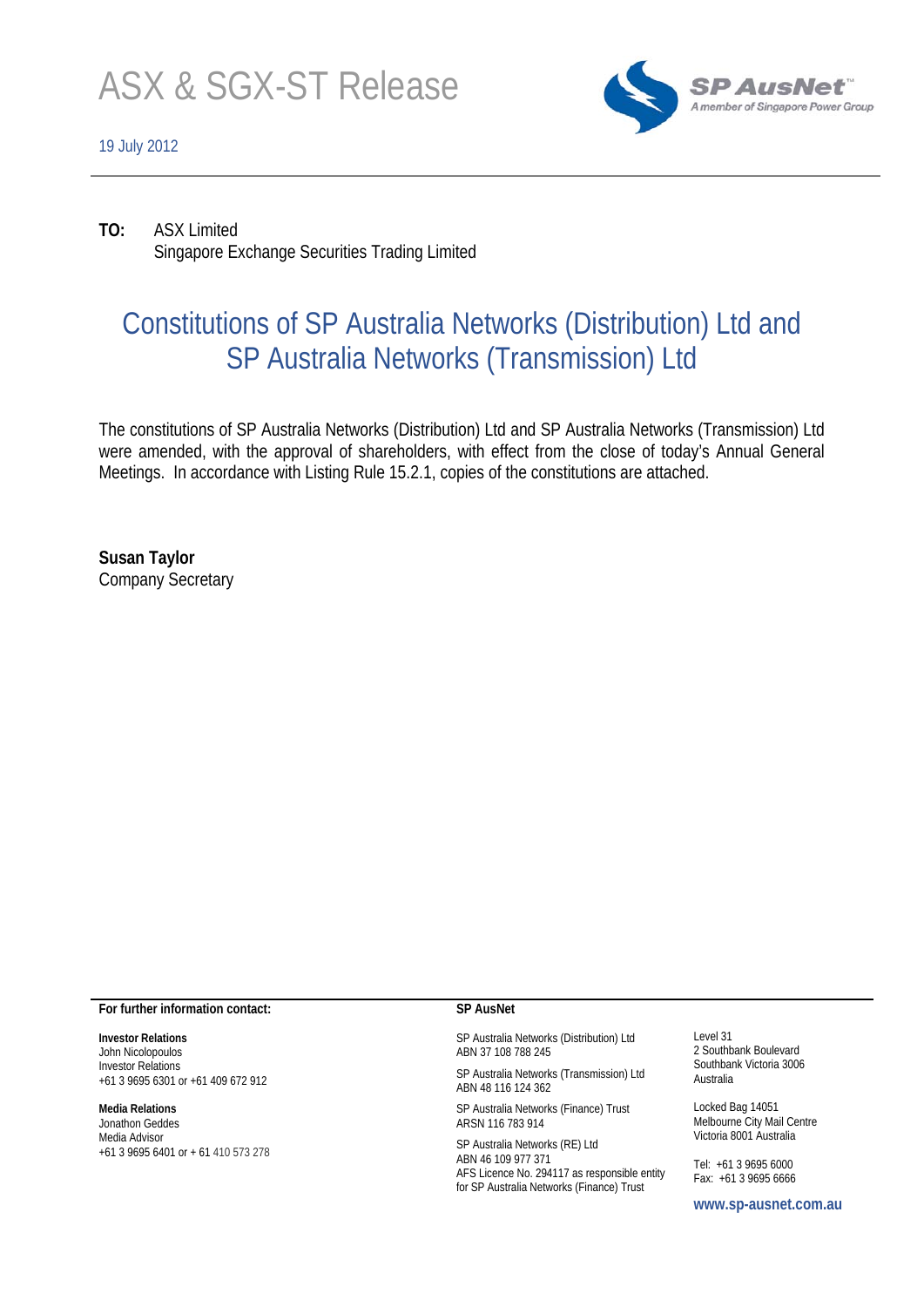# **Constitution**

**SP Australia Networks (Distribution) Ltd**  ACN 108 788 245

# Freehills

101 Collins Street Melbourne Victoria 3000 Australia Telephone +61 3 9288 1234 Facsimile +61 3 9288 1567 www.freehills.com DX 240 Melbourne SYDNEY MELBOURNE PERTH BRISBANE SINGAPORE Correspondent Offices HANOI HO CHI MINH CITY JAKARTA KUALA LUMPUR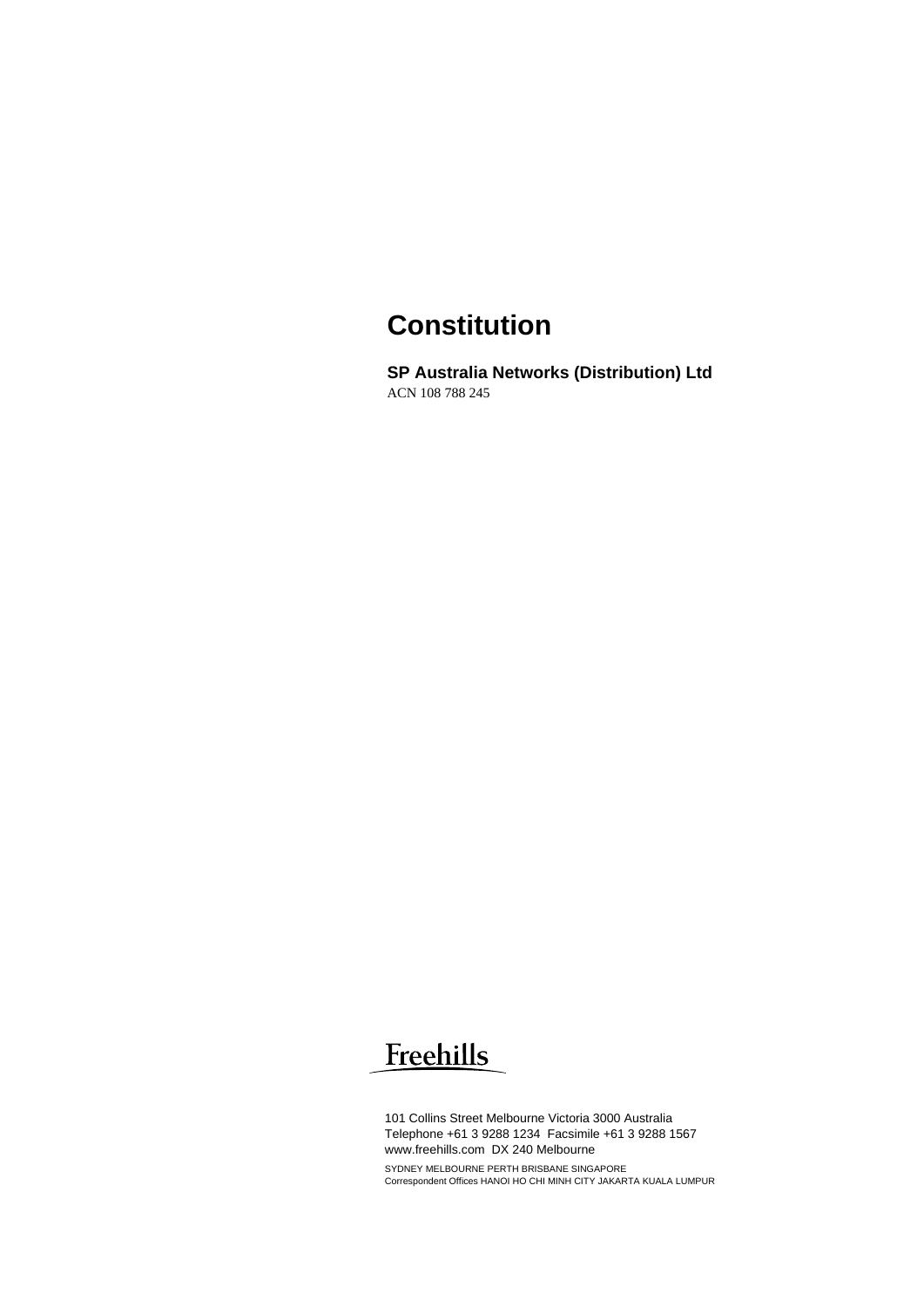|  | <b>Table of contents</b> |
|--|--------------------------|
|  |                          |

| Clause      |                                                                     |                                                                                                                                                                                                                                                                                                      | Page                                                                                                                                        |  |  |
|-------------|---------------------------------------------------------------------|------------------------------------------------------------------------------------------------------------------------------------------------------------------------------------------------------------------------------------------------------------------------------------------------------|---------------------------------------------------------------------------------------------------------------------------------------------|--|--|
| 1           |                                                                     | <b>Nature of Company</b>                                                                                                                                                                                                                                                                             | 1                                                                                                                                           |  |  |
| $\mathbf 2$ |                                                                     | <b>Preliminary</b>                                                                                                                                                                                                                                                                                   |                                                                                                                                             |  |  |
|             | 2.1<br>2.2<br>2.3<br>2.4<br>2.5                                     | Definitions and interpretation<br>Application of the Act, Listing Rules and ASX Settlement Operating Rules 4<br><b>Exercising powers</b><br>Currency<br><b>Transitional provisions</b>                                                                                                               | 1<br>5<br>$\,6$<br>$6\phantom{1}$                                                                                                           |  |  |
| 3           |                                                                     | <b>Issue of Shares</b>                                                                                                                                                                                                                                                                               | $\overline{7}$                                                                                                                              |  |  |
|             | 3.1<br>3.2<br>3.3<br>3.4<br>3.5<br>3.6<br>3.7<br>3.8<br>3.9<br>3.10 | <b>Shares</b><br>Special rights<br>Partly paid Shares<br><b>Issue price of Shares</b><br>Effect of allotment on class rights<br>Equitable and other claims<br><b>Entitlement to certificates</b><br>Joint holders of Shares<br>Variation of class rights<br>Conversion or reclassification of Shares | 7<br>$\overline{7}$<br>$\overline{7}$<br>$\begin{array}{c} 8 \\ 8 \\ 8 \end{array}$<br>$\bf 8$<br>$\boldsymbol{9}$<br>$\boldsymbol{9}$<br>9 |  |  |
| 4           |                                                                     | <b>Issue of Options</b>                                                                                                                                                                                                                                                                              | 10                                                                                                                                          |  |  |
|             | 4.1<br>4.2                                                          | <b>Issue of Options</b><br><b>Effect of Stapling</b>                                                                                                                                                                                                                                                 | 10<br>10                                                                                                                                    |  |  |
| 5           |                                                                     | <b>Alteration of Share capital</b>                                                                                                                                                                                                                                                                   | 10                                                                                                                                          |  |  |
|             | 5.1<br>5.2                                                          | Alteration of Share capital<br><b>Effect of Stapling</b>                                                                                                                                                                                                                                             | 10<br>10                                                                                                                                    |  |  |
| 6           |                                                                     | Calls, forfeiture, indemnities, lien and surrender                                                                                                                                                                                                                                                   | 11                                                                                                                                          |  |  |
|             | 6.1<br>6.2<br>6.3<br>6.4<br>6.5<br>6.6<br>6.7<br>6.8<br>6.9<br>6.10 | Calls<br><b>Effect of Stapling</b><br>Proceedings to recover calls<br>Payments in advance of calls<br>Forfeiting partly paid Shares<br>Members' indemnity<br>Lien on Shares<br><b>Surrender of Shares</b><br>Sale, reissue or other disposal of Shares by the Company<br>Interest payable by Member  | 11<br>12<br>12<br>12<br>13<br>14<br>15<br>15<br>16<br>17                                                                                    |  |  |
| 7           |                                                                     | <b>Transfer and transmission of Shares</b>                                                                                                                                                                                                                                                           | 17                                                                                                                                          |  |  |
|             | 7.1<br>7.2                                                          | <b>Transferring Shares</b><br><b>Effect of Stapling</b>                                                                                                                                                                                                                                              | 17<br>18                                                                                                                                    |  |  |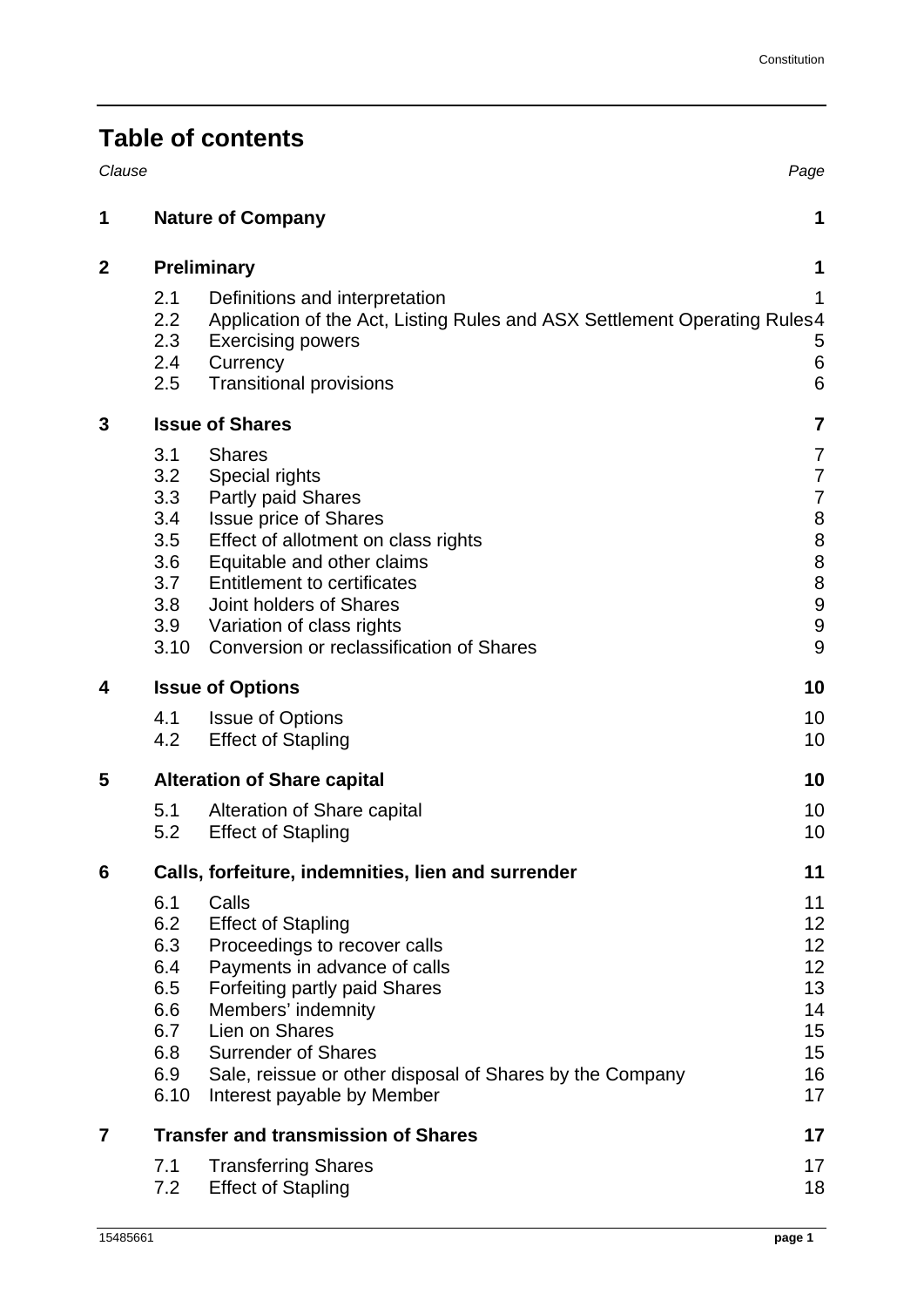|        | 7.3<br>7.4<br>7.5<br>7.6<br>7.7<br>7.8<br>7.9 | Power to decline to register transfers<br>Power to suspend registration of transfers<br>Procedure for sale of non-marketable parcels of Shares<br>Other sales of non-marketable parcels of Shares<br><b>Restricted securities</b><br><b>Transmission of Shares</b><br><b>Effect of Stapling</b>                                                                                                                                                                                                                                                                                                                                        | 19<br>19<br>19<br>20<br>21<br>21<br>22                                                                   |
|--------|-----------------------------------------------|----------------------------------------------------------------------------------------------------------------------------------------------------------------------------------------------------------------------------------------------------------------------------------------------------------------------------------------------------------------------------------------------------------------------------------------------------------------------------------------------------------------------------------------------------------------------------------------------------------------------------------------|----------------------------------------------------------------------------------------------------------|
| 8<br>9 | 8.1<br>8.2<br>8.3<br>8.4                      | Plebiscite to approve proportional takeover bids<br><b>Definitions</b><br>Transfers not to be registered<br>Approving resolution<br><b>Sunset</b><br><b>Stapled Security Register</b>                                                                                                                                                                                                                                                                                                                                                                                                                                                  | 22<br>22<br>22<br>22<br>23<br>23                                                                         |
| 10     |                                               | <b>General meetings</b>                                                                                                                                                                                                                                                                                                                                                                                                                                                                                                                                                                                                                | 23                                                                                                       |
|        | 10.1<br>10.2<br>10.3<br>10.4<br>10.7          | Calling general meetings<br>Notice of general meetings<br>Admission to general meetings<br>Quorum at general meetings<br>10.5 Chairperson of general meetings<br>10.6 Conduct at general meetings<br>Decisions at general meetings<br>10.8 Voting rights<br>10.9 Representation at general meetings<br>10.10 Effect of Stapling                                                                                                                                                                                                                                                                                                        | 23<br>24<br>25<br>26<br>27<br>27<br>28<br>29<br>31<br>34                                                 |
| 11     | <b>Directors</b><br>11.1<br>11.2<br>11.3      | Appointment and retirement of Directors<br>Vacating office<br>Remuneration<br>11.4 Director need not be a Member<br>11.5 Directors may contract with the Company and hold other offices<br>11.6 Powers and duties of Directors<br>11.7 Proceedings of Directors<br>11.8 Calling meetings of Directors<br>11.9 Notice of meetings of Directors<br>11.10 Quorum at meetings of Directors<br>11.11 Chairperson and deputy chairperson of Directors<br>11.12 Decisions of Directors<br>11.13 Written resolutions<br>11.14 Alternate Directors<br>11.15 Committees of Directors<br>11.16 Delegation to a Director<br>11.17 Validity of acts | 34<br>34<br>36<br>36<br>37<br>38<br>39<br>40<br>40<br>40<br>41<br>41<br>42<br>42<br>43<br>43<br>44<br>44 |
| 12     |                                               | <b>Executive officers</b>                                                                                                                                                                                                                                                                                                                                                                                                                                                                                                                                                                                                              | 44                                                                                                       |
|        | 12.1                                          | <b>Managing Directors and executive Directors</b>                                                                                                                                                                                                                                                                                                                                                                                                                                                                                                                                                                                      | 44                                                                                                       |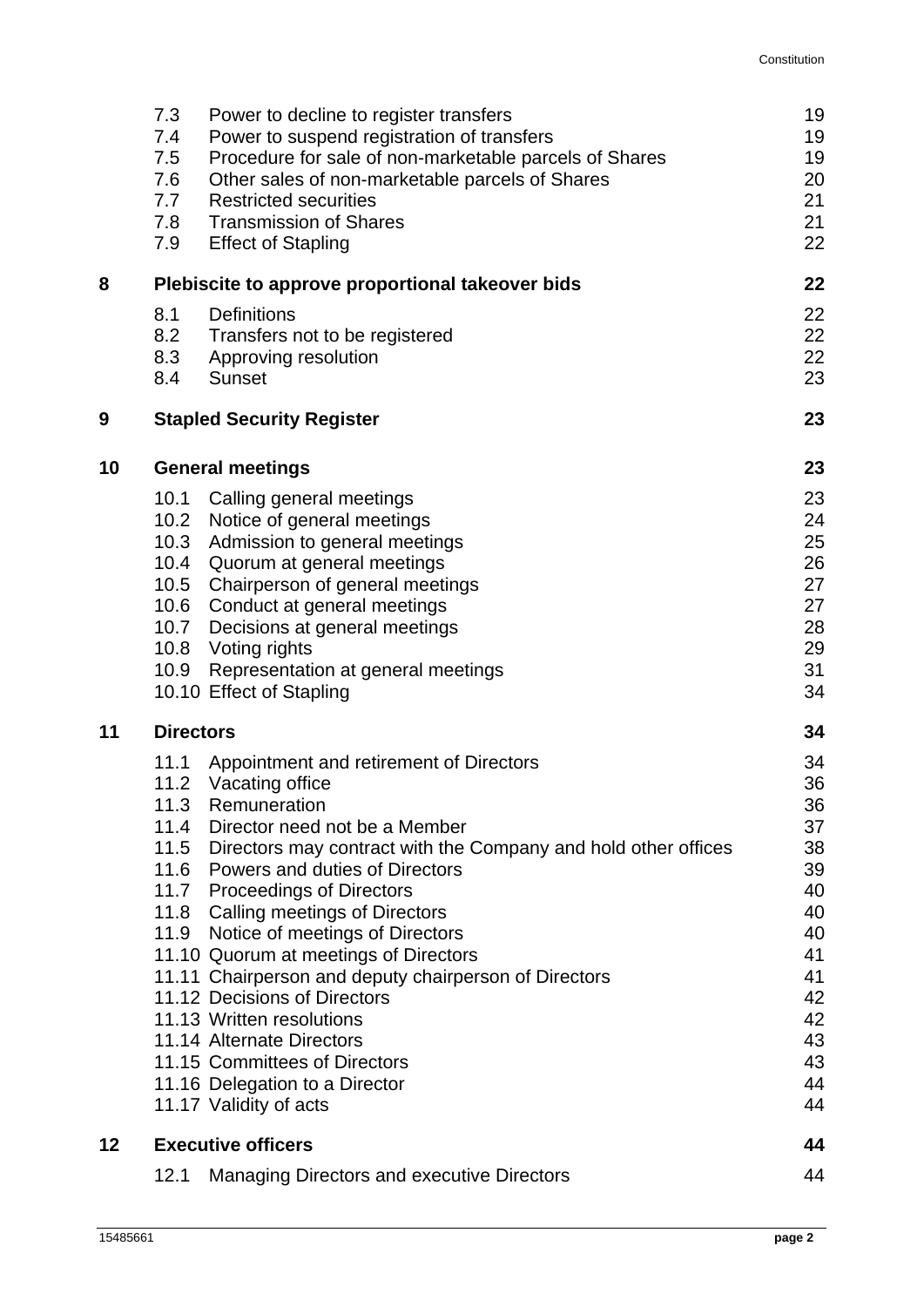|    | 12.3                           | 12.2 Secretary<br>Provisions applicable to all executive officers | 44<br>45 |  |
|----|--------------------------------|-------------------------------------------------------------------|----------|--|
| 13 | <b>Indemnity and insurance</b> |                                                                   |          |  |
|    | 13.1                           | Persons to whom clauses 13.2 and 13.4 apply                       | 45       |  |
|    |                                | 13.2 Indemnity                                                    | 45       |  |
|    | 13.3                           | <b>Extent of indemnity</b>                                        | 46       |  |
|    | 13.4                           | Insurance                                                         | 46       |  |
|    |                                | 13.5 Savings<br>13.6 Deed                                         | 46<br>46 |  |
| 14 | <b>Seals</b>                   |                                                                   | 46       |  |
|    | 14.1                           | Manner of execution                                               | 46       |  |
|    |                                | 14.2 Common seal                                                  | 47       |  |
|    |                                | 14.3 Safe custody of seal                                         | 47       |  |
|    |                                | 14.4 Using the seal                                               | 47       |  |
|    |                                | 14.5 Seal register                                                | 47       |  |
|    |                                | 14.6 Duplicate seals and certificate seals                        | 47       |  |
|    | 14.7                           | Sealing and signing certificates                                  | 47       |  |
| 15 |                                | <b>Distribution of profits</b>                                    | 48       |  |
|    | 15.1                           | <b>Dividends</b>                                                  | 48       |  |
|    |                                | 15.2 Capitalising profits                                         | 50       |  |
|    |                                | 15.3 Ancillary powers<br>15.4 Reserves                            | 51<br>52 |  |
|    |                                | 15.5 Carrying forward profits                                     | 52       |  |
|    |                                | 15.6 Share investment plan                                        | 52       |  |
|    | 15.7                           | Dividend selection plans                                          | 52       |  |
| 16 |                                | <b>Winding up</b>                                                 | 53       |  |
|    | 16.1                           | Distributing surplus                                              | 53       |  |
|    | 16.2                           | Dividing property                                                 | 53       |  |
| 17 |                                | Inspection of and access to records                               | 54       |  |
| 18 | <b>Notices</b>                 |                                                                   | 54       |  |
|    | 18.1                           | Notices by the Company to Members                                 | 54       |  |
|    | 18.2                           | Notices by the company to directors                               | 56       |  |
|    | 18.3                           | Notices by directors to the company                               | 56       |  |
|    | 18.4                           | Time of service                                                   | 56       |  |
|    | 18.5<br>18.6                   | Other communications and documents<br>Written notices             | 56<br>57 |  |
| 19 | <b>Stapling</b>                |                                                                   | 57       |  |
|    | 19.1                           | Stapling                                                          | 57       |  |
|    | 19.2                           | Ability of Directors to Staple                                    | 57       |  |
|    | 19.3                           | <b>Issue of Stapled Securities required</b>                       | 57       |  |
|    |                                | 19.4 Paramountcy of Stapling                                      | 57       |  |
|    | 19.5                           | <b>Unstapling Date</b>                                            | 57       |  |
|    |                                |                                                                   |          |  |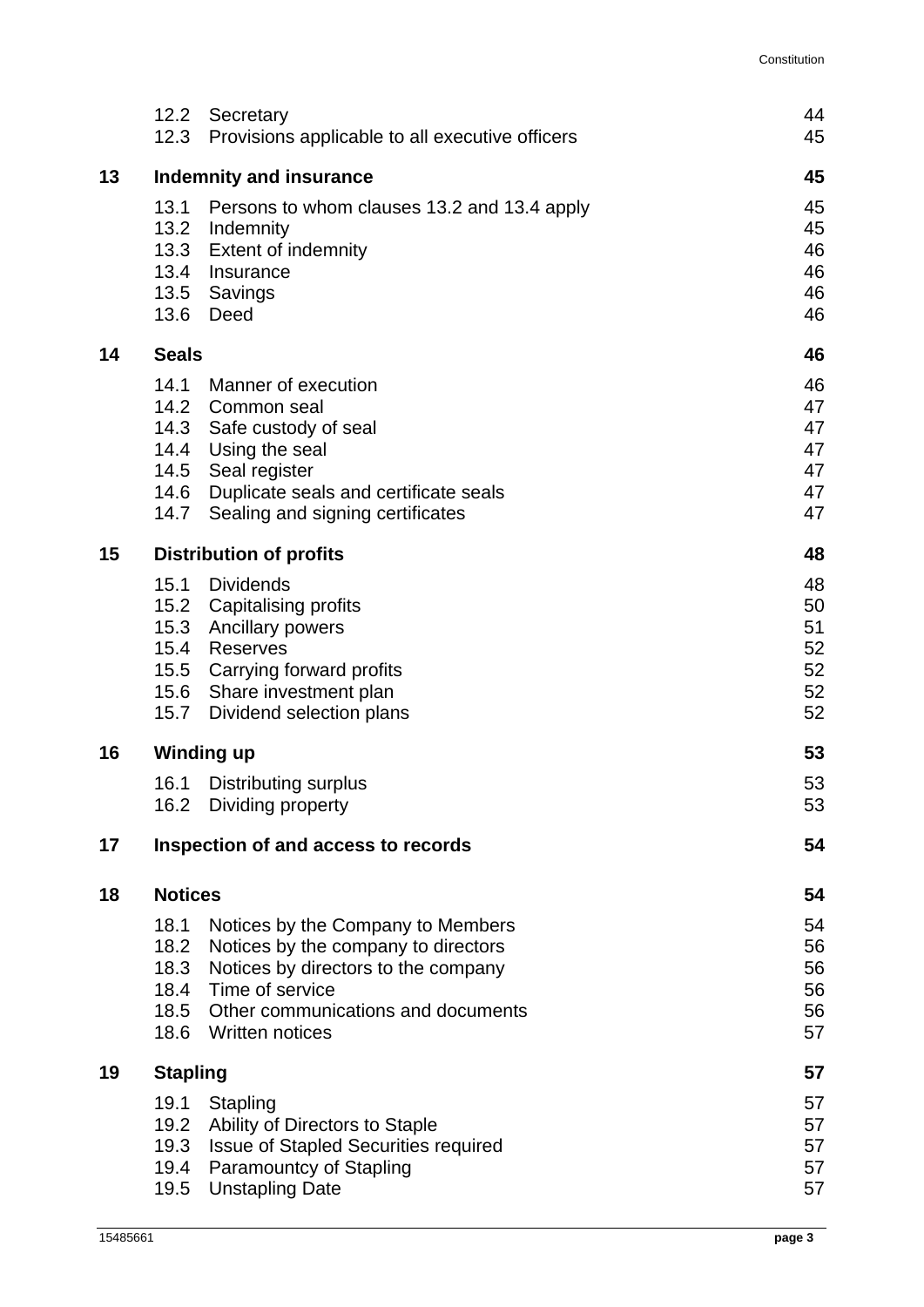|    |         | 19.6 Variation of Stapling provisions | 58 |  |
|----|---------|---------------------------------------|----|--|
| 20 | General |                                       | 58 |  |
|    |         | 20.1 Submission to jurisdiction       | 58 |  |
|    |         | 20.2 Prohibition and enforceability   | 58 |  |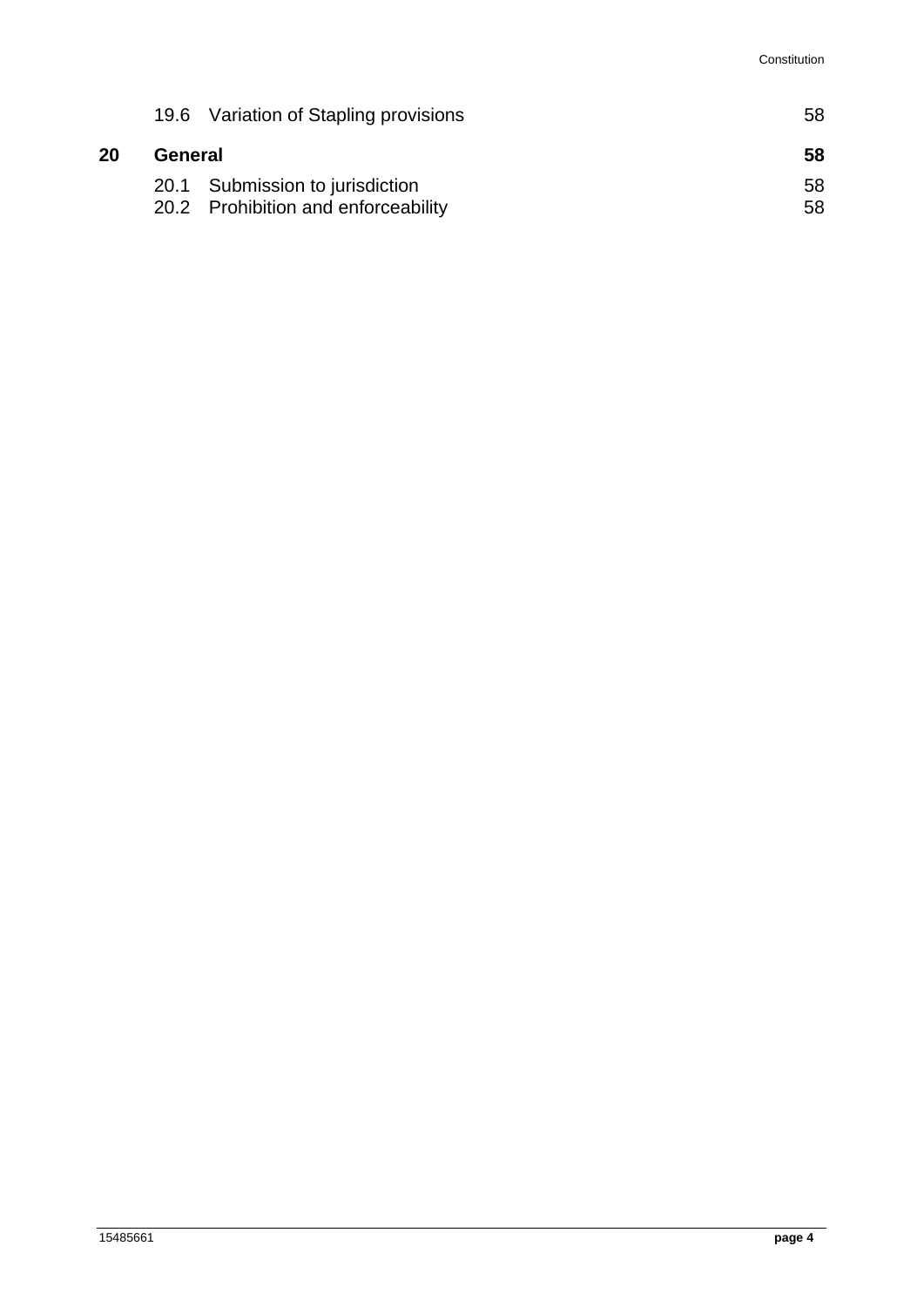## **Public listed Company limited by Shares Constitution of SP Australia Networks (Distribution) Ltd ACN 108 788 245**

## **1 Nature of Company**

The Company is a public company limited by Shares and to be listed on the Australian Stock Exchange.

## **2 Preliminary**

#### **2.1 Definitions and interpretation**

(a) In this constitution:

**Act** means the Corporations Act 2001 (Cth);

**AGM** means an annual general meeting of the Company that the Act requires to be held;

**ASIC** means the Australian Securities Investments Commission;

**ASX Settlement Operating Rules** means the operating rules of ASX Settlement Pty Limited and, to the extent that they are applicable, the operating rules of the Exchange and the operating rules of ASX Clear Pty Limited;

**Attached Security** means a Security which is from time to time Stapled or to be Stapled to a Share;

**book-entry securities** means the documents evidencing title to listed securities which are deposited by a Depositor with the Depository and are registered in the name of the Depository or its nominee, and which are transferable by way of book-entry in the Depository Register and not by way of an instrument of transfer;

**business day** has the meaning given to that term in the Listing Rules;

**CDP Account Holder** means a person named in the Depository Register as a person on whose behalf the Depository or its nominee holds one or more Shares;

**CHESS Approved Securities** means securities of the Company for which CHESS approval has been given in accordance with the ASX Settlement Operating Rules;

**CHESS Subregister** means that part of the Register that is administered by ASTC and records uncertificated holdings of CHESS Approved Securities in accordance with the ASX Settlement Operating Rules;

**Company** means SP Australia Networks (Distribution) Ltd ACN 108 788  $245:$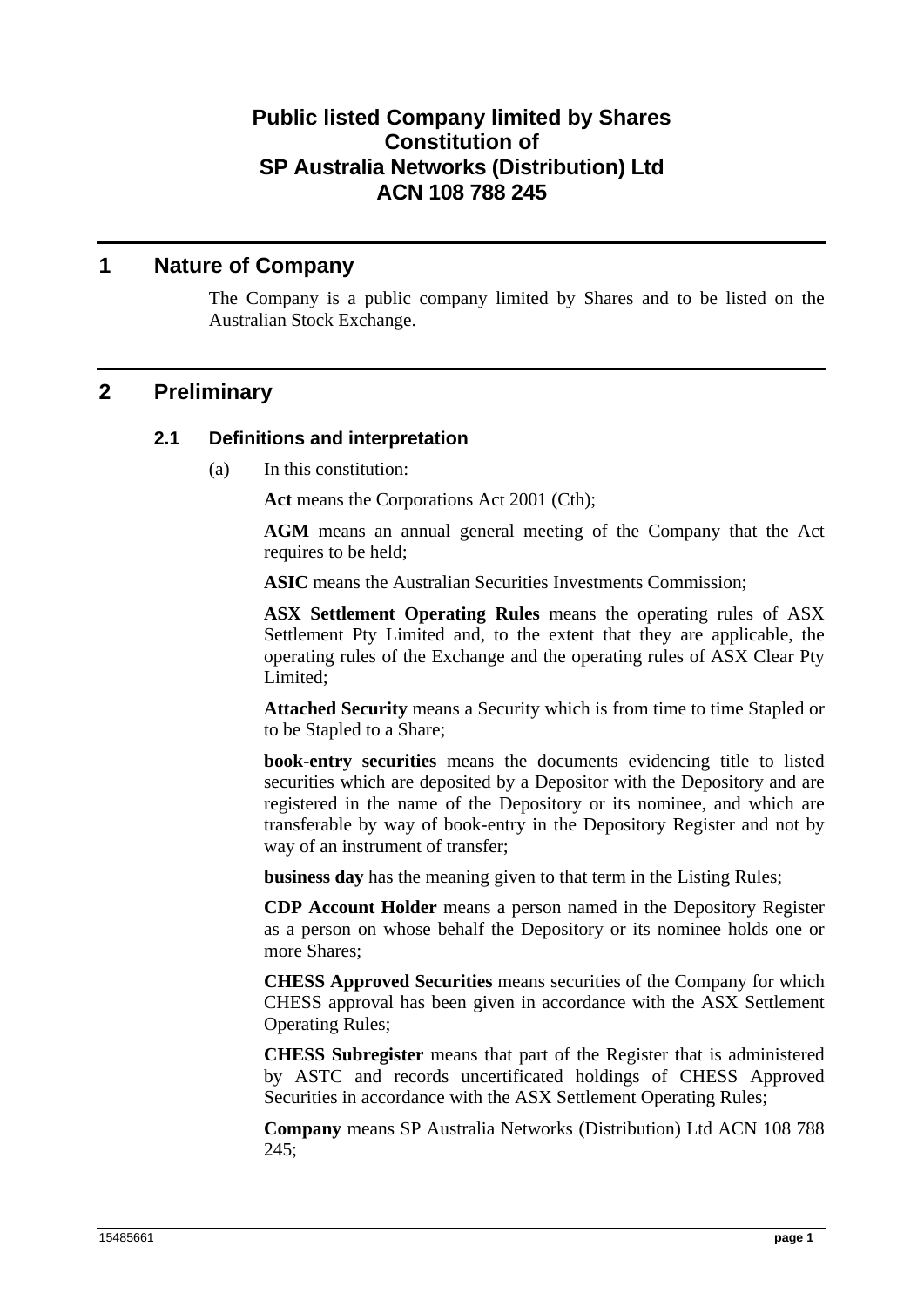**Depositor** means an account holder or a depository agent but does not include a sub-account holder;

**Depository** means the Central Depository (Pte) Limited of Singapore (a Singapore-registered company established by SGX-ST) or any other corporation approved as a depository company or corporation for the purposes of the Singapore Companies Act (Cap. 50), which operates the Central Depository System for the holding and transfer of book-entry securities;

**Depository Register** means a register maintained by the Depository in respect of book-entry securities;

**Director** means a person appointed to perform the duties of a director of the Company;

**Exchange** means ASX Limited or such other body corporate that is declared by the Directors to be the Company's primary stock exchange for the purposes of this definition;

**Listing Rules** means the listing rules of the Exchange as they apply to the Company;

**Member** means a person whose name is entered in the Register as a Member of the Company;

**Office** means the registered office of the Company;

**Option** means an option to subscribe for an unissued Share;

**Ordinary Share** means an ordinary Share in the Company;

**proper ASTC transfer** has the meaning given to that term in the Corporations Regulations 2001 (Cth);

**record time** means:

- (1) in the case of a meeting for which the caller of the meeting has decided, under the Act, that Shares are to be taken to be held by the persons who held them at a specified time before the meeting, that
- (2) time; and
- (3) in any other case, the time of the relevant meeting;

**Register** means the register of Members kept by the Company under the Act;

**representative**, in relation to a Member which is a body corporate and in relation to a meeting means a person authorised in accordance with the Act (or a corresponding previous law) by the body corporate to act as its representative at the meeting;

**seal** means any common seal, duplicate seal or certificate seal of the Company;

**Secretary** means a person appointed to perform the duties of a secretary of the Company;

**Security** has the meaning given to that term in section 92(1) of the Corporations Act;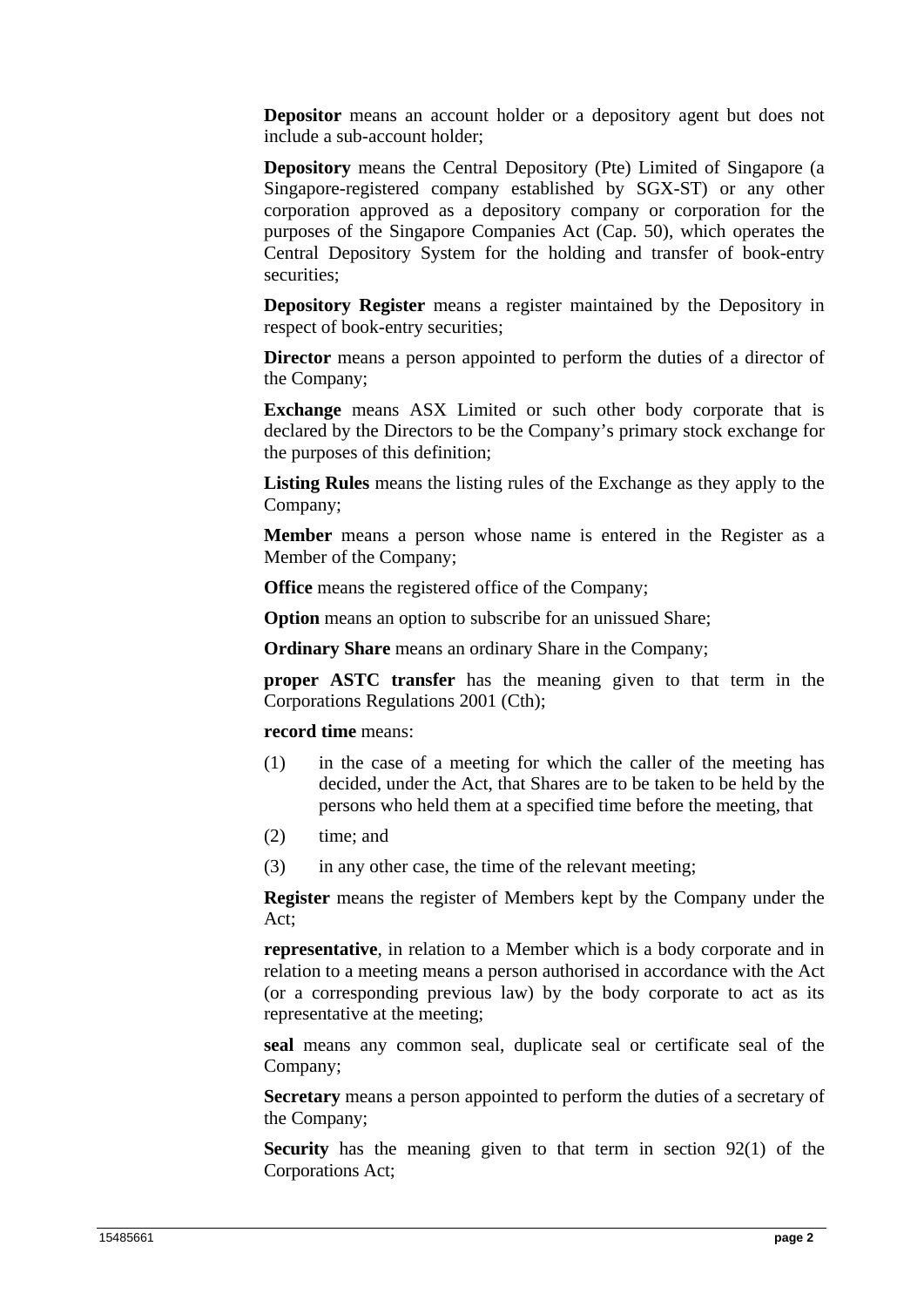**SGX-ST** means the Singapore Exchange Securities Trading Limited:

**Share** means a Share in the Company;

**Staple, Stapled or Stapling** means in relation to a Share and an Attached Security or Attached Securities, being linked together so that one may not be dealt with without the other or others;

**Stapled Entity** means any trust, corporation, managed investment scheme or other entity the Securities in which are Attached Securities;

**Stapled Security** means each Ordinary Share and each Attached Security that are Stapled together;

**Stapled Security Register** means the register of Stapled Securities to be established and maintained by or on behalf of the Company in accordance with clause 9;

**Stapling Date** means the date determined by the Directors to be the day on which all Ordinary Shares on issue in the Company will be Stapled to an Attached Security or Attached Securities;

#### **Transmission Event** means:

- (1) for a Member who is an individual:
	- (A) the Member's death;
	- (B) the Member's bankruptcy; or
	- (C) the Member becoming of unsound mind or a person who, or whose estate is, liable to be dealt with in any way under the law relating to mental health; and
- (2) for a Member who is a body corporate, the dissolution of the Member or the succession by another body corporate to the assets and liabilities of the Member.

**Unstapled** means, in relation to an Ordinary Share, not being Stapled to an Attached Security; and

**Unstapling Date** means the date determined by the Directors to be the unstapling date under clause 19.5.

- (b) A reference in this constitution to a partly paid Share is a reference to a Share on which there is an amount unpaid.
- (c) A reference in this constitution to an amount unpaid on a Share includes a reference to any amount of the issue price which is unpaid.
- (d) A reference in this constitution to a call or an amount called on a Share includes a reference to a sum that, by the terms of issue of a Share, becomes payable on issue or at a fixed date.
- (e) A reference in this constitution to a Member for the purposes of a meeting of Members for which the caller of the meeting has determined a record time is a reference to a registered holder of Shares as at the relevant record time.
- (f) A reference in this constitution to a Member present at a general meeting is a reference to a Member present in person or by proxy, attorney or representative, or, except in any clause that specifies a quorum or except in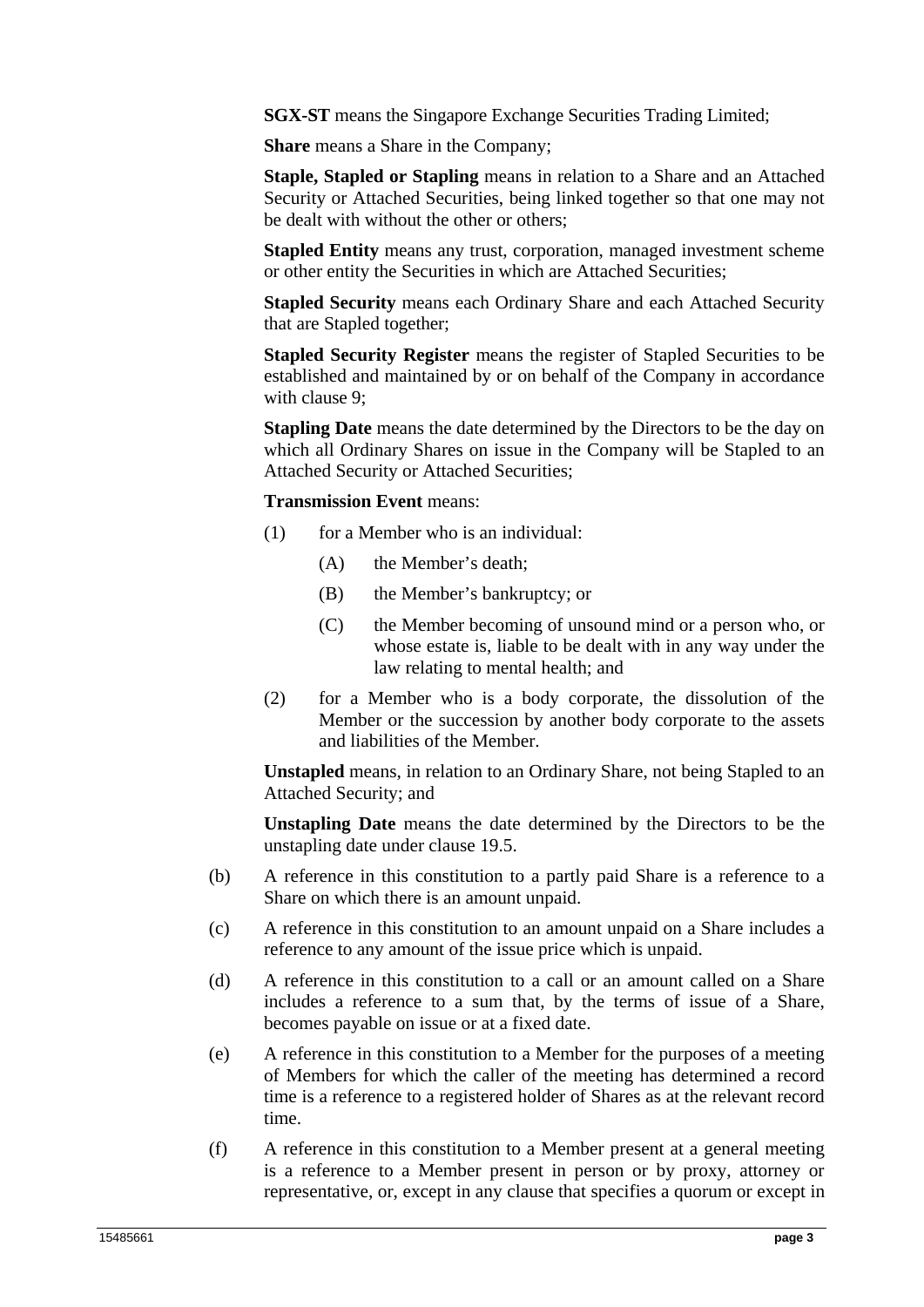any clause prescribed by the Directors, a Member who has duly lodged a valid direct vote in relation to the general meeting under clause 10.7(j)..

- (g) A chairperson or deputy chairperson appointed under this constitution may be referred to as chairman or chairwoman, or deputy chairman or chairwoman, or as chair, if applicable.
- (h) A reference in this constitution to a person holding or occupying a particular office or position is a reference to any person who occupies or performs the duties of that office or position.
- (i) A reference to directors of a Stapled Entity where the Stapled Entity is a trust or managed investment scheme is a reference to the directors of the responsible entity of that trust or managed investment scheme.
- (j) Unless the contrary intention appears, in this constitution:
	- (1) words that refer to a singular number also refer to plural numbers, and the other way around;
	- (2) words that refer to a gender also refer to the other genders;
	- (3) words used to refer to persons generally or to refer to a natural person include a body corporate, body politic, partnership, joint venture, association, Directors, group or other body (whether or not the body is incorporated);
	- (4) a reference to a person includes that person's successors and legal personal representatives;
	- (5) a reference to a statute or regulation, or a provision of any of them includes all statutes, regulations or provisions amending, consolidating or replacing them, and a reference to a statute includes all regulations, proclamations, ordinances and by-laws issued under that statute;
	- (6) a reference to the Listing Rules or the ASX Settlement Operating Rules includes any variation, consolidation or replacement of those rules and is to be taken to be subject to any applicable waiver or exemption; and
	- (7) where a word or phrase is given a particular meaning, other parts of speech and grammatical forms of that word or phrase have corresponding meanings.
- (k) In this constitution, headings and bold type are only for convenience and do not affect the meaning of this constitution.

## **2.2 Application of the Act, Listing Rules and ASX Settlement Operating Rules**

(a) The rules that apply as replaceable rules to companies under the Act do not apply to the Company except so far as they are repeated in this constitution.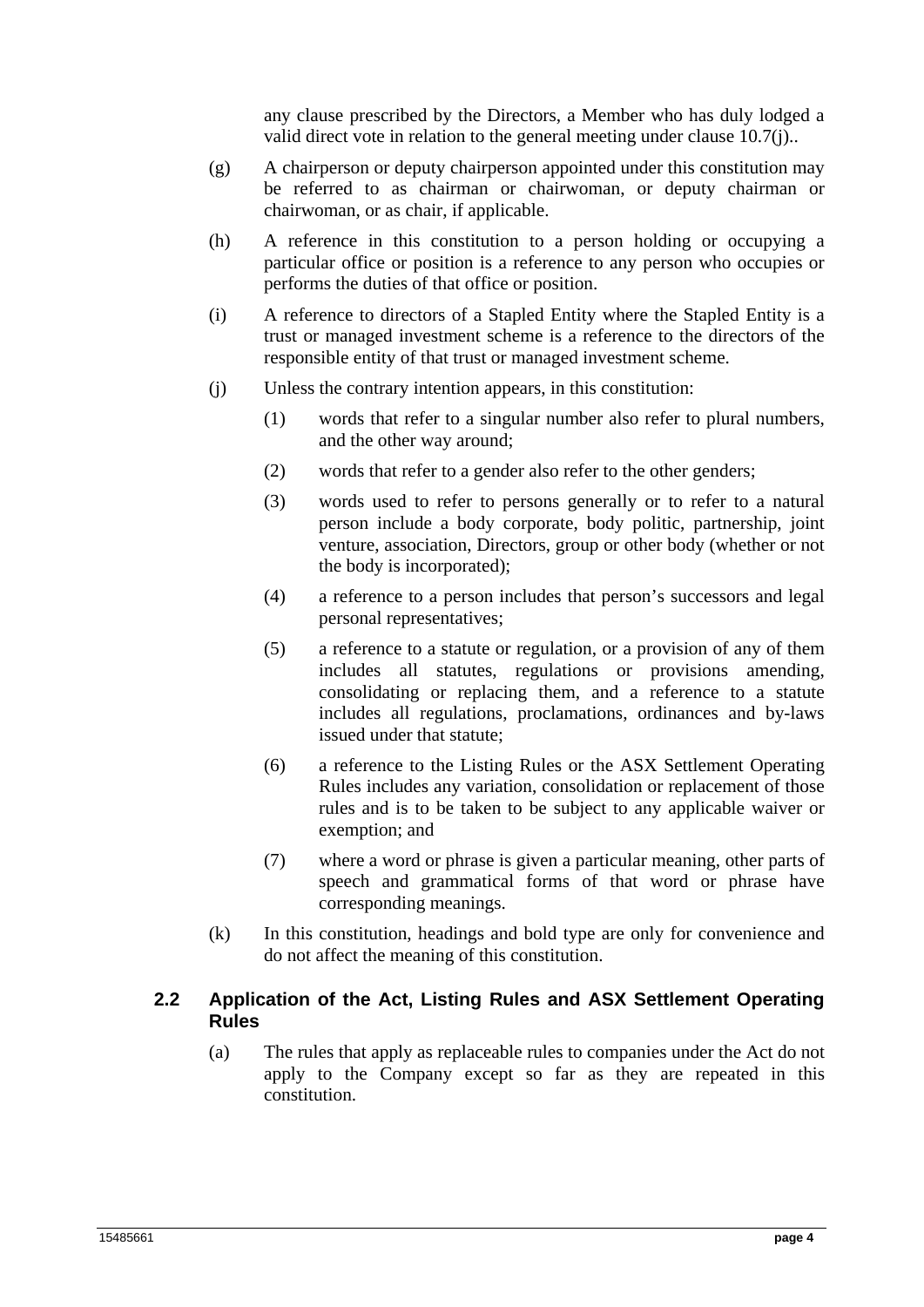- (b) Unless the contrary intention appears:
	- (1) an expression in a rule that deals with a matter dealt with by a provision of the Act, the Listing Rules or the ASX Settlement Operating Rules has the same meaning as in that provision; and
	- (2) subject to clause  $2.2(b)(1)$ , an expression in this constitution that is used in the Act has the same meaning in this constitution as in the Act.

### **2.3 Exercising powers**

- (a) The Company may, in any way the Act permits:
	- (1) exercise any power;
	- (2) take any action; or
	- (3) engage in any conduct or procedure,

which, under the Act a Company limited by Shares may exercise, take or engage in.

- (b) Where this constitution provides that a person "may" do a particular act or thing, the act or thing may be done at the person's discretion.
- (c) Where this constitution confers a power to do a particular act or thing, the power is, unless the contrary intention appears, to be taken as including a power exercisable in the same way and subject to the same conditions (if any) to repeal, rescind, revoke, amend or vary that act or thing.
- (d) Where this constitution confers a power to do a particular act or thing, the power may be exercised from time to time and may be exercised subject to conditions.
- (e) Where this constitution confers a power to do a particular act or thing concerning particular matters, the power is, unless the contrary intention appears, to be taken to include a power to do that act or thing as to only some of those matters or as to a particular class of those matters, and to make different provision concerning different matters or different classes of matters.
- (f) Where this constitution confers a power to make appointments to an office or position (except the power to appoint a Director under clause 11.1(b)), the power is, unless the contrary intention appears, to be taken to include a power:
	- (1) to appoint a person to act in the office or position until a person is appointed to the office or position;
	- (2) to remove or suspend any person appointed (without prejudice to any rights or obligations under any contract between the person and the Company); and
	- (3) to appoint another person temporarily in the place of any person removed or suspended or in the place of any sick or absent holder of the office or position.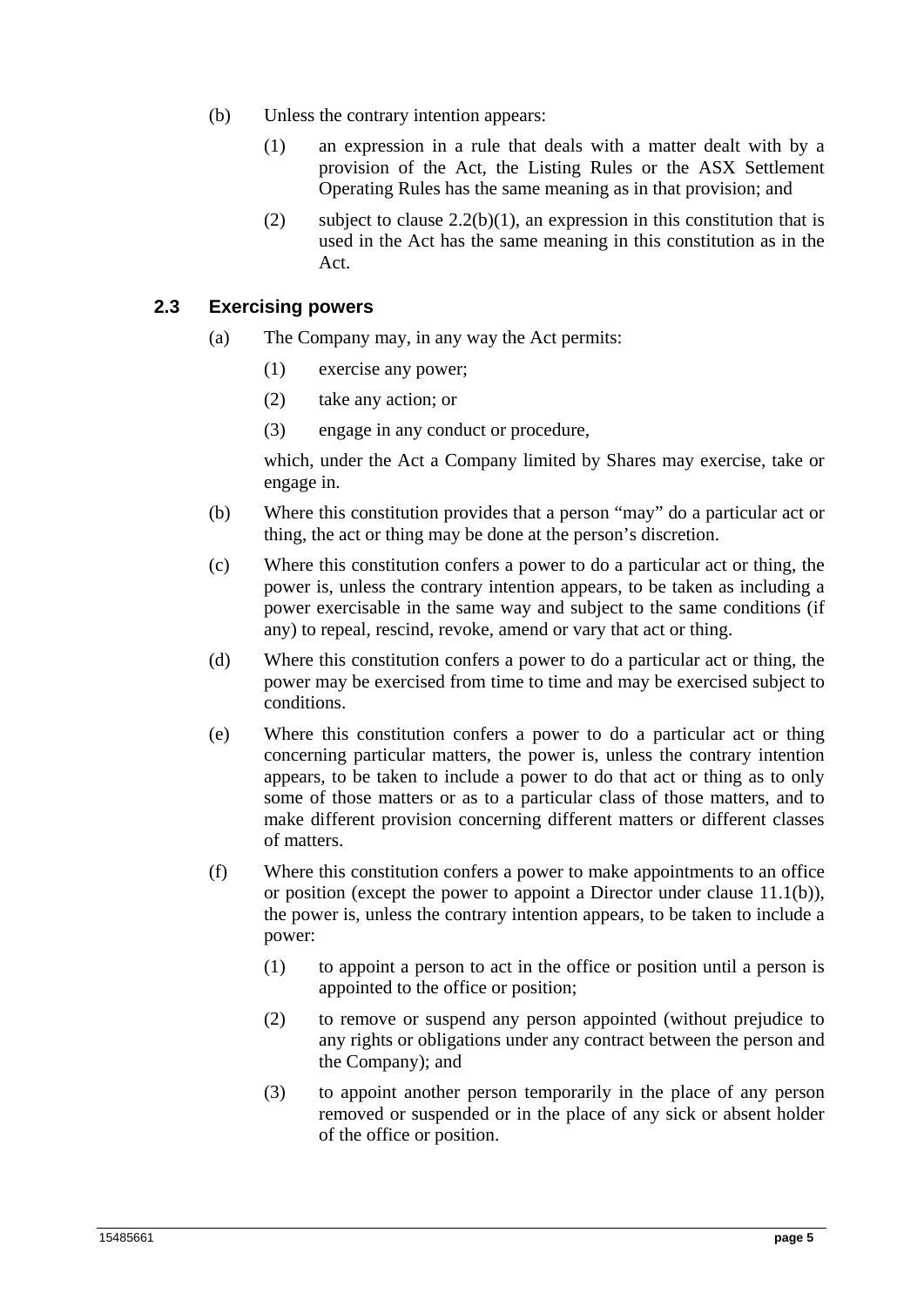- (g) Where this constitution gives power to a person to delegate a function or power:
	- (1) the delegation may be concurrent with, or (except in the case of a delegation by the Directors) to the exclusion of, the performance or exercise of that function or power by the person;
	- (2) the delegation may be either general or limited in any way provided in the terms of delegation;
	- (3) the delegation need not be to a specified person but may be to any person holding, occupying or performing the duties of a specified office or position;
	- (4) the delegation may include the power to delegate; and
	- (5) where performing or exercising that function or power depends on that person's opinion, belief or state of mind about a matter, that function or power may be performed or exercised by the delegate on the delegate's opinion, belief or state of mind about that matter.

## **2.4 Currency**

The directors may:

- (a) determine that any money payable to the holder of a Share, whether in relation to dividends, repayment of capital, participation in surplus property of the Company or otherwise, will be paid in the currency of a country other than Australia;
- (b) determine or provide for the determination of the exchange rate or exchange rates at which the amount in Australia currency will be converted into the other currency or currencies for the purpose of the payment;
- (c) deduct any costs associated with converting the amount in Australian currency into the other currency or currencies pursuant to paragraphs 2.4(a) and 2.4(b) from the final amount paid to the holder of the Share in the other currency or currencies;
- (d) settle any difficulty arising in regard to any payment in a currency or currencies other than Australian currency, as they consider expedient.

Payment in another currency or currencies of any amount converted pursuant to this clause 2.4 is deemed between the Company and any Member to whom payment is made, and as against all other Members, to be an adequate and proper payment of the amount.

## **2.5 Transitional provisions**

This constitution must be interpreted in such a way that:

- (a) every director, chief executive officer, managing director and secretary in office in that capacity immediately before this constitution is adopted continues in office subject to, and is taken to have been appointed or elected under, this constitution;
- (b) the directors are taken, immediately after this constitution is adopted, to have decided under clause 11.1(a) a number which is equal to the number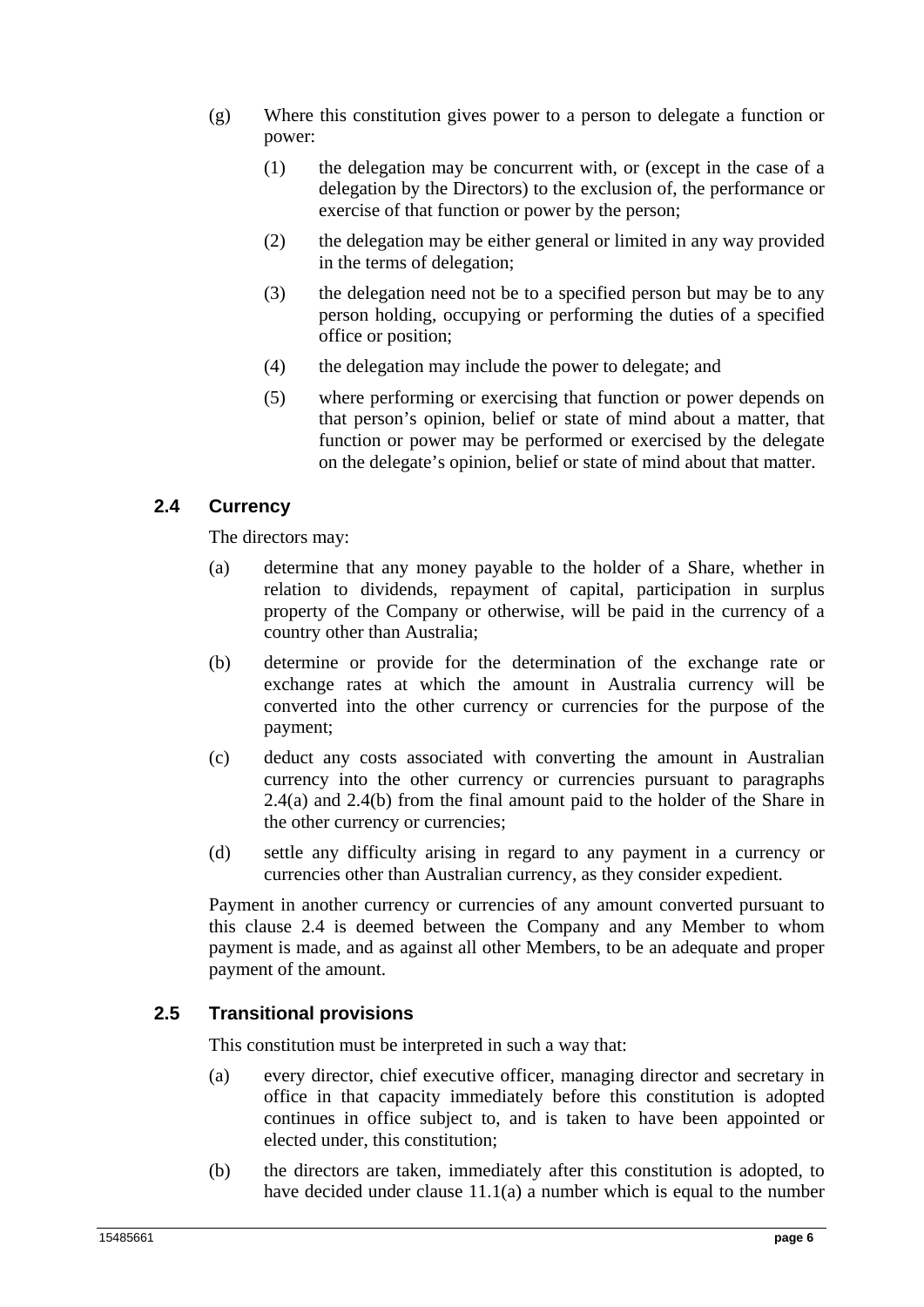of the persons in office as directors immediately after this constitution is adopted;

- (c) any register maintained by the Company immediately before this constitution is adopted is taken to be a register maintained under this constitution;
- (d) any seal adopted by the Company as a seal immediately before this constitution is adopted is taken to be a seal which the company has under a relevant authority given by this constitution; and
- (e) unless a contrary intention appears in this constitution, all persons, things, agreements and circumstances appointed, approved or created by or under the constitution of the company in force before this constitution is adopted continue to have the same status, operation and effect after this constitution is adopted.

## **3 Issue of Shares**

## **3.1 Shares**

Subject to this constitution the Directors may:

- (a) issue, allot or grant Options for, or otherwise dispose of, Shares in the Company; and
- (b) decide:
	- (1) the persons to whom Shares are issued or Options are granted;
	- (2) the terms on which Shares are issued or Options are granted; and
	- (3) the rights and restrictions attached to those Shares or Options.
- (c) While Stapling applies, no Shares may be issued unless there is a contemporaneous and corresponding issue of the same number of Attached Securities on the basis that the Shares (which must be Ordinary Shares) are to be Stapled to the Attached Securities.
- (d) Shares may be issued, subject to the terms of this constitution and the constitutions of the Stapled Entities so long as Stapling applies, at any price determined by the Directors.

## **3.2 Special rights**

Subject to the provisions concerning Stapling, Shares may be issued with those preferred, deferred or other special rights or with those restrictions, whether with regard to dividends, voting, return of capital or otherwise as the Directors determine.

## **3.3 Partly paid Shares**

(a) Shares which are partly paid must only be issued with a contemporaneous and corresponding issue of the same number of partly paid Attached Securities on the basis that the partly paid Shares (which must be Ordinary Shares) are to be Stapled to the partly paid Attached Securities.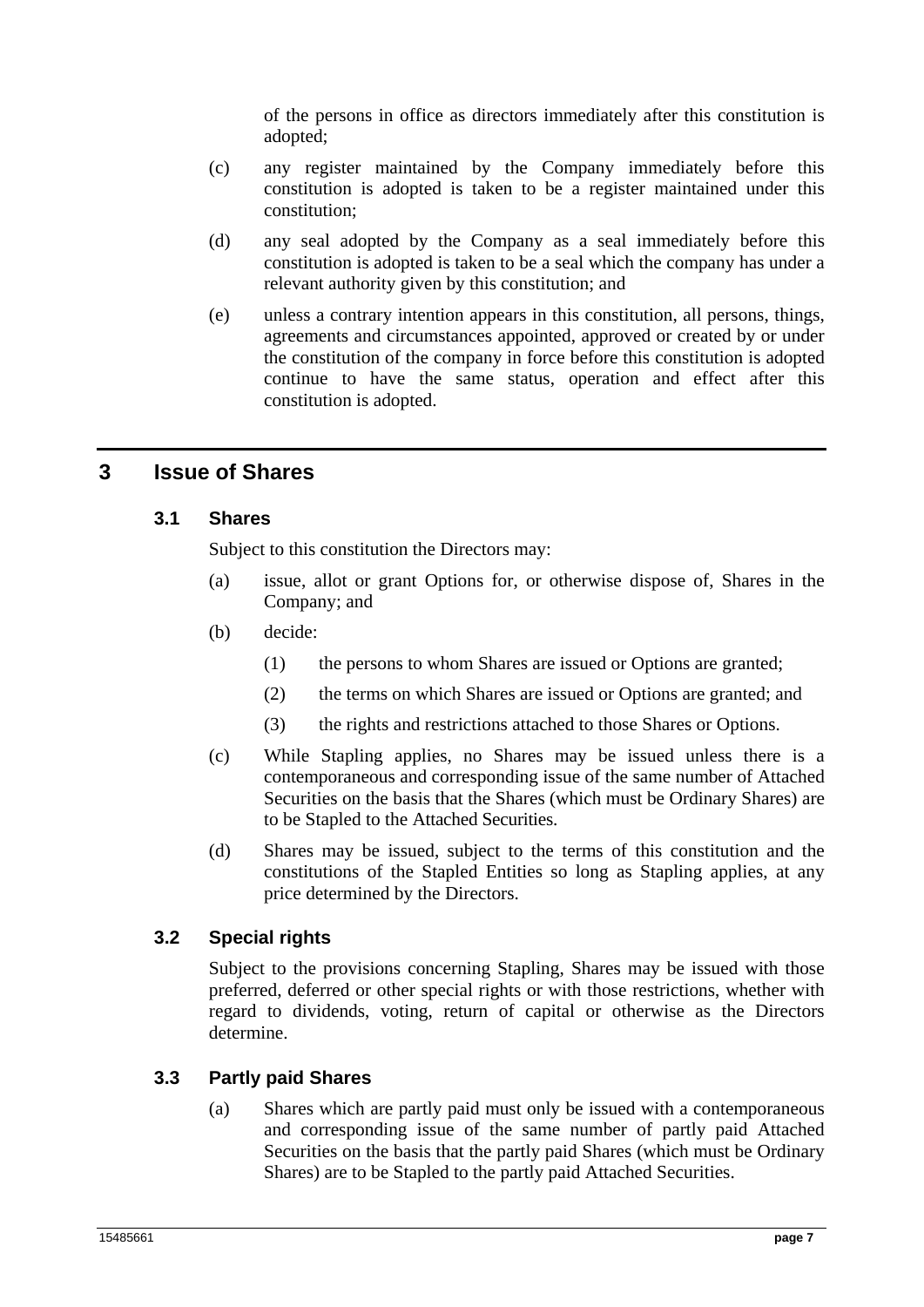- (b) The amount paid on a partly paid Share must be proportional to the contribution paid in respect of the partly paid Attached Security so that the amount paid up in respect of the issue price of the partly paid Share and the partly paid Attached Security are at all times proportional to the total amount due in respect of each.
- (c) Any issue of partly paid Shares must be on the basis that a call will not be regarded as having been validly paid unless any amount payable at the same time in relation to the partly paid Attached Securities is also paid.

## **3.4 Issue price of Shares**

Fully or partly paid Shares in the Company may be issued at any price so long as the price is consistent with the provisions of this constitution and the constitutions of the Stapled Entities (whilst Stapling applies) and with the Listing Rules and Act.

## **3.5 Effect of allotment on class rights**

Subject to the provisions concerning Stapling, the rights conferred on the holders of the Shares of a class allotted with preferred rights are not to be treated as varied by the allotment of further Shares by the Company ranking equally with them unless the terms of allotment of the earlier allotted Shares expressly provide otherwise.

## **3.6 Equitable and other claims**

The Company may treat the registered holder of a Share as the absolute owner of that Share and need not:

- (a) recognise a person as holding a Share on trust, even if the Company has notice of a trust; or
- (b) recognise, or be bound by, any equitable, contingent, future or partial claim to or interest in a Share by any other person, except an absolute right of ownership in the registered holder, even if the Company has notice of that claim or interest.

## **3.7 Entitlement to certificates**

- (a) The Directors may determine that all the Shares of a class of Shares in the capital of the Company are to be allotted on the terms that they may be held only as uncertificated holdings under the ASX Settlement Operating Rules. A Member holding Shares of that class is not entitled to require the Company to issue or deliver certificates as evidence of title to the Shares. The Directors may at any time revoke a determination under this clause.
- (b) The Directors may permit a Member's holding of Shares to be held as an uncertificated holding under the ASX Settlement Operating Rules and they must do so if the Listing Rules or the ASX Settlement Operating Rules require that Shares are to be held as uncertificated holdings.
- (c) Every Member whose Shares are not held as an uncertificated holding of Shares is entitled without payment to receive a certificate in respect of Shares allotted, as required by the Act.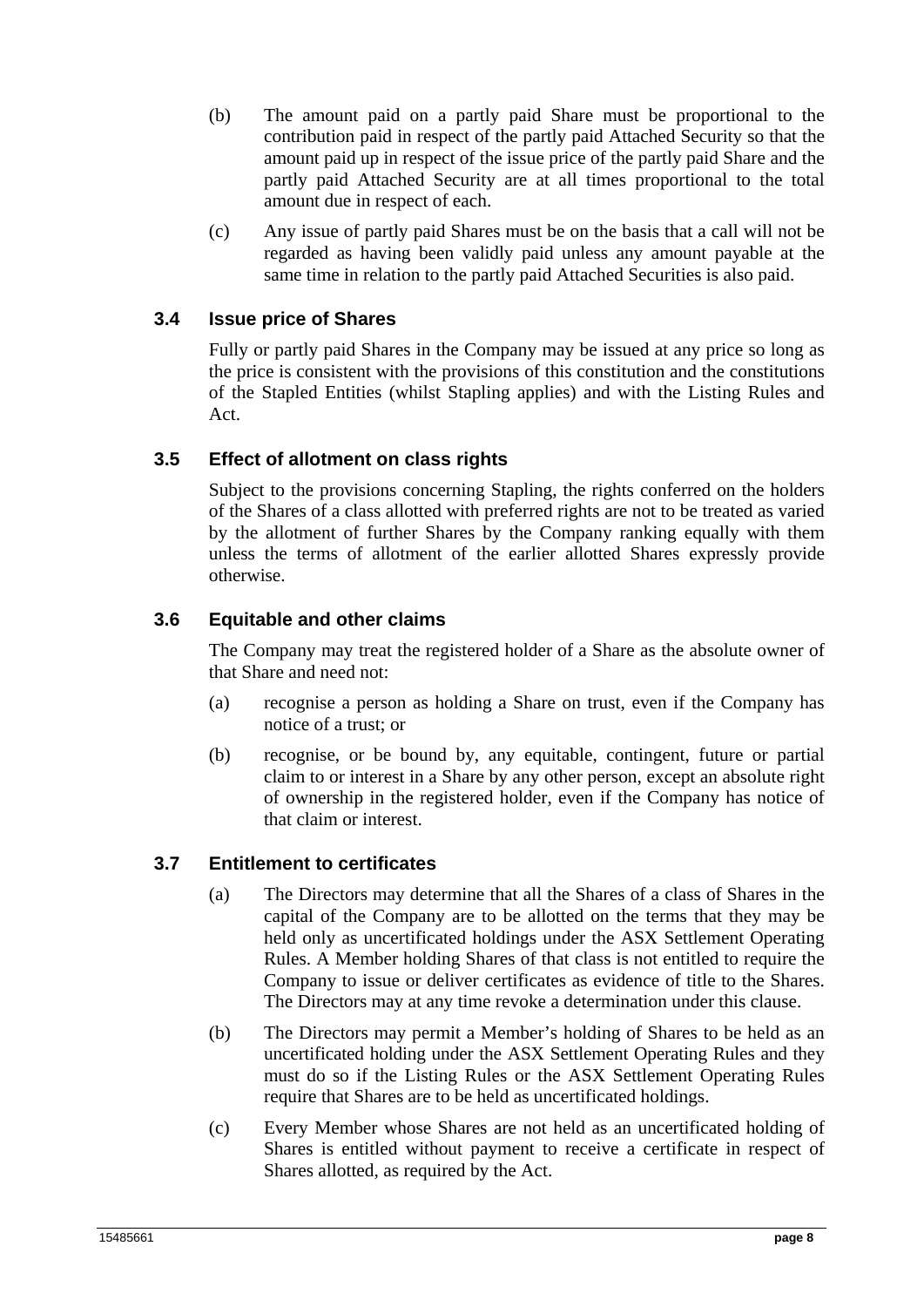(d) The Directors may cancel without replacing a certificate for Shares held by a Member whose Shares are to be held as an uncertificated holding.

## **3.8 Joint holders of Shares**

Where 2 or more persons are registered as the holders of a Share, they hold it as joint tenants with rights of survivorship, on the following conditions:

- (a) they are liable individually as well as jointly for all payments, including calls, in respect of the Share;
- (b) subject to clause  $3.8(a)$ , on the death of any one of them the survivor is the only person the Company will recognise as having any title to the Share;
- (c) any one of them may give effective receipts for any dividend, bonus, interest or other distribution or payment in respect of the Share; and
- (d) except where persons are jointly entitled to a Share because of a transmission event, or where required by the Listing Rules or the ASX Settlement Operating Rules, the Company may, but is not required to, register more than 3 persons as joint holders of the Share.

#### **3.9 Variation of class rights**

- (a) The rights attached to any Shares in a class of Shares may, unless their terms of issue state otherwise, be varied or cancelled by a special resolution of the Company and:
	- (1) with the written consent of the holders of at least 75% of the Shares of the class; or
	- (2) with the sanction of a special resolution passed at a separate meeting of the holders of Shares of that class.
- (b) The provisions of this constitution relating to general meetings apply, with necessary changes, to separate class meetings as if they were general meetings except that any holder of Shares of the class, present in person or by proxy, attorney or representative, may demand a poll.
- (c) The rights conferred on the holders of Shares of any class will not be taken to be varied by:
	- (1) the issue of more Shares; or
	- (2) the conversion of securities to new securities,

which rank equally with or in priority to those Shares, unless expressly provided by their respective terms of issue or the Act.

## **3.10 Conversion or reclassification of Shares**

Subject to clause 3.9, the Company may by resolution convert or reclassify Shares from one class to another.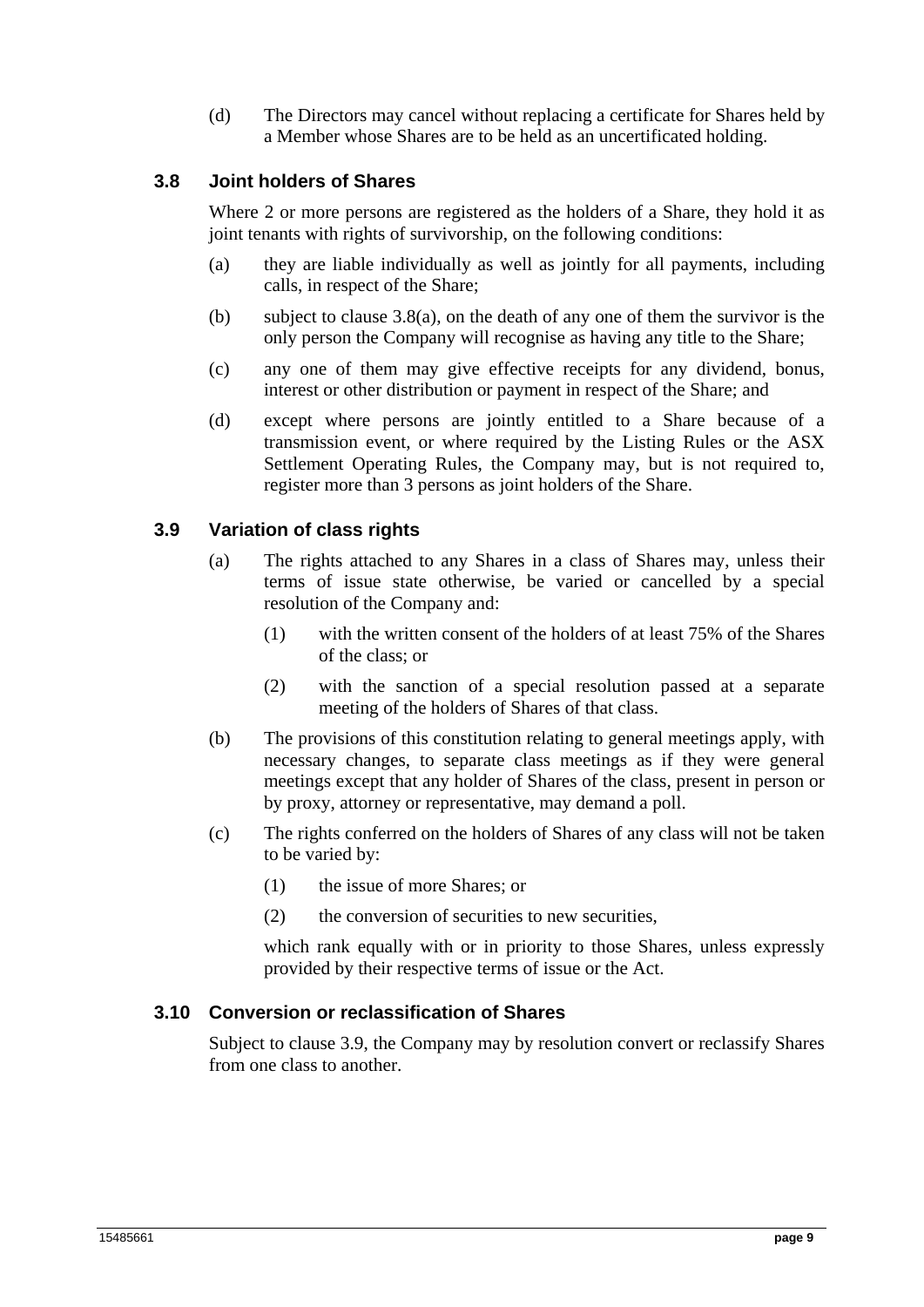## **4 Issue of Options**

## **4.1 Issue of Options**

Options over unissued Shares in the Company may be issued only by the Directors. The Directors may issue or otherwise dispose of Options to those persons, including Members, Directors or employees of the Company, determined by the Directors.

## **4.2 Effect of Stapling**

- (a) While Stapling applies, no Options may be issued unless there is a contemporaneous and corresponding issue of the same number of Options over unissued Attached Securities on the basis that the Options (which must be in respect of unissued Ordinary Shares) are to be Stapled to the Options over the Attached Securities.
- (b) While Stapling applies an Option may only be exercised if at the same time as Shares are acquired under the Option the same person contemporaneously acquires on exercise of an option over an identical number of Attached Securities.
- (c) In all other respects the same rules as apply to Shares under this document apply to Shares to be issued on the exercise of an Option.

## **5 Alteration of Share capital**

#### **5.1 Alteration of Share capital**

Subject to the Act, the Directors may do anything required to give effect to any resolution altering the Company's Share capital, including, where a Member becomes entitled to a fraction of a Share on a consolidation:

- (a) making cash payments;
- (b) determining that fractions may be disregarded in order to adjust the rights of all parties;
- (c) appointing a trustee to deal with any fractions on behalf of Members; and
- (d) rounding up each fractional entitlement to the nearest whole Share by capitalising any amount available for capitalisation under clause 15.2 even though only some of the Members participate in the capitalisation.

#### **5.2 Effect of Stapling**

While Stapling applies, nothing may be done to alter the Share capital of the Company in the manner specified in clause 5.1 unless the capital of the Stapled Entities is altered at the same time, in the same manner and to the same extent or which would directly or indirectly result in a Share no longer being Stapled to an Attached Security. This means that the things the Company must not do include the following: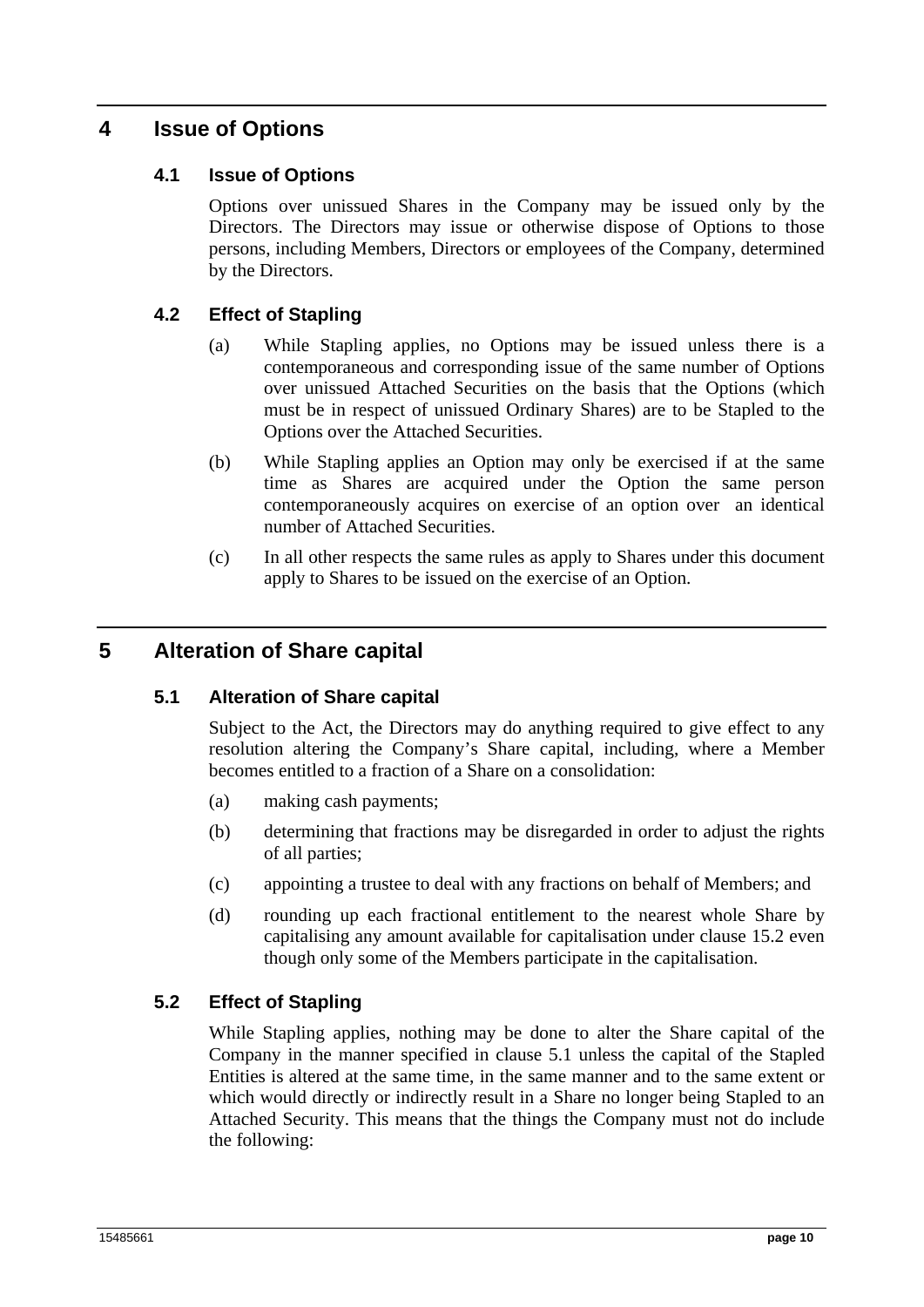- (a) any consolidation or subdivision of its Share capital unless there occurs a contemporaneous proportional consolidation or subdivision of the Attached Securities;
- (b) any reduction in its Share capital unless there occurs a contemporaneous proportional redemption of the Attached Securities;
- (c) any buy back of any Share capital in itself unless there occurs a contemporaneous buy-back or redemption of the applicable Attached Security.

## **6 Calls, forfeiture, indemnities, lien and surrender**

- **6.1 Calls** 
	- (a) Subject to the terms on which any Shares are issued and the Stapling provisions, the Directors may:
		- (1) make calls on the Members for any amount unpaid on their Shares which is not by the terms of issue of those Shares made payable at fixed times; and
		- (2) on the issue of Shares, differentiate between Members as to the amount of calls to be paid and the time for payment so long as while Stapling applies, the same differentiation is made in respect of the Securities Stapled to those Shares.
	- (b) The Directors may require a call to be paid by instalments.
	- (c) A call is taken to have been made when the resolution of the Directors authorising the call is passed.
	- (d) The Directors may revoke a call or extend the time for payment.
	- (e) The Directors must send Members notice of a call at least 10 business days (or such longer period required by the Listing Rules) before the amount called is due, specifying the time and place of payment.
	- (f) Each Member must pay to the Company by the time and at the place specified the amount called on the Member's Shares.
	- (g) A call is valid even if a Member for any reason does not receive notice of the call.
	- (h) If an amount called on a Share is not paid in full by the time specified for payment, the person who owes the amount must pay:
		- (1) interest on the unpaid part of the amount from the date payment is due to the date payment is made, at a rate determined under clause 6.10; and
		- (2) any costs, expenses or damages the Company incurs due to the failure to pay or late payment.
	- (i) Any amount unpaid on a Share that, by the terms of issue of the Share, becomes payable on issue or at a fixed date: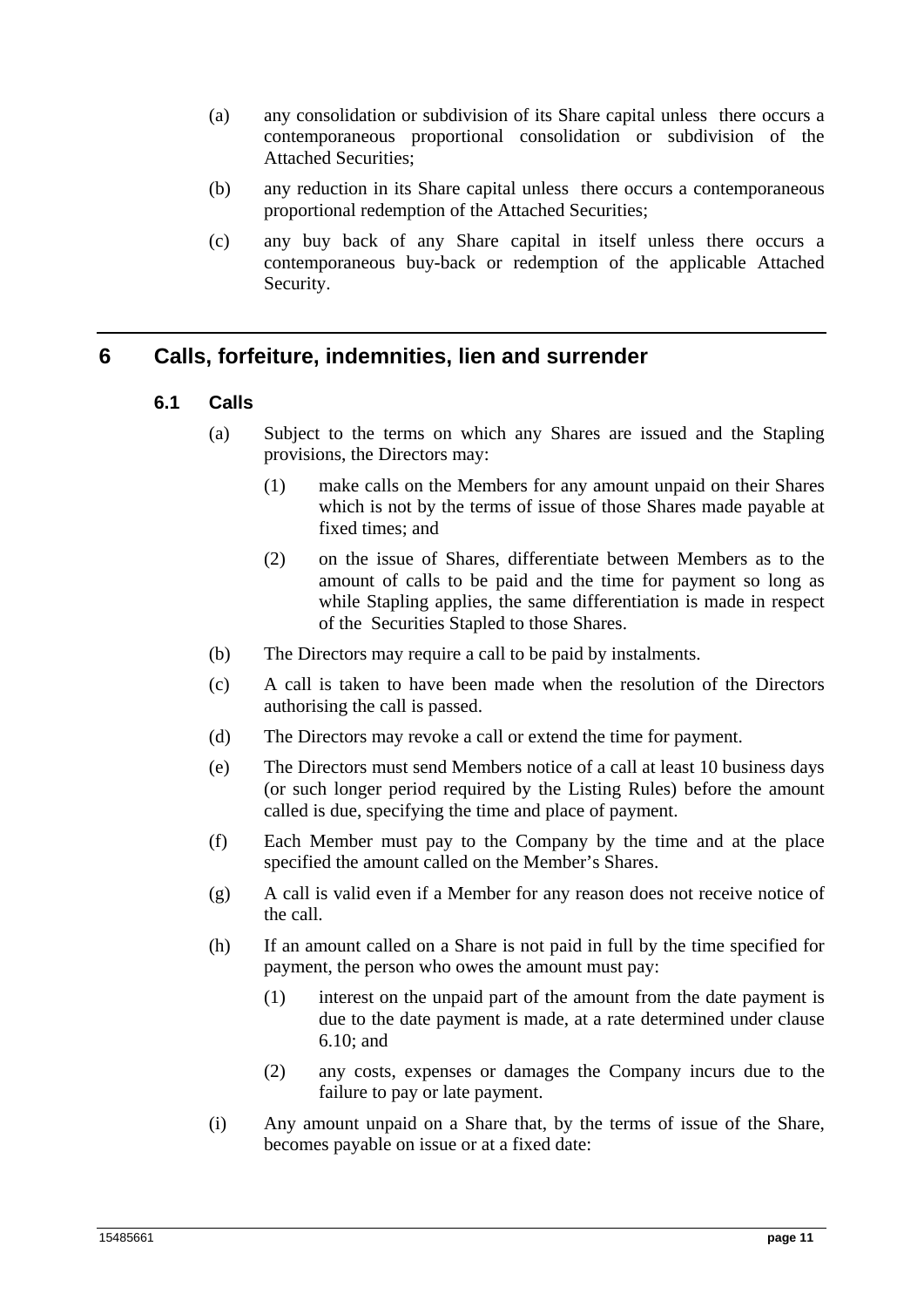- (1) is treated for the purposes of this constitution as if that amount were payable under a call duly made and notified; and
- (2) must be paid on the date on which it is payable under the terms of issue of the Share.
- (j) The Directors may, to the extent the law permits, waive or compromise all or part of any payment due to the Company under the terms of issue of a Share or under this clause 6.1.

## **6.2 Effect of Stapling**

While Stapling applies, any call must be in respect of a pro rata amount due in respect of the Securities Stapled to those Shares, unless the Directors and the directors of the Stapled Entity decide otherwise.

#### **6.3 Proceedings to recover calls**

- (a) In a proceeding to recover a call, or an amount payable due to the failure to pay or late payment of a call, proof that:
	- (1) the name of the defendant is entered in the Register as the holder or one of the holders of the Share on which the call is claimed;
	- (2) the resolution making the call is recorded in the minute book; and
	- (3) notice of the call was given to the defendant complying with this constitution,

is conclusive evidence of the obligation to pay the call and it is not necessary to prove the appointment of the Directors who made the call or any other matter.

(b) In clause 6.3(a), **defendant** includes a person against whom the Company alleges a set-off or counterclaim, and a **proceeding** to recover a call or an amount is to be interpreted accordingly.

#### **6.4 Payments in advance of calls**

- (a) The Directors may accept from a Member the whole or a part of the amount unpaid on a Share even though no part of that amount has been called.
- (b) The Directors may authorise payment by the Company of interest on an amount accepted under clause 6.4(a), until the amount becomes payable, at a rate agreed between the Directors and the Member paying the amount.
- (c) While Stapling applies, any advance must be in respect of a pro rata amount due in respect of the Securities Stapled to those Shares, unless the Directors and the directors of the Stapled Entity decide otherwise.
- (d) The Directors may repay to a Member any amount accepted under clause 6.4(a).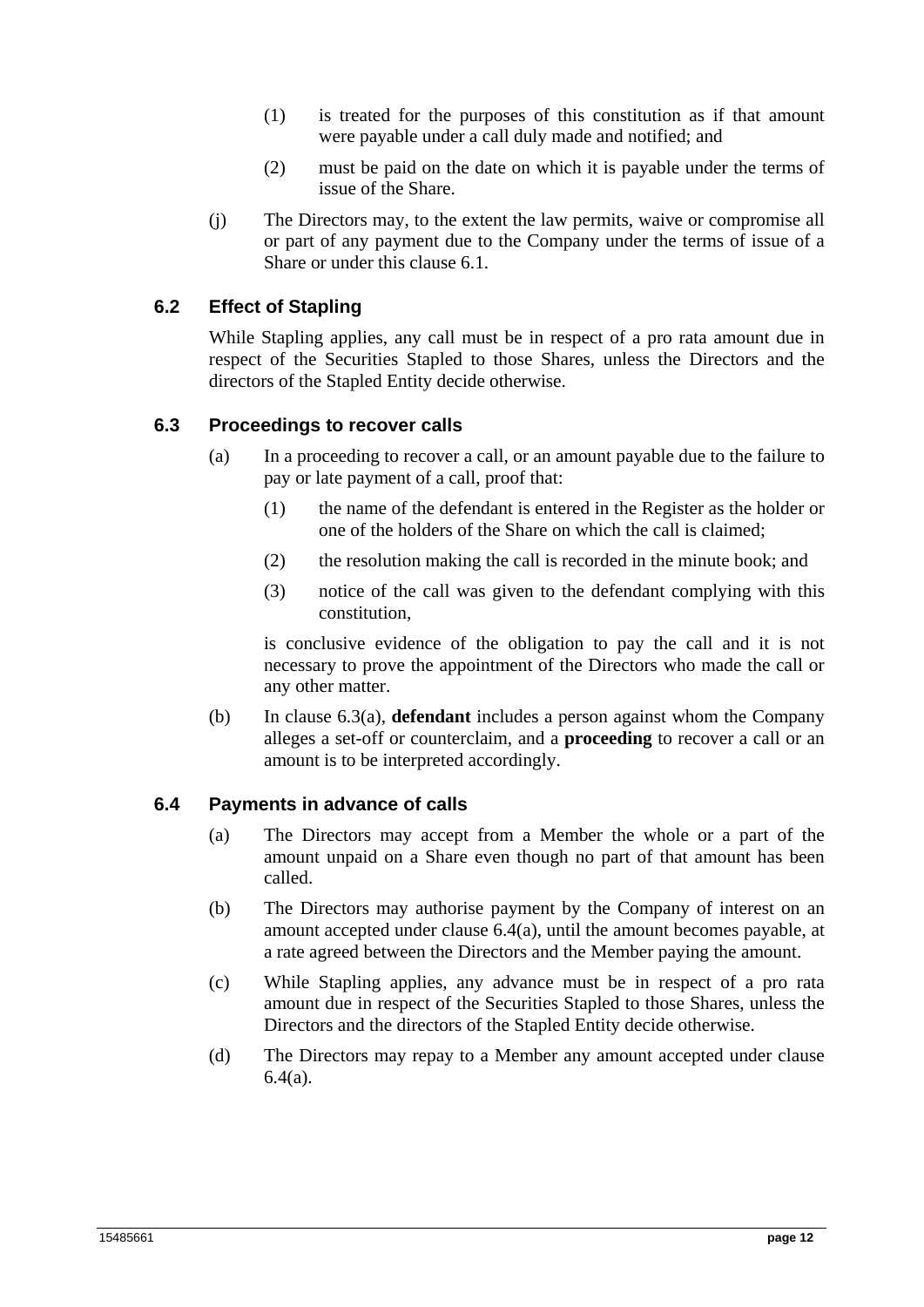## **6.5 Forfeiting partly paid Shares**

- (a) If a Member fails to pay the whole of a call or an instalment of a call by the time specified for payment, the Directors may serve a notice on that Member:
	- (1) requiring payment of the unpaid part of the call or instalment, together with any interest that has accrued and all costs, expenses or damages that the Company has incurred due to the failure to pay;
	- (2) naming a further time (at least 10 business days after the date of the notice) by which, and a place at which, the amount payable under clause  $6.5(a)(1)$  must be paid; and
	- (3) stating that if the whole of the amount payable under clause  $6.5(a)(1)$  is not paid by the time and at the place named, the Shares and the Securities Stapled to those Shares on which the call was made will be liable to be forfeited.
- (b) If a Member does not comply with a notice served under clause 6.5(a), the Directors may by resolution forfeit any Share concerning which the notice was given at any time after the day named in the notice and before the payment required by the notice is made.
- (c) A forfeiture under clause 6.5(b) includes all dividends, interest and other amounts payable by the Company on the forfeited Share and not actually paid before the forfeiture.
- (d) While Stapling applies, any forfeiture must be on the same basis that the Securities Stapled to those Shares are also forfeited at the same time and in the same manner.
- (e) Where a Share and the Securities Stapled to that Share has been forfeited:
	- (1) notice of the resolution must be given to the Member in whose name the Share stood immediately before the forfeiture; and
	- (2) an entry of the forfeiture, with the date, must be made in the Register of Members.
- (f) Failure to give the notice or to make the entry required under clause 6.5(e) does not invalidate the forfeiture.
- (g) A forfeited Share and the Securities Stapled to that Share becomes the property of the Company and the Directors may sell, reissue or otherwise dispose of the Share and the Securities Stapled to that Share as they think fit and, in the case of reissue or other disposal, with or without crediting as paid up any amount paid on the Share by any former holder. While Stapling applies, any sale of Shares must also be in respect of the Securities Stapled to that Share.
- (h) A person whose Shares have been forfeited ceases to be a Member as to the forfeited Shares, but must, if the Directors decide, pay to the Company:
	- (1) all calls, instalments, interest, costs, expenses and damages owing on the Shares at the time of the forfeiture; and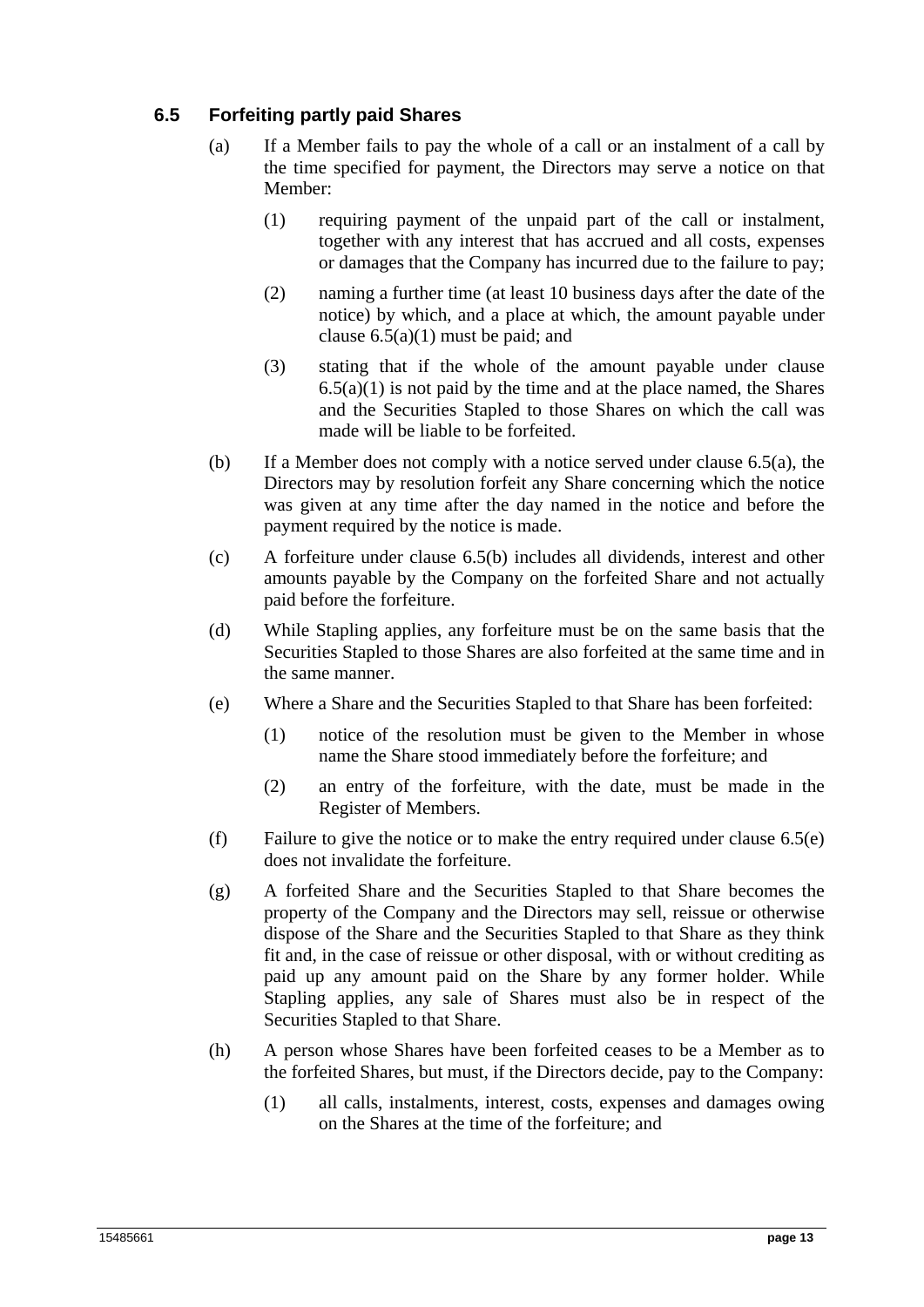- (2) interest on the unpaid part of the amount payable under clause  $6.5(h)(1)$ , from the date of the forfeiture to the date of payment, at a rate determined under clause 6.10.
- (i) The forfeiture of a Share extinguishes all interest in, and all claims and demands against the Company relating to, the forfeited Share and the Securities Stapled to that Share and, subject to clause 6.9(i), all other rights attached to the Share.
- (j) The Directors may:
	- (1) exempt a Share from all or part of this clause 6.5;
	- (2) waive or compromise all or part of any payment due to the Company under this clause 6.5; and
	- (3) before a forfeited Share has been sold, reissued or otherwise disposed of, cancel the forfeiture on the conditions they decide.

#### **6.6 Members' indemnity**

- (a) If the Company becomes liable for any reason under a law to make a payment:
	- (1) in respect of Shares and the Attached Securities held solely or jointly by a Member;
	- (2) in respect of a transfer or transmission of Shares and the Attached Securities by a Member;
	- (3) in respect of dividends, bonuses or other amounts due or payable or which may become due and payable to a Member; or
	- (4) in any other way for, on account of or relating to a Member,

clause 6.6(b) and (c) apply, in addition to any right or remedy the Company may otherwise have.

- (b) The Member or, if the Member is dead, the Member's legal personal representative must:
	- (1) fully indemnify the Company against that liability;
	- (2) on demand reimburse the Company for any payment made; and
	- (3) pay interest on the unpaid part of the amount payable to the Company under clause 6.6(b)(2), from the date of demand until the date the Company is reimbursed in full for that payment, at a rate determined under clause 6.10.
- (c) The Directors may:
	- (1) exempt a Share and the Securities Stapled to that Share from all or part of this clause 6.6; and
	- (2) waive or compromise all or part of any payment due to the Company under this clause 6.6.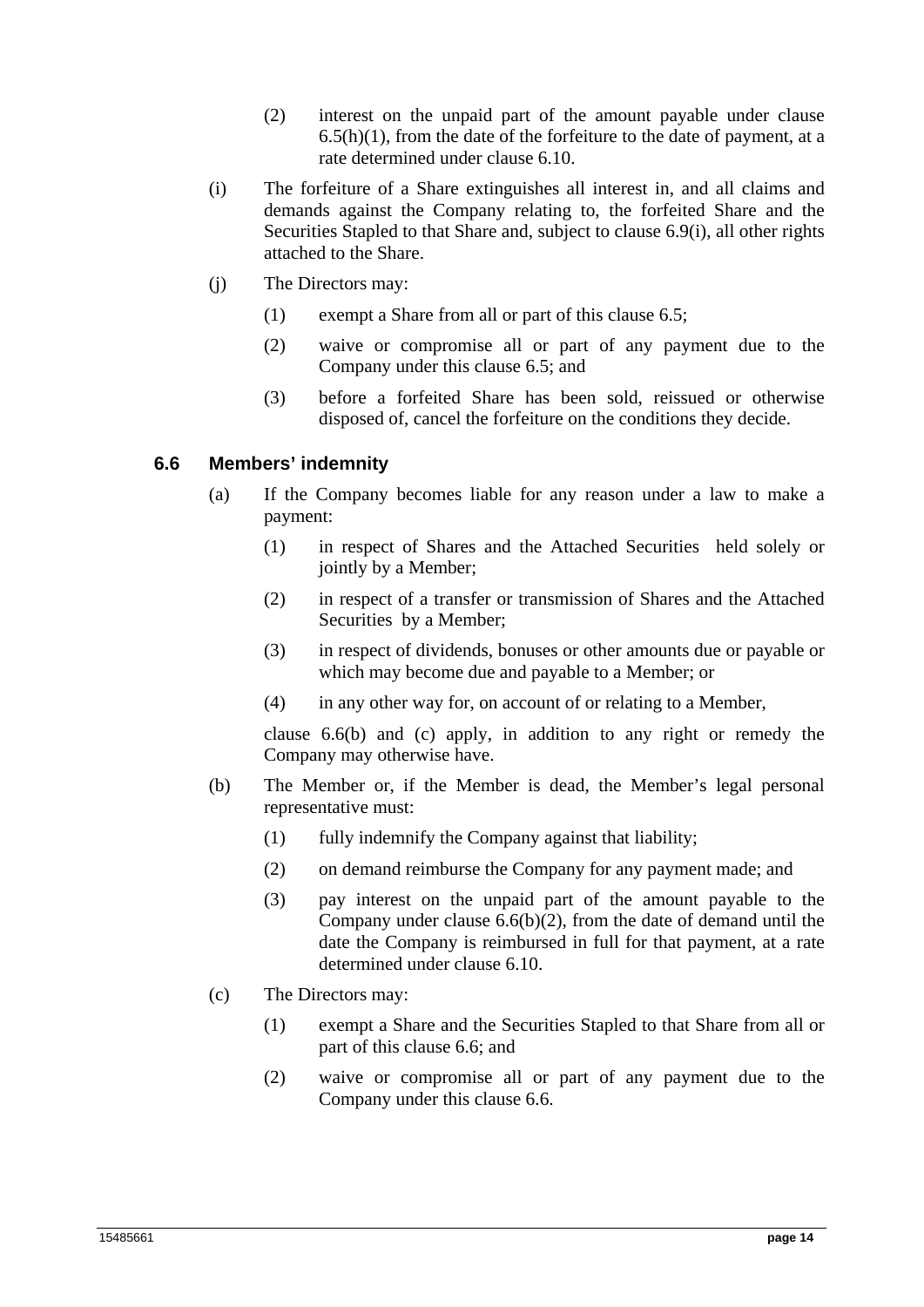## **6.7 Lien on Shares**

- (a) The Company has a first lien on:
	- (1) each partly paid Share for all unpaid calls and instalments due on that Share; and
	- (2) each Share for any amounts the Company is required by law to pay and has paid in respect of that Share.

In each case the lien extends to reasonable interest and expenses incurred because the amount is not paid.

- (b) The Company's lien on a Share extends to all dividends payable on the Share and to the proceeds of sale of the Share.
- (c) The Directors may sell a Share on which the Company has a lien as they think fit where:
	- (1) an amount for which a lien exists under this clause 6.7 is presently payable; and
	- (2) the Company has given the registered holder a written notice, at least 10 business days before the date of the sale, stating and demanding payment of that amount.
- (d) While Stapling applies, any such sale of Shares must also be in respect of the Shares and Securities Stapled to those Shares. The Directors may do anything necessary or desirable under the ATSC Settlement Rules to protect any lien, charge or other right to which the Company is entitled under this constitution or a law.
- (e) The proceeds of the sale must be received by the Company and the money remaining after deducting the expenses of sale must be applied in payment of that part of the amount in respect of which the lien exists as is presently payable. The residue, if any, must (subject to any amounts due in respect of Attached Securities and to a like lien for sums not presently payable as existed upon the Shares before the sale) be paid to the person entitled to the Shares at the date of the sale.
- (f) When the Company registers a transfer of Shares on which the Company has a lien without giving the transferee notice of its claim, the Company's lien is released so far as it relates to amounts owing by the transferor or any predecessor in title.
- (g) The Directors may:
	- (1) exempt a Share from all or part of this clause 6.7; and
	- (2) waive or compromise all or part of any payment due to the Company under this clause 6.7,

only on the basis that, while Stapling applies, the Securities to which the Share is Stapled is exempted, waived or compromised at the same time and to the same extent.

## **6.8 Surrender of Shares**

(a) The Directors may accept a surrender of a Share by way of compromise of a claim.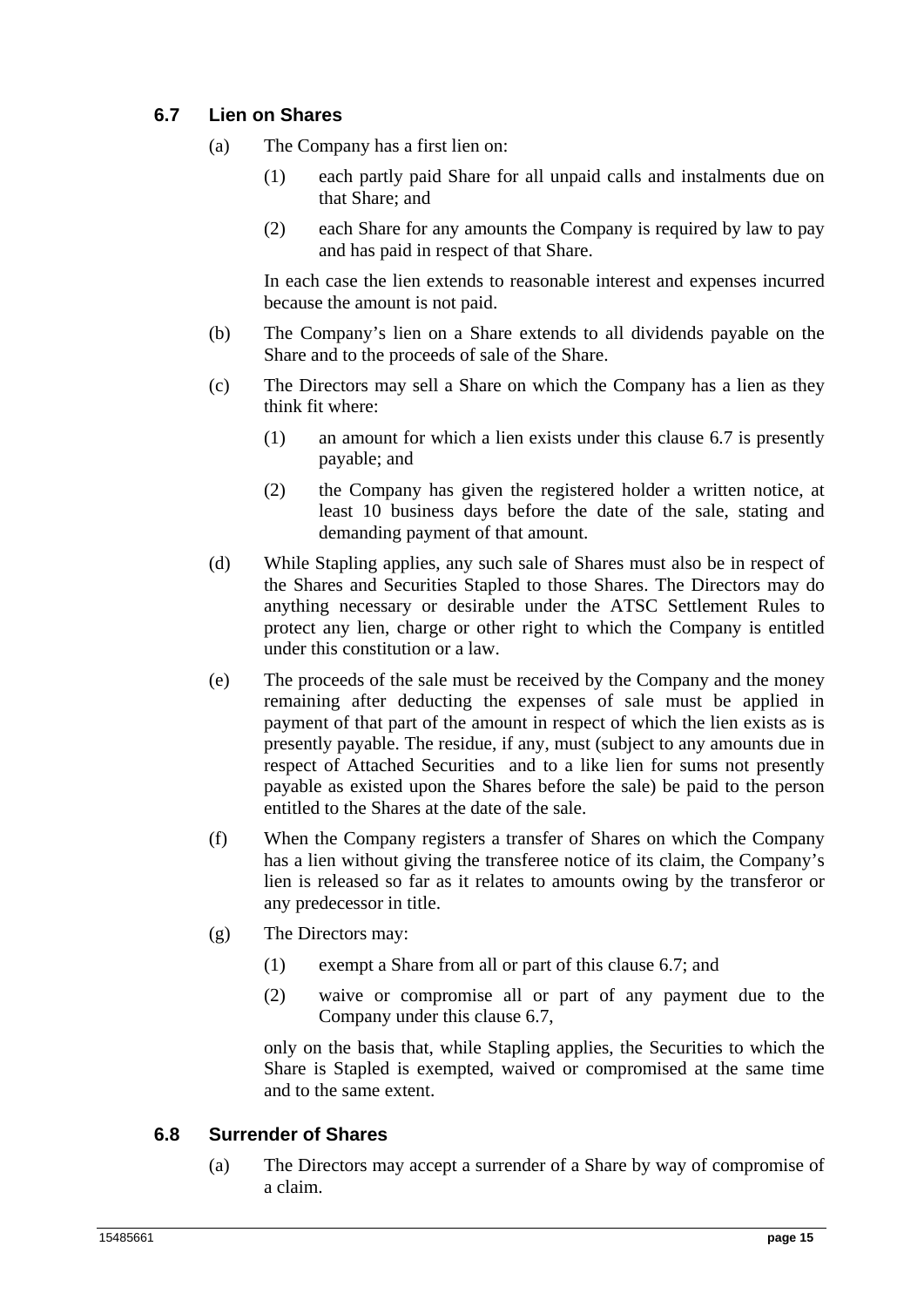- (b) Any Share so surrendered may be sold, reissued or otherwise disposed in the same manner as a forfeited Share.
- (c) Any surrender, sale, reissue or other disposal must be only on the basis that, while Stapling applies, the Securities to which the Share is Stapled is exempted, waived or compromised at the same time and to the same extent.

#### **6.9 Sale, reissue or other disposal of Shares by the Company**

- (a) A reference in this clause 6.9 to a sale of a Share by the Company is a reference to any sale, reissue or other disposal of a Share under clause  $6.5(g)$ , clause  $6.7(c)$ , clause 7.5 or clause 7.6.
- (b) When the Company sells a Share, the Directors may:
	- (1) receive the purchase money or consideration given for the Share;
	- (2) effect a transfer of the Share or execute or appoint a person to execute, on behalf of the former holder, a transfer of the Share; and
	- (3) register as the holder of the Share the person to whom the Share is sold.
- (c) A person to whom the Company sells Shares need not take any steps to investigate the regularity or validity of the sale, or to see how the purchase money or consideration on the sale is applied. That person's title to the Shares is not affected by any irregularity by the Company in relation to the sale. A sale of the Share by the Company is valid even if a transmission event occurs to the Member before the sale.
- (d) The only remedy of a person who suffers a loss because of a sale of a Share by the Company is a claim for damages against the Company.
- (e) The proceeds of a sale of Shares by the Company must be applied in paying:
	- (1) first, the expenses of the sale;
	- (2) secondly, all amounts payable (whether presently or not) by the former holder to the Company,

and any balance must be paid to the former holder on the former holder delivering to the Company proof of title to the Shares acceptable to the Directors.

- (f) The proceeds of sale under clause 7.5 must not be applied in payment of the expenses of the sale and must be paid to the former holder on the former holder delivering to the Company proof of title to the Shares acceptable to the Directors.
- (g) Until the proceeds of a sale of a Share sold by the Company are claimed or otherwise disposed of according to law, the Directors may invest or use the proceeds in any other way for the benefit of the Company.
- (h) The Company is not required to pay interest on money payable to a former holder under this clause 6.9.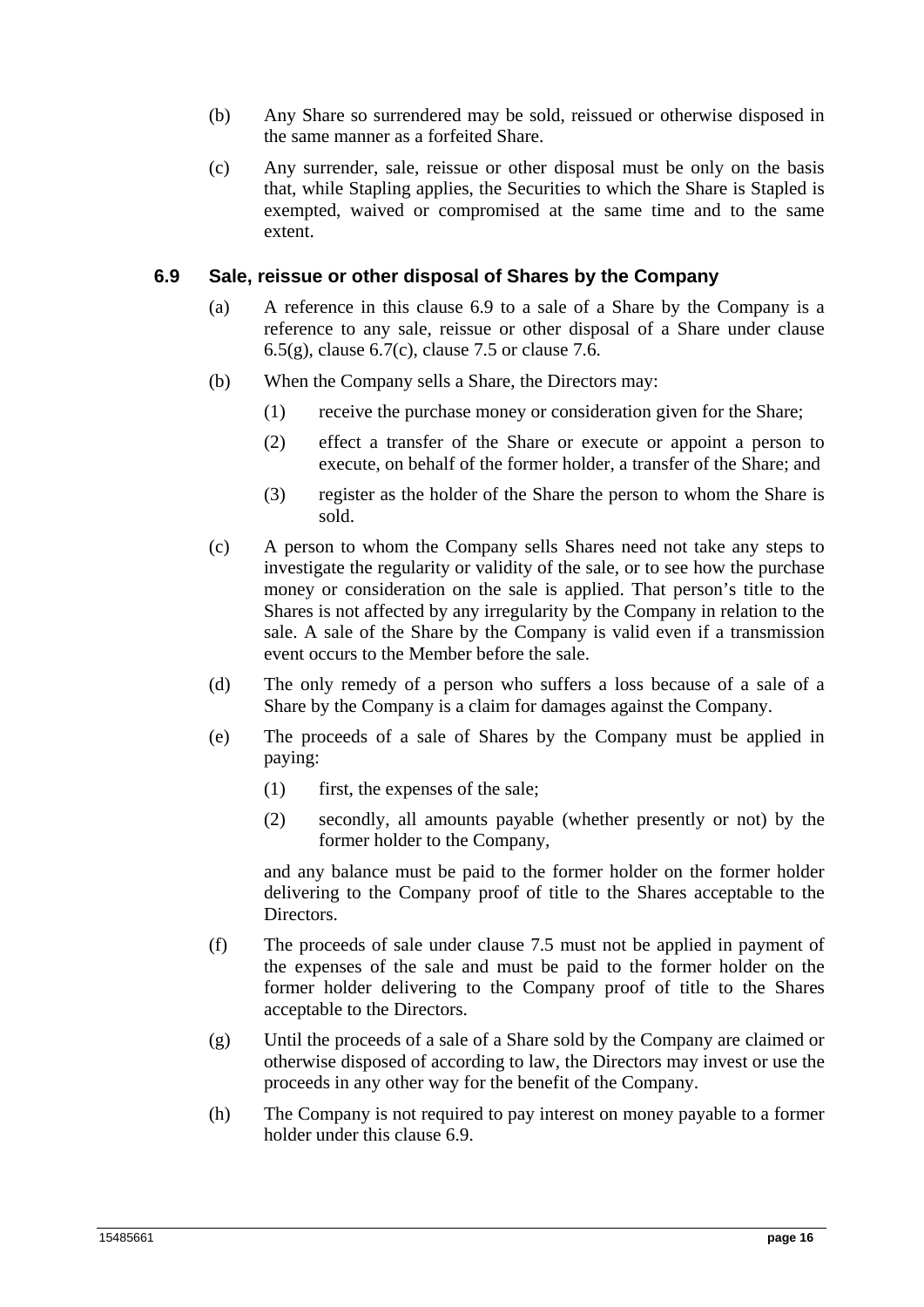- (i) On completion of a sale, reissue or other disposal of a Share under clause  $6.5(g)$ , the rights which attach to the Share which were extinguished under clause 6.5(i) revive.
- (j) A written statement by a Director or secretary of the Company that a Share in the Company has been:
	- (1) duly forfeited under clause 6.5(b);
	- (2) duly sold, reissued or otherwise disposed of under clause  $6.5(g)$ ; or
	- (3) duly sold under clause 6.7(c), clause 7.5 or clause 7.6,

on a date stated in the statement is conclusive evidence of the facts stated as against all persons claiming to be entitled to the Share, and of the right of the Company to forfeit, sell, reissue or otherwise dispose of the Share.

#### **6.10 Interest payable by Member**

- (a) For the purposes of clauses  $6.1(h)(1)$ ,  $6.5(h)(2)$  and  $6.6(h)(3)$ , the rate of interest payable to the Company is:
	- (1) if the Directors have fixed a rate, that rate; or
	- (2) in any other case, a rate per annum 2% higher than the rate prescribed in respect of unpaid judgements in the Supreme Court of the State or Territory in which the Company is registered.
- (b) Interest accrues daily and may be capitalised monthly or at such other intervals the Directors decide.

## **7 Transfer and transmission of Shares**

#### **7.1 Transferring Shares**

- (a) Subject to this constitution and to any restrictions attached to a Member's Shares, a Member may transfer any of the Member's Shares by:
	- (1) a proper ASTC transfer; or
	- (2) a written transfer in any usual form or in any other form approved by the Directors.
- (b) A transfer referred to in clause  $7.1(a)(2)$  must be:
	- (1) signed by or on behalf of both the transferor and the transferee unless:
		- (A) the transfer relates only to fully paid Shares and the Directors have dispensed with a signature by the transferee; or
		- (B) the transfer of the Shares is effected by a document which is, or documents which together are, a sufficient transfer of those Shares under the Act;
	- (2) if required by law to be stamped, duly stamped; and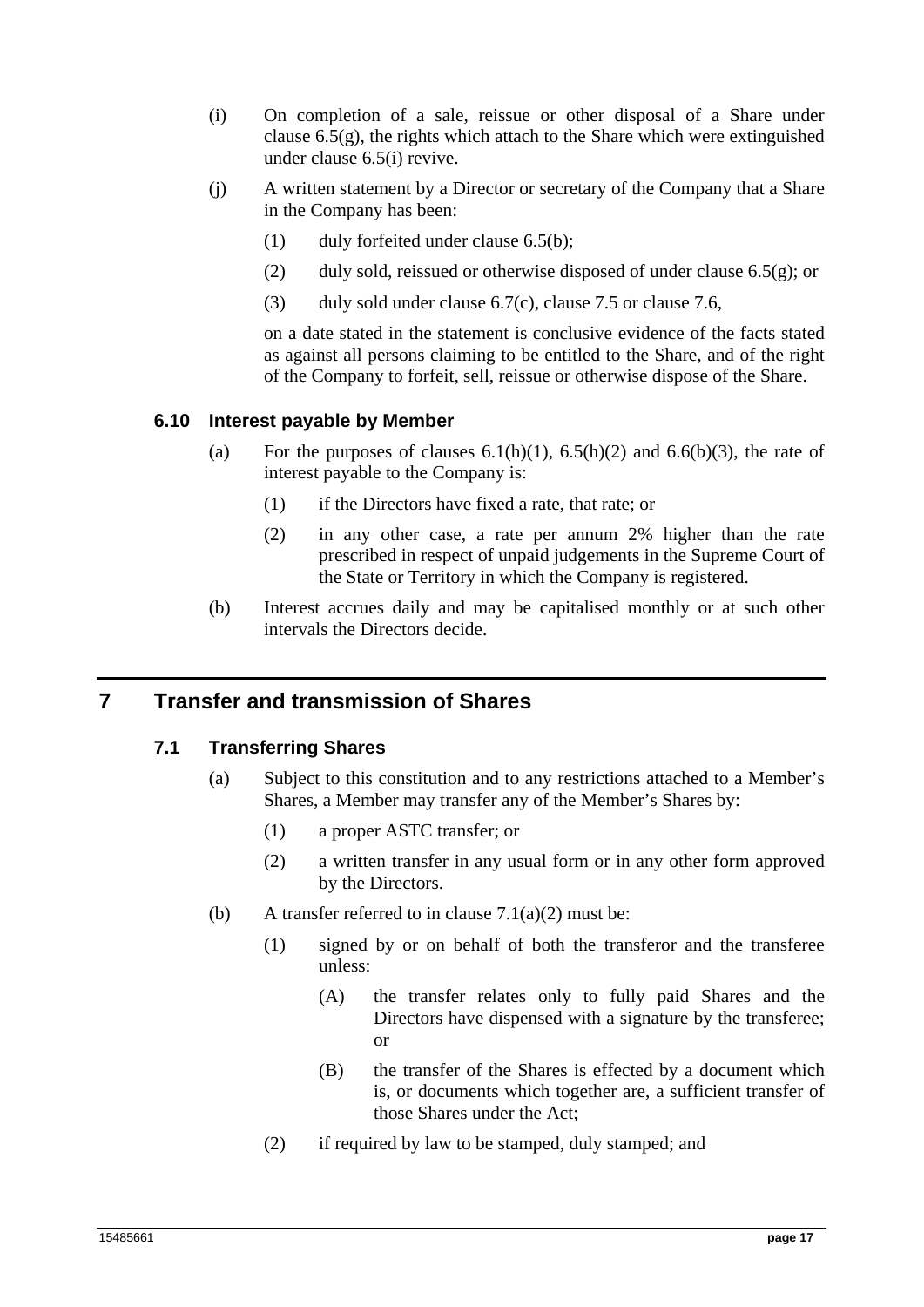- (3) left for registration at the Company's registered office, or at any other place the Directors decide, with such evidence the Directors require to prove the transferor's title or right to the Shares and the transferee's right to be registered as the owner of the Shares.
- (c) Subject to the powers vested in the Directors under clauses 7.3(a) and 7.4, where the Company receives a transfer complying with clause 7.1, the Company must register the transferee named in the transfer as the holder of the Shares to which it relates.
- (d) A transferor of Shares remains the holder of the Shares until a proper ASTC transfer has been effected or the transferee's name is entered in the register of Members as the holder of the Shares.
- (e) The Company must not charge a fee for registering a transfer of Shares unless the Company is not listed on the Exchange or the fee is permitted by the Listing Rules.
- (f) The Company may retain a registered transfer for any period the Directors decide.
- (g) The Directors may do anything that is necessary or desirable for the Company to participate in any computerised, electronic or other system for facilitating the transfer of Shares or operation of the Company's registers that may be owned, operated or sponsored by the Exchange or a related body corporate of the Exchange.
- (h) The Directors may, to the extent the law permits, waive any of the requirements of this clause 7.1 and prescribe alternative requirements instead, whether to give effect to clause 7.1(g) or for another purpose.

## **7.2 Effect of Stapling**

While Stapling applies:

- (a) a transfer of a Share forming part of a Stapled Security will only be accepted as a proper transfer in registrable form if, in addition to the requirements of this clause 7, the transfer is accompanied by a transfer of Attached Securities in favour of the same transferee;
- (b) a transfer of a Share which is not accompanied by a transfer of Attached Securities will be taken to authorise the Directors as agent for the transferor to effect a transfer of Attached Securities to the same transferee;
- (c) a transfer of any Attached Securities which is not accompanied by a transfer of the Share will be taken to authorise the Directors as agent for the transferor to effect a transfer of the Share to which the Attached Securities are Stapled to the same transferee;
- (d) any provision of this document which contemplates the transfer of a Share will be taken to be a reference to the transfer of a Stapled Security unless the contrary intention expressly applies;
- (e) the same rules as for the transfer of Attached Securities and Shares apply to Options.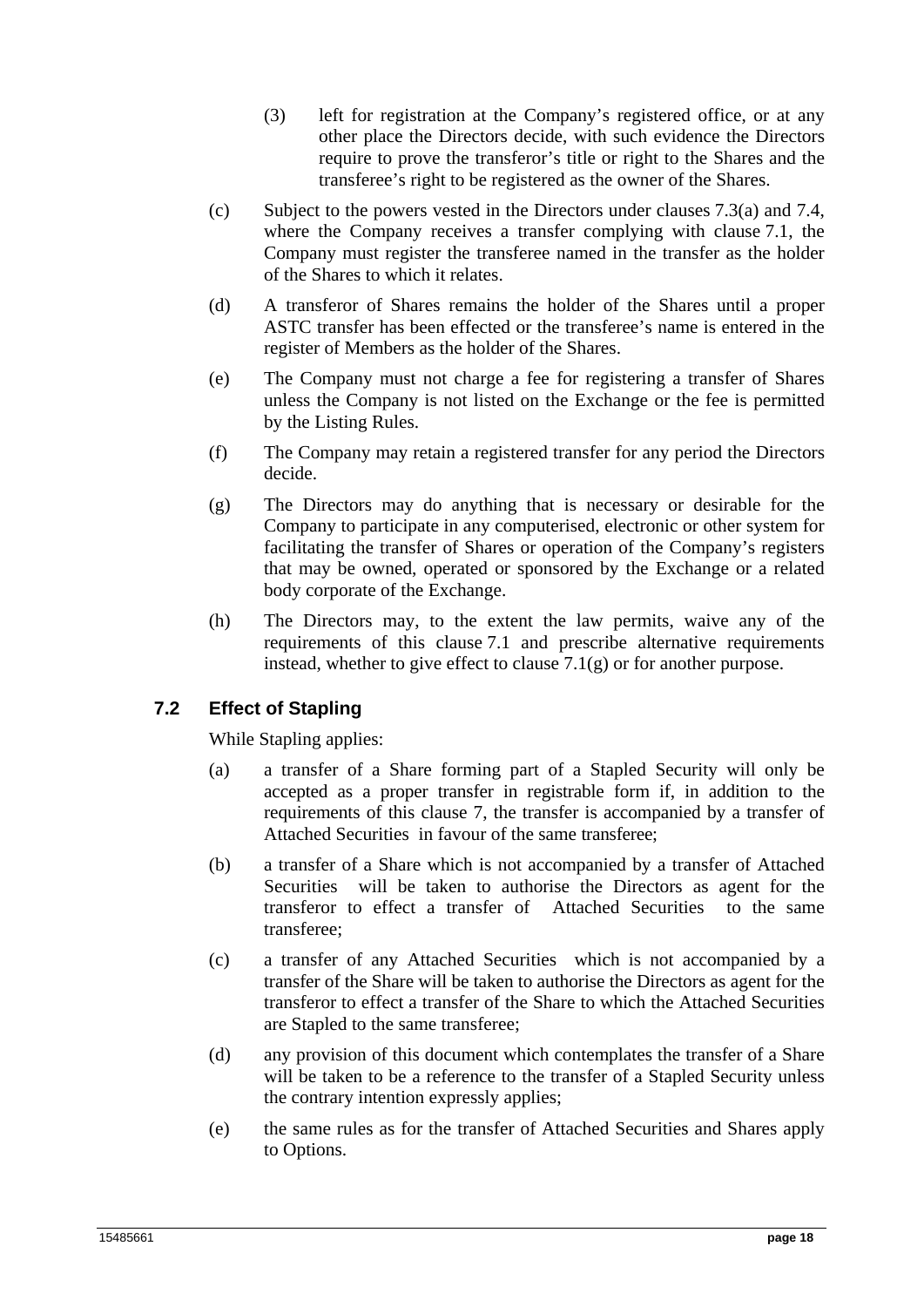## **7.3 Power to decline to register transfers**

- (a) The Directors may decline to register, or prevent registration of, a transfer of Shares or apply a holding lock to prevent a transfer in accordance with the Act or the Listing Rules where:
	- (1) the transfer is not in registrable form;
	- (2) the Company has a lien on any of the Shares transferred;
	- (3) registration of the transfer may breach a law of Australia;
	- (4) the transfer is paper-based and registration of the transfer will create a new holding which, at the time the transfer is lodged, is less than a marketable parcel;
	- (5) the transfer is not permitted under the terms of an employee Share plan; or
	- (6) the Company is otherwise permitted or required to do so under the Listing Rules or, except for a proper ASTC transfer, under the terms of issue of the Shares.
- (b) If the Directors decline to register a transfer, the Company must give notice of the refusal as required by the Act and the Listing Rules. Failure to give that notice will not invalidate the decision of the Directors to decline to register the transfer.
- (c) The Directors may delegate their authority under this clause 7.3 to any person.

#### **7.4 Power to suspend registration of transfers**

The Directors may suspend the registration of transfers at any times, and for any periods, permitted by the ASX Settlement Operating Rules that they decide.

#### **7.5 Procedure for sale of non-marketable parcels of Shares**

The Directors may cause the Company to sell a Member's Shares and Attached Securities if they hold less than a marketable parcel of Shares and the following procedures are observed:

- (a) the Directors send a Member who on the date of the notice holds less than a marketable parcel of Shares, a notice which:
	- (1) explains the effect of this rule;
	- (2) allows the Member to elect to be exempt from this clause 7.5 (a form of election for that purpose must be sent with the notice); and
	- (3) specifies a date at least 6 weeks from the date the notice is sent by which the Member can make the election in clause 7.5(a)(2).
- (b) If at 5.00pm Melbourne, Australia, on the date specified in the notice:
	- (1) the Company has not received a notice from the Member electing to be exempt from the provisions of this clause 7.5; and
	- (2) the Member has not increased his or her parcel to a marketable parcel,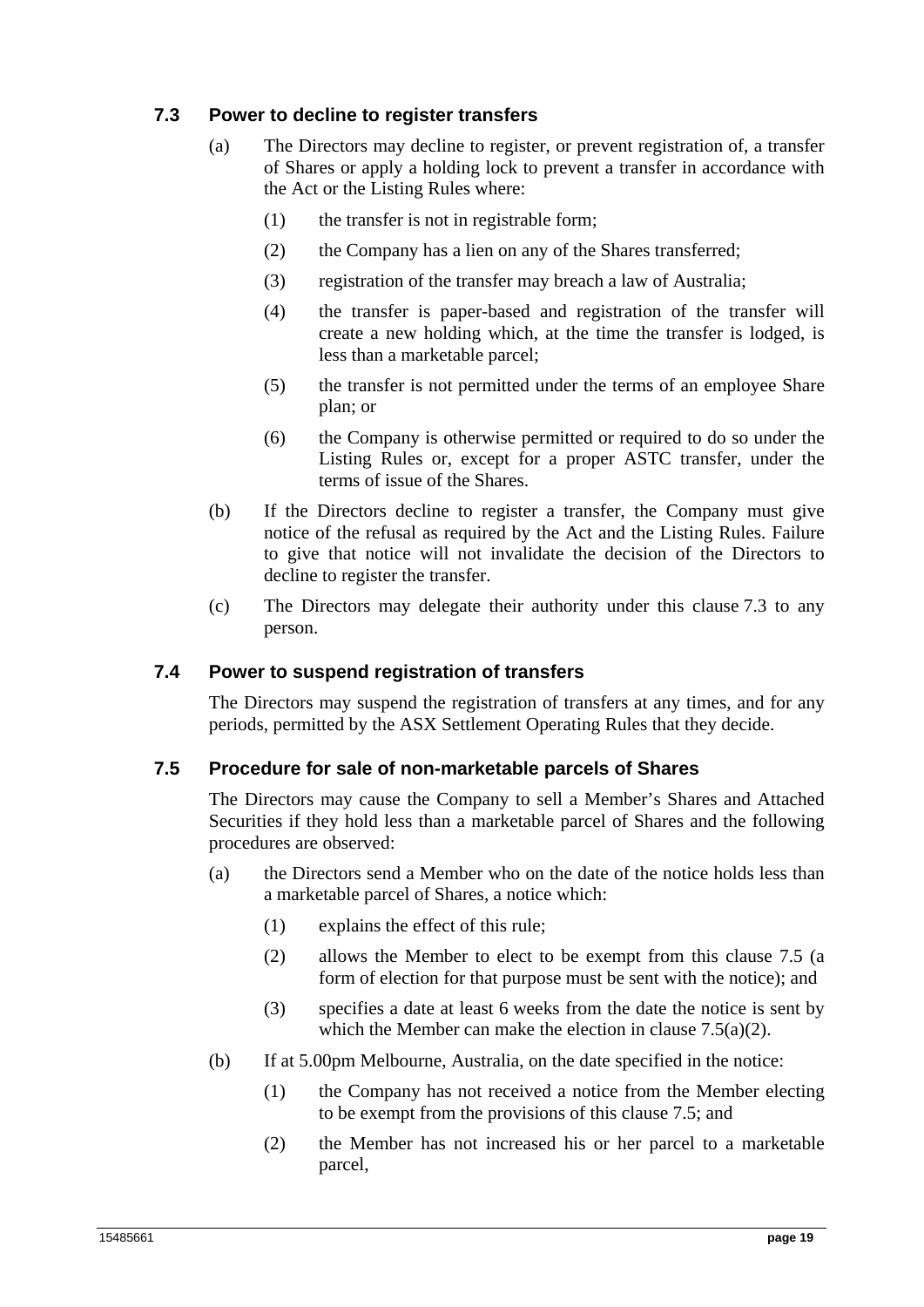then, the Member is taken to irrevocably appoint the Company as agent to do anything in clause 7.5(c).

- (c) The Company may:
	- (1) sell the Shares and Attached Securities which make up the less than marketable parcel as soon as practicable at a price which the Directors consider to be the best price reasonably obtainable for the Shares and Attached Securities at the time they are sold; and
	- (2) deal with the proceeds of sale under clause 6.9.
- (d) The costs and expenses of a sale under this clause 7.5, including brokerage and stamp duty, if any, are payable by the purchaser, or if the Act permits, by the Company.
- (e) A notice to a Member under clause 7.5(a) may only be given once in a 12 month period and may not be given during the offer period of a takeover bid for the Company.
- (f) If a takeover bid for the Company is announced after a notice is given but before an agreement for sale of the Shares and Attached Securities is entered into, this clause 7.5 ceases to operate for those Shares. After the offer period of the takeover bid closes, despite clause 7.5(e) a new notice under clause 7.5(a) may be given.
- (g) If a Member's holding becomes a marketable parcel after notice is given but before an agreement for sale of the Shares is entered into, the Directors may decide that this rule no longer applies to that Member.
- (h) Before a sale is effected under this clause 7.5, the Directors may revoke a notice or suspend or terminate the operation of this rule either generally or in specific cases.

#### **7.6 Other sales of non-marketable parcels of Shares**

In addition to the powers of the Directors in clause 7.5, the Directors may cause the Company to sell a Member's Shares and Attached Securities if they hold less than a marketable parcel of Shares, without complying with the procedures in clause 7.5 and may determine that a Member's right to vote or receive dividends in respect of those Shares and Attached Securities is removed or changed if the following conditions are observed:

- (a) a sale effected, or a removal or change in voting or dividend rights, under this clause 7.6 only applies to Shares in a new holding created by a transfer of a parcel of Shares in a class of Shares in the Company that was less than a marketable parcel at the time the transfer document was initiated or, in the case of a paper based transfer was lodged with the Company;
- (b) the proceeds of a sale under this clause 7.6, less the cost of the sale, must be sent to the Member after the sale subject to clause 6.9(e);
- (c) any dividends that have been withheld under this clause 7.6 must be sent to the Member after the sale, subject to the former Member delivering to the Company proof of title acceptable to the Directors.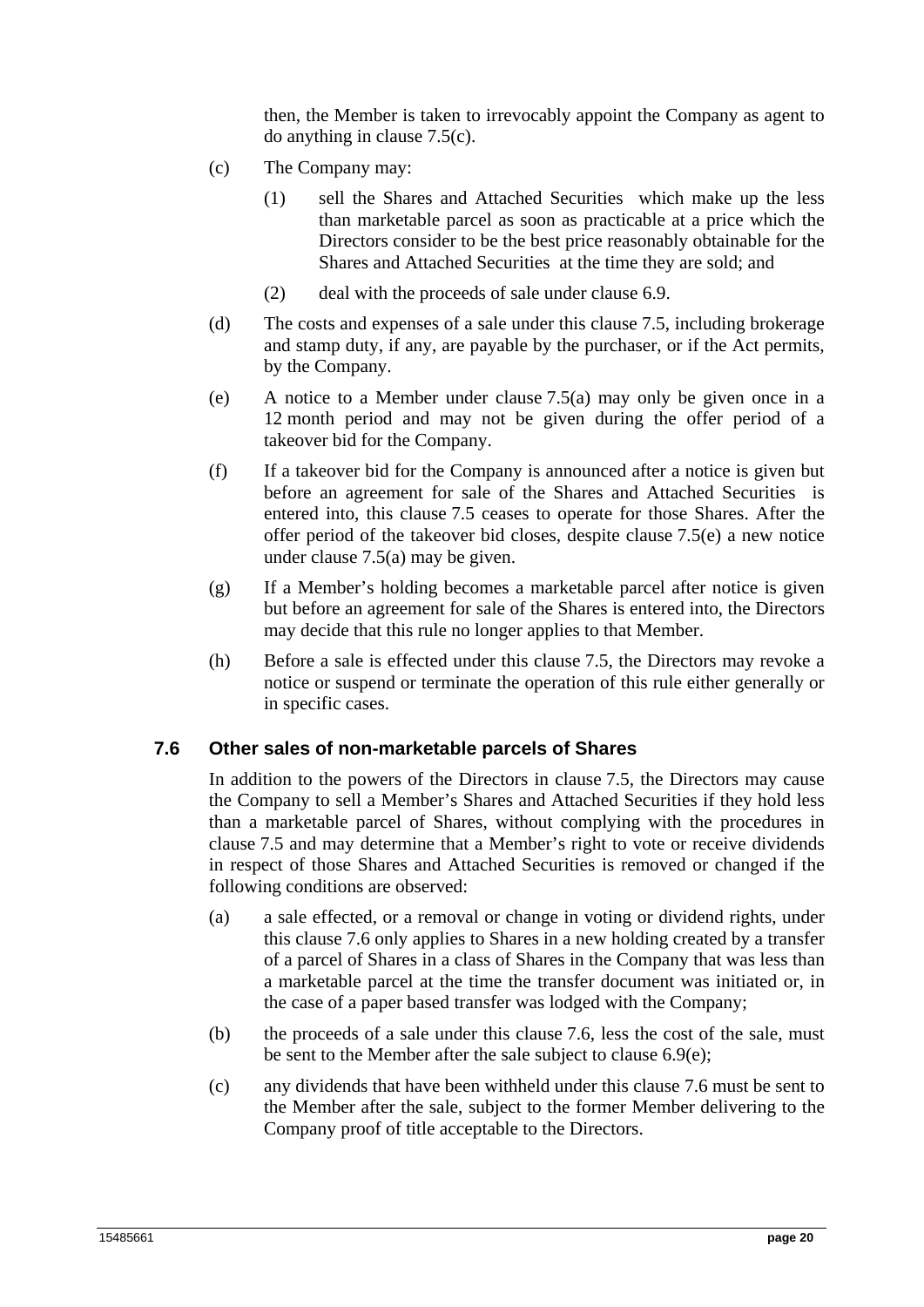## **7.7 Restricted securities**

- (a) If, at any time, any of the Share capital of the Company is classified by the Exchange as "restricted securities", then despite any provision of this constitution:
	- (1) the restricted securities must not be disposed of during the escrow period except as permitted by the Listing Rules or the Exchange;
	- (2) the Company must refuse to acknowledge a disposal (including registering a transfer) of the restricted securities during the escrow period except as permitted by the Listing Rules or the Exchange; and
	- (3) during a breach of the Listing Rules relating to restricted securities, or a breach of a restriction agreement, the holder of the restricted securities is not entitled to any dividend or distribution, or voting rights, in respect of the restricted securities.
- (b) While Stapling applies, for the purposes of this clause 7.7, any restriction on a security also restricts any Securities Stapled, or to be Stapled, to that security to the same extent and in the same manner.

## **7.8 Transmission of Shares**

- (a) Subject to clause 7.8(c), where a Member dies, the only persons the Company will recognise as having any title to the Member's Shares or any benefits accruing on those Shares are:
	- (1) where the deceased was a sole holder, the legal personal representative of the deceased; and
	- (2) where the deceased was a joint holder, the survivor or survivors.
- (b) Clause 7.8(a) does not release the estate of a deceased Member from any liability on a Share, whether that Share was held by the deceased solely or jointly with other persons.
- (c) The Directors may register a transfer of Shares signed by a Member before a transmission event even though the Company has notice of the Transmission Event.
- (d) A person who becomes entitled to a Share because of a Transmission Event may, on producing such evidence as the Directors require to prove that person's entitlement to the Share, choose:
	- (1) to be registered as the holder of the Share by signing and giving the Company a written notice stating that choice; or
	- (2) to nominate some other person to be registered as the transferee of the Share by executing or effecting in some other way a transfer of the Share to that other person; or
	- (3) while Stapling applies, any registration must be on the basis that the person must also be registered as the holder of the Attached Securities at the same time and in the same manner.
- (e) The provisions of this constitution concerning the right to transfer Shares and the registration of transfers of Shares apply, so far as they can and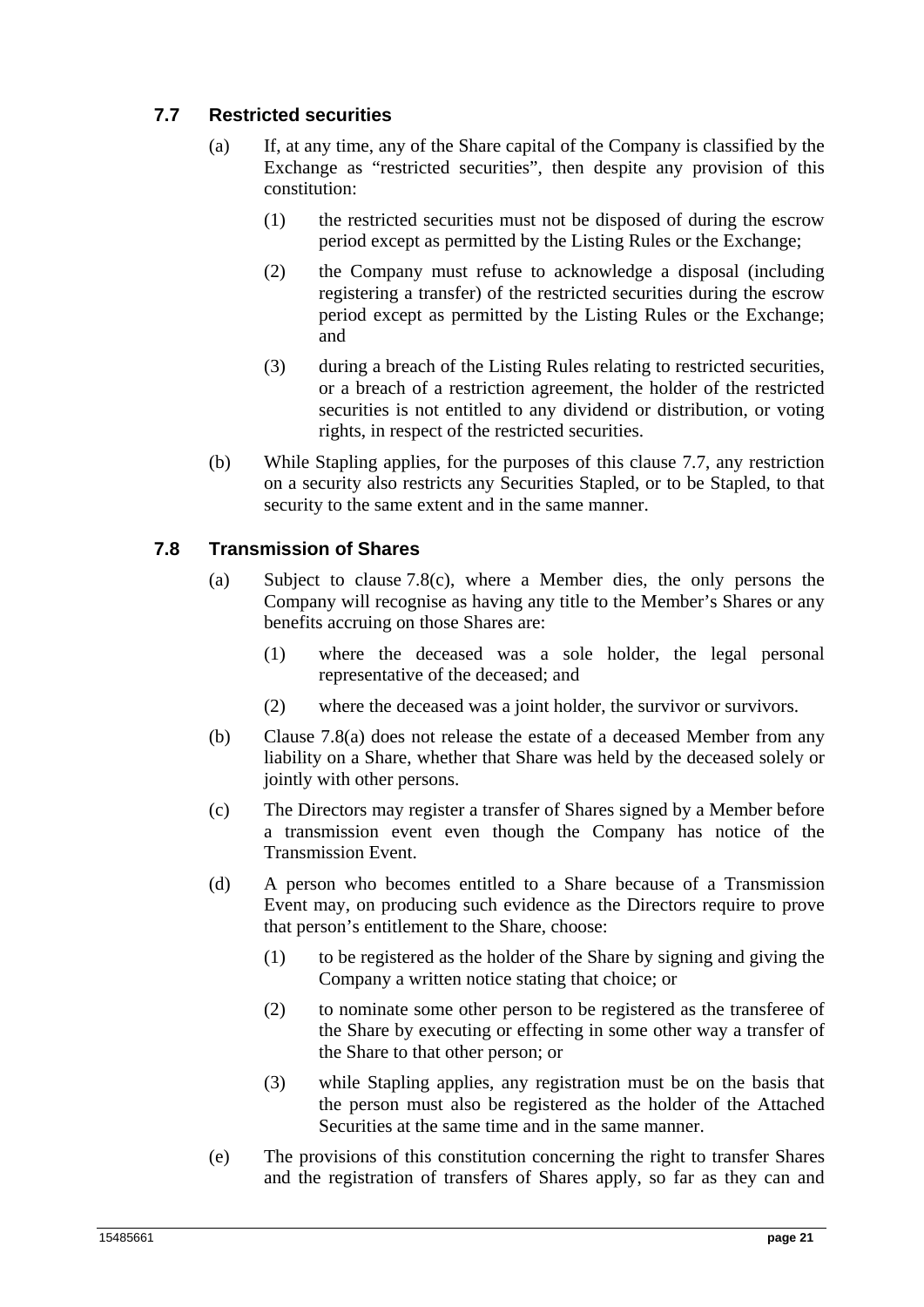with any necessary changes, to a notice or transfer under clause 7.8(d) as if the relevant transmission event had not occurred and the notice or transfer were executed or effected by the registered holder of the Share.

(f) Where two or more persons are jointly entitled to a Share because of a transmission event they will, on being registered as the holders of the Share, be taken to hold the Share as joint tenants and clause 3.8 will apply to them.

## **7.9 Effect of Stapling**

While Stapling applies, any transfer of a Share consequent upon a transfer or transmission under this clause 7.9 may only be effected if there is a simultaneous transfer of the Securities to which it is Stapled to the same transferee.

## **8 Plebiscite to approve proportional takeover bids**

## **8.1 Definitions**

In this clause 8:

- (a) **approving resolution**, in relation to a proportional takeover bid, means a resolution to approve the proportional takeover bid passed in accordance with clause 8.3;
- (b) **approving resolution deadline**, in relation to a proportional takeover bid, means the day that is 10 Business Days before the last day of the bid period, during which the offers under the proportional takeover bid remain open or a later day allowed by ASIC;
- (c) **proportional takeover bid** means a takeover bid that is made or purports to be made under section  $618(1)(b)$  of the Act in respect of securities included in a class of securities in the Company; and
- (d) **relevant class**, in relation to a proportional takeover bid, means the class of securities in the Company in respect of which offers are made under the proportional takeover bid.

#### **8.2 Transfers not to be registered**

Despite clauses 7.1(c) and 7.2, a transfer giving effect to a contract resulting from the acceptance of an offer made under a proportional takeover bid must not be registered unless an approving resolution to approve the proportional takeover bid has been passed or is taken to have been passed in accordance with clause 8.3.

#### **8.3 Approving resolution**

- (a) Where offers have been made under a proportional takeover bid, the Directors must:
	- (1) convene a meeting of the persons entitled to vote on the approving resolution for the purpose of considering and, if thought fit, passing a resolution to approve the proportional takeover bid; and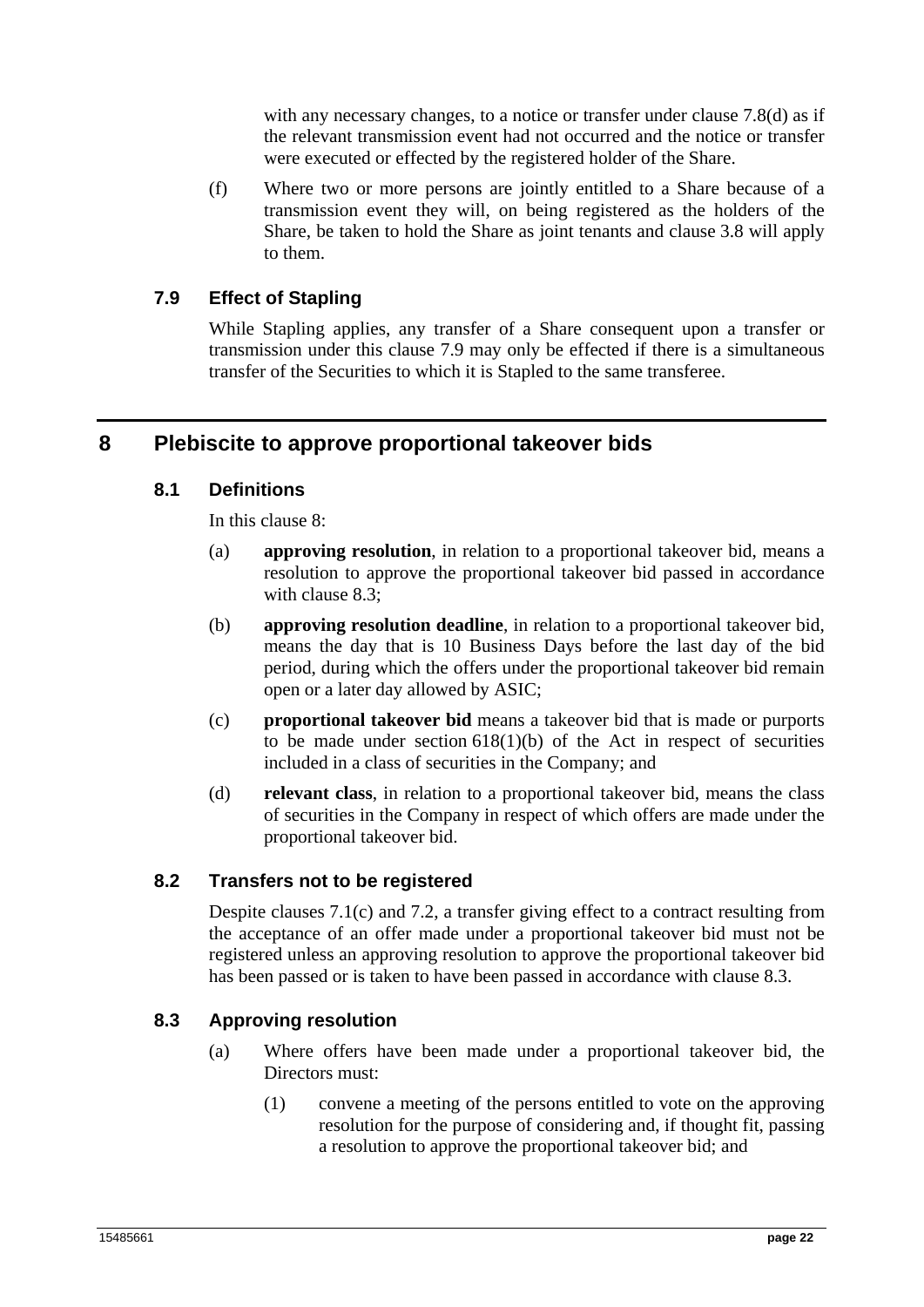(2) ensure that the resolution is voted on in accordance with this clause 8.3,

before the approving resolution deadline.

- (b) The provisions of this constitution relating to general meetings apply, with such modification as the circumstances require, to a meeting that is convened under clause 8.3(a), as if that meeting were a general meeting of the Company.
- (c) The bidder under a proportional takeover bid and any associates of the bidder are not entitled to vote on the approving resolution and if they do vote, their votes must not be counted.
- (d) Subject to clause  $8.3(c)$ , a person who, as at the end of the day on which the first offer under the proportional takeover bid was made, held securities of the relevant class, is entitled to vote on the approving resolution relating to the proportional takeover bid.
- (e) An approving resolution that has been voted on is taken to have been passed if the proportion that the number of votes in favour of the resolution bears to the total number of votes on the resolution is greater than 50%, and otherwise is taken to have been rejected.
- (f) If an approving resolution has not been voted on in accordance with this clause 8.3 as at the end of the day before the approving resolution deadline, an approving resolution will be taken to have been passed in accordance with this clause 8.3 on the approving resolution deadline.

#### **8.4 Sunset**

Clauses 8.1, 8.2 and 8.3, cease to have effect at the end of 3 years beginning:

- (a) where those rules have not been renewed in accordance with the Act, on the date of registration of the Company; or
- (b) where those rules have been renewed in accordance with the Act, on the date those rules were last renewed.

## **9 Stapled Security Register**

The Directors must cause to be kept and maintained a Stapled Security Register which may incorporate or form part of the Register. The Stapled Security Register must record the names of the Members, the number of Attached Securities held by the Members to which each Member's Shares are Stapled and any additional information required by the Act or the Listing Rules or determined from time to time by the Directors.

## **10 General meetings**

## **10.1 Calling general meetings**

- (a) A general meeting may only be called:
	- (1) by a Directors' resolution; or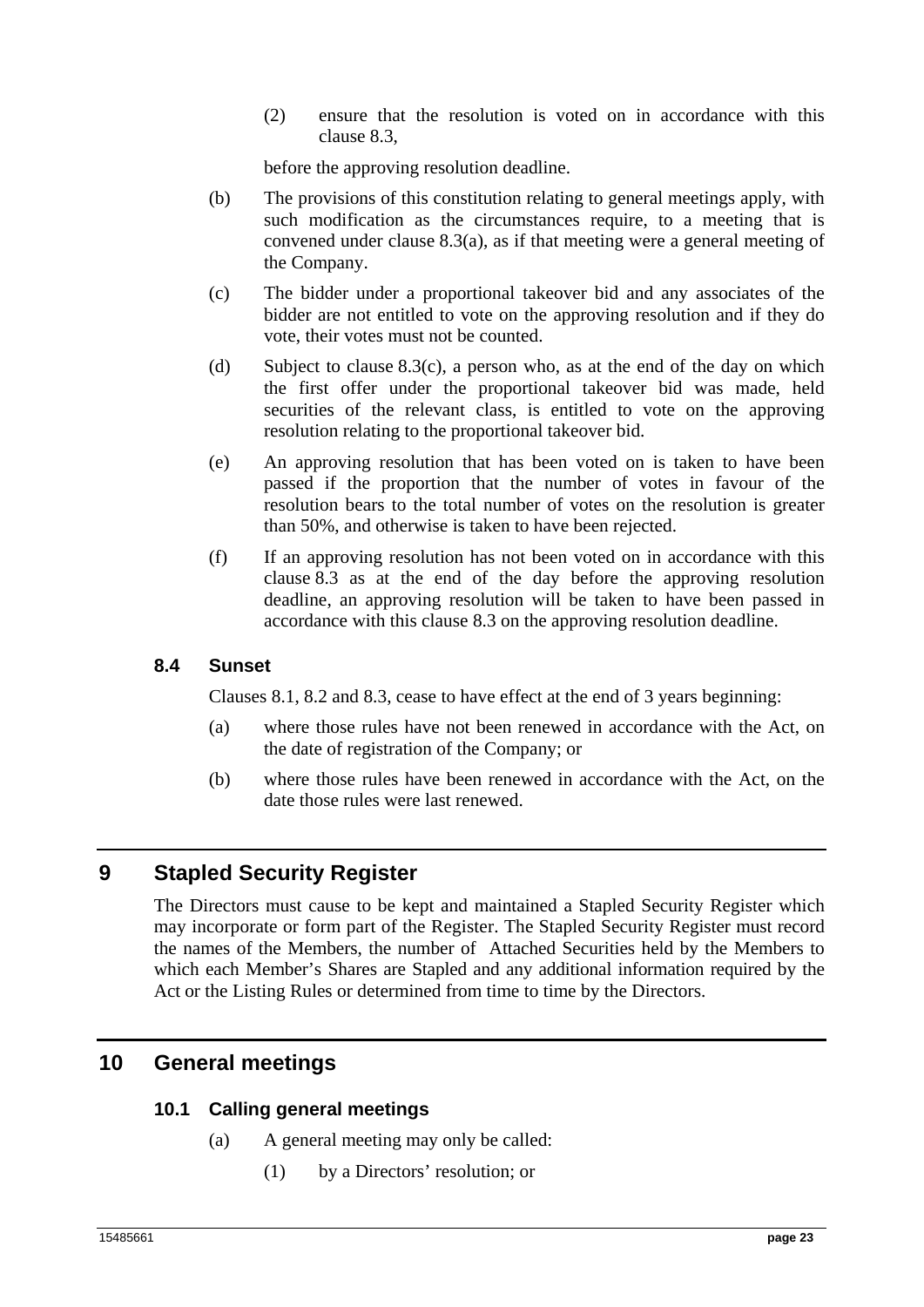- (2) as otherwise provided in the Act.
- (b) The Directors may, by notice to the Exchange, change the venue for, postpone or cancel a general meeting, if they consider that the meeting has become unnecessary, or the venue would be unreasonable or impractical or a change is necessary in the interests of conducting the meeting efficiently, but:
	- (1) a meeting which is not called by a Directors' resolution; and
	- (2) a meeting which is called in accordance with a Members' requisition under the Act;

may not be postponed or cancelled without the prior written consent of the persons who called or requisitioned the meeting.

#### **10.2 Notice of general meetings**

- (a) Notice of a general meeting must be given to each person who at the time of giving the notice:
	- (1) is a Member, Director or auditor of the Company; or
	- (2) is entitled to a Share because of a transmission event and has satisfied the Directors of his or her right to be registered as the holder of, or to transfer, the Shares.
- (b) The content of a notice of a general meeting called by the Directors is to be decided by the Directors, but it must state the general nature of the business to be transacted at the meeting and any other matters required by the Act.
- (c) Unless the Act provides otherwise:
	- (1) no business may be transacted at a general meeting unless the general nature of the business is stated in the notice calling the meeting; and
	- (2) except with the approval of the Directors or the chairperson, no person may move any amendment to a proposed resolution the terms of which are set out in the notice calling the meeting or to a document which relates to such a resolution and a copy of which has been made available to Members to inspect or obtain.
- (d) A person may waive notice of any general meeting by written notice to the Company.
- (e) Failure to give a Member or any other person notice of a general meeting or a proxy form, does not invalidate anything done or resolution passed at the general meeting if:
	- (1) the failure occurred by accident or inadvertent error; or
	- (2) before or after the meeting, the person notifies the Company of the person's agreement to that thing or resolution.
- (f) A person's attendance at a general meeting waives any objection that person may have to: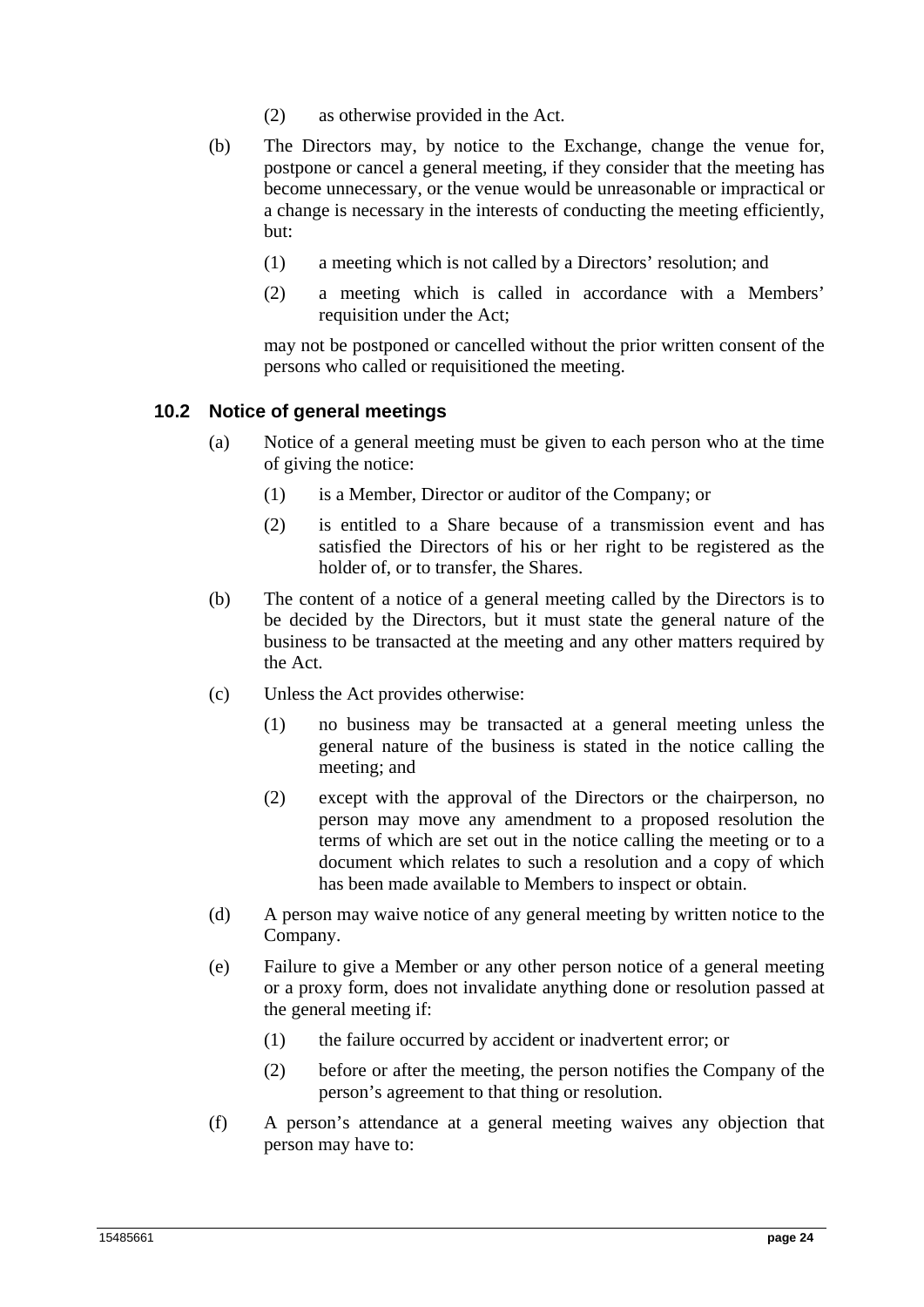- (1) a failure to give notice, or the giving of a defective notice, of the meeting unless the person at the beginning of the meeting objects to the holding of the meeting; and
- (2) the consideration of a particular matter at the meeting which is not within the business referred to in the notice of the meeting, unless the person objects to considering the matter when it is presented.

## **10.3 Admission to general meetings**

- (a) The chairperson of a general meeting may take any action he or she considers appropriate for the safety of persons attending the meeting and the orderly conduct of the meeting and may refuse admission to, or require to leave and remain out of, the meeting any person:
	- (1) in possession of a pictorial-recording or sound-recording device;
	- (2) in possession of a placard or banner;
	- (3) in possession of an article considered by the chairperson to be dangerous, offensive or liable to cause disruption;
	- (4) who refuses to produce or permit examination of any article, or the contents of any article, in the person's possession;
	- (5) who behaves or threatens to behave in a dangerous, offensive or disruptive way; or
	- (6) who is not entitled to receive notice of the meeting (except for a CDP Account Holder in attendance pursuant to clause 10.3(g)).

The chairperson may delegate the powers conferred by this rule to any person he or she thinks fit.

- (b) A person, whether a Member or not, requested by the Directors or the chairperson to attend a general meeting is entitled to be present and, at the request of the chairperson, to speak at the meeting.
- (c) If the chairperson of a general meeting considers that there is not enough room for the Members who wish to attend the meeting, he or she may arrange for any person whom he or she considers cannot be seated in the main meeting room to observe or attend the general meeting in a separate room. Even if the Members present in the separate room are not able to participate in the conduct of the meeting, the meeting will nevertheless be treated as validly held in the main room.
- (d) If a separate meeting place is linked to the main place of a general meeting by an instantaneous audio-visual communication device which, by itself or in conjunction with other arrangements:
	- (1) gives the general body of Members in the separate meeting place a reasonable opportunity to participate in proceedings in the main place;
	- (2) enables the chairperson to be aware of proceedings in the other place; and
	- (3) enables the Members in the separate meeting place to vote on a show of hands or on a poll,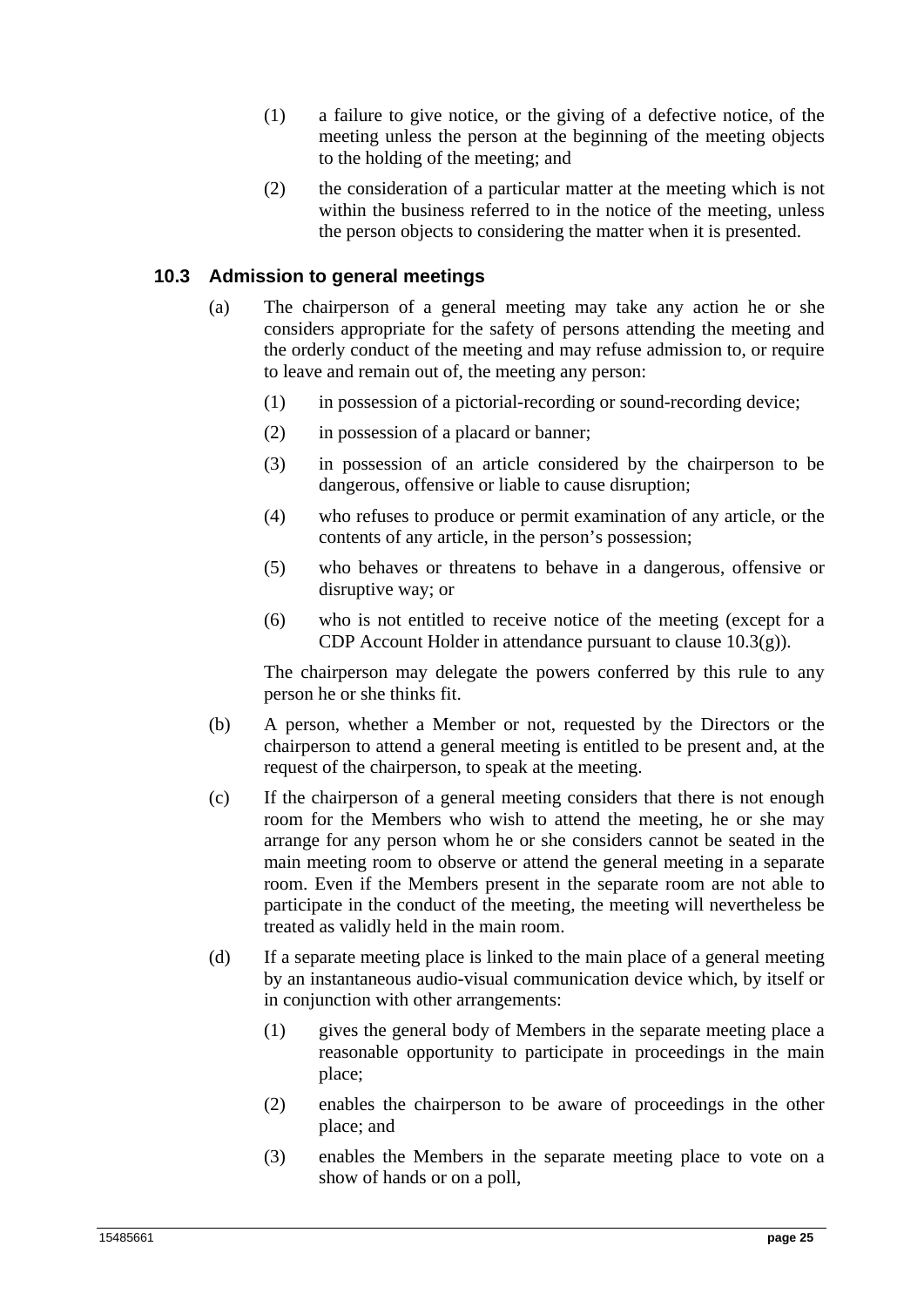a Member present at the separate meeting place is taken to be present at the general meeting and entitled to exercise all rights as if he or she was present at the main place.

- (e) If the communication device encounters a technical difficulty, whether before or during the meeting, which results in the matters required by clause  $10.3(d)(1),(2)$  or (3) at the separate meeting place not being satisfied, the meeting may still be held or continue in the main place (and any other place which is linked under clause  $10.3(d)(1)$  and transact business, even if the members in the separate meeting place are unable to participate. No Member may object to the meeting being held or continuing. However, if the effect of this clause 10.3(e) has not been referred to in the notice calling the meeting, the business the meeting may conduct is limited to adjourning the meeting**.**
- (f) Nothing in this clause 10.3 or in clause 10.6 is to be taken to limit the powers conferred on the chairperson by law.
- (g) Each person who is a CDP Account Holder is permitted to attend (in person) any general meeting, provided that by no later than the time by which proxy forms for a particular general meeting are required to be lodged with the Company the person has:
	- (1) notified the Company of his or her proposed attendance; and
	- (2) provided to the Company evidence which is, in the reasonable opinion of the Directors, satisfactory to show that the person is in fact a CDP Account Holder at that time.

Any CDP Account Holder so attending a general meeting has the same right to speak at that general meeting as a Member. However, a person's status as a CDP Account Holder does not give that person any right to vote (either on a show of hands or on a poll), demand a poll, be counted in a quorum, or enjoy any other rights of the kind typically enjoyed by Members.

#### **10.4 Quorum at general meetings**

- (a) No business may be transacted at a general meeting, except the election of a chairperson and the adjournment of the meeting, unless a quorum of Members is present when the meeting proceeds to business.
- (b) A quorum is:
	- (i) if the Company has 5 or more Members, 5 or more Members present at the meeting and entitled to vote on a resolution at the meeting; or
	- (ii) if the Company has less than 5 Members, 2 Members present at the meeting and entitled to vote on a resolution at the meeting.
- (c) If a quorum is not present within 30 minutes after the time appointed for the general meeting:
	- (1) where the meeting was called at the request of Members, the meeting must be dissolved; or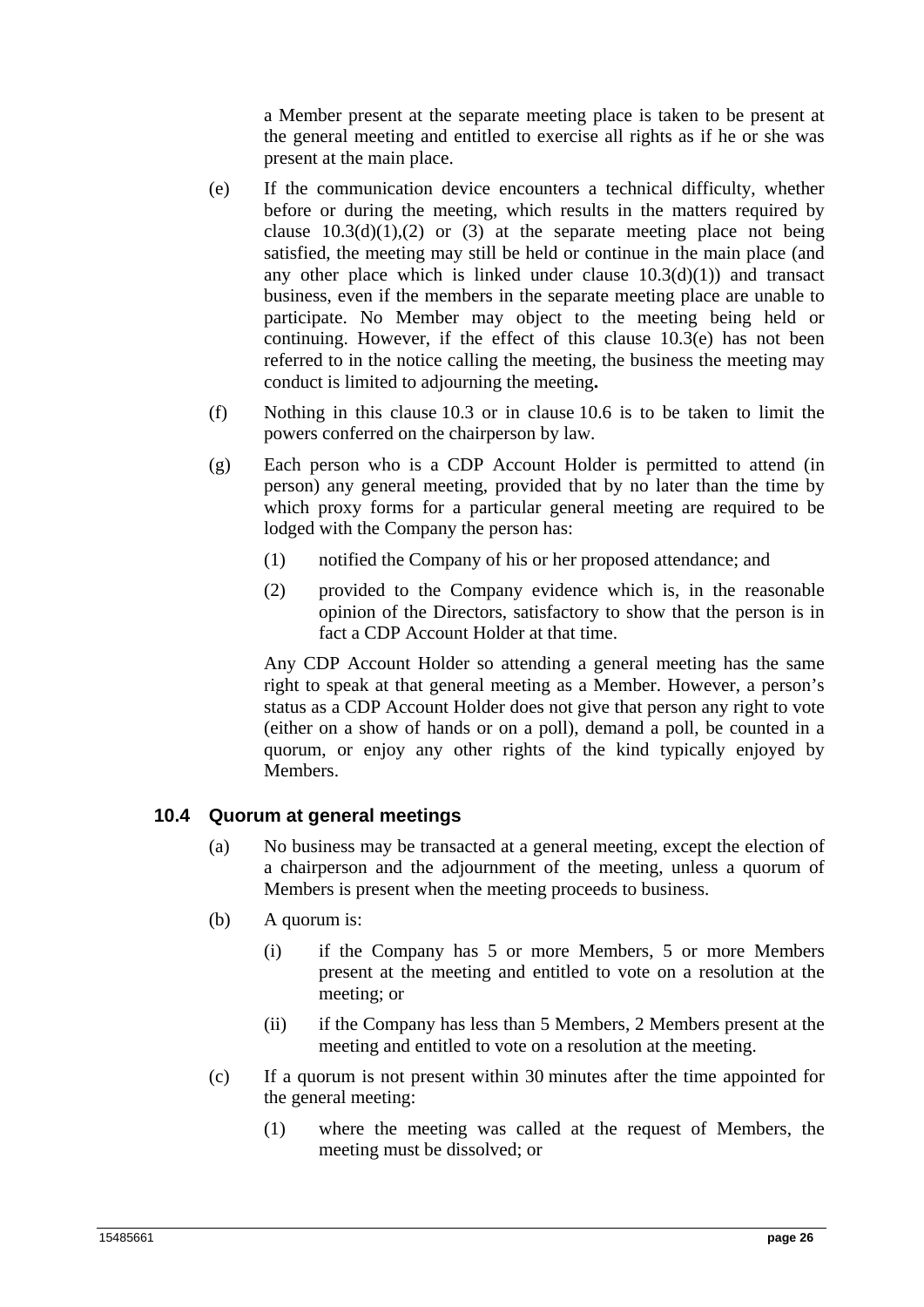- (2) in any other case:
	- (A) the meeting stands adjourned to the day, and at the time and place, the Directors present decide or, if they do not make a decision, to the same day in the next week at the same time and place; and
	- (B) if, at the adjourned meeting, a quorum is not present within 30 minutes after the time appointed for the meeting, the meeting must be dissolved.

## **10.5 Chairperson of general meetings**

- (a) The chairperson of Directors is entitled to preside as chairperson at the meeting.
- (b) In the absence of the chairperson of Directors, the deputy chairperson of Directors is entitled, if present within 15 minutes after the time appointed for a general meeting and willing to act, to preside as chairperson at the meeting.
- (c) The Directors present may choose one of their number to preside as chairperson if, at a general meeting:
	- (1) there is no chairperson or deputy chairperson of Directors;
	- (2) neither the chairperson nor the deputy chairperson of Directors is present within 15 minutes after the time appointed for the meeting; or
	- (3) neither the chairperson nor the deputy chairperson of Directors is willing to act as chairperson of the meeting.
- (d) If the Directors do not choose a chairperson under clause 10.5(c), the Members present must elect as chairperson of the meeting:
	- (1) another Director who is present and willing to act; or
	- (2) if no other Director willing to act is present at the meeting, a Member who is present and willing to act.
- (e) A chairperson of a general meeting may, for any item of business or discrete part of the meeting, vacate the chair in favour of another person nominated by him or her.

## **10.6 Conduct at general meetings**

- (a) Subject to the provisions of the Act, the chairperson of a general meeting is responsible for the general conduct of the meeting and for the procedures to be adopted at the meeting.
- (b) The chairperson may at any time the chairperson considers it necessary or desirable for the proper and orderly conduct of the meeting:
	- (1) impose a limit on the time that a person may speak on each motion or other item of business and terminate debate or discussion on any business, question, motion or resolution being considered by the meeting and require the business, question, motion or resolution to be put to a vote of the Members present; and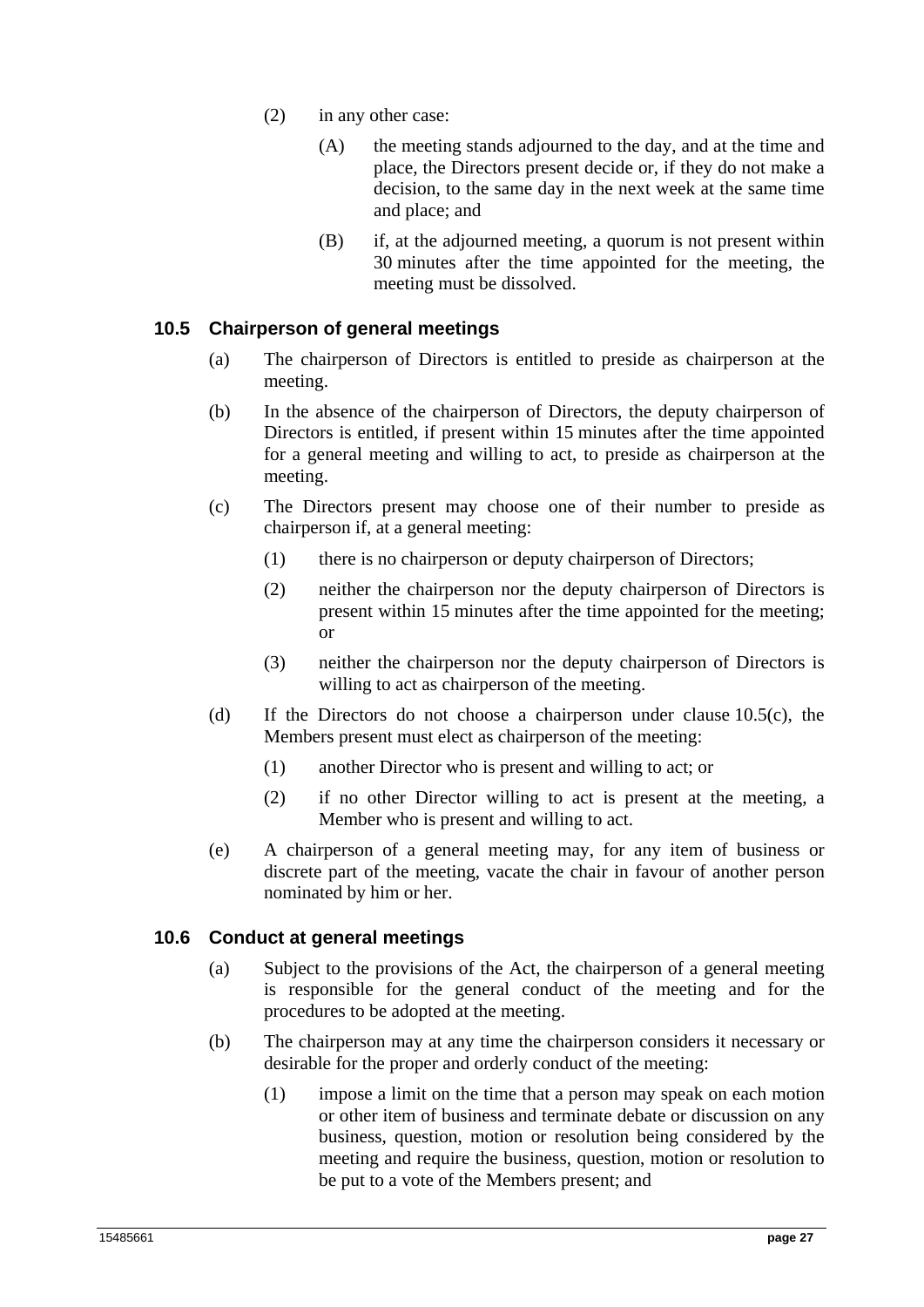- (2) adopt any procedures for casting or recording votes at the meeting whether on a show of hands or on a poll, including the appointment of scrutineers.
- (c) A decision by a chairperson under clauses  $10.6(a)$  or  $10.6(b)$  is final.
- (d) The chairperson may postpone the meeting before it has started, whether or not a quorum is present, if, at the time and place appointed for the meeting, he or she considers that:
	- (1) there is not enough room for the number of Members who wish to attend the meeting; or
	- (2) a postponement is necessary in light of the behaviour of persons present or for any other reason so that the business of the meeting can be properly carried out.
- (e) A postponement under clause 10.6(d) will be to another time, which may be on the same day as the meeting, and may be to another place (and the new time and place will be taken to be the time and place for the meeting as if specified in the notice which called the meeting originally).
- (f) The chairperson may at any time during the course of the meeting:
	- (1) adjourn the meeting or any business, motion, question or resolution being considered or remaining to be considered by the meeting either to a later time at the same meeting or to an adjourned meeting; and
	- (2) for the purpose of allowing any poll to be taken or determined, suspend the proceedings of the meeting for such period or periods as he or she decides without effecting an adjournment. No business may be transacted and no discussion may take place during any suspension of proceedings unless the chairperson otherwise allows.
- (g) The chairperson's rights under clauses 10.6(d) and 10.6(f) are exclusive and, unless the chairperson requires otherwise, no vote may be taken or demanded by the Members present concerning any postponement, adjournment or suspension of proceedings.
- (h) Only unfinished business may be transacted at a meeting resumed after an adjournment.
- (i) Where a meeting is postponed or adjourned under this clause 10.6, notice of the postponed or adjourned meeting must be given to the Exchange, but need not be given to any other person.
- (j) Where a meeting is postponed or adjourned, the Directors may, by notice to the Exchange, postpone, cancel or change the place of the postponed or adjourned meeting.

#### **10.7 Decisions at general meetings**

(a) Except where a resolution requires a special majority, questions arising at a general meeting must be decided by a majority of votes cast by the Members present at the meeting. A decision made in this way is for all purposes a decision of the Members.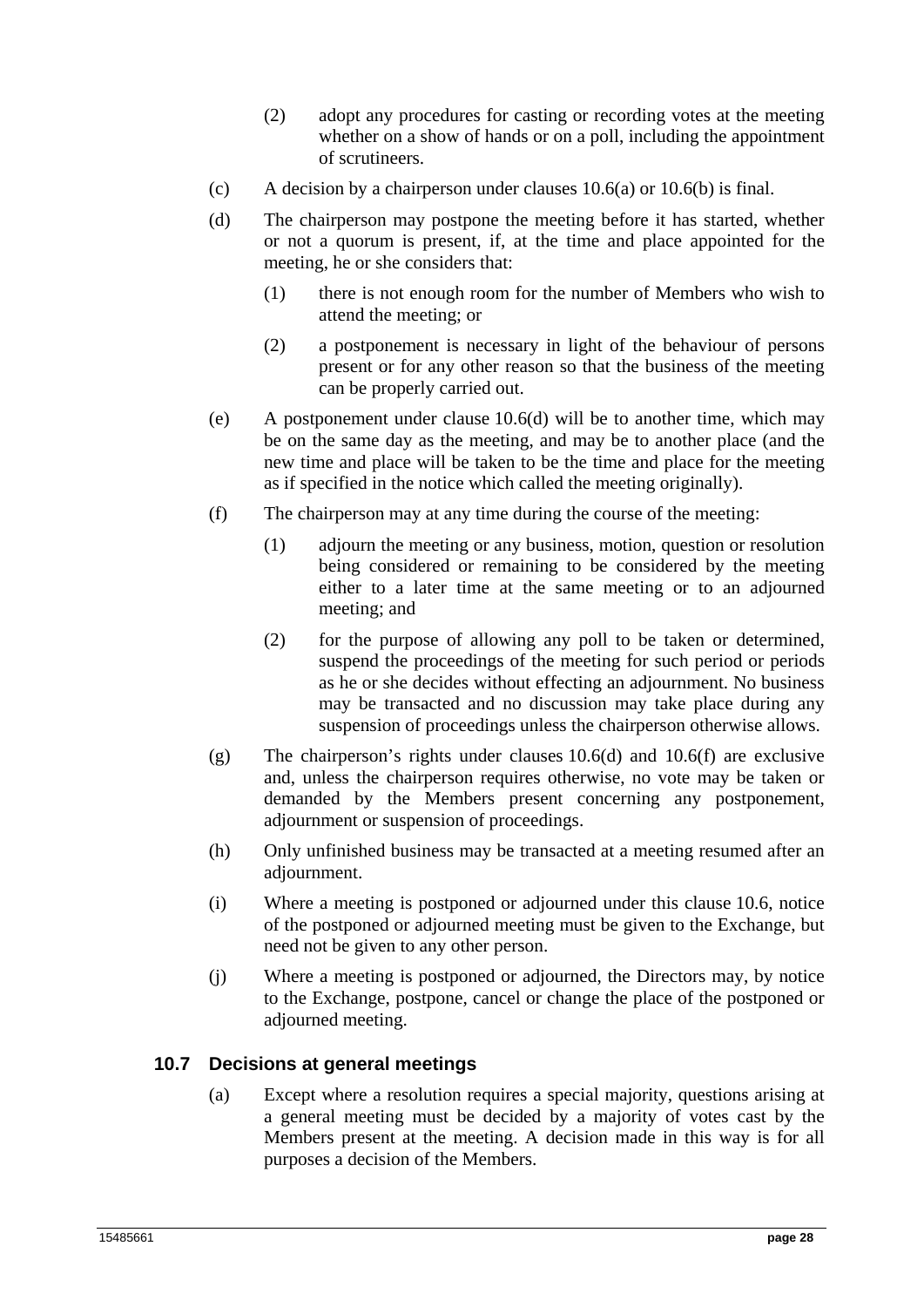- (b) If the votes are equal on a proposed resolution, the chairperson of the meeting has a casting vote, in addition to any deliberative vote.
- (c) A resolution put to the vote of a general meeting must be decided on a show of hands unless a poll is demanded:
	- (1) before the show of hands is taken;
	- (2) before the result of the show of hands is declared; or
	- (3) immediately after the result of the show of hands is declared.
- (d) A poll may be demanded by:
	- (1) the chairperson of the meeting;
	- (2) at least five Members entitled to vote on the resolution; or
	- (3) Members with at least 5% of the votes that may be cast on the resolution on a poll.
- (e) A demand for a poll does not prevent a general meeting continuing to transact any business except the question on which the poll is demanded.
- (f) Unless a poll is duly demanded, a declaration by the chairperson of a general meeting that a resolution has on a show of hands been carried or carried unanimously, or carried by a particular majority, or lost, and an entry to that effect in the book containing the minutes of the proceedings of the Company, is conclusive evidence of the fact without proof of the number or proportion of the votes recorded for or against the resolution.
- (g) If a poll is duly demanded at a general meeting, it must be taken in the way and either at once or after an interval or adjournment as the chairperson of the meeting directs. The result of the poll as declared by the chairperson is the resolution of the meeting at which the poll was demanded.
- (h) A poll cannot be demanded at a general meeting on the election of a chairperson of the meeting.
- (i) The demand for a poll may be withdrawn with the chairperson's consent.
- (j) Despite anything to the contrary in this constitution, the Directors may decide that, at any general meeting or class meeting, a Member who is entitled to attend and vote on a resolution at that Meeting is entitled to a direct vote in respect of that resolution. A 'direct vote' includes a vote delivered to the Company by post, fax or other electronic means approved by the Directors. The Directors may prescribe regulations, rules and procedures in relation to direct voting, including specifying the form, method and timing of giving a direct vote at a meeting in order for the vote to be valid.

## **10.8 Voting rights**

- (a) Subject to this constitution and to any rights or restrictions attached to any Shares or class of Shares, at a general meeting:
	- (1) on a show of hands, every Member present has one vote; and
	- (2) on a poll, every Member present has one vote for each Share held as at the record time by the Member entitling the Member to vote,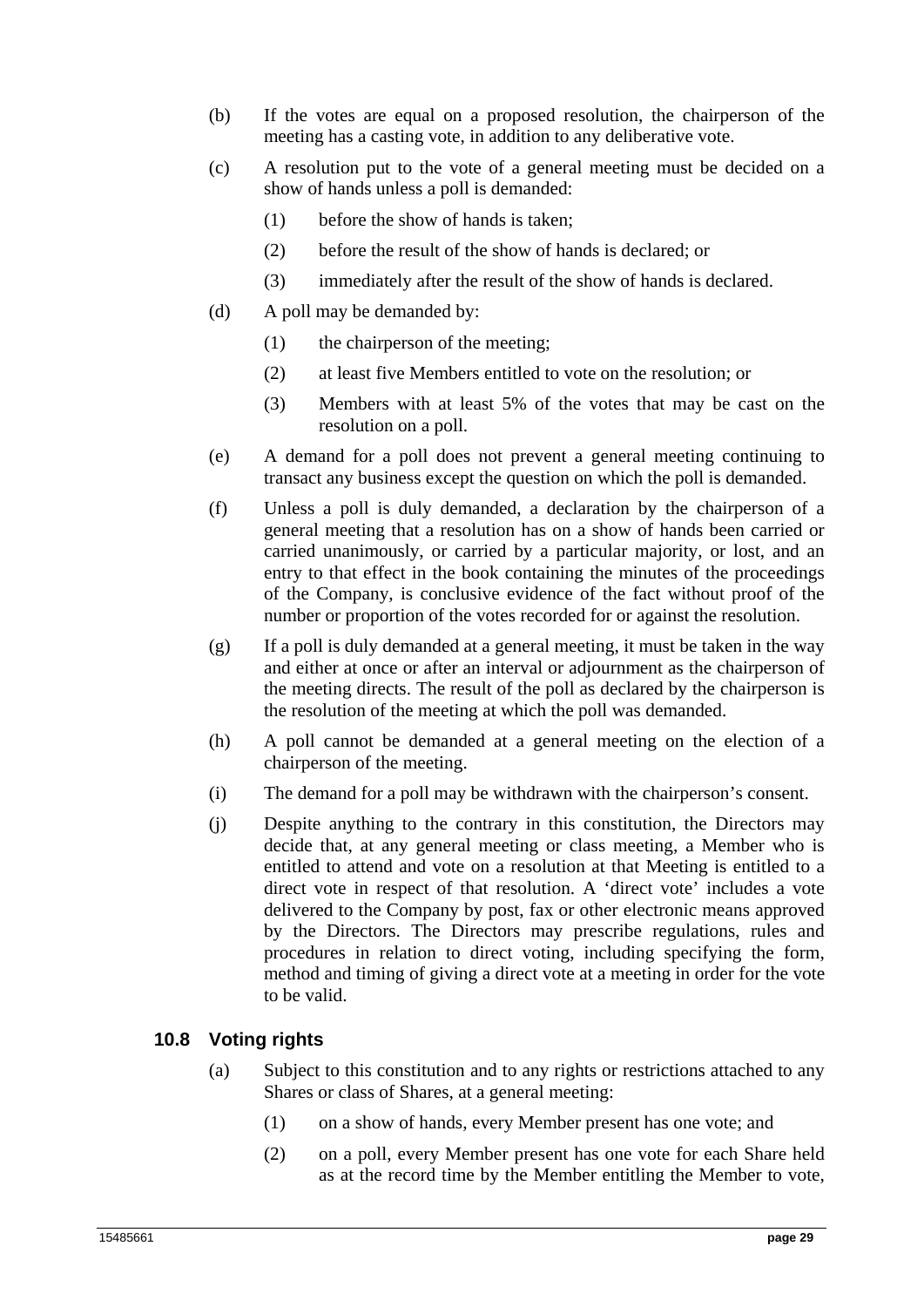except for partly paid Shares, each of which confers on a poll only the fraction of one vote which the amount paid (not credited) on the Share bears to the total amounts paid and payable (excluding amounts credited) on the Share. An amount paid in advance of a call is disregarded for this purpose.

- (b) While Stapling applies, any determination as to voting entitlements must be on the basis that the holders of Attached Securities are also treated in the same manner and at the same time.
- (c) If a person present at a general meeting represents personally or by proxy, attorney or representative more than one Member, on a show of hands the person is entitled to one vote only even though he or she represents more than one Member.
- (d) A joint holder may vote at a meeting either personally or by proxy, attorney or representative as if that person was the sole holder. If more than one joint holder tenders a vote in respect of the relevant Shares, the vote of the holder named first in the register who tenders a vote, whether in person or by proxy, attorney or representative, must be accepted to the exclusion of the votes of the other joint holders.
- (e) The parent or guardian of an infant Member may vote at any general meeting upon such evidence being produced of the relationship or of the appointment of the guardian as the Directors may require and any vote so tendered by a parent or guardian of an infant Member must be accepted to the exclusion of the vote of the infant Member.
- (f) A person entitled to a Share because of a Transmission Event may vote at a general meeting in respect of that Share in the same way as if that person were the registered holder of the Share if, at least 48 hours before the meeting (or such shorter time as the Directors determine), the Directors:
	- (1) admitted that person's right to vote at that meeting in respect of the Share; or
	- (2) were satisfied of that person's right to be registered as the holder of, or to transfer, the Share.

Any vote duly tendered by that person must be accepted and the vote of the registered holder of those Shares must not be counted.

- (g) Where a Member holds a Share, and any Attached Security , on which a call or other amount payable to the Company has not been duly paid:
	- (1) that Member is only entitled to be present at a general meeting and vote if that Member holds, as at the record time, other Shares on which no money is then due and payable; and
	- (2) on a poll, that Member is not entitled to vote in respect of that Share but may vote in respect of any Shares that Member holds, as at the record time, on which no money is then due and payable.
- (h) A Member is not entitled to vote on a resolution if, under the Act or the Listing Rules, the notice which called the meeting specified that:
	- (1) the Member must not vote or must abstain from voting on the resolution; or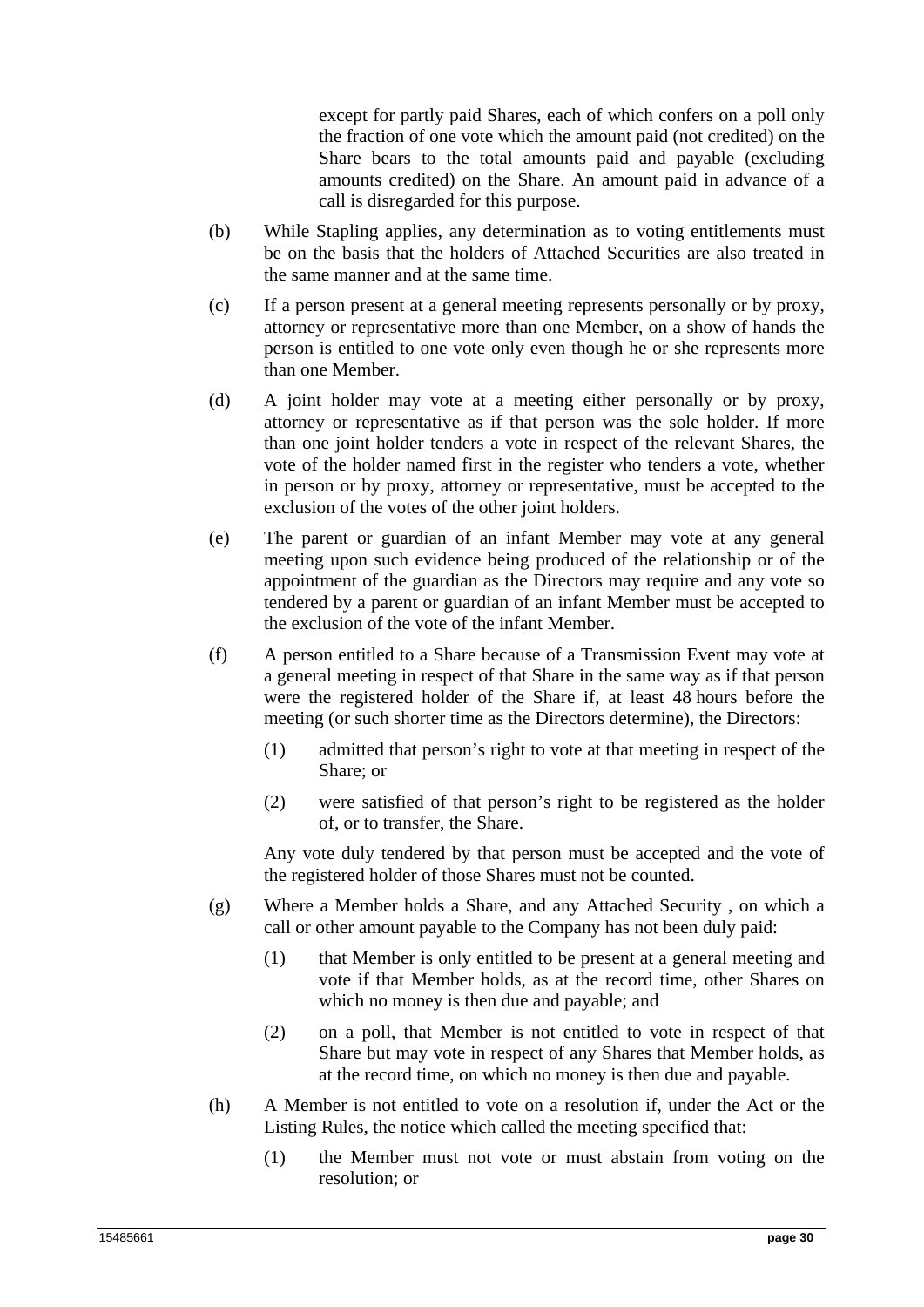(2) a vote on the resolution by the Member must be disregarded for any purposes.

If the Member or a person acting as proxy, attorney or representative of the Member does tender a vote on that resolution, their vote must not be counted.

- (i) An objection to the validity of a vote tendered at a general meeting must be:
	- (1) raised before or immediately after the result of the vote is declared; and
	- (2) referred to the chairperson of the meeting, whose decision is final.
- (j) A vote tendered, but not disallowed by the chairperson of a meeting under clause 10.8(i), is valid for all purposes, even if it would not otherwise have been valid.
- (k) The chairperson may decide any difficulty or dispute which arises as to the number of votes which may be cast by or on behalf of any Member and the decision of the chairperson is final.

## **10.9 Representation at general meetings**

- (a) Subject to this constitution, each Member entitled to vote at a general meeting may vote:
	- (1) in person or, where a Member is a body corporate, by its representative;
	- (2) by not more than 2 proxies; or
	- (3) by not more than 2 attorneys.
- (b) A proxy, attorney or representative may, but need not, be a Member of the Company.
- (c) An instrument appointing a proxy is valid if it is in accordance with the Act or in any form approved by the Directors.
- (d) For the purposes of this clause 10.9 a proxy appointment received at an electronic address specified in the notice of general meeting for the receipt of proxy appointment or otherwise received by the Company in accordance with the Act is taken to have been signed or executed if the appointment:
	- (1) includes or is accompanied by a personal identification code allocated by the Company to the Member making the appointment;
	- (2) has been authorised by the Member in another manner approved by the Directors and specified in or with the notice of meeting; or
	- (3) is otherwise authenticated in accordance with the Act.
- (e) A vote given in accordance with an instrument appointing a proxy or attorney is valid despite the transfer of the Share in respect of which the instrument was given if the transfer is not registered by the time at which the instrument appointing the proxy or attorney is required to be received under clause 10.9(i).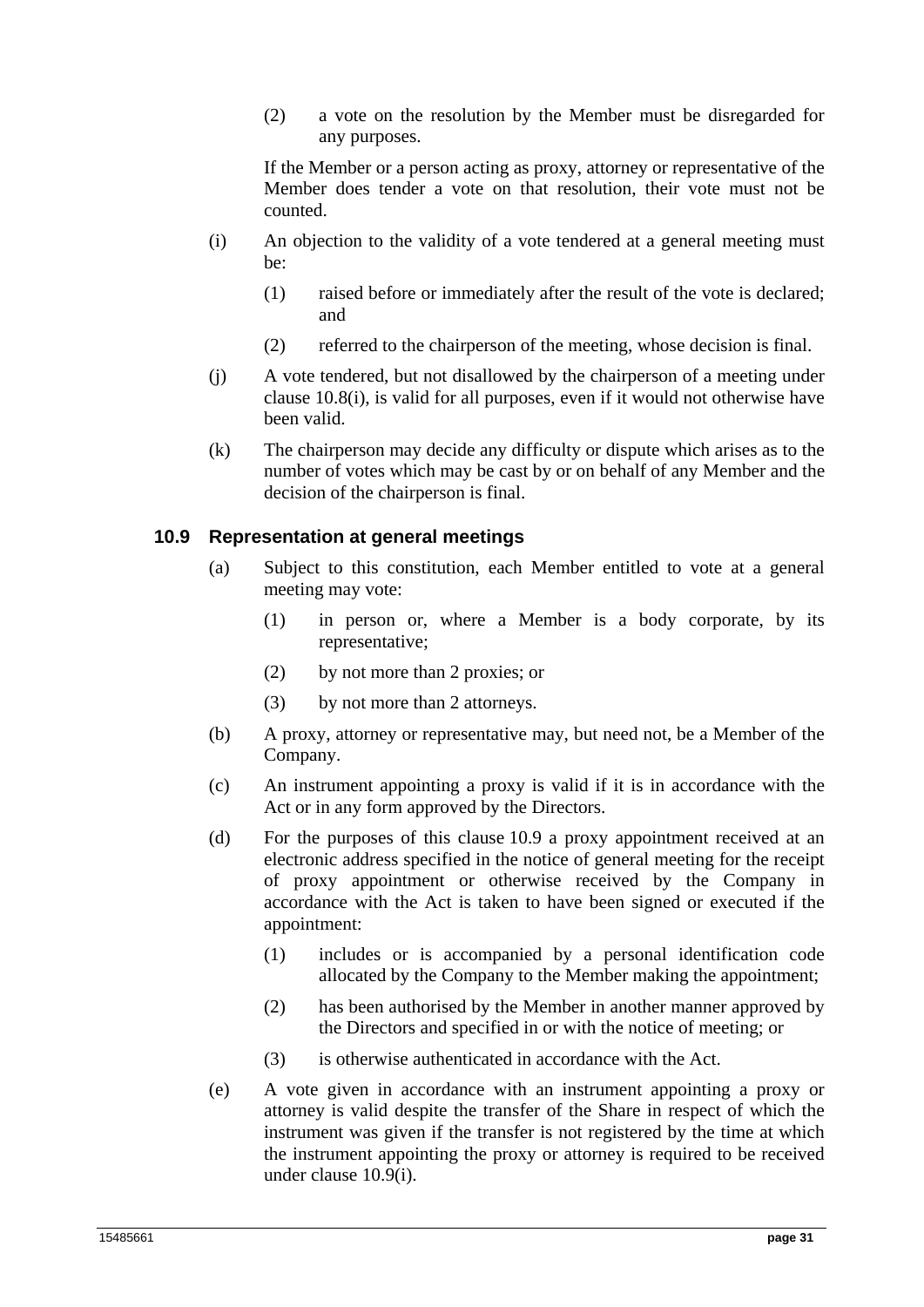- (f) Unless the instrument or resolution appointing a proxy, attorney or representative provides differently, the proxy, attorney or representative has the same rights to speak, demand a poll, join in demanding a poll or act generally at the meeting as the Member would have had if the Member was present.
- (g) Unless otherwise provided in the appointment of a proxy, attorney or representative, an appointment will be taken to confer authority:
	- (1) even though the instrument may refer to specific resolutions and may direct the proxy, attorney or representative how to vote on those resolutions:
		- (A) to vote on any amendment moved to the proposed resolutions and on any motion that the proposed resolutions not be put or any similar motion;
		- (B) to vote on any procedural motion, including any motion to elect the chairperson, to vacate the chair or to adjourn the meeting; and
		- (C) to act generally at the meeting; and
	- (2) even though the instrument may refer to a specific meeting to be held at a specified time or venue, where the meeting is rescheduled or adjourned to another time or changed to another venue, to attend and vote at the re-scheduled or adjourned meeting or at the new venue.
- (h) A proxy form issued by the Company must allow for the insertion of the name of the person to be primarily appointed as proxy and may provide that, in circumstances and on conditions specified in the form that are not inconsistent with this constitution, the chairperson of the relevant meeting (or another person specified in the form) is appointed as proxy.
- (i) A proxy or attorney may not vote at a general meeting or adjourned or postponed meeting or on a poll unless the instrument appointing the proxy or attorney, and the authority under which the instrument is signed or a certified copy of the authority, are received by the Company:
	- (1) at least 48 hours, or such lesser time as specified by the Directors and notified in the notice of meeting, (or in the case of an adjournment or postponement of a meeting, including an adjourned meeting, any lesser time that the Directors or the chairperson of the meeting decides) before the time for holding the meeting or adjourned or postponed meeting or taking the poll, as applicable; or
	- (2) where clause 10.9(k) applies, such shorter period before the time for holding the meeting or adjourned or postponed meeting or taking the poll, as applicable, as the Company determines in its discretion.

A document is received by the Company under this clause 10.9(i) when it is received in accordance with the Act, and to the extent permitted by the Act, if the document is produced or the transmission of the document is otherwise verified to the Company in the way specified in the notice of meeting.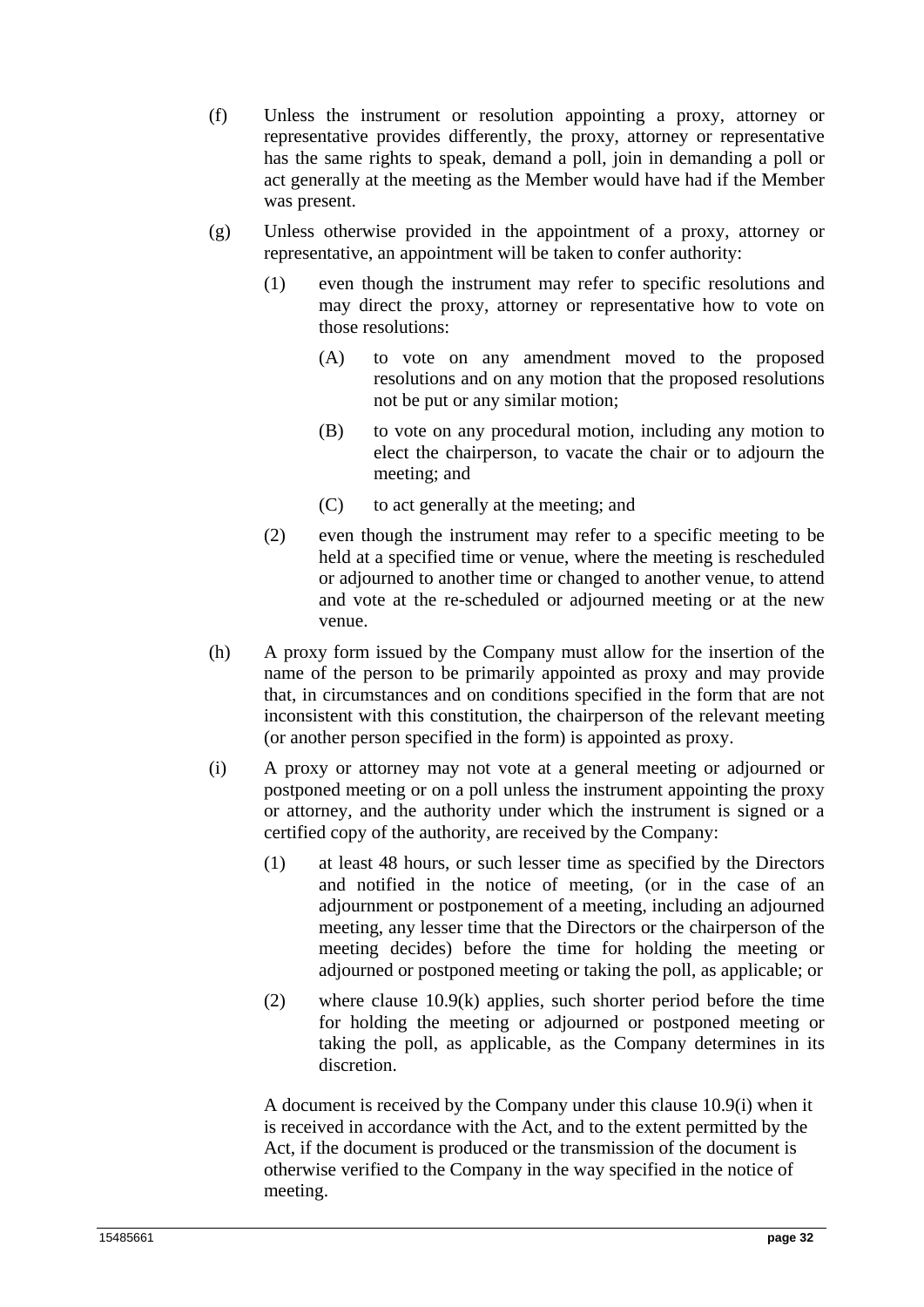- (j) The Company is entitled to clarify with a Member any instruction on an appointment of proxy or attorney which is received by the Company within a period referred to in clause  $10.9(i)(1)$  or  $10.9(i)(2)$  as applicable by written or verbal communication. The Company, at its discretion, is entitled to amend the contents of any appointment of proxy or attorney to reflect any clarification in instruction and the Member at that time is taken to have appointed the Company as its attorney for this purpose.
- (k) Where an instrument appointing a proxy or attorney has been received by the Company within the period specified in clause 10.9(i)(1) and the Company considers that the instrument has not been duly executed, the Company, in its discretion, may:
	- (1) return the instrument appointing the proxy or attorney to the appointing Member; and
	- (2) request that the Member duly execute the appointment and return it to the Company within the period determined by the Company under clause 10.9(i)(2) and notified to the Member.
- (l) An instrument appointing a proxy or attorney which is received by the Company in accordance with clause  $10.9(k)$  is taken to have been validly received by the Company.
- (m) The appointment of a proxy or attorney is not revoked by the appointor attending and taking part in the general meeting, but if the appointor votes on a resolution, the proxy or attorney is not entitled to vote, and must not vote, as the appointor's proxy or attorney on the resolution.
- (n) Where a Member appoints 2 proxies or attorneys to vote at the same general meeting:
	- (1) if the appointment does not specify the proportion or number of the Member's votes each proxy or attorney may exercise, each proxy or attorney may exercise half the Member's votes;
	- (2) on a show of hands, neither proxy or attorney may vote if more than one proxy or attorney attends; and
	- (3) on a poll, each proxy or attorney may only exercise votes in respect of those Shares or voting rights the proxy or attorney represents.
- (o) Unless written notice of the matter has been received at the Company's registered office (or at another place specified for lodging an appointment of a proxy or attorney for the meeting) at least 48 hours (or, in the case of an adjournment or postponement of a meeting, any lesser time that the Directors or the chairperson of the meeting decide) before the time for holding a meeting, adjourned meeting or poll, a vote cast by a proxy or attorney is valid even if, before the vote is cast:
	- (1) a Transmission Event occurs to the Member; or
	- (2) the Member revokes the appointment of the proxy or attorney or revokes the authority under which a third party appointed the proxy or attorney; or
	- (3) the Member has issued a clarifying instruction under clause 10.9(j).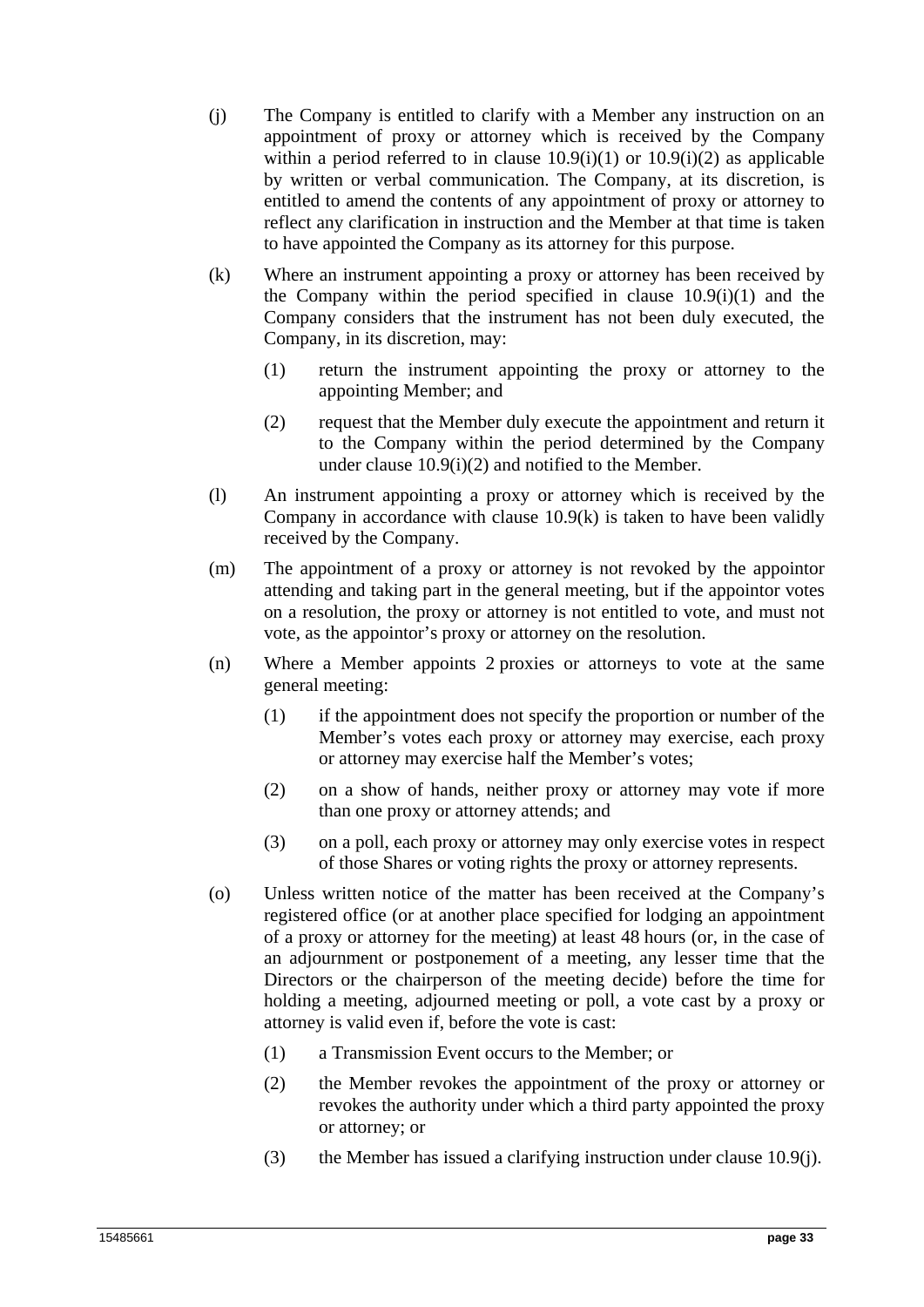- (p) Where authority is given to a proxy, attorney or representative concerning a meeting to be held on or before a specified date or at a specified place and that meeting is postponed to a later date or the meeting place is changed, the authority is taken to include authority to act at the re-scheduled meeting unless the Member granting the authority gives the Company notice to the contrary under clause 10.9(i).
- (q) The chairperson of a meeting may:
	- (1) permit a person claiming to be a representative to exercise the powers of a representative, even if the person is unable to establish to the chairperson's satisfaction that he or she has been validly appointed; or
	- (2) permit the person to exercise those powers on the condition that, if required by the Company, he or she produce evidence of the appointment within the time set by the chairperson.
- (r) The chairperson of a meeting may require a person acting as a proxy, attorney or representative to establish to the chairperson's satisfaction that the person is the person duly appointed to act. If the person fails to satisfy the requirement, the chairperson may exclude the person from attending or voting at the meeting.
- (s) The chairperson may delegate his or her powers under clauses  $10.9(q)$  and 10.9(r) to any person.

## **10.10 Effect of Stapling**

- (a) While Stapling applies, the Directors and the directors of Stapled Entities, may attend and speak at any meeting of Members, or invite any other person to attend and speak.
- (b) While Stapling applies, if permitted by the Act and any applicable ASIC relief, any meeting of Members may be held with and as part of a meeting of the members of the Stapled Entities. If such a joint meeting is permitted, both of the following apply:
	- (1) the joint meeting will be convened and held in accordance with the procedures that apply to the holding of meetings of Members and the members of the Stapled Entities, which such modifications as the Directors decide:
	- (2) any decision made by or resolution passed by the joint meeting will be taken for all purposes as a decision made by or resolution passed by the Members.

## **11 Directors**

## **11.1 Appointment and retirement of Directors**

(a) The minimum number of Directors is 4. The maximum number of Directors is to be fixed by the Directors, but may not be more than 14 unless the Company in general meeting resolves otherwise. The Directors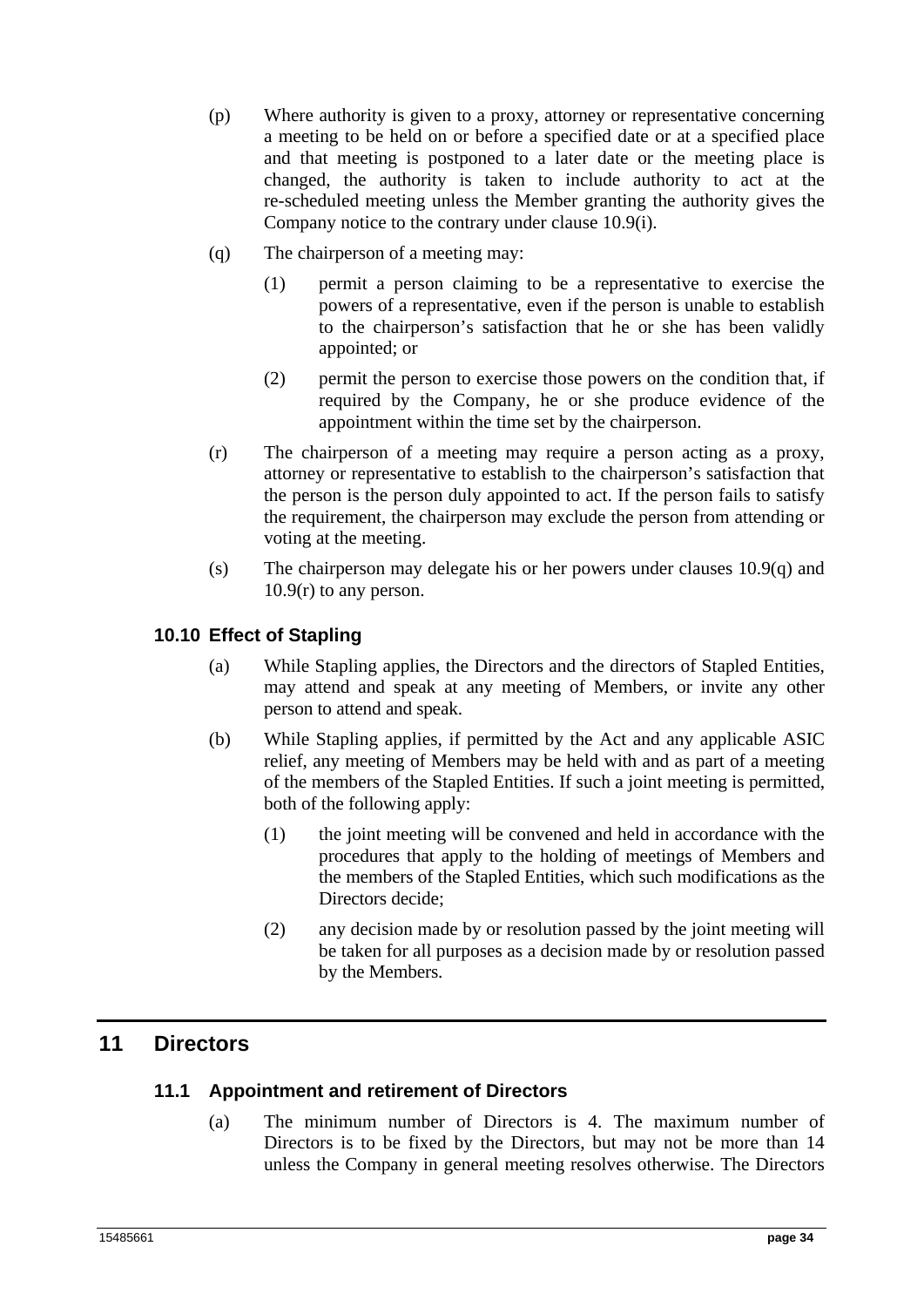must not determine a maximum which is less than the number of Directors in office at the time the determination takes effect.

- (b) The Directors may appoint any natural person to be a Director, either as an addition to the existing Directors or to fill a casual vacancy, but so that the total number of Directors does not exceed the maximum number fixed under this constitution.
- (c) A Director appointed by the Directors under clause 11.1(b), who is not a managing Director, holds office only until the conclusion of the next AGM following his or her appointment.
- (d) No Director who is not the managing Director may hold office without re-election beyond the third AGM following the meeting at which the Director was last elected or re-elected.
- (e) If there is more than one managing Director, only one of them, nominated by the Directors, is entitled not to be subject to vacation of office under clause 11.1(c) or retirement under clauses 11.1(d) or 11.1(f).
- (f) To the extent that the Listing Rules require an election of Directors to be held and no Director would otherwise be required (by clauses 11.1(c) or  $11.1(d)$ ) to submit for election or re-election the Director to retire is any Director who wishes to retire and offer himself or herself for re-election, otherwise it is the Director who has been longest in office since their last election or appointment (excluding the managing Director). As between Directors who were last elected or appointed on the same day, the Director to retire must be decided by lot (unless they can agree among themselves).
- (g) The Directors to retire under clauses 11.1(d) or 11.1(f) are decided having regard to the composition of the board of Directors at the date of the notice calling the AGM. A Director is not required to retire and is not relieved from retiring because of a change in the number or identity of the directors after the date of the notice but before the meeting closes.
- (h) The Company may by resolution at an AGM fill an office vacated by a Director under clauses  $11.1(c)$ ,  $11.1(d)$ ,  $11.1(f)$  or  $11.2$  by electing or re-electing an eligible person to that office.
- (i) The retirement of a Director from office under this constitution and the re-election of the Director or the election of another person to that office (as the case may be) takes effect at the conclusion of the meeting at which the retirement and re-election or election occur.
- (j) A person is eligible for election to the office of a Director at a general meeting only if:
	- (1) the person is in office as a Director immediately before that meeting;
	- (2) the person has been nominated by the Directors for election at that meeting;
	- (3) where the person is a Member, he or she has at least 35 business days and, in the case of a general meeting the Directors have been duly requested by Members under the Act to call, at least 30 business days (or, in each case, such longer period as may be permitted under the Listing Rules) but, in each case, no more than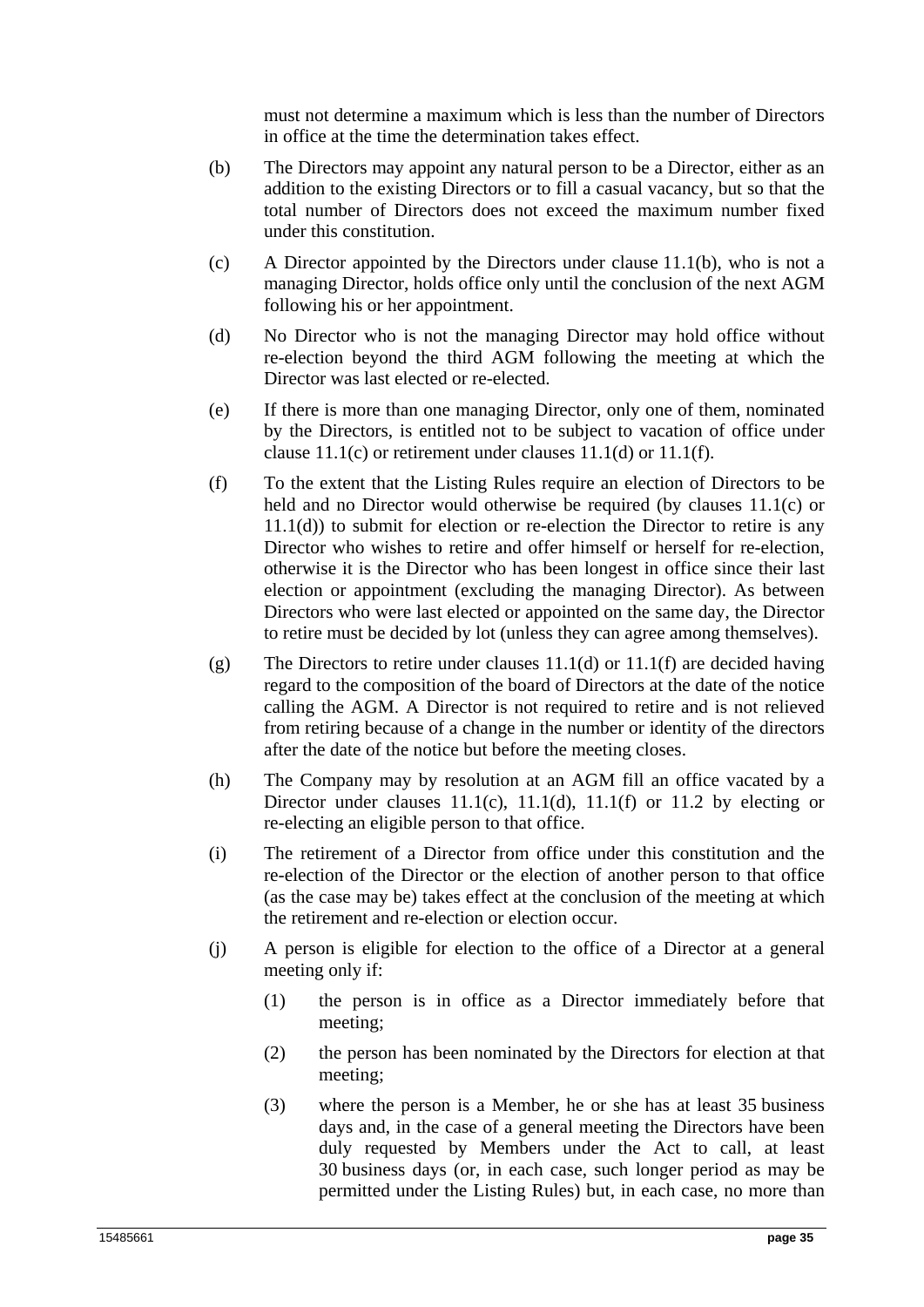90 business days before the meeting, given the Company a notice signed by him or her stating the Member's desire to be a candidate for election at that meeting; or

- (4) where the person is not a Member, a Member intending to nominate the person for election at that meeting has, at least 35 business days and, in the case of a general meeting the Directors have been duly requested by Members under the Act to call, at least 30 business days (or, in each case, such longer period as may be permitted under the Listing Rules) but, in each case, no more than 90 business days before the meeting, given the Company a notice signed by the Member stating the Member's intention to nominate the person for election, and a notice signed by the person stating his or her consent to the nomination.
- (k) A partner, employer or employee of an auditor of the Company may not be appointed or elected as a Director.

## **11.2 Vacating office**

In addition to the circumstances prescribed by the Act and this constitution, the office of a Director becomes vacant if the Director:

- (a) becomes of unsound mind or a person who is, or whose estate is, liable to be dealt with in any way under the law relating to mental health;
- (b) becomes bankrupt or insolvent or makes any arrangement or composition with his or her creditors generally;
- (c) is convicted on indictment of an offence and the Directors do not within 1 month after that conviction resolve to confirm the Director's appointment or election (as the case may be) to the office of Director;
- (d) fails to attend meetings of the Directors for more than 3 consecutive months without leave of absence from the Directors and a majority of the other directors have not, within 14 days of having been given a notice by the company secretary giving details of the absence, resolved that leave of absence be granted; or
- (e) resigns by written notice to the Company.

## **11.3 Remuneration**

- (a) Each Director is entitled to such remuneration from the Company for his or her services as a Directors as the Directors decide but the total amount provided to all Directors for their services as Directors in any year, excluding any amounts paid under clauses  $11.3(e)$ ,  $(f)$ ,  $(g)$ ,  $(h)$  or  $(i)$ , must not exceed in aggregate in any financial year the amount fixed by the Company in general meeting. When calculating a Director's remuneration for the purposes of this clause  $11.3(a)$ , any amount paid by the Company or related body corporate:
	- (1) to a superannuation, retirement or pension fund for a Director so that the Company is not liable to pay the superannuation guarantee charge or similar statutory change is to be included; and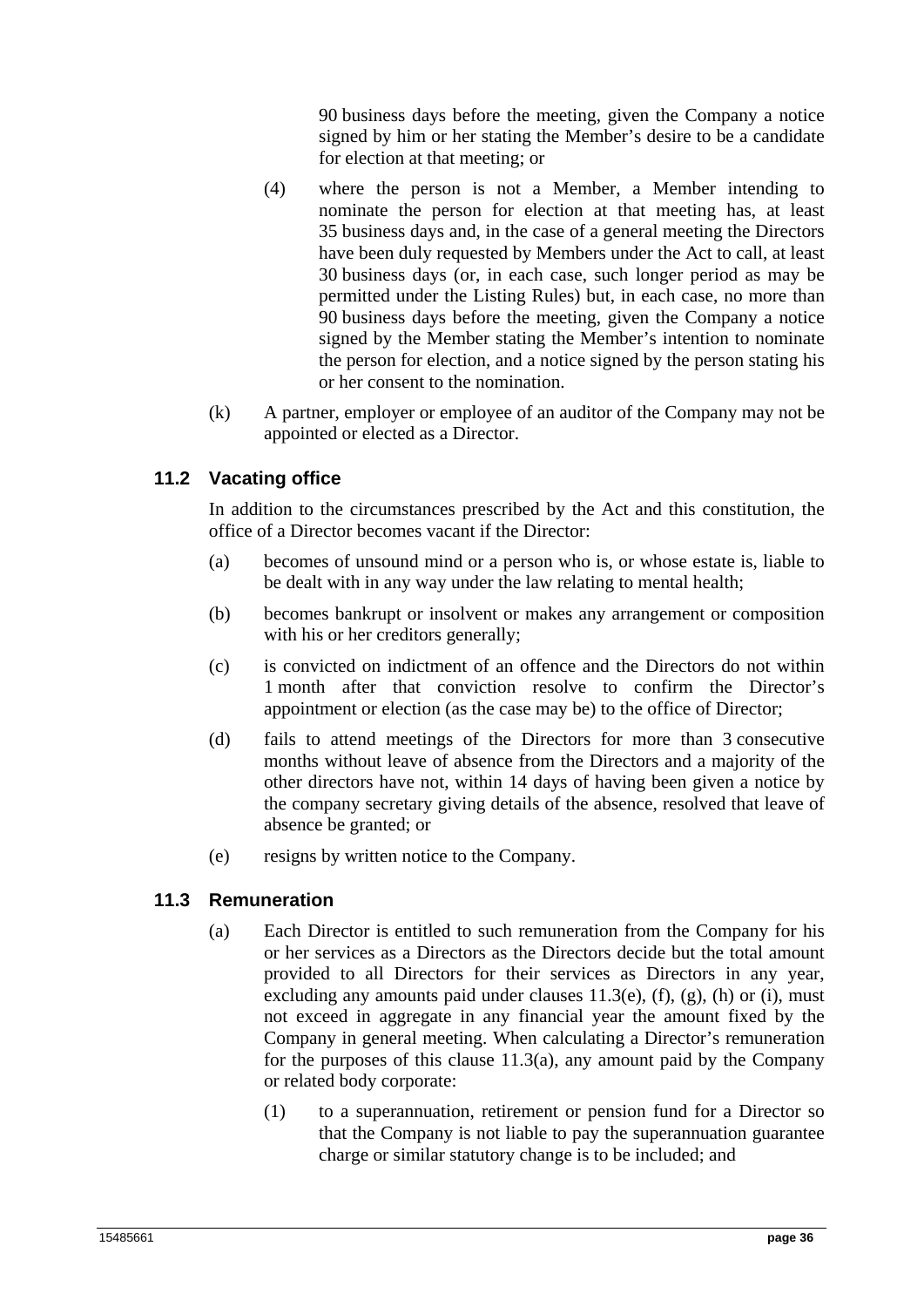- (2) for any insurance premium paid or agreed to be paid for a Director under clause 13.4 is to be excluded.
- (b) Remuneration under clause 11.3(a) may be provided in such manner that the Directors decide, including by way of non cash benefit, such as a contribution to a superannuation fund.
- (c) The remuneration is taken to accrue from day to day.
- (d) The remuneration of a Director (who is not a managing Director or an executive Director) must not include a commission on, or a percentage of, profits or operating revenue.
- (e) The Directors are entitled to be paid all travelling and other expenses they incur in attending to the Company's affairs, including attending and returning from general meetings of the Company or meetings of the Directors or of committees of the Directors.
- (f) If a Director, with the concurrence of the Directors, performs extra services or makes any special exertions for the benefit of the Company, the Directors may cause that Director to be paid out of the funds of the Company such special and additional remuneration as the Directors decide is appropriate having regard to the value to the Company of the extra services or special exertions.
- (g) If a Director is also an officer of the Company or of a related body corporate in a capacity other than Director, any remuneration that Director may receive for acting as that officer may be either in addition to or instead of that Director's remuneration under clause 11.3(a).
- (h) The Directors may:
	- (1) at any time after a Director dies or ceases to hold office as a Director for any other reason, pay or provide to the Director or a legal personal representative, spouse, relative or dependant of the Director, in addition to the remuneration of that Director under clause 11.3(a), a pension or benefit for past services rendered by that Director; and
	- (2) cause the Company to enter into a contract with the Director or a legal personal representative, spouse, relative or dependant of the Director to give effect to such a payment or provide for such a benefit.
- (i) The Directors may establish or support, or assist in the establishment or support, of funds and trusts to provide pension, retirement, superannuation or similar payments or benefits to or in respect of the Directors or former Directors and grant pensions and allowances to those persons or their dependants either by periodic payment or a lump sum. However, the establishment of a pension or retirement fund is subject to approval of all Directors in office at that time.

## **11.4 Director need not be a Member**

(a) A Director is not required to hold any Shares in the Company to qualify for appointment.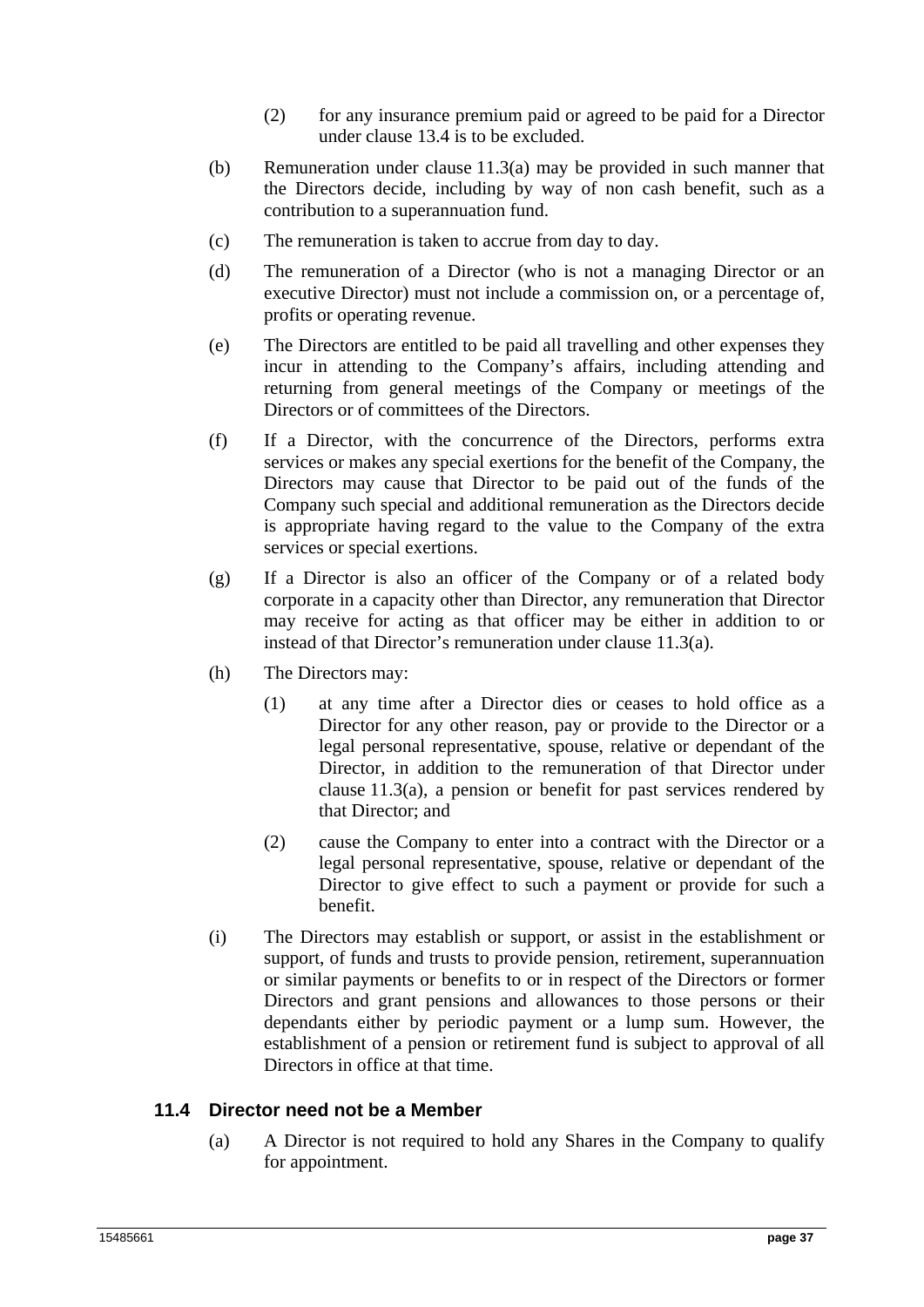(b) A Director is entitled to attend and speak at general meetings and at meetings of the holders of a class of Shares, even if he or she is not a Member or a holder of Shares in the relevant class.

## **11.5 Directors may contract with the Company and hold other offices**

- (a) The Directors may make regulations requiring the disclosure of interests that a Director, and any person deemed by the Directors to be related to or associated with the Director, may have in any matter concerning the Company or a related body corporate. Any regulations made under this constitution bind all Directors.
- (b) No act, transaction, agreement, instrument, resolution or other thing is invalid or voidable only because a person fails to comply with any regulation made under clause 11.5(a).
- (c) A Director is not disqualified from contracting or entering into an arrangement with the Company as vendor, purchaser or in another capacity, merely because the Director holds office as a Director or because of the fiduciary obligations arising from that office.
- (d) A contract or arrangement entered into by or on behalf of the Company in which a Director is in any way interested is not invalid or voidable merely because the Director holds office as a Director or because of the fiduciary obligations arising from that office.
- (e) A Director who is interested in any arrangement involving the Company is not liable to account to the Company for any profit realised under the arrangement merely because the Director holds office as a Director or because of the fiduciary obligations arising from that office**,** provided that the Director complies with the disclosure requirements applicable to the Director under clause 11.5(a) and under the Act regarding that interest.
- (f) A Director may hold any other office or position (except auditor) in the Company or any related body corporate in conjunction with his or her Directorship and may be appointed to that office or position on terms (including remuneration and tenure) the Directors decide.
- (g) A Director may be or become a Director or other officer of, or interested in, any related body corporate or any other body corporate, and need not account to the Company for any remuneration or other benefits the Director receives as a Director or officer of, or from having an interest in, that body corporate.
- (h) A Director who has an interest in a matter that is being considered at a meeting of Directors may, despite that interest, vote, be present and be counted in a quorum at the meeting, unless that is prohibited by the Act. No act, transaction, agreement, instrument, resolution or other thing is invalid or voidable only because a Director fails to comply with that prohibition.
- (i) The Directors may exercise the voting rights given by Shares in any corporation held or owned by the Company in any way the Directors decide. This includes voting for any resolution appointing a Director as a Director or other officer of that corporation or voting for the payment of remuneration to the Directors or other officers of that corporation. A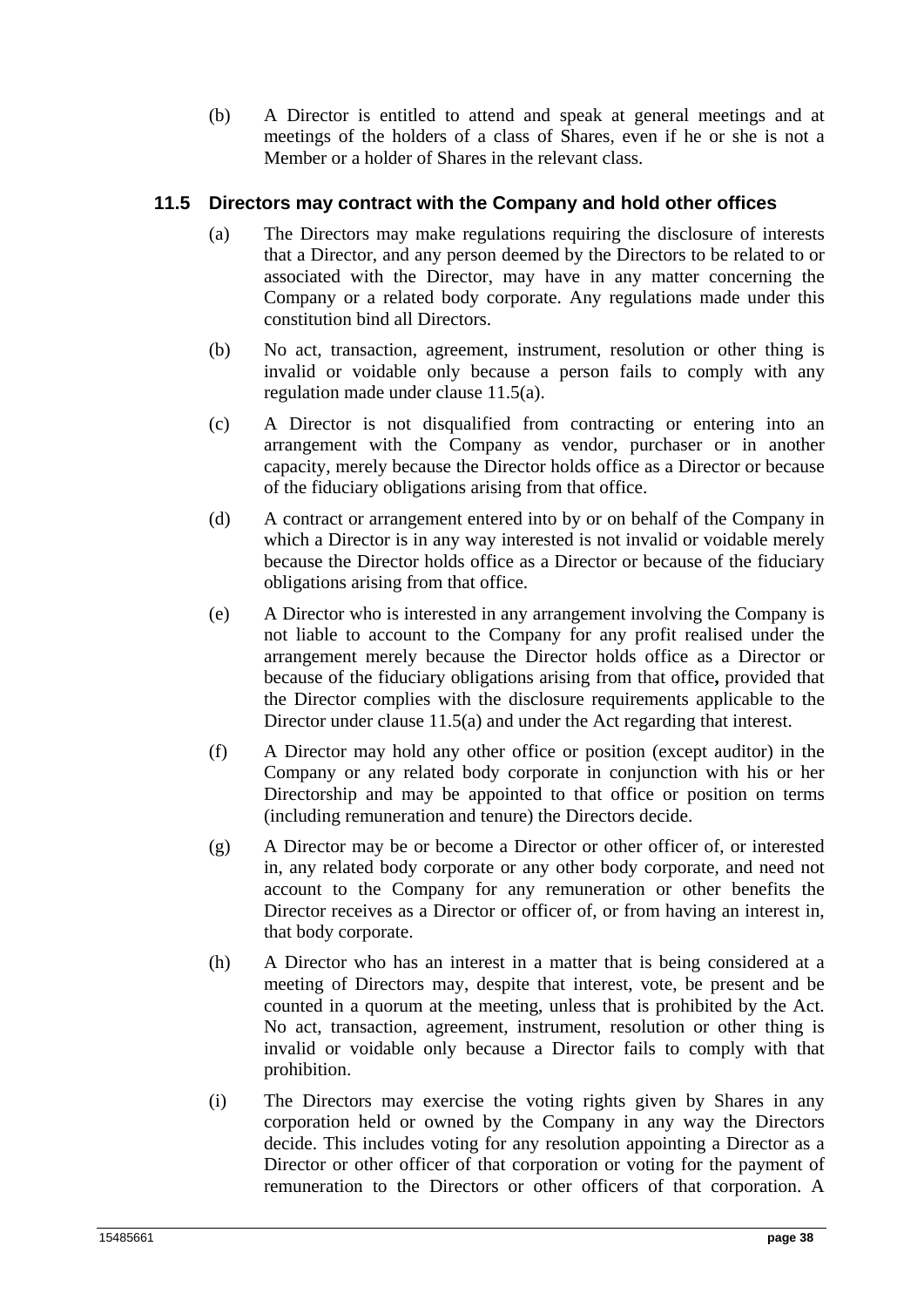Director may, if the law permits, vote for the exercise of those voting rights even though he or she is, or may be about to be appointed, a Director or other officer of that other corporation and, in that capacity, may be interested in the exercise of those voting rights.

(j) A Director who is interested in any contract or arrangement may, despite that interest, witness the fixing of the seal to any document evidencing or otherwise connected with that contract or arrangement.

## **11.6 Powers and duties of Directors**

- (a) The Directors are responsible for managing the business of the Company and may exercise all powers and do all things that are within the Company's power and are not expressly required by the Act or this constitution to be exercised by the Company in a general meeting.
- (b) The Directors may exercise all the powers of the Company:
	- (1) to borrow or raise money in any other way;
	- (2) to charge any of the Company's property or business or any of its uncalled capital; and
	- (3) to issue debentures or give any security for a debt, liability or obligation of the Company or of any other person.
- (c) Debentures or other securities may be issued on the terms and at prices decided by the Directors, including bearing interest or not, with rights to subscribe for, or exchange into, Shares or other securities in the Company or a related body corporate or with special privileges as to redemption, participating in Share issues, attending and voting at general meetings and appointing Directors.
- (d) The Directors may decide how cheques, promissory notes, banker's drafts, bills of exchange or other negotiable instruments must be signed, drawn, accepted, endorsed or otherwise executed, as applicable, by or on behalf of the Company.
- (e) The Directors may:
	- (1) appoint or employ any person as an officer, agent or attorney of the Company for the purposes, with the powers, discretions and duties (including powers, discretions and duties vested in or exercisable by the Directors), for any period and on any other conditions they decide;
	- (2) authorise an officer, agent or attorney to delegate any of the powers, discretions and duties vested in the officer, agent or attorney; and
	- (3) remove or dismiss any officer, agent or attorney of the Company at any time, with or without cause.
- (f) A power of attorney may contain any provisions for the protection and convenience of the attorney or persons dealing with the attorney that the Directors decide.
- (g) While Stapling applies, the board may in exercising any power or discretion have regard to the interests of the Members and the members of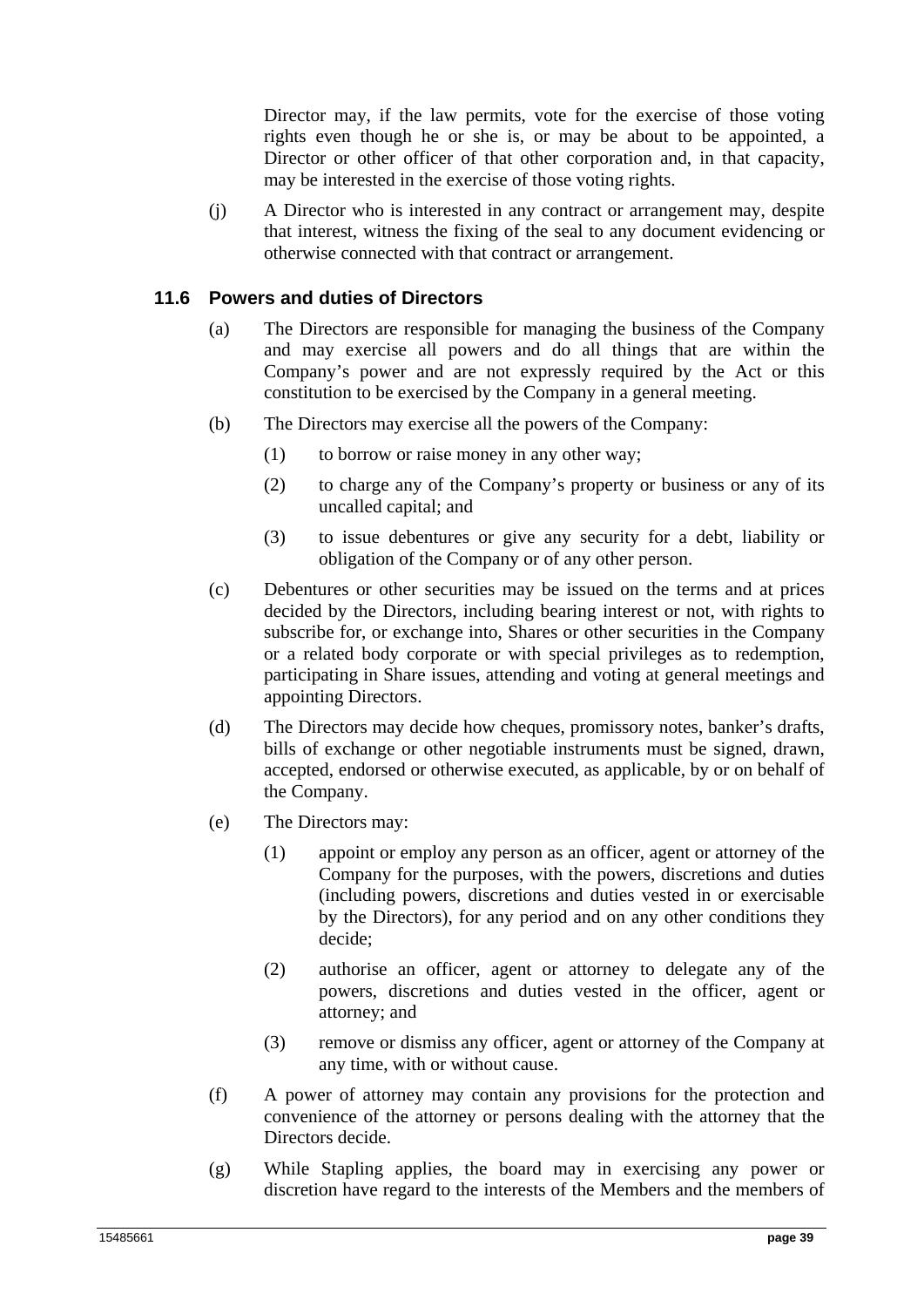each Stapled Entity as a whole and not only to the interests of the Members alone. This is the case notwithstanding any other provision of this constitution or any rule of law or equity to the contrary, other than any relevant provision of the Act.

- (h) While the Company is a wholly owned subsidiary its Directors may, subject to the Act, act in the best interests of the Company's holding company or ultimate holding company.
- (i) Nothing in this clause 11.6 limits the general nature of clause 11.6(a).

## **11.7 Proceedings of Directors**

- (a) The Directors may meet together to attend to business and adjourn and otherwise regulate their meetings as they decide.
- (b) The contemporaneous linking together by telephone or other electronic means of a sufficient number of Directors to constitute a quorum, constitutes a meeting of the Directors. All the provisions in this constitution relating to meetings of the Directors apply, as far as they can and with any necessary changes, to meetings of the Directors by telephone or other electronic means.
- (c) A meeting by telephone or other electronic means is to be taken to be held at the place where the chairperson of the meeting is or at such other place the chairperson of the meeting decides on, as long as at least one of the Directors involved was at that place for the duration of the meeting.
- (d) A Director taking part in a meeting by telephone or other electronic means is to be taken to be present in person at the meeting.
- (e) If, before or during the meeting, any technical difficulty occurs whereby one or more Directors cease to participate, the chairperson may adjourn the meeting until the difficulty is remedied or may, where a quorum of Directors remains present, continue with the meeting.

## **11.8 Calling meetings of Directors**

- (a) A Director may, whenever the Director thinks fit, call a meeting of the Directors.
- (b) A secretary must, if requested by a Director, call a meeting of the Directors.

## **11.9 Notice of meetings of Directors**

- (a) Notice of a meeting of Directors must be given to each person who is at the time the notice is given:
	- (1) a Director, except a Director on leave of absence approved by the Directors; or
	- (2) an alternate Director appointed under clause 11.14 by a Director on leave of absence approved by the Directors.
- (b) A notice of a meeting of Directors:
	- (1) must specify the time and place of the meeting;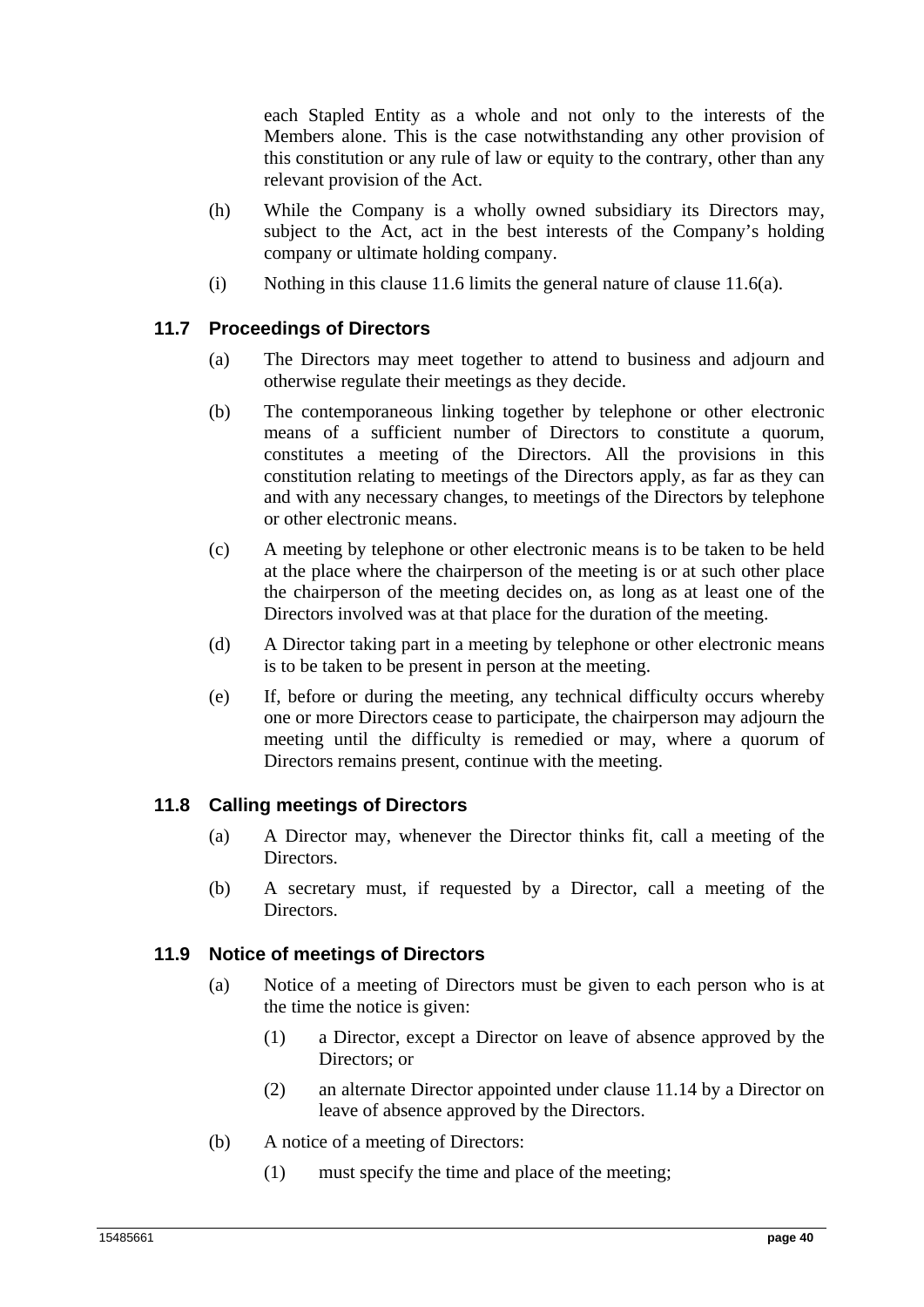- (2) need not state the nature of the business to be transacted at the meeting;
- (3) may, if necessary, be given immediately before the meeting;
- (4) may be given in person or by post or by telephone, fax or other electronic means; and
- (5) will be taken to have been given to an alternate Director if it is given to the Director who appointed that alternate Director.
- (c) A Director or alternate Director may waive notice of a meeting of Directors by giving notice to that effect in person or by post or by telephone, fax or other electronic means.
- (d) Failure to give a Director or alternate Director notice of a meeting of Directors does not invalidate anything done or any resolution passed at the meeting if:
	- (1) the failure occurred by accident or inadvertent error; or
	- (2) the Director or alternate Director attended the meeting or waived notice of the meeting (whether before or after the meeting).
- (e) A person who attends a meeting of Directors waives any objection that person may have to a failure to give notice of the meeting.

## **11.10 Quorum at meetings of Directors**

- (a) No business may be transacted at a meeting of Directors unless a quorum of Directors is present at the time the business is dealt with.
- (b) Unless the Directors decide differently, 2 Directors constitute a quorum.
- (c) If there is a vacancy in the office of a Director, the remaining Directors may act. But, if their number is not sufficient to constitute a quorum, they may act only in an emergency or to increase the number of Directors to a number sufficient to constitute a quorum or to call a general meeting of the Company.

## **11.11 Chairperson and deputy chairperson of Directors**

- (a) The Directors may elect a Director to the office of chairperson of Directors and may elect one or more Directors to the office of deputy chairperson of Directors. The Directors may decide the period for which those offices will be held.
- (b) The office of chairperson of Directors or deputy chairperson of Directors may, if the Directors so resolve, be treated as an extra service or special exertion performed by the Director holding that office for the purposes of clause 11.3(f).
- (c) The chairperson of Directors is entitled (if present within 10 minutes after the time appointed for the meeting and willing to act) to preside as chairperson at a meeting of Directors.
- (d) If at a meeting of Directors:
	- (1) there is no chairperson of Directors;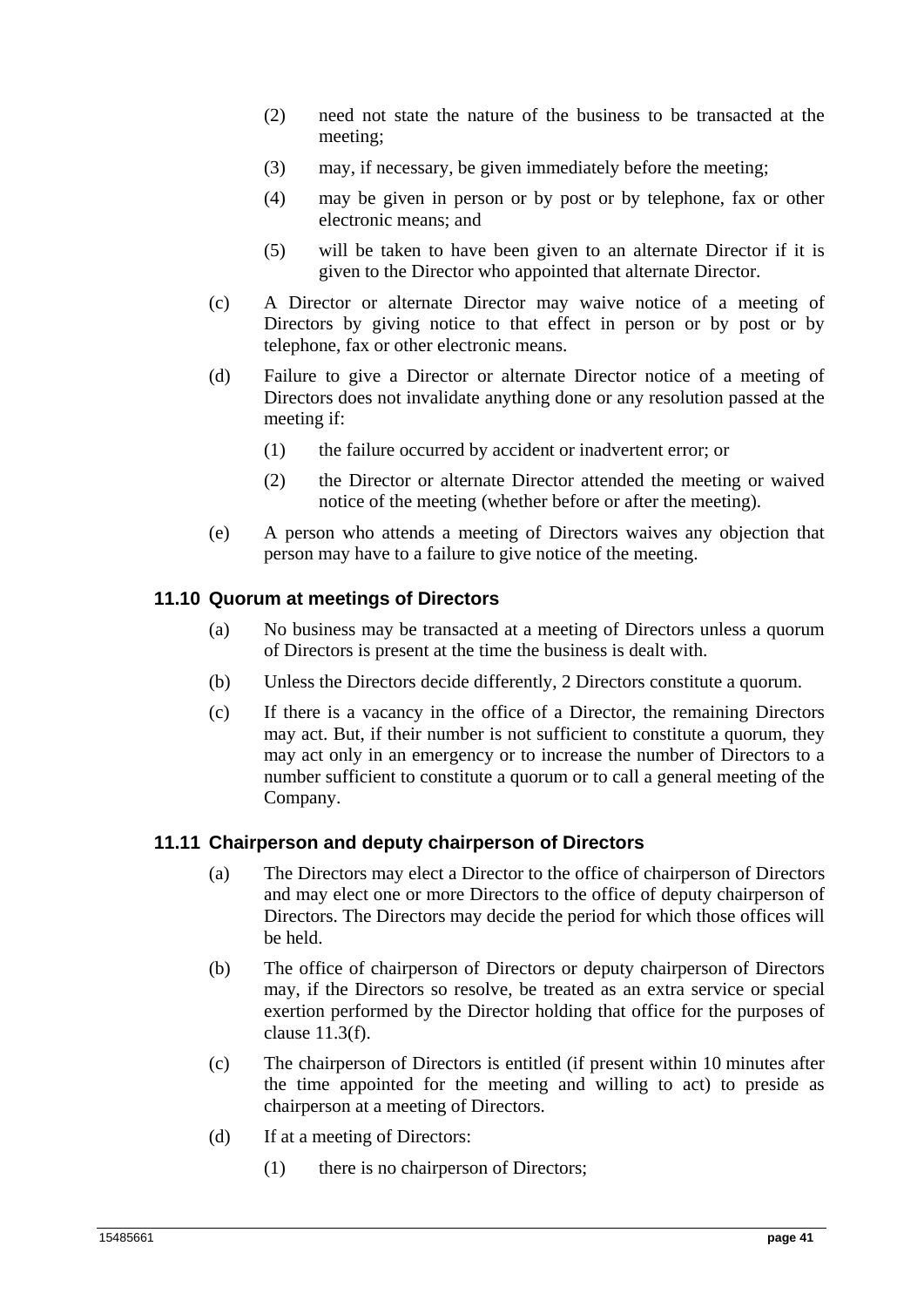- (2) the chairperson of Directors is not present within 10 minutes after the time appointed for the holding of the meeting; or
- (3) the chairperson of Directors is present within that time but is not willing or declines to act as chairperson of the meeting,

the deputy chairperson if any, if then present and willing to act, is entitled to be chairperson of the meeting or if the deputy chairperson is not present or is unwilling or declines to act as chairperson of the meeting, the Directors present must elect one of themselves to chair the meeting.

## **11.12 Decisions of Directors**

- (a) The Directors, at a meeting at which a quorum is present, may exercise any authorities, powers and discretions vested in or exercisable by the Directors under this constitution.
- (b) Questions arising at a meeting of Directors must be decided by a majority of votes cast by the Directors present entitled to vote on the matter.
- (c) Where votes are equal on a proposed resolution:
	- (1) the chairperson of the meeting does not have a second or casting vote; and
	- (2) the proposed resolution is taken as lost.

## **11.13 Written resolutions**

- $(a)$  If:
	- (1) all of the Directors, other than:
		- (A) any Director on leave of absence approved by the Directors;
		- (B) any Director who disqualifies himself or herself from considering the resolution in question; and
		- (C) any Director who would be prohibited by the Act from voting on the resolution in question,

sign or consent to a written resolution; and

(2) the Directors who sign or consent to the resolution would have constituted a quorum at a meeting of Directors held to consider that resolution,

then the resolution is taken to have been passed by a meeting of the Directors.

- (b) A Director may consent to a resolution by:
	- (1) signing the document containing the resolution (or a copy of that document);
	- (2) giving to the Company at its registered office a written notice (including by fax or other electronic means) addressed to the secretary or to the chairperson of Directors signifying assent to the resolution and either setting out its terms or otherwise clearly identifying them; or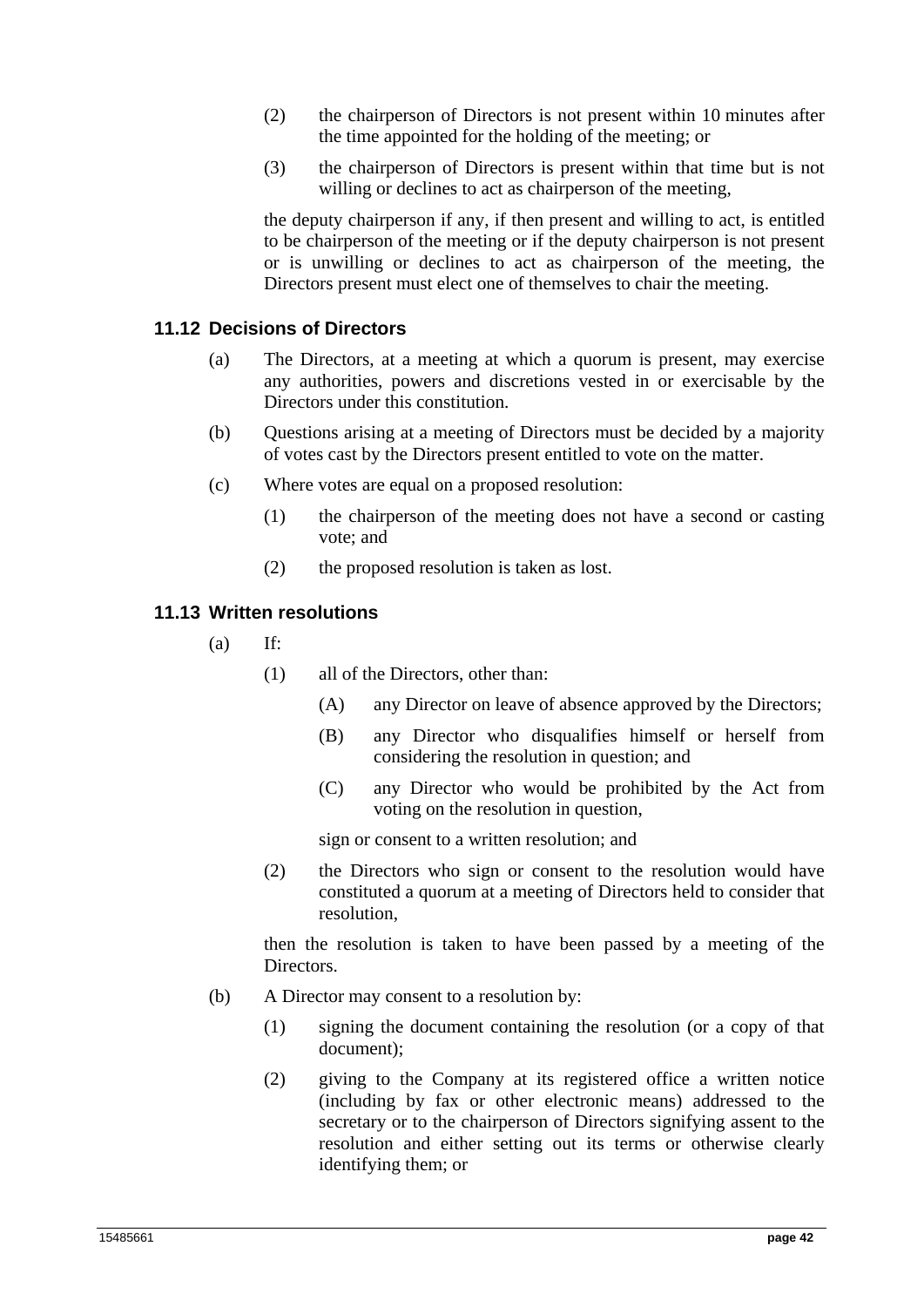(3) telephoning the secretary or the chairperson of Directors and signifying assent to the resolution and clearly identifying its terms.

## **11.14 Alternate Directors**

- (a) A Director may, with the approval of a majority of the other Directors, appoint a person to be the Director's alternate Director for such period as the Director decides.
- (b) An alternate Director may, but need not, be a Member or a Director of the Company.
- (c) One person may act as alternate Director to more than 1 Director.
- (d) In the absence of the appointee, an alternate Director may exercise any powers (except the power to appoint an alternate Director) that the appointee may exercise.
- (e) An alternate Director is entitled, if the appointee does not attend a meeting of Directors, to attend and vote in place of and on behalf of the appointee.
- (f) An alternate Director is entitled to a separate vote for each Director the alternate Director represents in addition to any vote the alternate Director may have as a Director in his or her own right.
- (g) An alternate Director, when acting as a Director, is responsible to the Company for his or her own acts and defaults and is not to be taken to be the agent of the Director by whom he or she was appointed.
- (h) The office of an alternate Director is vacated if and when the appointee vacates office as a Director.
- (i) The appointment of an alternate Director may be terminated or suspended at any time by the appointee or by a majority of the other Directors.
- (j) An appointment, or the termination or suspension of an appointment of an alternate Director, must be in writing and signed and takes effect only when the Company has received notice in writing of the appointment, termination or suspension.
- (k) An alternate Director is not to be taken into account in determining the minimum or maximum number of Directors allowed or the rotation of Directors under this constitution.
- (l) In determining whether a quorum is present at a meeting of Directors, an alternate Director who attends the meeting is to be counted as a Director for each Director on whose behalf the alternate Director is attending the meeting.
- (m) An alternate director is not entitled to receive any remuneration as a director from the company otherwise than out of the remuneration of the director appointing the alternate director but is entitled to travelling, hotel and other expenses reasonably incurred for the purpose of attending any meeting of directors at which the appointee is not present**.**

## **11.15 Committees of Directors**

(a) The Directors may delegate any powers to a committee of Directors.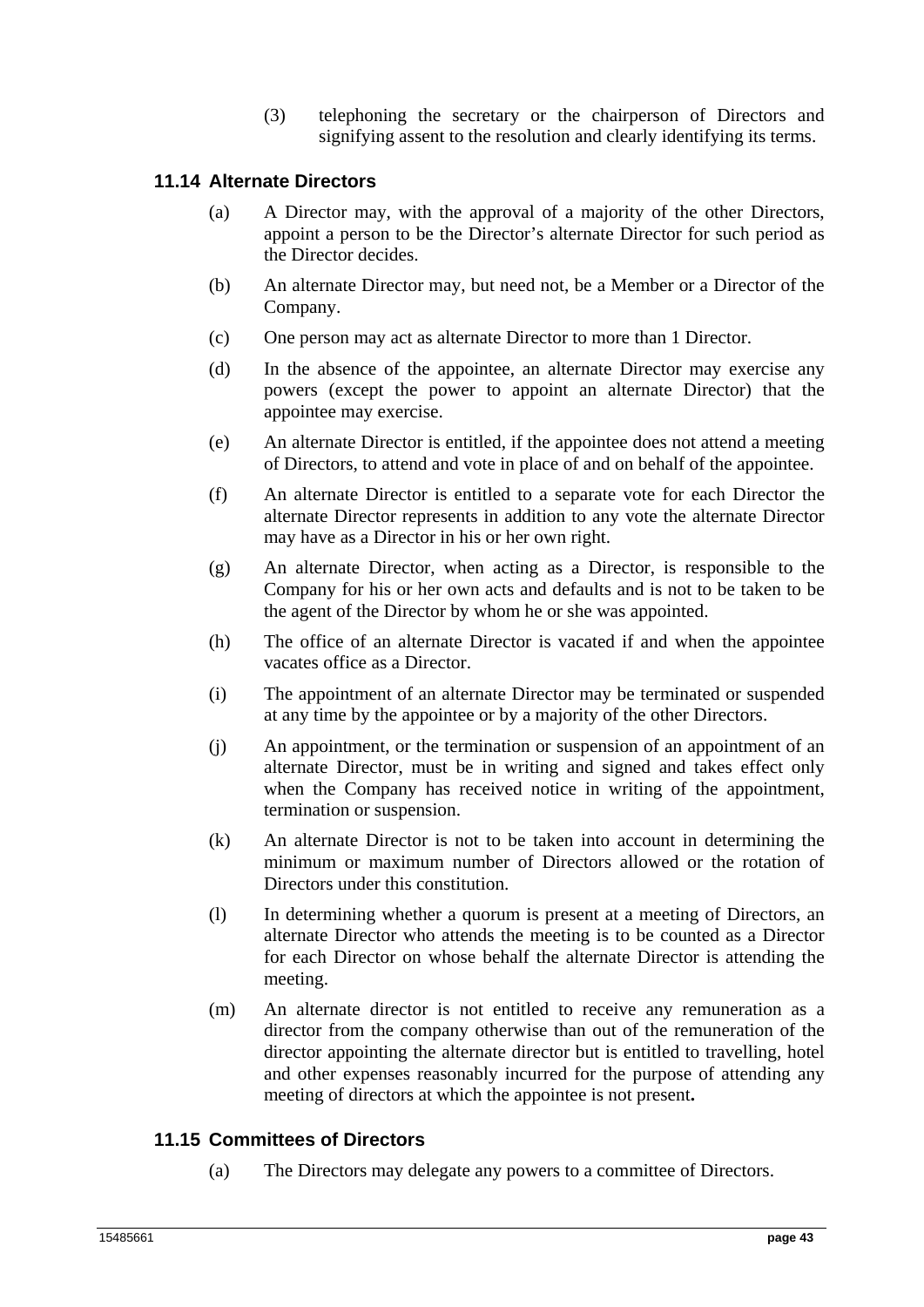- (b) A committee to which any powers have been delegated must exercise the powers delegated in accordance with any directions of the Directors.
- (c) The provisions of this constitution applying to meetings and resolutions of Directors apply, so far as they can and with any necessary changes, to meetings and resolutions of a committee of Directors, except to the extent they are contrary to any direction given under clause 11.15(b).
- (d) Membership of a committee of Directors may, if the Directors so resolve, be treated as an extra service or special exertion performed by the Directors for the purposes of clause 11.3(f).

## **11.16 Delegation to a Director**

- (a) The Directors may delegate any of their powers to 1 Director.
- (b) A Director to whom any powers have been so delegated must exercise the powers delegated in accordance with any directions of the Directors.
- (c) The acceptance of a delegation of powers by a Director may, if the Directors so resolve, be treated as an extra service or special exertion performed by the delegate for the purposes of clause 11.3(f).

## **11.17 Validity of acts**

An act done by a meeting of Directors, a committee of Directors or a person acting as a Director is not invalidated by:

- (a) a defect in the appointment of a person as a Director or a Member of a committee; or
- (b) a person so appointed being disqualified or not being entitled to vote,

if that circumstance was not known by the Directors, committee or person when the act was done.

## **12 Executive officers**

## **12.1 Managing Directors and executive Directors**

- (a) The Directors may appoint one or more of the Directors to the office of managing Director or other executive Director.
- (b) Unless the Directors determine otherwise**,** a managing Director's or other executive Director's appointment automatically terminates if the managing Director or other executive Director ceases to be a Director.
- (c) A managing Director or other executive Director may be referred to by any title the Directors decide on.

## **12.2 Secretary**

- (a) The Directors must appoint at least 1 secretary and may appoint additional secretaries.
- (b) The Directors may appoint 1 or more assistant secretaries.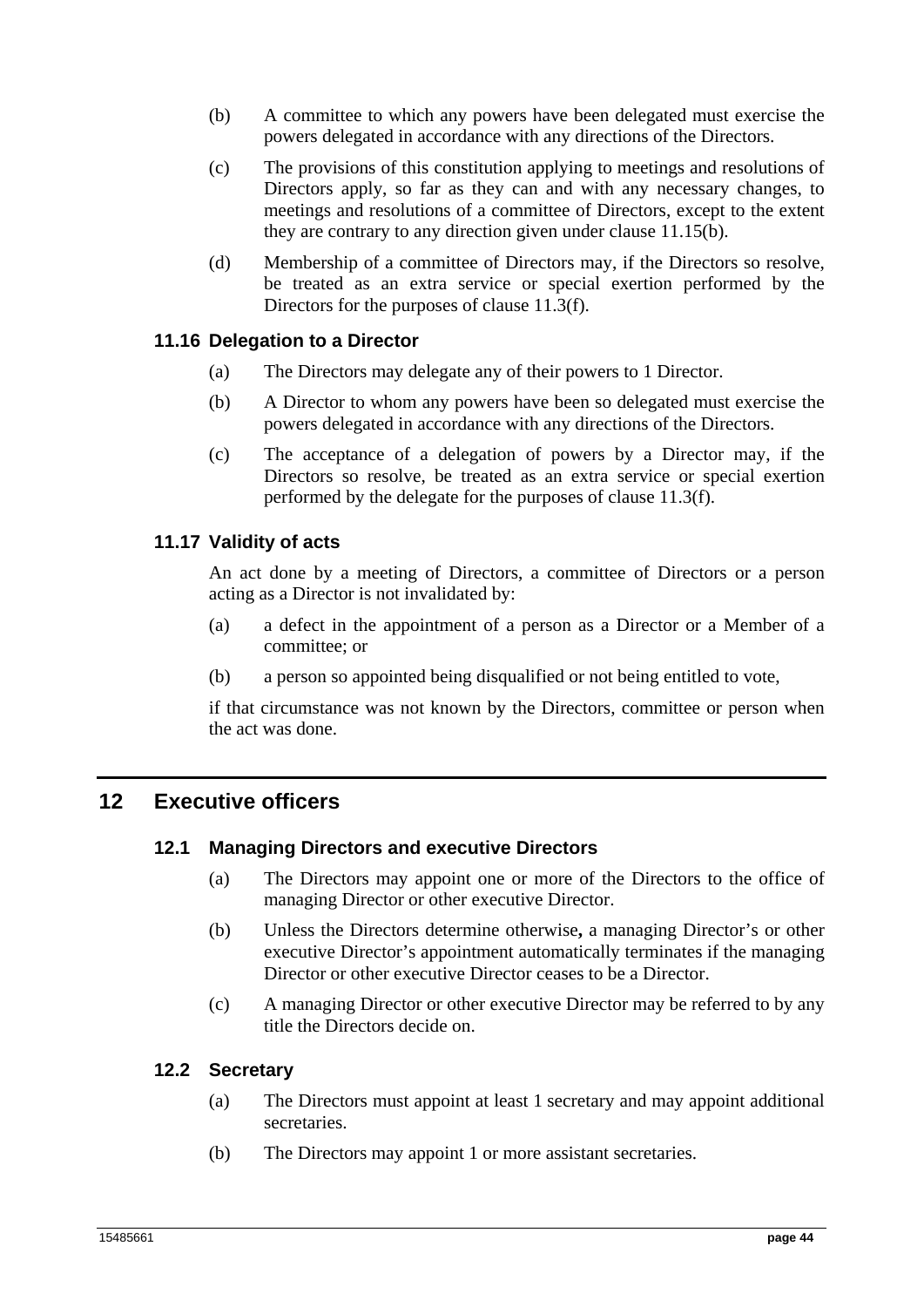## **12.3 Provisions applicable to all executive officers**

- (a) A reference in this clause 12.3 to an executive officer is a reference to a managing Director, executive Director, secretary or assistant secretary appointed under this clause 12.
- (b) The appointment of an executive officer may be for the period, at the remuneration and on the conditions the Directors decide.
- (c) The remuneration payable by the Company to an executive officer must not include a commission on, or percentage of, operating revenue.
- (d) The Directors may:
	- (1) delegate to or give an executive officer any powers, discretions and duties they decide;
	- (2) withdraw, suspend or vary any of the powers, discretions and duties given to an executive officer; and
	- (3) authorise the executive officer to delegate any of the powers, discretions and duties given to the executive officer.
- (e) Unless the Directors decide differently, the office of a Director who is employed by the Company or by a subsidiary of the Company automatically becomes vacant if the Director ceases to be so employed.
- (f) An act done by a person acting as an executive officer is not invalidated by:
	- (1) a defect in the person's appointment as an executive officer;
	- (2) the person being disqualified to be an executive officer; or
	- (3) the person having vacated office,

if the person did not know that circumstance when the act was done.

## **13 Indemnity and insurance**

## **13.1 Persons to whom clauses 13.2 and 13.4 apply**

Clauses 13.2 and 13.4 apply:

- (a) to each person who is or has been a Director, alternate Director or executive officer (within the meaning of clause  $12.3(a)$ ) of the Company; and
- (b) to such other officers or former officers of the Company or of its related bodies corporate as the Directors in each case determine

(each an **Officer** for the purposes of this rule).

## **13.2 Indemnity**

The Company may indemnify each Officer on a full indemnity basis and to the full extent permitted by law against all losses, liabilities, costs, charges and expenses (**Liabilities**) incurred by the Officer as an officer of the Company or of a related body corporate.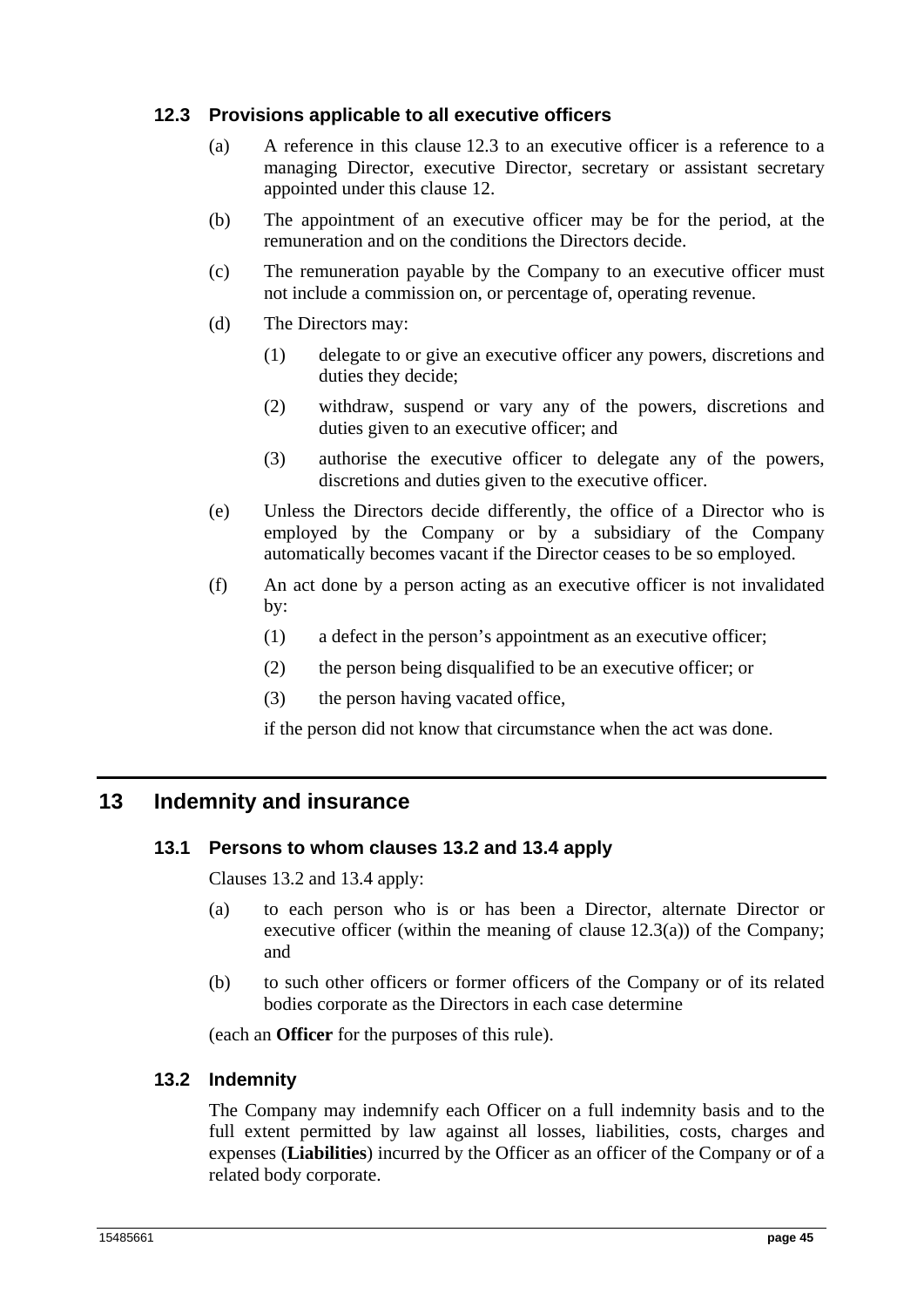## **13.3 Extent of indemnity**

The indemnity in clause 13.2:

- (a) is enforceable without the Officer having to first incur any expense or make any payment;
- (b) is a continuing obligation and is enforceable by the Officer even though the Officer may have ceased to be an officer of the Company or its related bodies corporate; and
- (c) applies to Liabilities incurred both before and after the adoption of this constitution.

## **13.4 Insurance**

The Company may, to the extent permitted by law:

- (a) purchase and maintain insurance; or
- (b) pay or agree to pay a premium for insurance,

for each Officer against any Liability incurred by the Officer as an officer of the Company or of a related body corporate including, but not limited to, a liability for negligence or for reasonable costs and expenses incurred in defending proceedings, whether civil or criminal and whatever their outcome.

## **13.5 Savings**

Nothing in clauses 13.2 or 13.4:

- (a) affects any other right or remedy that a person to whom those rules apply may have in respect of any Liability referred to in those clauses;
- (b) limits the capacity of the Company to indemnify or provide or pay for insurance for any person to whom those rules do not apply; or
- (c) limits or diminishes the terms of any indemnity conferred or agreement to indemnify entered into prior to the adoption of this constitution.

## **13.6 Deed**

The Company may enter into a deed with any Officer to give effect to the rights conferred by this clause 13 or the exercise of a discretion under this clause 13 on such terms as the Directors think fit which are not inconsistent with this clause 13.

## **14 Seals**

## **14.1 Manner of execution**

Without limiting the ways in which the Company can execute documents under the Act and subject to this constitution, the Company may execute a document if the document is signed by:

- (a) 2 Directors; or
- (b) a Director and a secretary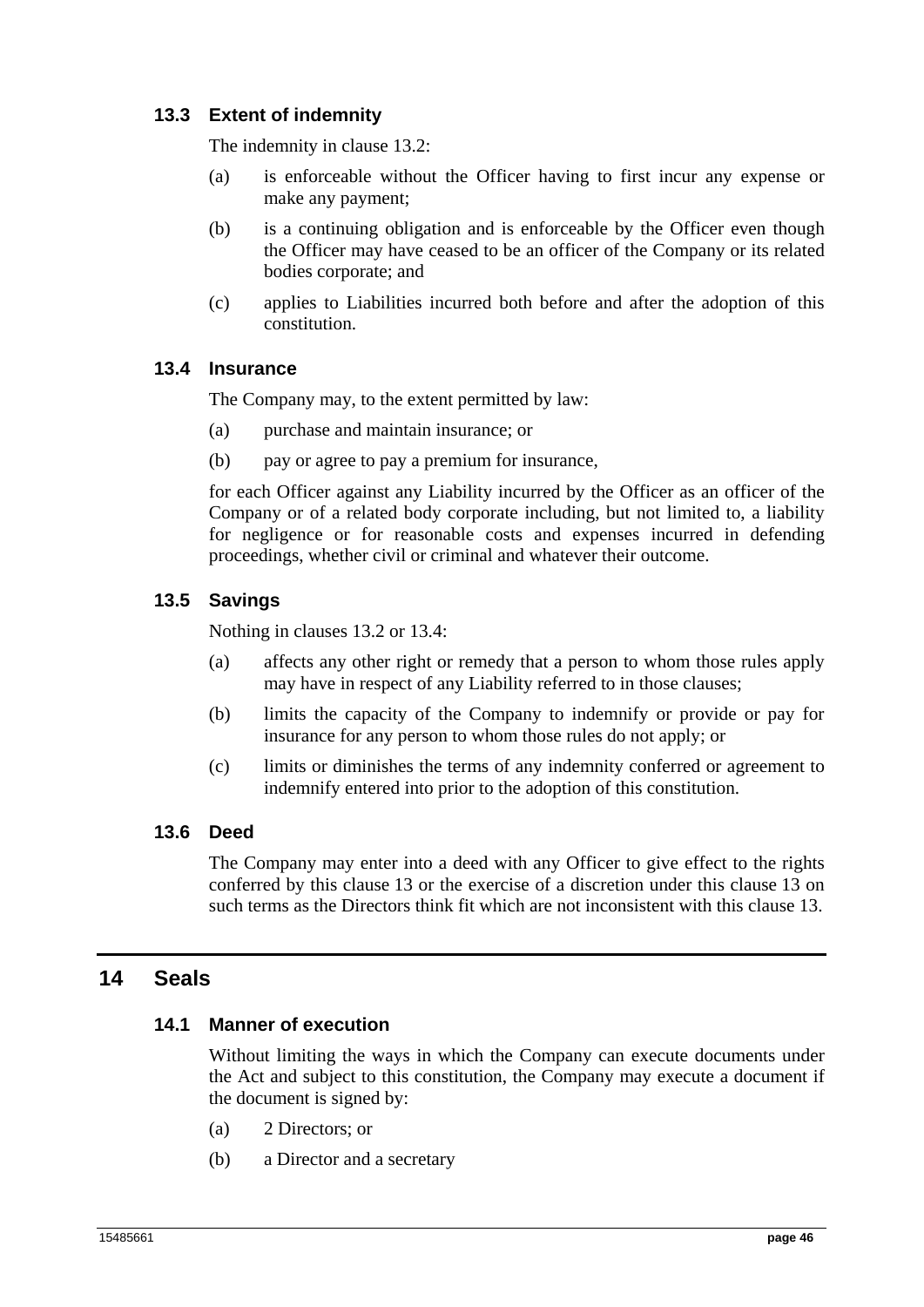## **14.2 Common seal**

The Company may have a common seal. If the Company has a common seal, clauses 14.3 to 14.7 apply.

## **14.3 Safe custody of seal**

The Directors must provide for the safe custody of the seal.

## **14.4 Using the seal**

Subject to clause 14.7 and unless a different procedure is decided by the Directors, if the Company has a common seal any document to which it is affixed must be signed by:

- (a) 2 Directors; or
- (b) by a Director and a secretary; or
- (c) a Director and another person appointed by the Directors to countersign that document or a class of documents in which that document is included.

## **14.5 Seal register**

- (a) The Company may keep a seal register and, on affixing the seal to any document (other than a certificate for securities of the Company) must enter in the register particulars of the document, including a short description of the document.
- (b) The register, or any details from it that the Directors require, may be produced at meetings of Directors for noting the use of the seal since the previous meeting of Directors.
- (c) Failure to comply with clauses 14.5(a) or 14.5(b) does not invalidate any document to which the seal is properly affixed.

## **14.6 Duplicate seals and certificate seals**

- (a) The Company may have 1 or more duplicate seals for use in place of its common seal outside the State or Territory where its common seal is kept. Each duplicate seal must be a facsimile of the common seal of the Company with the addition on its face of the words "duplicate seal" and the name of the place where it is to be used.
- (b) A document sealed with an duplicate seal, or a certificate seal as provided in clause 14.7, is to be taken to have been sealed with the common seal of the Company.

## **14.7 Sealing and signing certificates**

The Directors may decide either generally or in a particular case that the seal and the signature of any Director, secretary or other person is to be printed on or affixed to any certificates for securities in the Company by some mechanical or other means.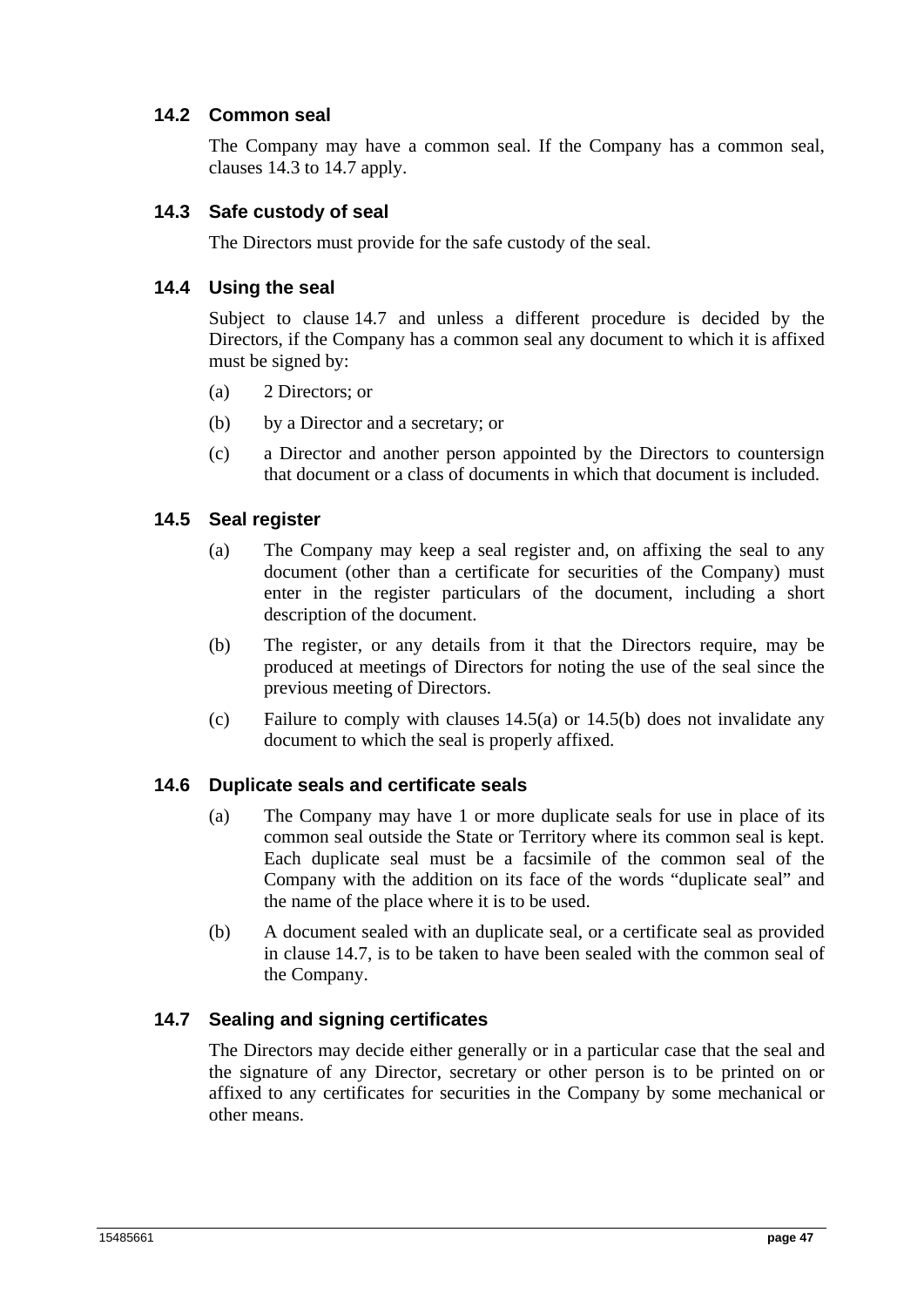## **15 Distribution of profits**

## **15.1 Dividends**

- (a) The Directors may pay any interim and final dividends that, in their judgment, the financial position of the Company justifies.
- (b) The Directors may rescind a decision to pay a dividend if they decide, before the payment date, that the Company's financial position no longer justifies the payment.
- (c) The Directors may pay any dividend required to be paid under the terms of issue of a Share.
- (d) Paying a dividend does not require confirmation at a general meeting.
- (e) Subject to any rights or restrictions attached to any Shares or class of Shares:
	- (1) all dividends must be paid equally on all Shares, except that a partly paid Share confers an entitlement only to the proportion of the dividend which the amount paid (not credited) on the Share is of the total amounts paid and payable (excluding amounts credited);
	- (2) for the purposes of clause  $15.1(e)(1)$ , unless the Directors decide otherwise, an amount paid on a Share in advance of a call is to be taken as not having been paid until it becomes payable; and
	- (3) interest is not payable by the Company on any dividend.
- (f) Subject to the ASX Settlement Operating Rules, the Directors may fix a record date for a dividend, with or without suspending the registration of transfers from that date under clause 7.4.
- (g) Subject to the ASX Settlement Operating Rules, a dividend in respect of a Share must be paid to the person who is registered, or entitled under clause 7.1(c) to be registered, as the holder of the Share:
	- (1) where the Directors have fixed a record date in respect of the dividend, on that date; or
	- (2) where the Directors have not fixed a record date in respect of that dividend, on the date fixed for payment of the dividend,

and a transfer of a Share that is not registered, or left with the Company for registration under clause 7.1(b), on or before that date is not effective, as against the Company, to pass any right to the dividend.

- (h) When resolving to pay a dividend, the Directors may direct payment of the dividend from any available source permitted by law, including:
	- (1) subject to 15.1(r), wholly or partly by the distribution of specific assets, including paid-up Shares or other securities of the Company or of another body corporate, either generally or to specific Members; and
	- (2) unless prevented by the Listing Rules, to particular Members wholly or partly out of any particular fund or reserve or out of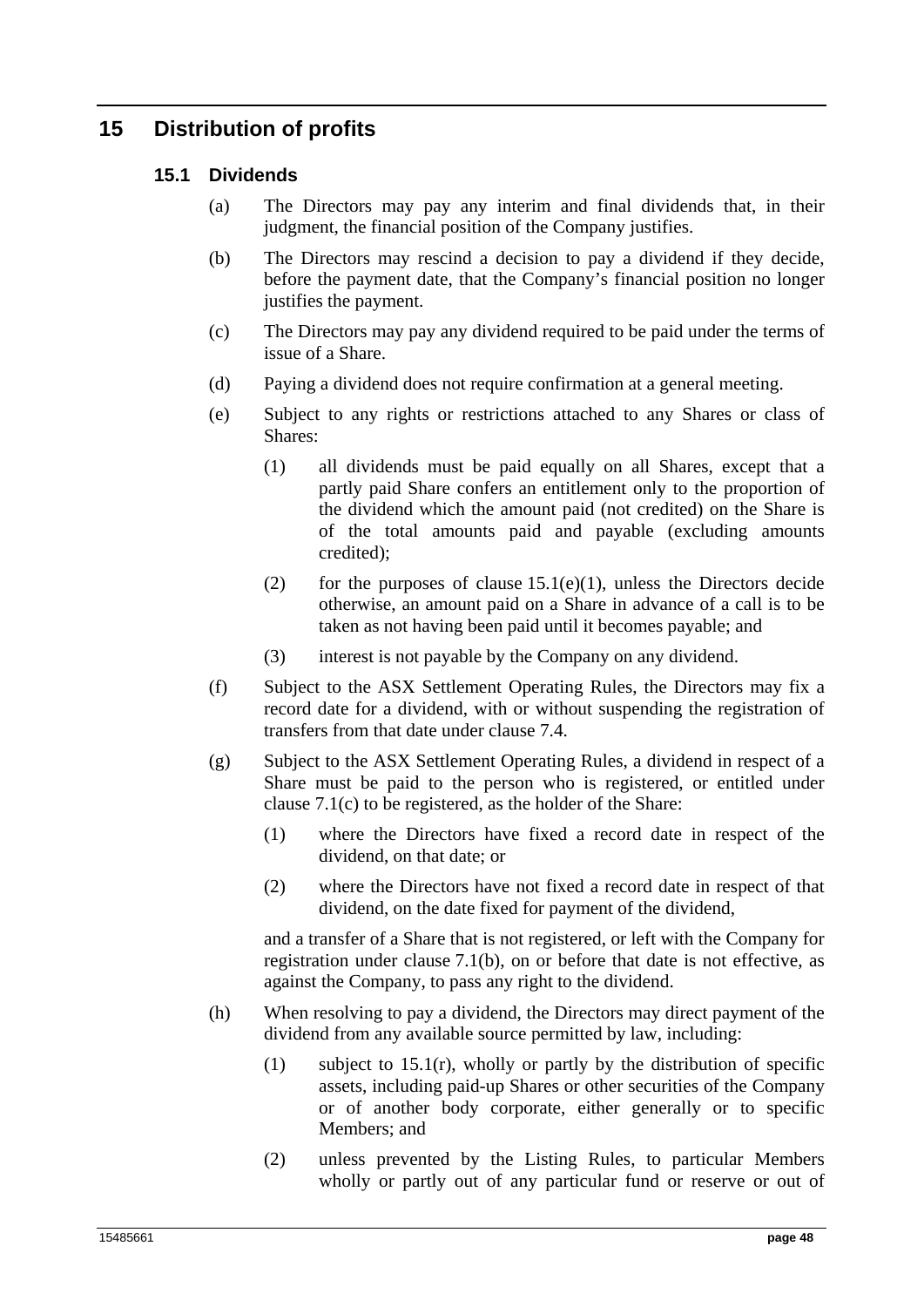profits derived from any particular source, and to the other Members wholly or partly out of any other particular fund or reserve or out of profits derived from any other particular source.

- (i) Subject to the ASX Settlement Operating Rules, where a person is entitled to a Share because of a transmission event, the Directors may, but need not, retain any dividends payable on that Share until that person becomes registered as the holder of that Share or transfers it.
- (j) The Directors may retain from any dividend payable to a Member any amount presently payable by the Member to the Company and apply the amount retained to the amount owing.
- (k) The Directors may decide the method of payment of any dividend or other amount in respect of a Share. Different methods of payment may apply to different Members or groups of Members (such as overseas Members). Without limiting any other method of payment which the Company may adopt, payment in respect of a Share may be made:
	- (1) by cheque sent to the address of the Member shown in the register of Members or, in the case of joint holders, to the address shown in the register of Members of any of the joint holders, or to such other address as the Member or any of the joint holders in writing direct; or
	- (2) by such electronic or other means approved by the Directors directly to an account (of a type approved by the Directors) nominated in writing by the Member or the joint holders.

The Directors may decide that, where both electronic means of payment and payment by cheque are offered by the Company to Members, the cost of issuing a cheque to a Member who elects to be paid by cheque may be deducted from any dividend payable to that Member.

- (l) The Directors may adopt procedures limiting the type of accounts which are eligible to receive payment under clause **Error! Reference source not found.**.
- (m) A cheque sent under clause **Error! Reference source not found.** may be made payable to bearer or to the order of the Member to whom it is sent or another person that the Member directs and is sent at the Member's risk.
- (n) If the Directors decide that payments will be made by electronic transfer into an account (of a type approved by Directors) nominated by a Member, but no such account is nominated by the Member or an electronic transfer into a nominated account is rejected or refunded, the Company may credit the amount payable to an account of the Company to be held until the Member nominates a valid account.
- (o) Where a Member does not have a registered address or the Company believes that a Member is not known at the Member's registered address, the Company may credit an amount payable in respect of the Member's shares to an account of the Company to be held until the Member claims the amount payable or nominates an account into which a payment may be made.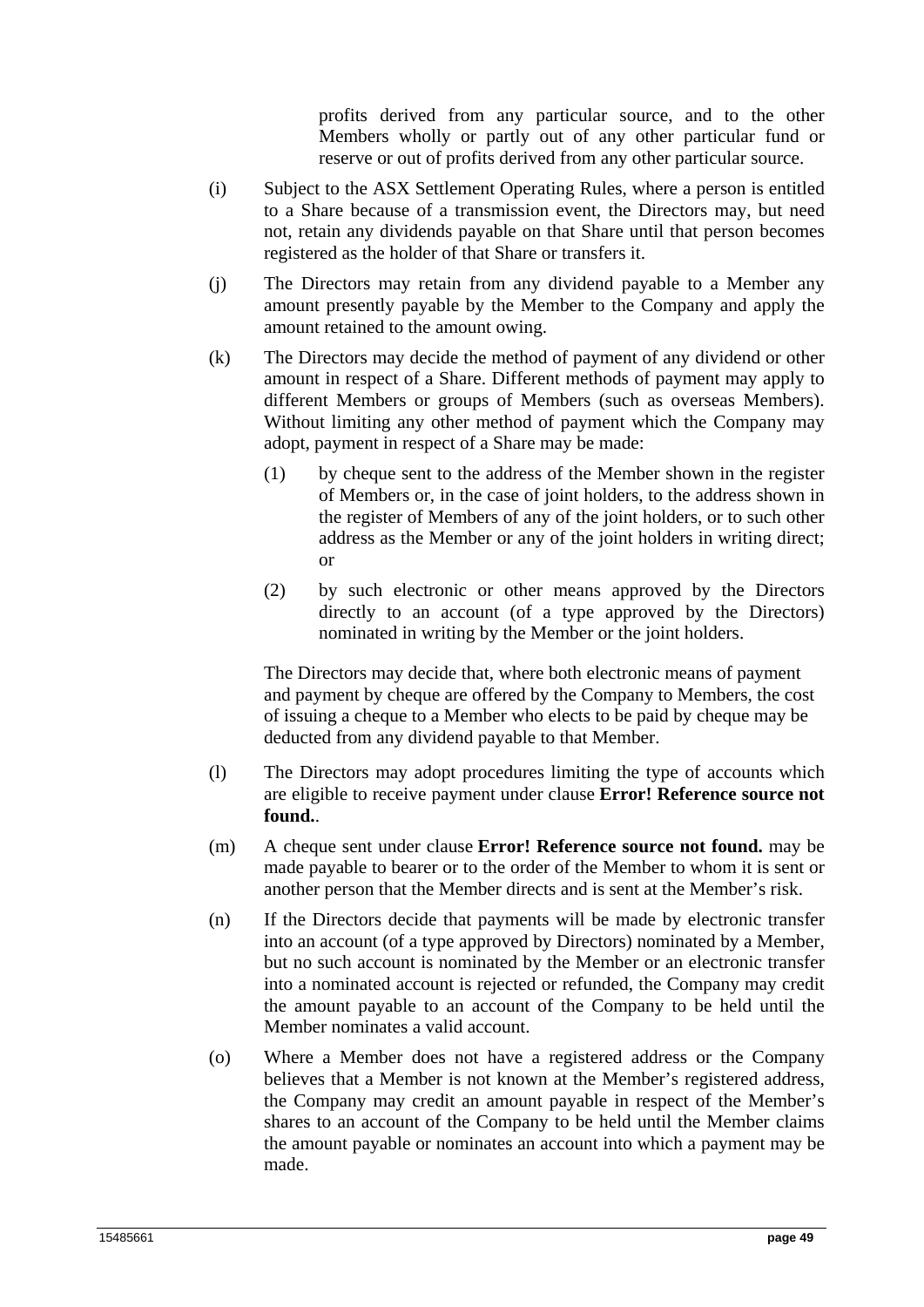- (p) An amount credited to an account under clauses  $15.1(n)$  or  $15.1(o)$  is to be treated as having been paid to the Member at the time it is credited to that account. The Company will not be a trustee of the Money and no interest will accrue on the money.
- (q) If a cheque for an amount payable under clause 15.1(k) is not presented for payment for at least 11 calendar months after issue or an amount is held in an account under clauses 15.1(n) or 15.1(o) for at least 11 calendar months, the Directors may reinvest the amount, after deducting reasonable expenses, into Shares in the Company on behalf of, and in the name of, the Member concerned and may stop payment on the cheque. The Shares may be acquired on market or by way of new issue at a price the Directors accept is market price at the time. Any residual sum which arises from the reinvestment may be carried forward or donated to charity on behalf of the Member, as the Directors decide. The Company's liability to provide the relevant amount is discharged by an application under this clause 15.1(q). The Directors may do anything necessary or desirable (including executing any document) on behalf of the Member to effect the application of an amount under this clause 15.1(q). The Directors may determine other rules to regulate the operation of this clause 15.1(q) and may delegate their power under this clause to any person.
- (r) While Stapling applies, the Directors must not grant any Shares unless an offer is made at the same time to issue and allot an identical number of Attached Securities. No offer, other than an offer for an equal number of Shares and Attached Securities, will be valid. Shares issued in unequal numbers to the number of Attached Securities issued will be immediately voided and any proceeds received in consideration of these Shares shall be returned to subscribers.

## **15.2 Capitalising profits**

- (a) Subject to the Listing Rules, any rights or restrictions attached to any Shares or class of Shares and any special resolution of the Company, the Directors may capitalise and distribute among those Members who would be entitled to receive dividends and in the same proportions, any amount:
	- (1) forming part of the undivided profits of the Company;
	- (2) representing profits arising from an ascertained accretion to capital or a revaluation of the assets of the Company;
	- (3) arising from the realisation of any assets of the Company; or
	- (4) otherwise available for distribution as a dividend.
- (b) The Directors may resolve that all or any part of the capitalised amount is to be applied:
	- (1) in paying up in full, at an issue price decided by the resolution, any unissued Shares in or other securities of the Company;
	- (2) in paying up any amounts unpaid on Shares or other securities held by the Members; or
	- (3) partly as specified in clause  $15.2(b)(1)$  and partly as specified in clause 15.2(b)(2).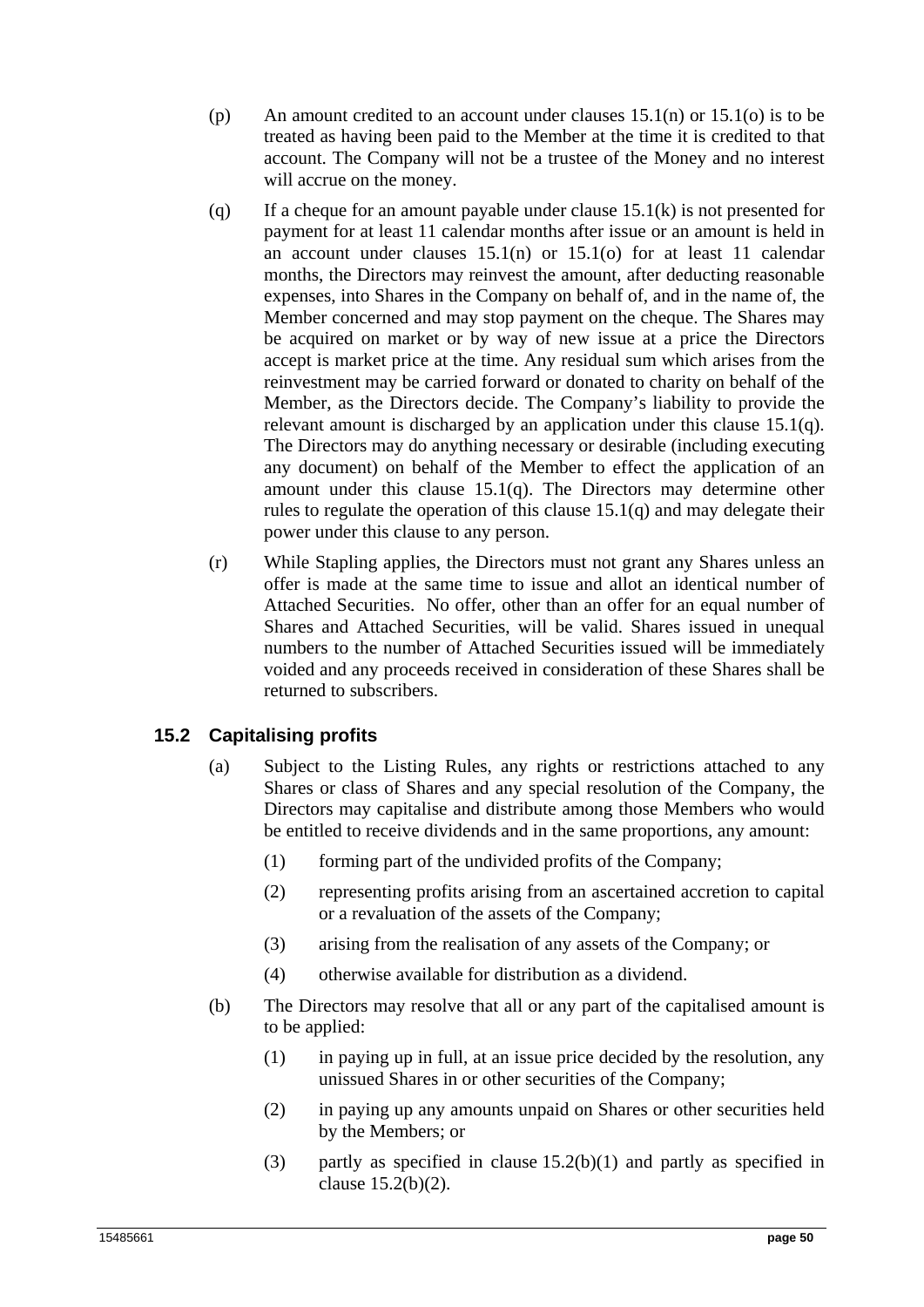The Members entitled to share in the distribution must accept that application in full satisfaction of their interest in the capitalised amount.

- (c) Clauses 15.1(e), (f) and (g) apply, so far as they can and with any necessary changes, to capitalising an amount under this clause 15.2 as if references in those clauses to:
	- (1) a dividend were references to capitalising an amount; and
	- (2) a record date were references to the date the Directors resolve to capitalise the amount under this clause 15.2.
- (d) Where in accordance with the terms and conditions on which Options to take up Shares are granted (and being Options existing at the date of the passing of the resolution referred to in clause 15.2(b)) a holder of those Options will be entitled to an issue of bonus Shares under this clause 15.2, the Directors may in determining the number of unissued Shares to be so issued, allow in an appropriate manner for the future issue of bonus Shares to Options holders.

#### **15.3 Ancillary powers**

- (a) To give effect to any resolution to reduce the capital of the Company, to satisfy a dividend as set out in clause **Error! Reference source not found.** or to capitalise any amount under clause 15.2, the Directors may:
	- (1) settle as they think expedient any difficulty that arises in making the distribution or capitalisation and, in particular, make cash payments in cases where Members are entitled to fractions of shares or other securities and decide that amounts or fractions of less than a particular value decided by the Directors may be disregarded to adjust the rights of all parties;
	- $(2)$  fix the value for distribution of any specific assets:
	- (3) pay cash or issue Shares or other securities to any Member to adjust the rights of all parties;
	- (4) vest any of those specific assets, cash, Shares or other securities in a trustee on trust for the persons entitled to the distribution or capitalised amount that seem expedient to the Directors; and
	- (5) authorise any person to make, on behalf of all the Members entitled to any specific assets, cash, Shares or other securities as a result of the distribution or capitalisation, an agreement with the Company or another person which provides, as appropriate, for the distribution or issue to them of Shares or other securities credited as fully paid up or for payment by the Company on their behalf of the amounts or any part of the amounts remaining unpaid on their existing Shares or other securities by applying their respective proportions of the amount resolved to be distributed or capitalised.
- (b) Any agreement made under an authority referred to in clause 15.3(a)(5) is effective and binds all Members concerned.
- (c) If a distribution, transfer or issue of specific assets, Shares or securities to a particular Member or Members is, in the Directors' discretion, considered impracticable or would give rise to parcels of securities which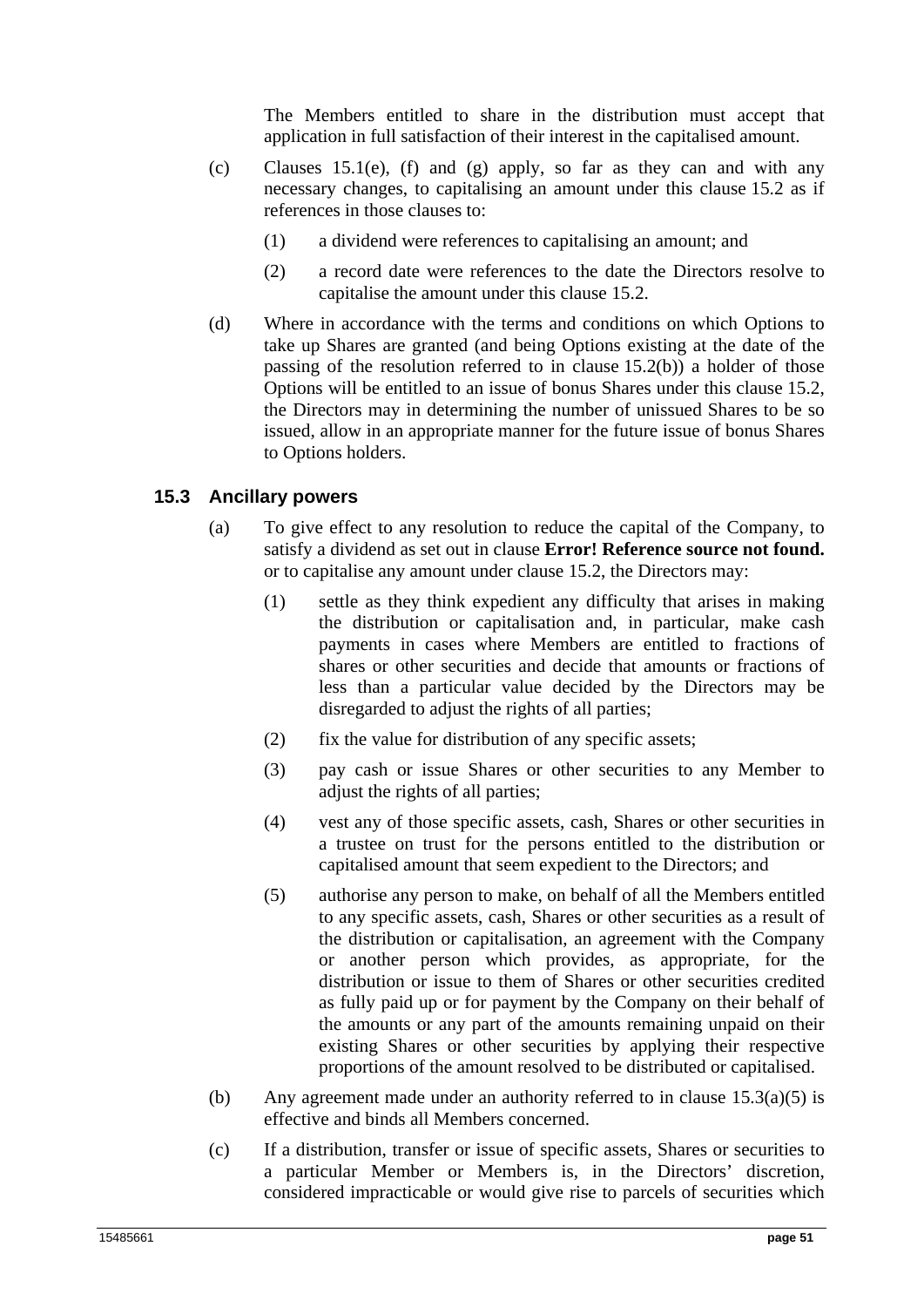do not constitute a marketable parcel, the Directors may make a cash payment to those Members or allocate the assets, Shares or securities to a trustee to be sold on behalf of, and for the benefit of, those Members, instead of making the distribution, transfer or issue to those Members.

(d) If the Company distributes to Members (either generally or to specific Members) securities in the Company or in another body corporate or trust (whether as a dividend or otherwise and whether or not for value), each of those Members appoints the Company as his or her agent to do anything needed to give effect to that distribution, including agreeing to become a member of that other body corporate.

## **15.4 Reserves**

- (a) The Directors may set aside out of the Company's profits any reserves or provisions they decide.
- (b) The Directors may appropriate to the Company's profits any amount previously set aside as a reserve or provision.
- (c) Setting aside an amount as a reserve or provision does not require the Directors to keep the amount separate from the Company's other assets or prevent the amount being used in the Company's business or being invested as the Directors decide.

## **15.5 Carrying forward profits**

The Directors may carry forward any part of the profits remaining that they consider should not be distributed as dividends or capitalised, without transferring those profits to a reserve or provision.

## **15.6 Share investment plan**

The Directors may, subject to 15.1(o):

- (a) establish a Share investment plan on terms they decide, under which:
	- (1) the whole or any part of any dividend or interest due to Members or holders of any convertible securities of the Company who participate in the plan on their Shares or any class of Shares or any convertible securities; or
	- (2) any other amount payable to Members,

may be applied in subscribing for or purchasing securities of the Company or of a related body corporate; and

(b) amend, suspend or terminate a Share investment plan.

## **15.7 Dividend selection plans**

The Directors may:

(a) implement a dividend selection plan on terms they decide, under which participants may choose: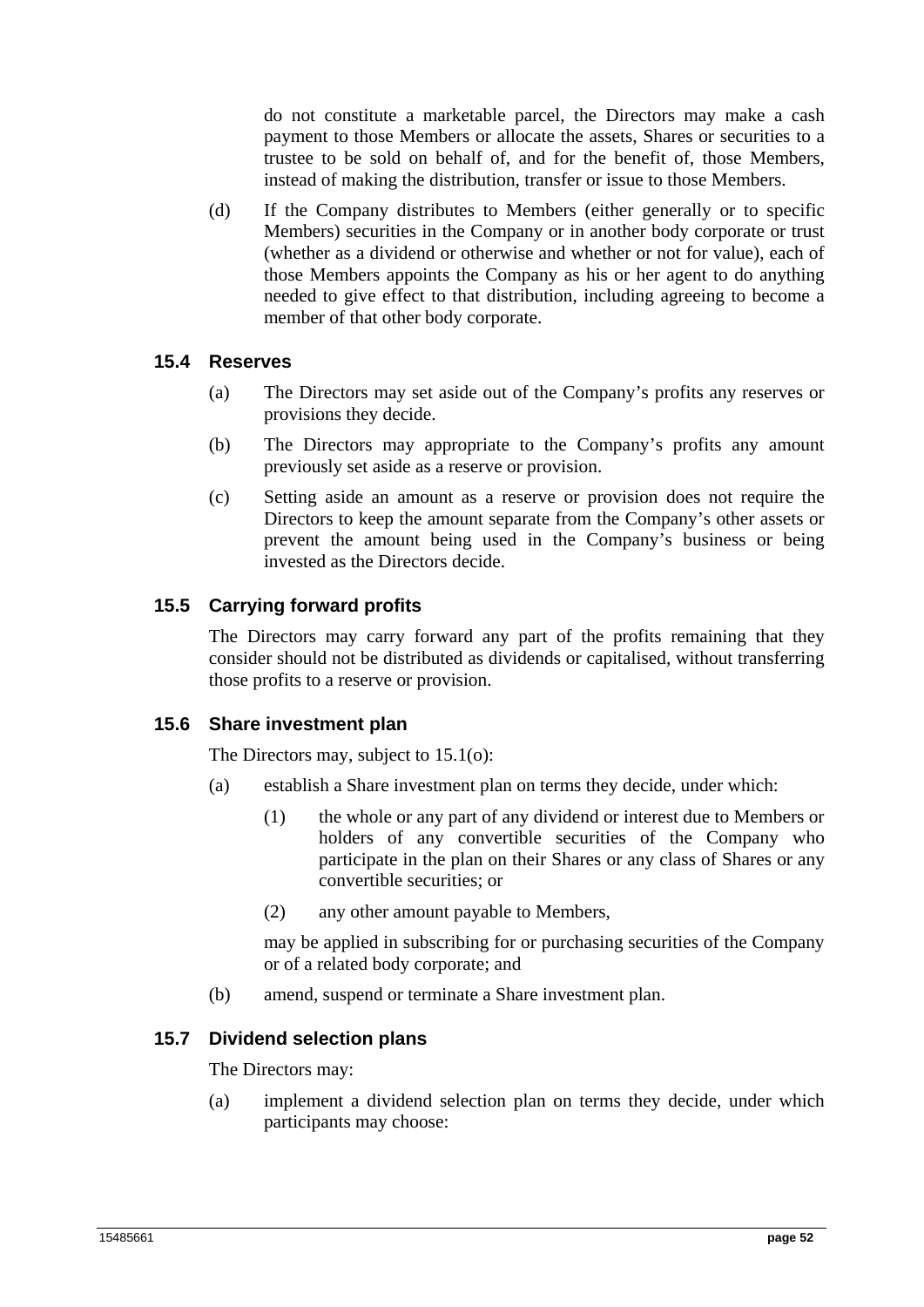- (1) to receive a dividend from the Company paid wholly or partly out of any particular fund or reserve or out of profits derived from any particular source; or
- (2) to forego a dividend from the Company in place of some other form of distribution from the Company or another body corporate or a trust; and
- (b) amend, suspend or terminate a dividend selection plan.

## **16 Winding up**

## **16.1 Distributing surplus**

Subject to this constitution and the rights or restrictions attached to any Shares or class of Shares:

- (a) if the Company is wound up and the property of the Company available for distribution among the Members is more than sufficient to pay:
	- (1) all the debts and liabilities of the Company; and
	- (2) the costs, charges and expenses of the winding up,

the excess must be divided among the Members in proportion to the number of Shares held by them, irrespective of the amounts paid or credited as paid on the Shares;

- (b) for the purpose of calculating the excess referred to in clause  $16.1(a)$ , any amount unpaid on a Share is to be treated as property of the Company;
- (c) the amount of the excess that would otherwise be distributed to the holder of a partly paid Share under clause 16.1(a) must be reduced by the amount unpaid on that Share at the date of the distribution; and
- (d) if the effect of the reduction under clause  $16.1(c)$  would be to reduce the distribution to the holder of a partly paid Share to a negative amount, the holder must contribute that amount to the Company.

## **16.2 Dividing property**

- (a) If the Company is wound up, the liquidator may, with the sanction of a special resolution:
	- (1) divide amongst the Members the whole or any part of the Company's property; and
	- (2) decide how the division is to be carried out as between the Members or different classes of Members.
- (b) A division under clause 16.2(a) need not accord with the legal rights of the Members and, in particular, any class may be given preferential or special rights or may be excluded altogether or in part.
- (c) Where a division under clause 16.2(a) does not accord with the legal rights of the Members, a Member is entitled to dissent and to exercise the same rights as if the special resolution sanctioning that division were a special resolution passed under section 507 of the Act.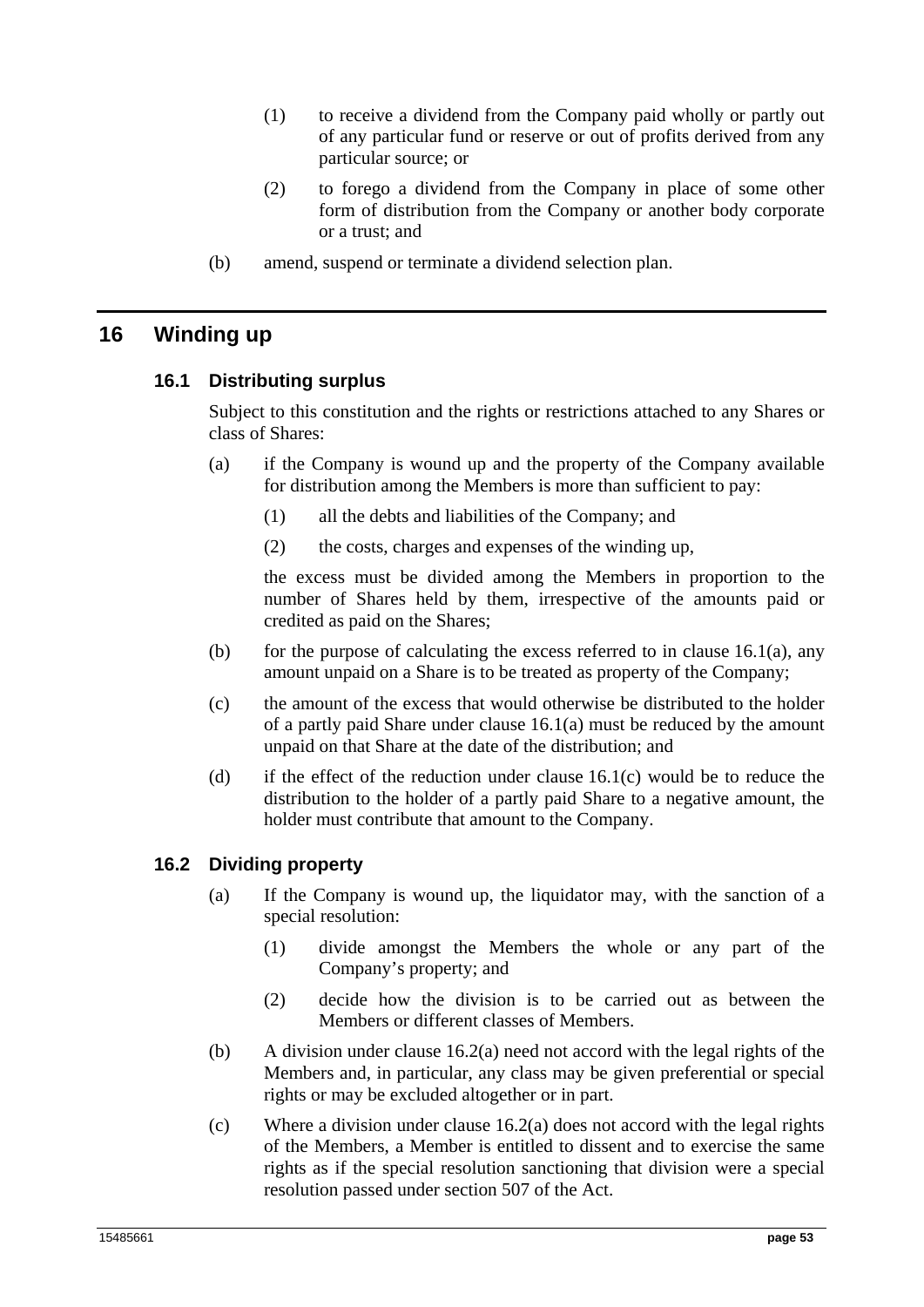- (d) If any of the property to be divided under clause  $16.2(a)$  includes securities with a liability to calls, any person entitled under the division to any of the securities may, within 10 days after the passing of the special resolution referred to in clause 16.2(a), by written notice direct the liquidator to sell the person's proportion of the securities and account for the net proceeds. The liquidator must, if practicable, act accordingly.
- (e) Nothing in this clause 16.2 takes away from or affects any right to exercise any statutory or other power which would have existed if this rule were omitted.
- (f) Clause 15.3 applies, so far as it can and with any necessary changes, to a division by a liquidator under clause 16.2(a) as if references in clause 15.3 to:
	- (1) the Directors were references to the liquidator; and
	- (2) a distribution or capitalisation were references to the division under clause 16.2(a).

## **17 Inspection of and access to records**

- (a) A person who is not a Director does not have the right to inspect any of the Directors papers, books, records or documents of the Company, except as provided by law, or this constitution, or as authorised by the Directors, or by resolution of the Members.
- (b) The Company may enter into contracts with its Directors or former Directors agreeing to provide continuing access for a specified period after the Director ceases to be a Director to Directors papers, books, records and documents of the Company which relate to the period during which the Director or former Director was a Director on such terms and conditions as the Directors think fit and which are not inconsistent with this clause 17.
- (c) The Company may procure that its subsidiaries provide similar access to Directors papers, books, records or documents as that set out in clauses 17(a) and 17(b).
- (d) This clause 17 does not limit any right the Directors or former Directors otherwise have.

## **18 Notices**

## **18.1 Notices by the Company to Members**

- (a) Without limiting any other way in which notice may be given to a Member under this constitution, the Act or the Listing Rules, the Company may give a notice to a Member by:
	- (1) delivering it personally to the Member;
	- (2) sending it by prepaid post to the Member's address in the register of Members or any other address the Member supplies to the Company for giving notices;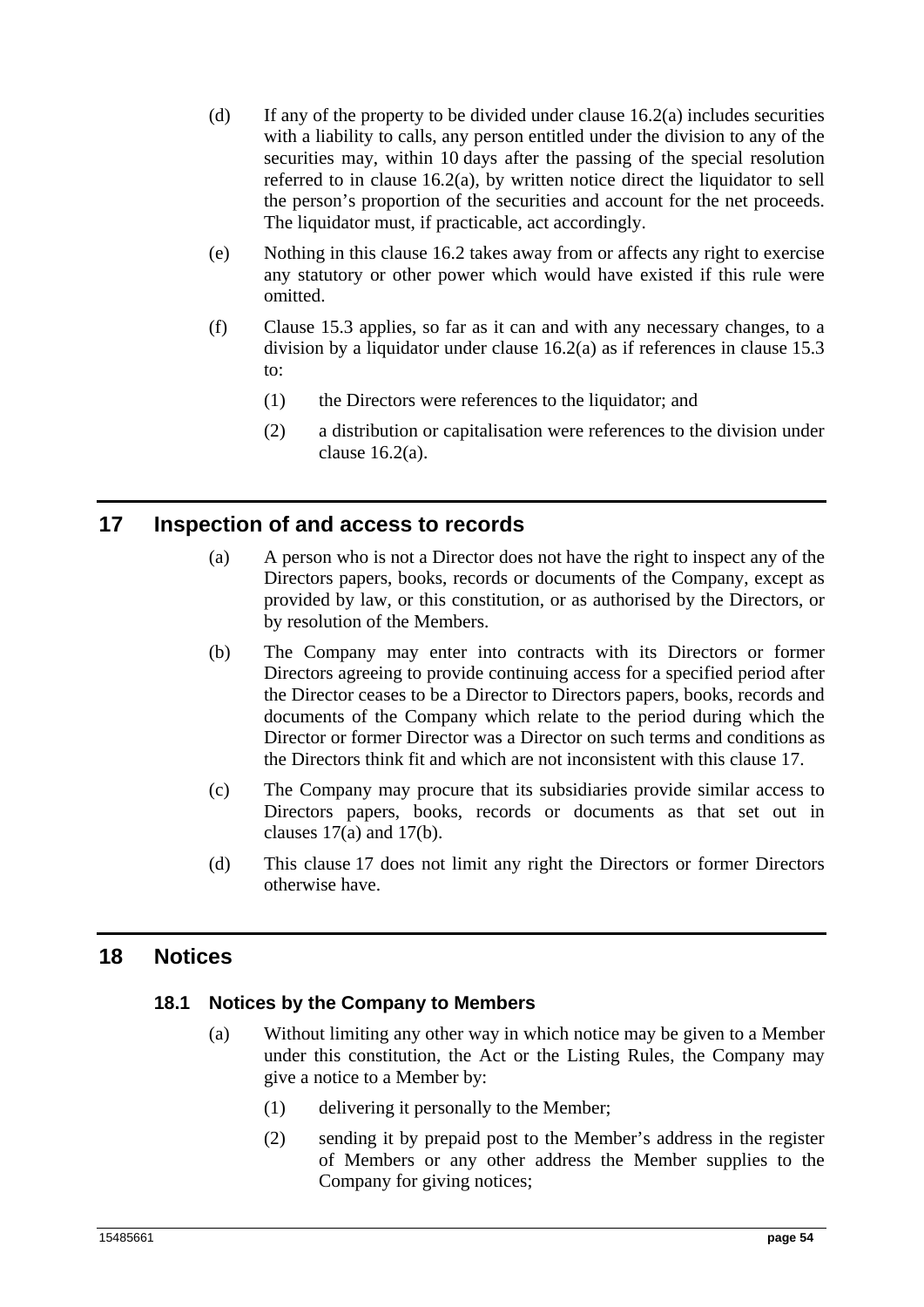- (3) sending it by fax or other electronic means to the fax number or electronic address the member has supplied to the Company for giving notices; or
- (4) by notifying the Member of the notices availability by an electronic means nominated by the Member for that purpose.
- (b) The Company may give a notice to the joint holders of a share by giving the notice in the way authorised by clause  $18.1(a)$  to the joint holder who is named first in the register of members for the share.
- (c) The Company may give a notice to a person entitled to a share as a result of a transmission event by delivering it or sending it in the manner authorised by clause 18.1(a) addressed to the name or title of the person, to:
	- (1) the address, fax number or electronic address that person has supplied to the Company for giving notices to that person; or
	- (2) if that person has not supplied an address, fax number or electronic address, to the address, fax number or electronic address to which the notice might have been sent if that transmission event had not occurred.
- (d) A notice given to a member under clauses  $18.1(a)$  or  $18.1(b)$  is, even if a transmission event has occurred and whether or not the Company has notice of that occurrence:
	- (1) duly given for any shares registered in that person's name, whether solely or jointly with another person; and
	- (2) sufficiently served on any person entitled to the shares because of the transmission event.
- (e) A notice given to a person who is entitled to a Share because of a transmission event is sufficiently served on the member in whose name the share is registered.
- (f) A person who, because of a transfer of Shares, becomes entitled to any shares registered in the name of a member, is taken to have received every notice which, before that person's name and address is entered in the register of members for those Shares, is given to the Member complying with this clause 18.1.
- (g) A signature to any notice given by the Company to a Member under this clause 18.1 may be printed or affixed by some mechanical or other means.
- (h) Where a Member does not have a registered address or where the Company believes that Member is not known at the Member's registered address, all notices are taken to be:
	- (1) given to the Member if the notice is exhibited in the Company's registered office for a period of 48 hours; and
	- (2) served at the commencement of that period,

unless and until the member informs the Company of the Member's address.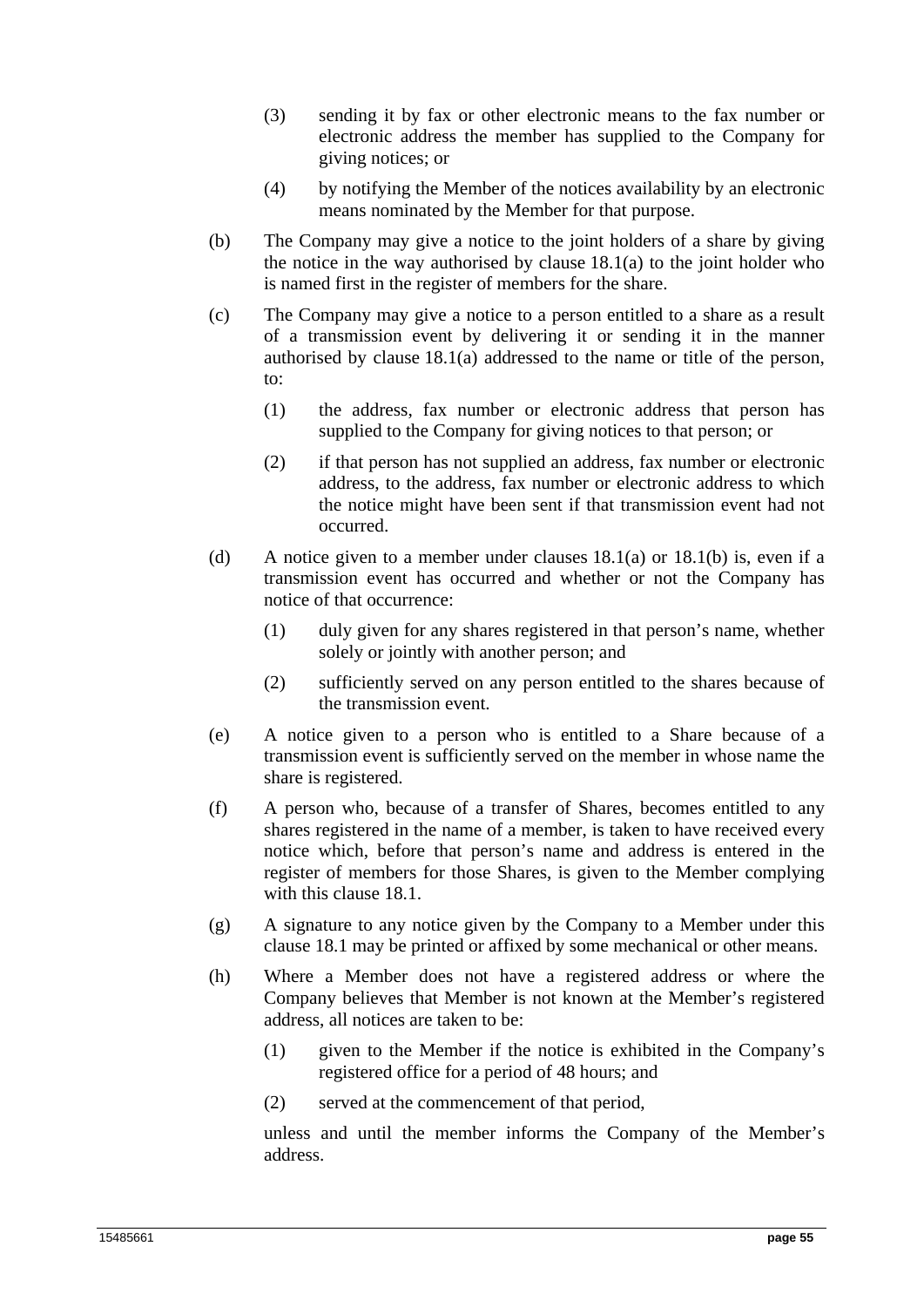## **18.2 Notices by the company to directors**

The Company may give a notice to a director or alternate director by:

- (a) delivering it personally to him or her;
- (b) sending it by prepaid post to his or her usual residential or business address, or any other address he or she has supplied to the Company for giving notices; or
- (c) sending it by fax or other electronic means to the fax number or electronic address he or she has supplied to the company for giving notices.

## **18.3 Notices by directors to the company**

A director or alternate director may give a notice to the company by:

- (a) delivering it to the Company's registered office;
- (b) sending it by prepaid post to the Company's registered office; or
- (c) sending it by fax or other electronic means to the principal fax number or electronic address at the Company's registered office.

## **18.4 Time of service**

- (a) A notice from the Company properly addressed and posted is taken to be served:
	- (1) if it is a notice concerning a general meeting, at 10.00am on the day after the date it is posted; or
	- (2) in any other case, at the time the letter would be delivered in the ordinary course of post.
- (b) A certificate signed by a secretary or officer of the Company to the effect that a notice was duly posted under this constitution is conclusive evidence of that fact.
- (c) Where the Company sends a notice by fax, the notice is taken as served at the time the fax is sent if the correct fax number appears on the facsimile transmission report produced by the sender's fax machine.
- (d) Where the Company sends a notice by electronic transmission, the notice is taken as served at the time the electronic transmission is sent if a message indicating receipt has been received by the Company.
- (e) Where the Company gives a notice to a member by any other means permitted by the Act relating to the giving of notices and electronic means of access to them, the notice is taken as given at 10.00am on the day after the date on which the member is notified that the notice is available.
- (f) Where a given number of days' notice or notice extending over any other period must be given, the day of service is not to be counted in the number of days or other period.

## **18.5 Other communications and documents**

Clauses 18.1 to 18.4 (inclusive) apply, so far as they can and with any necessary changes, to serving any communication or document.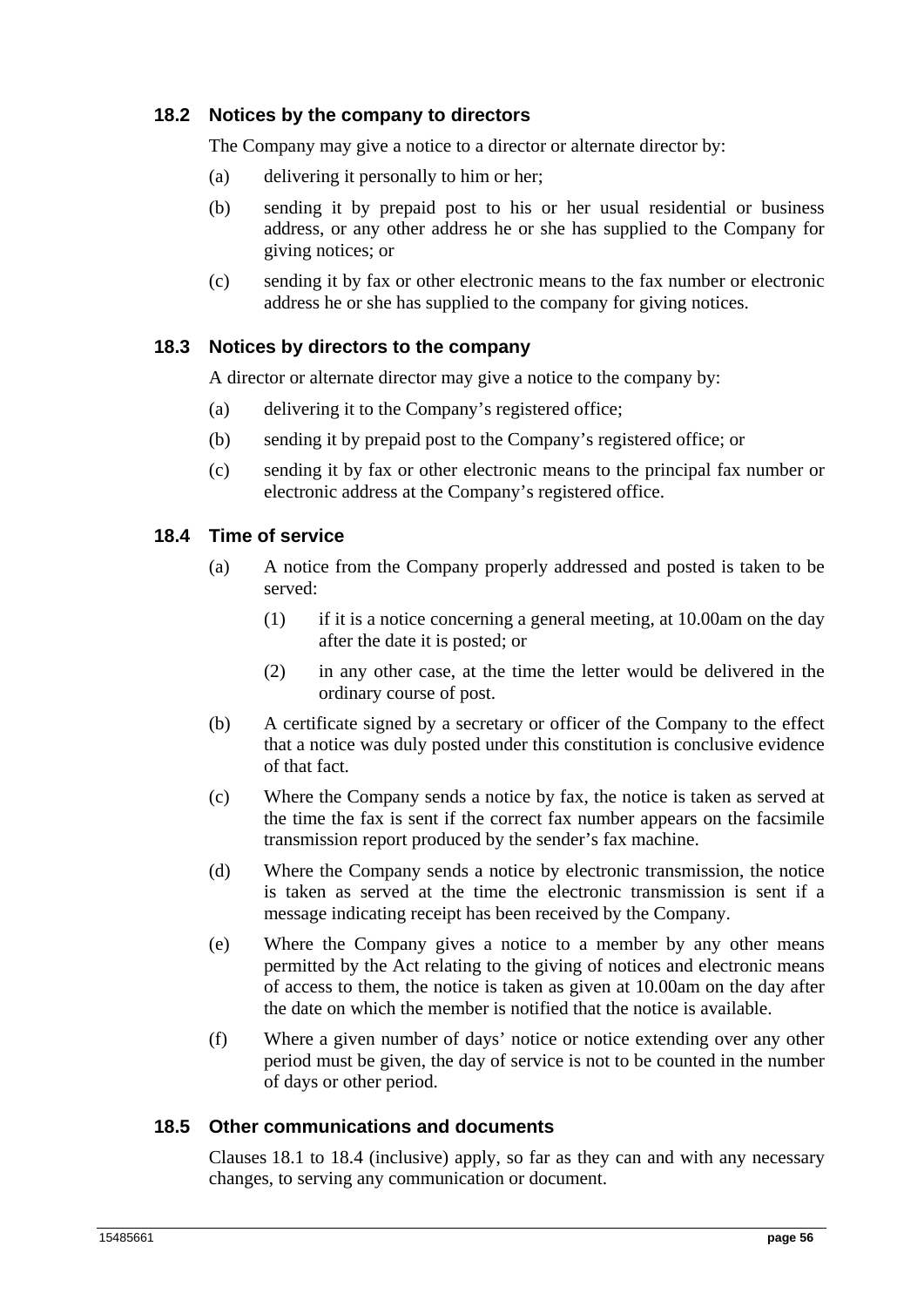## **18.6 Written notices**

A reference in this constitution to a written notice includes a notice given by fax or other electronic means.

## **19 Stapling**

## **19.1 Stapling**

Each Ordinary Share Stapled to the Attached Securities forms a Stapled Security and each Stapled Security must be registered in the Stapled Security Register, the intention being that a Share and the Attached Securities which are Stapled together are treated as one security to the extent possible at law.

## **19.2 Ability of Directors to Staple**

The Directors may at any time staple an un-Stapled Ordinary Share to the Attached Securities which is not Stapled.

## **19.3 Issue of Stapled Securities required**

While Stapling applies, the Directors must not issue Shares unless it is satisfied that each of those Shares will be Stapled to Attached Securities to form a Stapled Security.

## **19.4 Paramountcy of Stapling**

- (a) While Stapling applies, no Director or any Member must do any act, matter or thing nor refrain from doing any act, matter or thing if to do so or refrain from doing so (as the case may be) would result directly or indirectly in any Ordinary Share no longer being Stapled as a Stapled Security.
- (b) While Stapling applies, the Directors must use every endeavour to procure that the Stapled Securities are listed on Exchange as one joint security and that Shares are dealt with under this document in a manner consistent with the provisions of the constitutions of the Stapled Entities as regards Shares Stapled with those Securities.
- (c) However, nothing in clause 19 prohibits the Directors from determining the Unstapling Date.

## **19.5 Unstapling Date**

- (a) Subject to the Act, the Listing Rules and approval by special resolutions of the Members and the members of each Stapled Entity respectively, the Directors may determine that the Stapling provisions of this document will cease to apply and that a particular date is to be the Unstapling Date.
- (b) On and from the Unstapling Date, each Share ceases to be Stapled to each Attached Security and the Directors must do all things reasonably necessary to procure that each Share is Unstapled.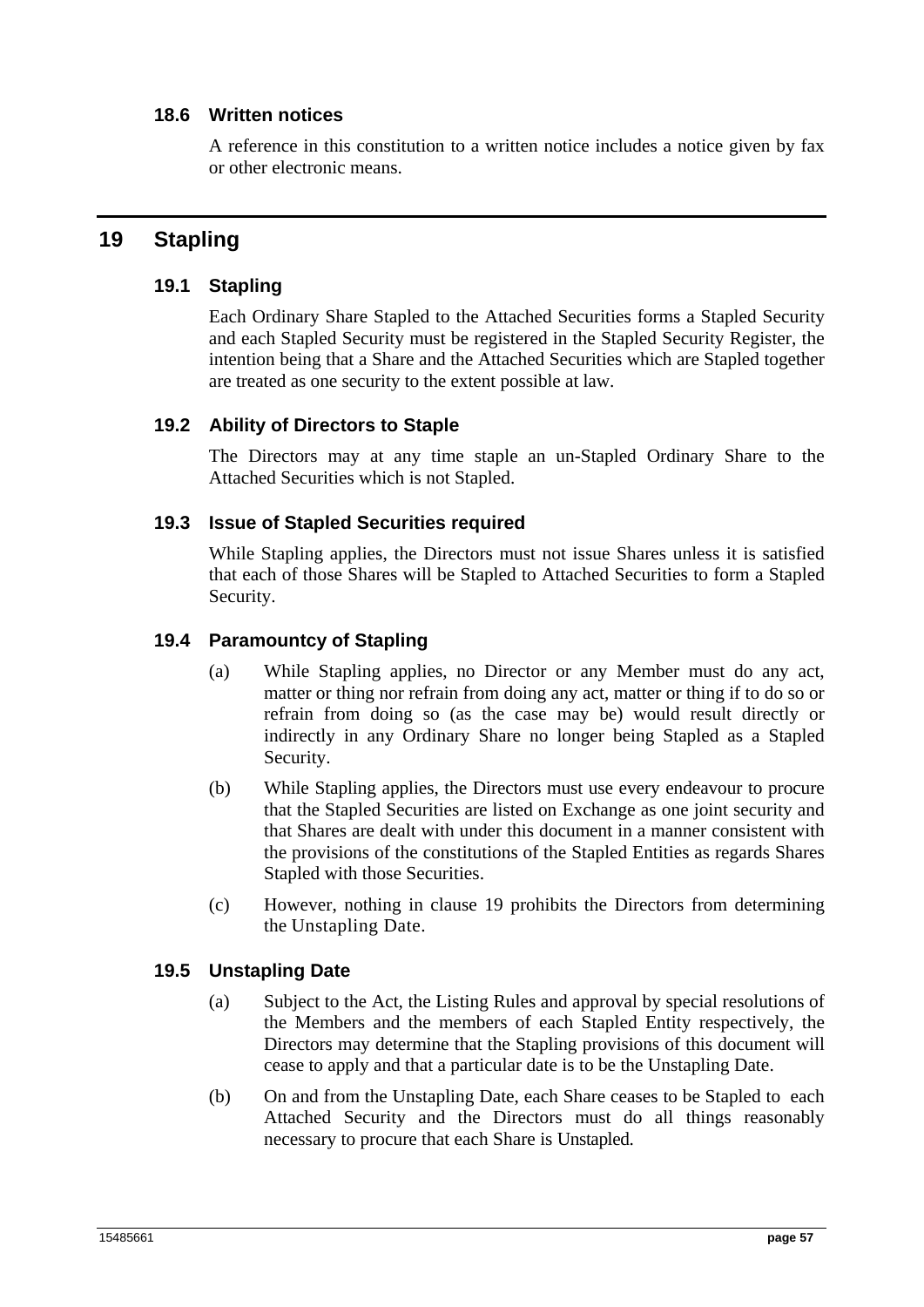- (c) If the Directors determine to Unstaple the Stapled Securities, this does not prevent the Directors from (subject to the same resolutions of the Members and members of the Attached Securities) doing the following:
	- (1) subsequently determining that the Stapling provisions should recommence; and
	- (2) Stapling an Unstapled Share to each Security which is not Stapled.

## **19.6 Variation of Stapling provisions**

While Stapling applies, the consent each Stapled Entity must be obtained to any amendment to this document which does either of the following:

- (a) directly affects the terms on which Shares are Stapled; or
- (b) removes any restriction on the transfer of Attached Securities unless that restriction also exists for Unstapled Shares and is simultaneously removed for Unstapled Shares.

## **20 General**

## **20.1 Submission to jurisdiction**

Each Member submits to the non-exclusive jurisdiction of the Supreme Court of the State or Territory in which the Company is taken to be registered for the purposes of the Act, the Federal Court of Australia and the courts which may hear appeals from those courts.

## **20.2 Prohibition and enforceability**

- (a) Any provision of, or the application of any provision of, this constitution which is prohibited in any place is, in that place, ineffective only to the extent of that prohibition.
- (b) Any provision of, or the application of any provision of, this constitution which is void, illegal or unenforceable in any place does not affect the validity, legality or enforceability of that provision in any other place or of the remaining provisions in that or any other place.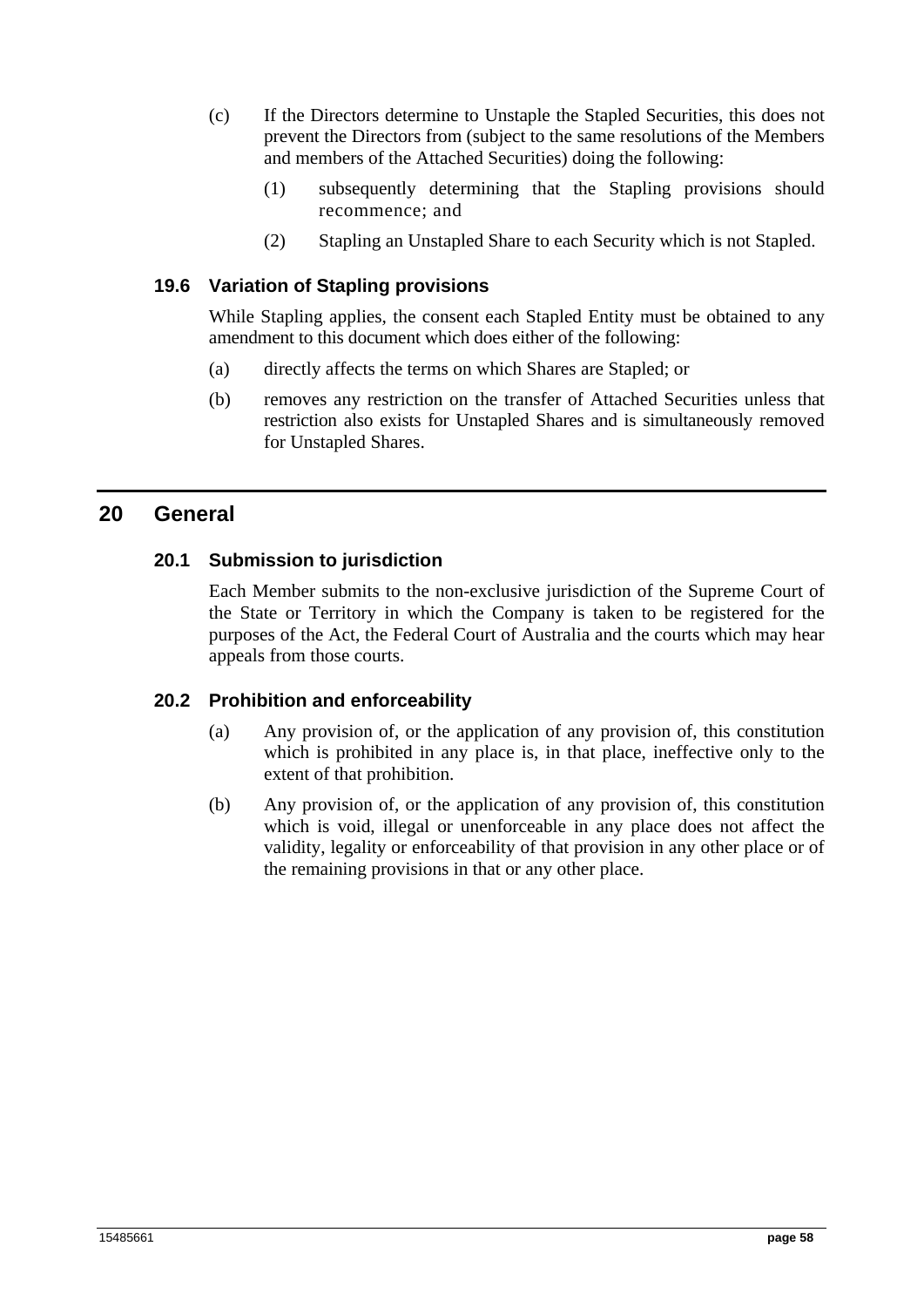## **Constitution**

**SP Australia Networks (Transmission) Ltd**  ACN 116 124 362

# Freehills

101 Collins Street Melbourne Victoria 3000 Australia Telephone +61 3 9288 1234 Facsimile +61 3 9288 1567 www.freehills.com DX 240 Melbourne SYDNEY MELBOURNE PERTH BRISBANE SINGAPORE Correspondent Offices HANOI HO CHI MINH CITY JAKARTA KUALA LUMPUR Reference LJG: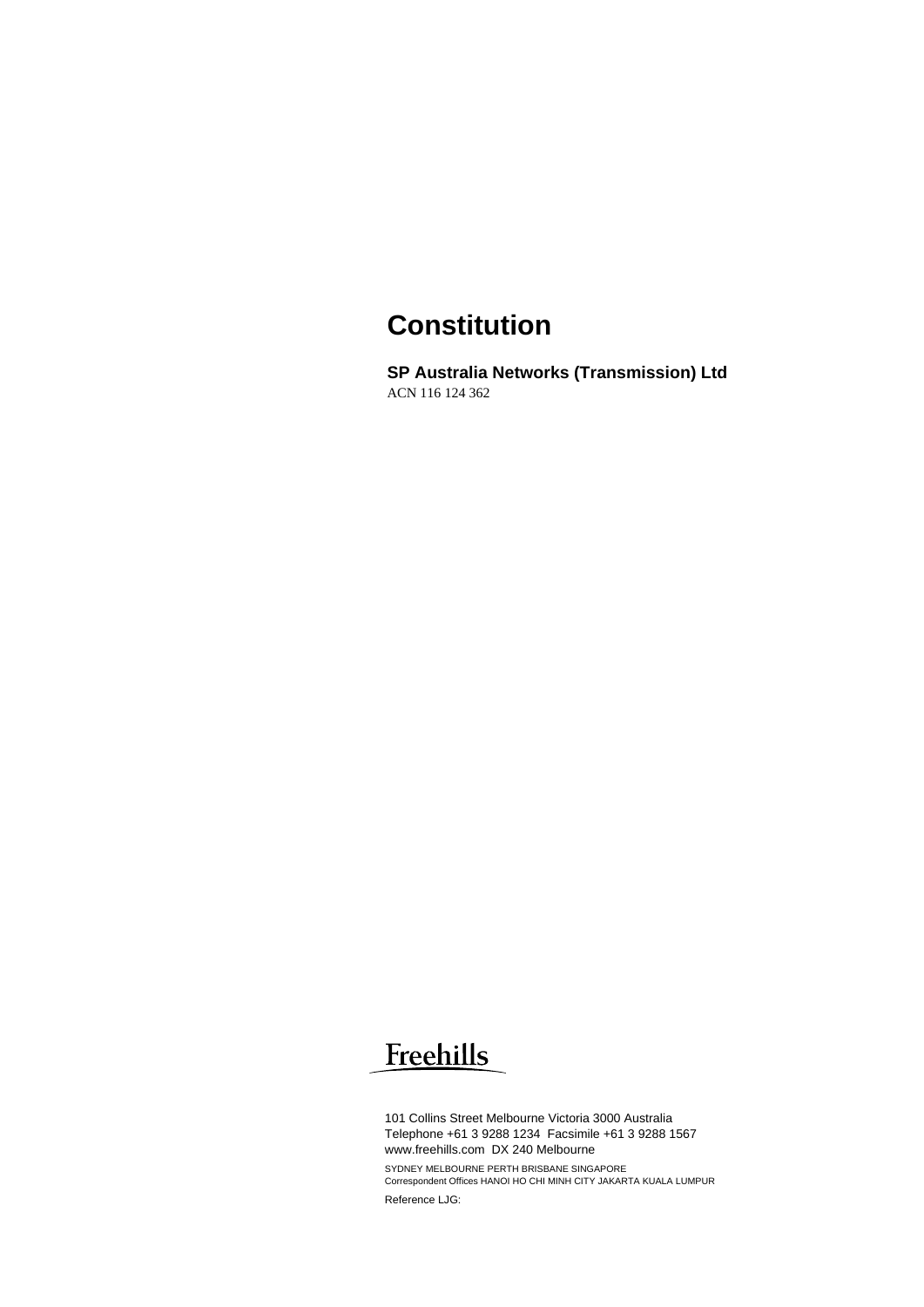## **Table of contents**

| Clause         |                                                                     |                                                                                                                                                                                                                                                                                                      | Page                                                                                                                   |
|----------------|---------------------------------------------------------------------|------------------------------------------------------------------------------------------------------------------------------------------------------------------------------------------------------------------------------------------------------------------------------------------------------|------------------------------------------------------------------------------------------------------------------------|
| 1              |                                                                     | <b>Nature of Company</b>                                                                                                                                                                                                                                                                             | 1                                                                                                                      |
| 2              | <b>Preliminary</b>                                                  |                                                                                                                                                                                                                                                                                                      |                                                                                                                        |
|                | 2.1<br>2.2<br>2.3<br>$2.4\phantom{0}$<br>2.5                        | Definitions and interpretation<br>Application of the Act, Listing Rules and ASX Settlement Operating Rules 4<br><b>Exercising powers</b><br>Currency<br><b>Transitional provisions</b>                                                                                                               | 1<br>5<br>$\,6$<br>6                                                                                                   |
| 3              | <b>Issue of Shares</b>                                              |                                                                                                                                                                                                                                                                                                      |                                                                                                                        |
|                | 3.1<br>3.2<br>3.3<br>3.4<br>3.5<br>3.6<br>3.7<br>3.8<br>3.9<br>3.10 | <b>Shares</b><br>Special rights<br>Partly paid Shares<br><b>Issue price of Shares</b><br>Effect of allotment on class rights<br>Equitable and other claims<br><b>Entitlement to certificates</b><br>Joint holders of Shares<br>Variation of class rights<br>Conversion or reclassification of Shares | 7<br>$\overline{7}$<br>$\overline{7}$<br>$\bf 8$<br>8<br>$\bf 8$<br>$\bf 8$<br>$\overline{9}$<br>$\boldsymbol{9}$<br>9 |
| 4              | <b>Issue of Options</b>                                             |                                                                                                                                                                                                                                                                                                      | 10                                                                                                                     |
|                | 4.1<br>4.2                                                          | <b>Issue of Options</b><br><b>Effect of Stapling</b>                                                                                                                                                                                                                                                 | 10<br>10                                                                                                               |
| 5              | <b>Alteration of Share capital</b>                                  |                                                                                                                                                                                                                                                                                                      | 10                                                                                                                     |
|                | 5.1<br>5.2                                                          | Alteration of Share capital<br><b>Effect of Stapling</b>                                                                                                                                                                                                                                             | 10<br>10                                                                                                               |
| 6              | Calls, forfeiture, indemnities, lien and surrender                  |                                                                                                                                                                                                                                                                                                      | 11                                                                                                                     |
|                | 6.1<br>6.2<br>6.3<br>6.4<br>6.5<br>6.6<br>6.7<br>6.8<br>6.9<br>6.10 | Calls<br><b>Effect of Stapling</b><br>Proceedings to recover calls<br>Payments in advance of calls<br>Forfeiting partly paid Shares<br>Members' indemnity<br>Lien on Shares<br><b>Surrender of Shares</b><br>Sale, reissue or other disposal of Shares by the Company<br>Interest payable by Member  | 11<br>12<br>12<br>12<br>13<br>14<br>15<br>15<br>16<br>17                                                               |
| $\overline{7}$ | <b>Transfer and transmission of Shares</b>                          |                                                                                                                                                                                                                                                                                                      |                                                                                                                        |
|                | 7.1<br>7.2                                                          | <b>Transferring Shares</b><br><b>Effect of Stapling</b>                                                                                                                                                                                                                                              | 17<br>18                                                                                                               |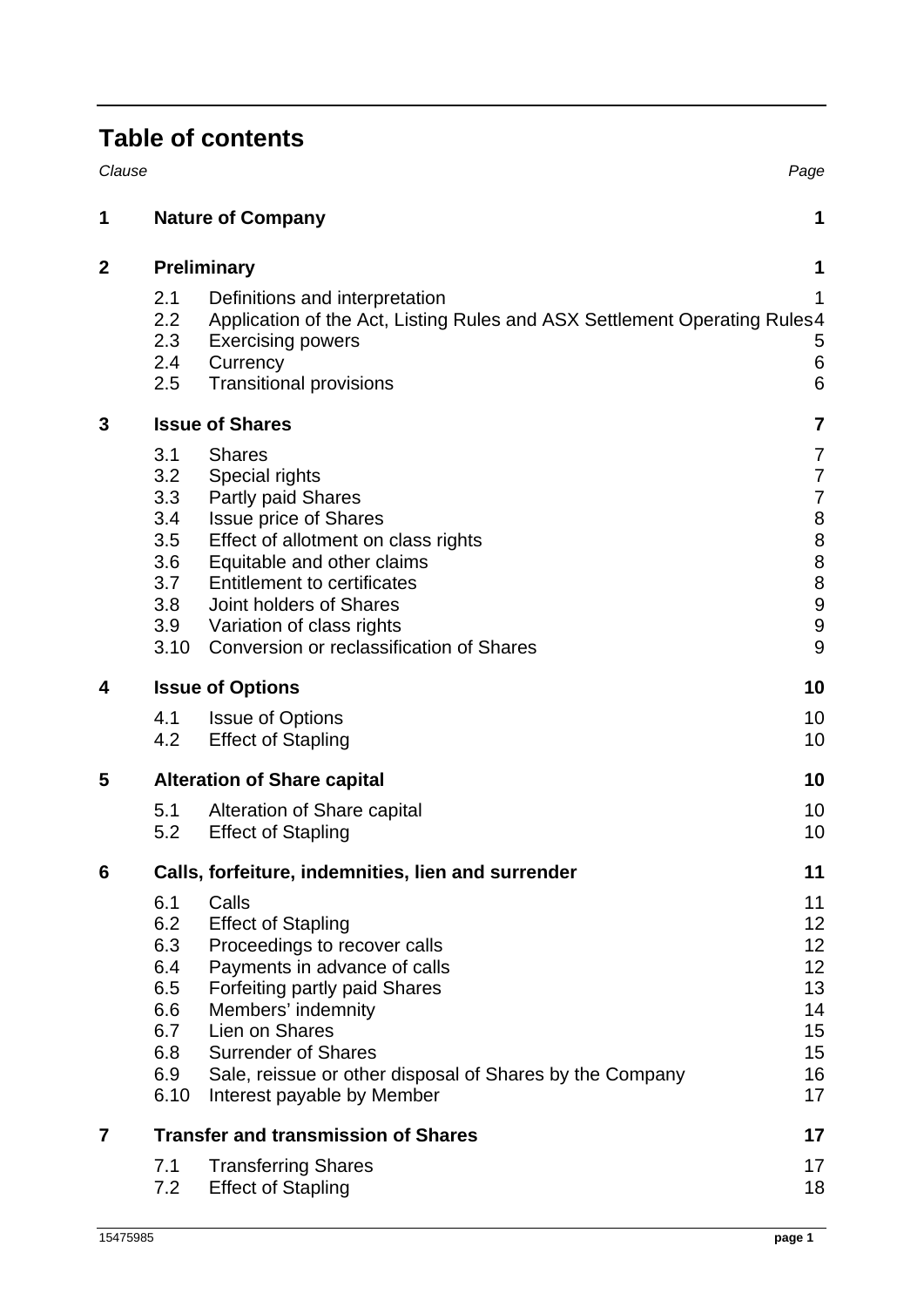|    | 7.3<br>Power to decline to register transfers<br>Power to suspend registration of transfers<br>7.4<br>Procedure for sale of non-marketable parcels of Shares<br>7.5<br>7.6<br>Other sales of non-marketable parcels of Shares<br>7.7<br><b>Restricted securities</b><br><b>Transmission of Shares</b><br>7.8<br>7.9<br><b>Effect of Stapling</b>                                                                                                                                                                                                                                                                                                                     | 19<br>19<br>19<br>20<br>21<br>21<br>22                                                             |  |
|----|----------------------------------------------------------------------------------------------------------------------------------------------------------------------------------------------------------------------------------------------------------------------------------------------------------------------------------------------------------------------------------------------------------------------------------------------------------------------------------------------------------------------------------------------------------------------------------------------------------------------------------------------------------------------|----------------------------------------------------------------------------------------------------|--|
| 8  | Plebiscite to approve proportional takeover bids                                                                                                                                                                                                                                                                                                                                                                                                                                                                                                                                                                                                                     | 22                                                                                                 |  |
|    | <b>Definitions</b><br>8.1<br>8.2<br>Transfers not to be registered<br>8.3<br>Approving resolution<br><b>Sunset</b><br>8.4                                                                                                                                                                                                                                                                                                                                                                                                                                                                                                                                            | 22<br>22<br>22<br>23                                                                               |  |
| 9  | <b>Stapled Security Register</b>                                                                                                                                                                                                                                                                                                                                                                                                                                                                                                                                                                                                                                     | 23                                                                                                 |  |
| 10 | <b>General meetings</b>                                                                                                                                                                                                                                                                                                                                                                                                                                                                                                                                                                                                                                              | 23                                                                                                 |  |
|    | 10.1<br>Calling general meetings<br>10.2<br>Notice of general meetings<br>10.3<br>Admission to general meetings<br>10.4 Quorum at general meetings<br>10.5 Chairperson of general meetings<br>10.6 Conduct at general meetings<br>10.7 Decisions at general meetings<br>10.8 Voting rights<br>Representation at general meetings<br>10.9 <sub>2</sub><br>10.10 Effect of Stapling                                                                                                                                                                                                                                                                                    | 23<br>24<br>25<br>26<br>27<br>27<br>28<br>29<br>31<br>34                                           |  |
| 11 | <b>Directors</b>                                                                                                                                                                                                                                                                                                                                                                                                                                                                                                                                                                                                                                                     |                                                                                                    |  |
|    | 11.1<br>Appointment and retirement of Directors<br>11.2 Vacating office<br>11.3<br>Remuneration<br>11.4<br>Director need not be a Member<br>11.5<br>Directors may contract with the Company and hold other offices<br>Powers and duties of Directors<br>11.6<br>11.7 Proceedings of Directors<br>11.8 Calling meetings of Directors<br>11.9 Notice of meetings of Directors<br>11.10 Quorum at meetings of Directors<br>11.11 Chairperson and deputy chairperson of Directors<br>11.12 Decisions of Directors<br>11.13 Written resolutions<br>11.14 Alternate Directors<br>11.15 Committees of Directors<br>11.16 Delegation to a Director<br>11.17 Validity of acts | 34<br>36<br>36<br>37<br>38<br>39<br>40<br>40<br>40<br>41<br>41<br>42<br>42<br>43<br>43<br>44<br>44 |  |
| 12 | <b>Executive officers</b>                                                                                                                                                                                                                                                                                                                                                                                                                                                                                                                                                                                                                                            | 44                                                                                                 |  |
|    | 12.1<br><b>Managing Directors and executive Directors</b>                                                                                                                                                                                                                                                                                                                                                                                                                                                                                                                                                                                                            | 44                                                                                                 |  |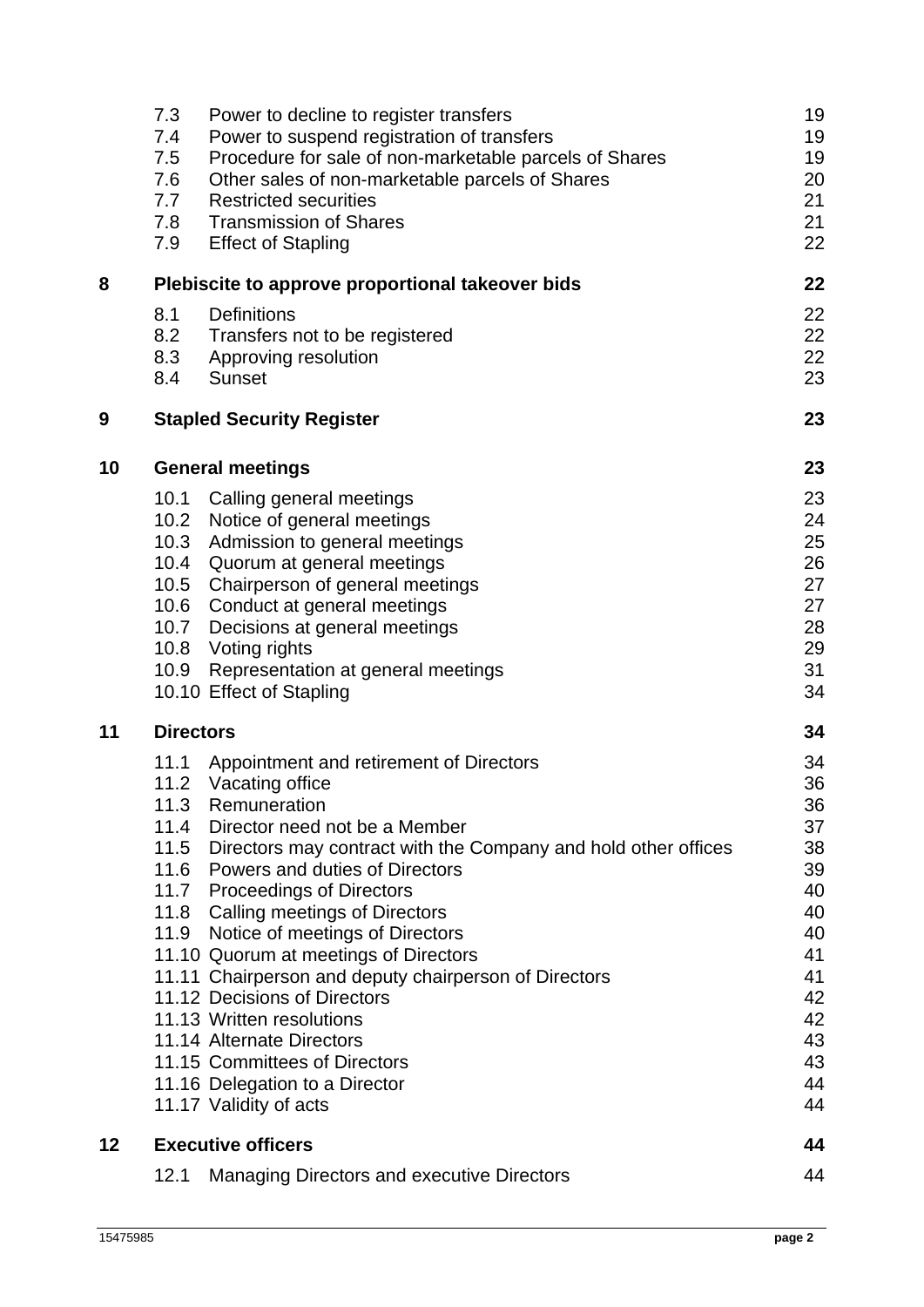|    | 12.2<br>12.3                   | Secretary<br>Provisions applicable to all executive officers                  | 44<br>45 |
|----|--------------------------------|-------------------------------------------------------------------------------|----------|
| 13 | <b>Indemnity and insurance</b> |                                                                               |          |
|    | 13.1                           | Persons to whom clauses 13.2 and 13.4 apply                                   | 45<br>45 |
|    |                                | 13.2 Indemnity                                                                | 45       |
|    |                                | 13.3 Extent of indemnity                                                      | 46       |
|    | 13.4                           | Insurance                                                                     | 46       |
|    |                                | 13.5 Savings                                                                  | 46       |
|    | 13.6                           | Deed                                                                          | 46       |
| 14 | <b>Seals</b>                   |                                                                               | 46       |
|    | 14.1                           | Manner of execution                                                           | 46       |
|    |                                | 14.2 Common seal                                                              | 47       |
|    |                                | 14.3 Safe custody of seal<br>14.4 Using the seal                              | 47<br>47 |
|    |                                | 14.5 Seal register                                                            | 47       |
|    | 14.6                           | Duplicate seals and certificate seals                                         | 47       |
|    | 14.7                           | Sealing and signing certificates                                              | 47       |
| 15 | <b>Distribution of profits</b> |                                                                               |          |
|    | 15.1                           | <b>Dividends</b>                                                              | 48       |
|    |                                | 15.2 Capitalising profits                                                     | 50       |
|    | 15.3                           | <b>Ancillary powers</b>                                                       | 51       |
|    | 15.4                           | Reserves                                                                      | 52       |
|    |                                | 15.5 Carrying forward profits<br>15.6 Share investment plan                   | 52<br>52 |
|    | 15.7                           | Dividend selection plans                                                      | 52       |
| 16 |                                | <b>Winding up</b>                                                             | 53       |
|    | 16.1                           | <b>Distributing surplus</b>                                                   | 53       |
|    |                                | 16.2 Dividing property                                                        | 53       |
| 17 |                                | Inspection of and access to records                                           | 54       |
| 18 | <b>Notices</b>                 |                                                                               | 54       |
|    | 18.1                           | Notices by the Company to Members                                             | 54       |
|    | 18.2                           | Notices by the company to directors                                           | 56       |
|    | 18.3                           | Notices by directors to the company                                           | 56       |
|    | 18.4                           | Time of service                                                               | 56       |
|    | 18.5                           | Other communications and documents                                            | 56       |
|    | 18.6                           | <b>Written notices</b>                                                        | 57       |
| 19 | <b>Stapling</b>                |                                                                               | 57       |
|    | 19.1                           | Stapling                                                                      | 57       |
|    | 19.2                           | Ability of Directors to Staple                                                | 57       |
|    | 19.3<br>19.4                   | <b>Issue of Stapled Securities required</b><br><b>Paramountcy of Stapling</b> | 57<br>57 |
|    | 19.5                           | <b>Unstapling Date</b>                                                        | 57       |
|    |                                |                                                                               |          |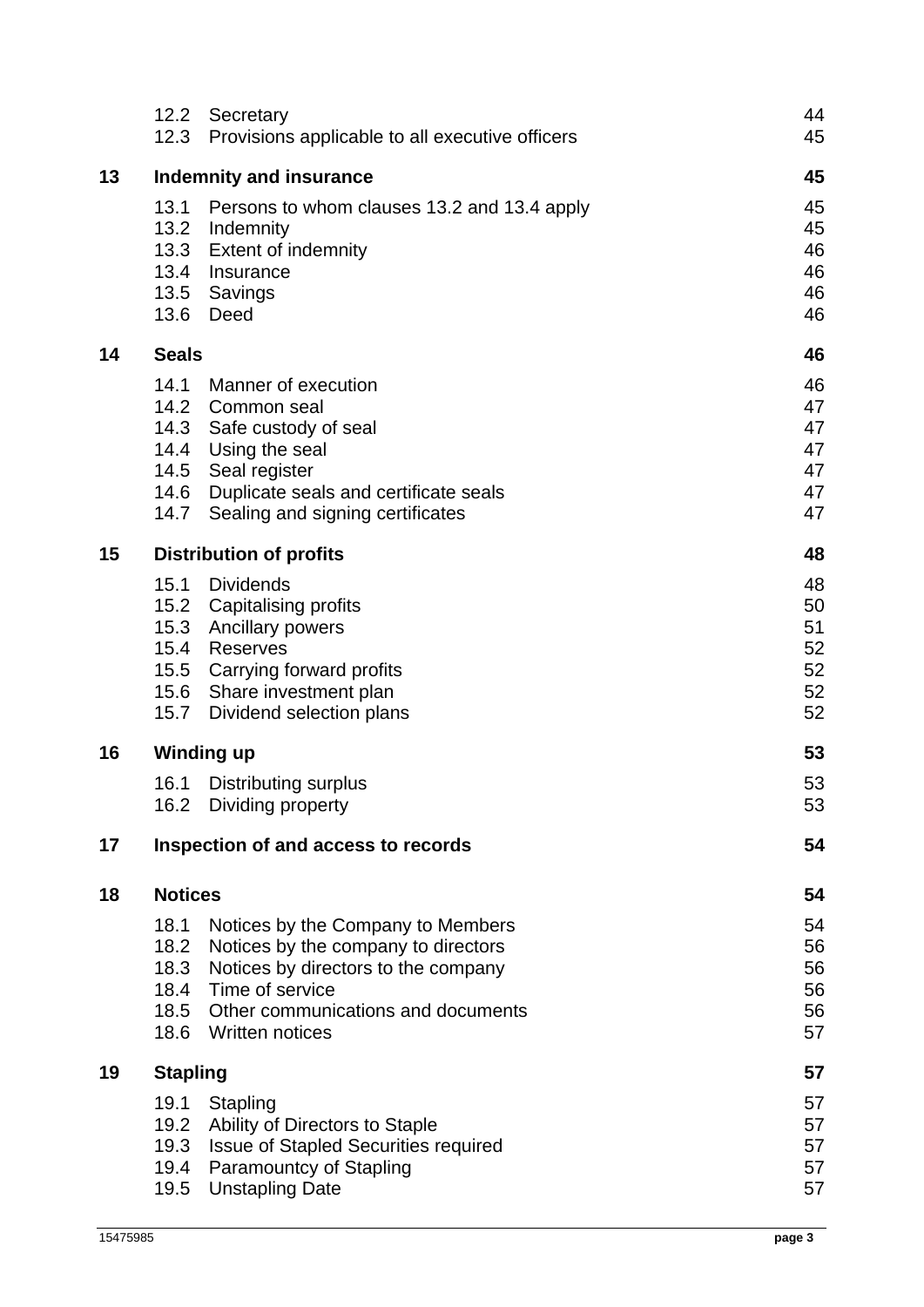|    |         | 19.6 Variation of Stapling provisions | 58 |
|----|---------|---------------------------------------|----|
| 20 | General |                                       | 58 |
|    |         | 20.1 Submission to jurisdiction       | 58 |
|    |         | 20.2 Prohibition and enforceability   | 58 |
|    |         |                                       |    |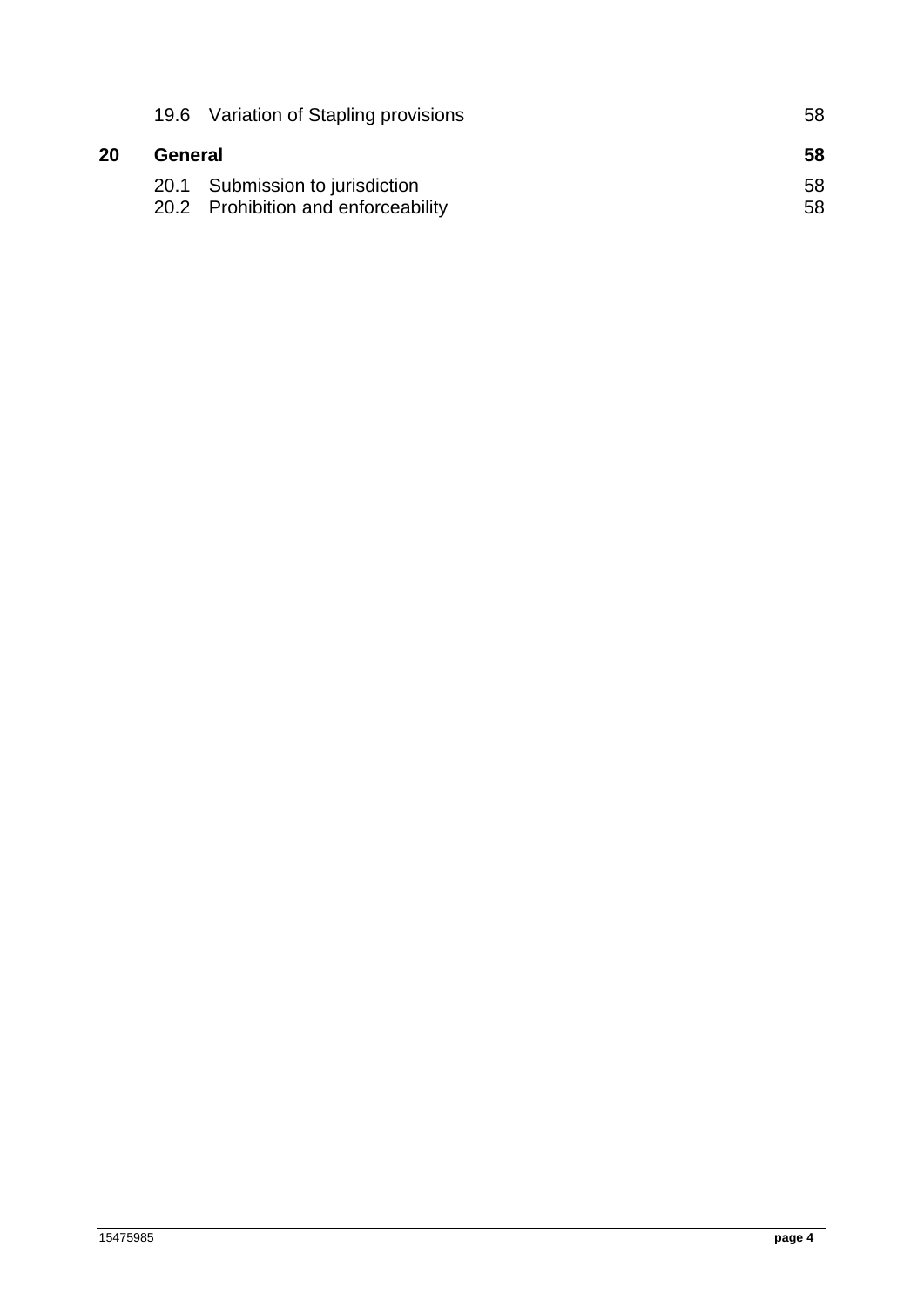## **Public listed Company limited by Shares Constitution of SP Australia Networks (Transmission) Ltd ACN 116 124 362**

## **1 Nature of Company**

The Company is a public company limited by Shares and to be listed on the Australian Stock Exchange.

## **2 Preliminary**

## **2.1 Definitions and interpretation**

(a) In this constitution:

**Act** means the Corporations Act 2001 (Cth);

**AGM** means an annual general meeting of the Company that the Act requires to be held;

**ASIC** means the Australian Securities Investments Commission;

**ASX Settlement Operating Rules** means the operating rules of ASX Settlement Pty Limited and, to the extent that they are applicable, the operating rules of the Exchange and the operating rules of ASX Clear Pty Limited;

**Attached Security** means a Security which is from time to time Stapled or to be Stapled to a Share;

**book-entry securities** means the documents evidencing title to listed securities which are deposited by a Depositor with the Depository and are registered in the name of the Depository or its nominee, and which are transferable by way of book-entry in the Depository Register and not by way of an instrument of transfer;

**business day** has the meaning given to that term in the Listing Rules;

**CDP Account Holder** means a person named in the Depository Register as a person on whose behalf the Depository or its nominee holds one or more Shares;

**CHESS Approved Securities** means securities of the Company for which CHESS approval has been given in accordance with the ASX Settlement Operating Rules;

**CHESS Subregister** means that part of the Register that is administered by ASTC and records uncertificated holdings of CHESS Approved Securities in accordance with the ASX Settlement Operating Rules;

**Company** means SP Australia Networks (Transmission) Ltd ACN 116 124 362;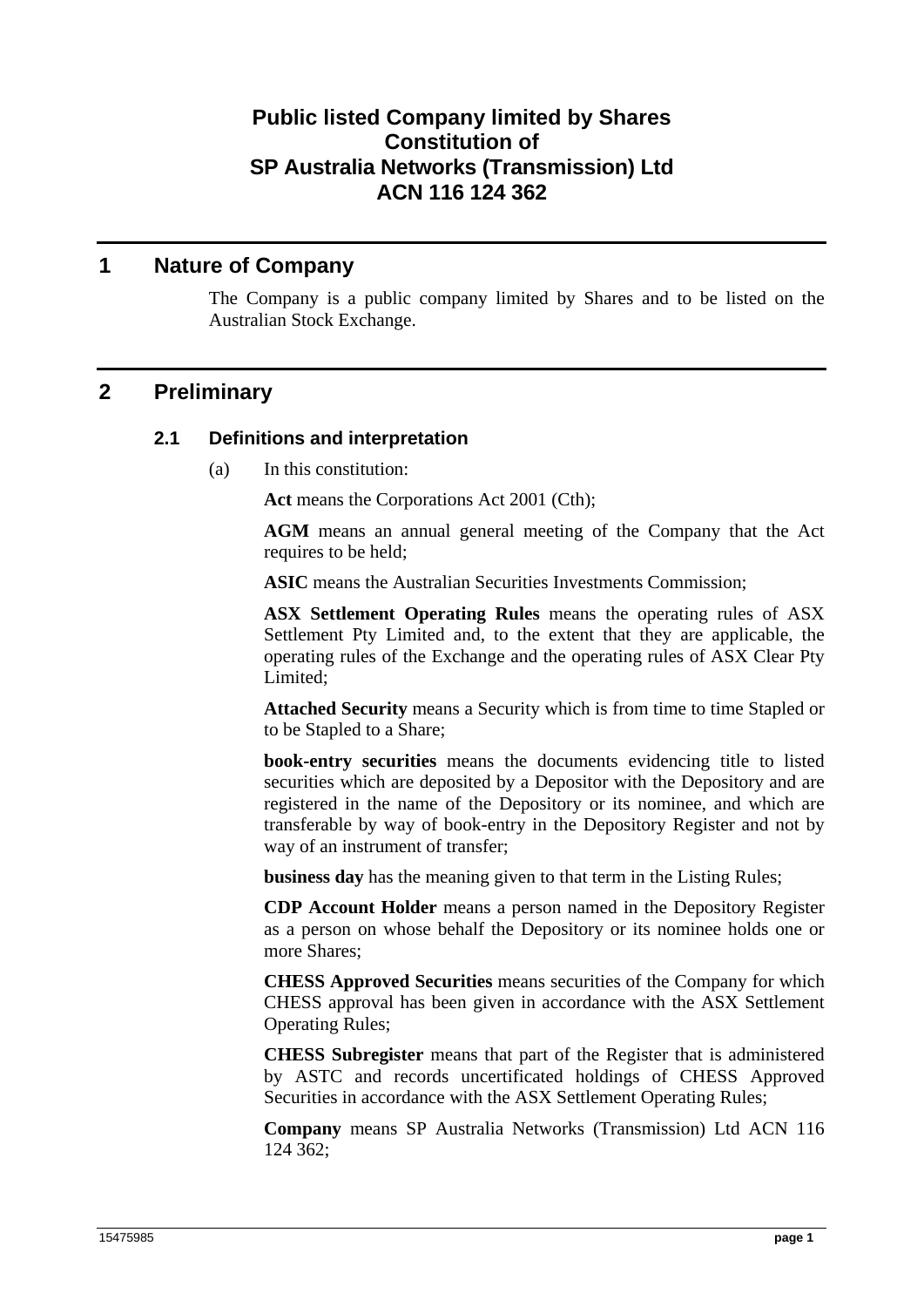**Depositor** means an account holder or a depository agent but does not include a sub-account holder;

**Depository** means the Central Depository (Pte) Limited of Singapore (a Singapore-registered company established by SGX-ST) or any other corporation approved as a depository company or corporation for the purposes of the Singapore Companies Act (Cap. 50), which operates the Central Depository System for the holding and transfer of book-entry securities;

**Depository Register** means a register maintained by the Depository in respect of book-entry securities;

**Director** means a person appointed to perform the duties of a director of the Company;

**Exchange** means ASX Limited or such other body corporate that is declared by the Directors to be the Company's primary stock exchange for the purposes of this definition;

**Listing Rules** means the listing rules of the Exchange as they apply to the Company;

**Member** means a person whose name is entered in the Register as a Member of the Company;

**Office** means the registered office of the Company;

**Option** means an option to subscribe for an unissued Share;

**Ordinary Share** means an ordinary Share in the Company;

**proper ASTC transfer** has the meaning given to that term in the Corporations Regulations 2001 (Cth);

**record time** means:

- (1) in the case of a meeting for which the caller of the meeting has decided, under the Act, that Shares are to be taken to be held by the persons who held them at a specified time before the meeting, that
- (2) time; and
- (3) in any other case, the time of the relevant meeting;

**Register** means the register of Members kept by the Company under the Act;

**representative**, in relation to a Member which is a body corporate and in relation to a meeting means a person authorised in accordance with the Act (or a corresponding previous law) by the body corporate to act as its representative at the meeting;

**seal** means any common seal, duplicate seal or certificate seal of the Company;

**Secretary** means a person appointed to perform the duties of a secretary of the Company;

**Security** has the meaning given to that term in section 92(1) of the Corporations Act;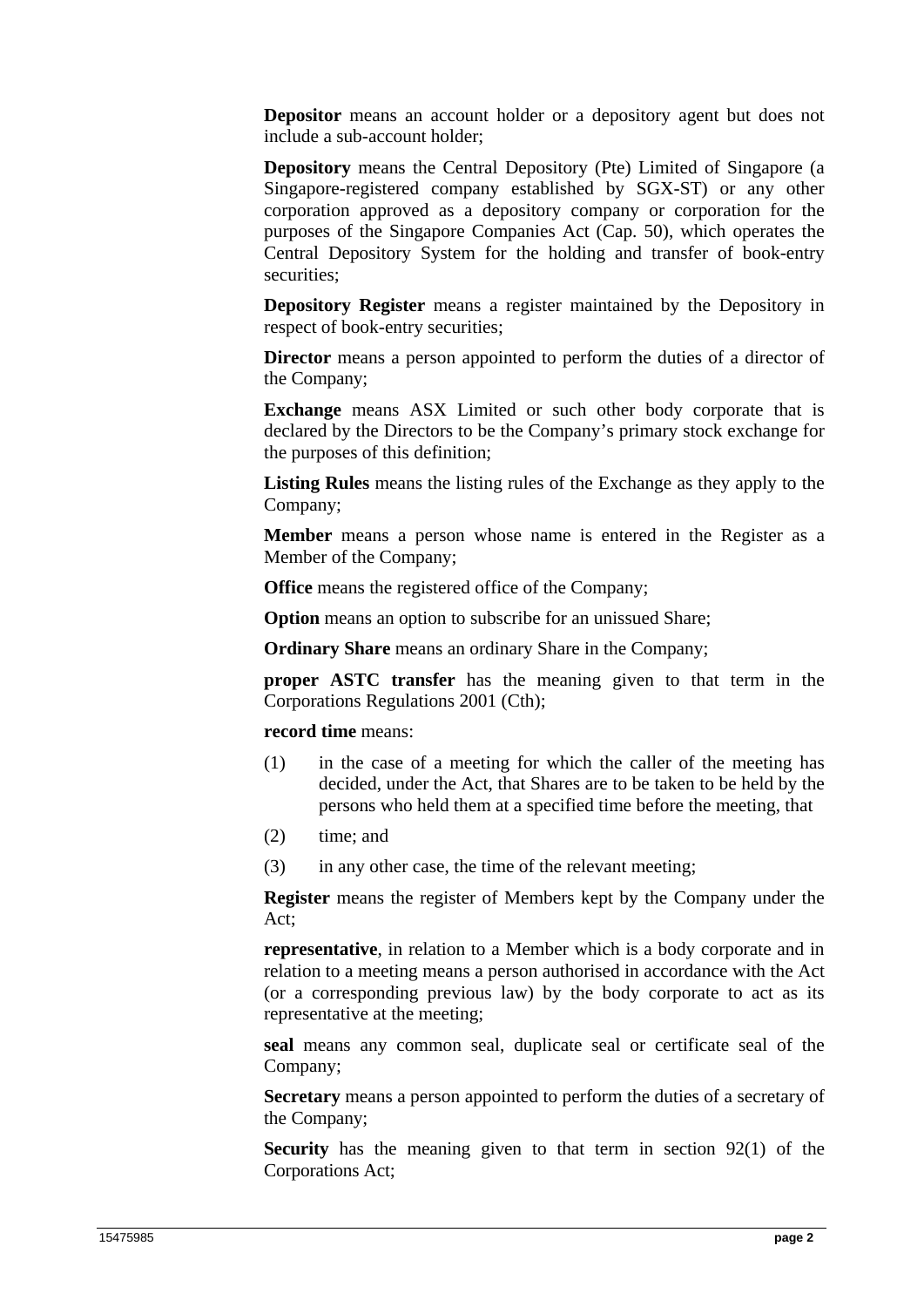**SGX-ST** means the Singapore Exchange Securities Trading Limited:

**Share** means a Share in the Company;

**Staple, Stapled or Stapling** means in relation to a Share and an Attached Security or Attached Securities, being linked together so that one may not be dealt with without the other or others;

**Stapled Entity** means any trust, corporation, managed investment scheme or other entity the Securities in which are Attached Securities;

**Stapled Security** means each Ordinary Share and each Attached Security that are Stapled together;

**Stapled Security Register** means the register of Stapled Securities to be established and maintained by or on behalf of the Company in accordance with clause 9;

**Stapling Date** means the date determined by the Directors to be the day on which all Ordinary Shares on issue in the Company will be Stapled to an Attached Security or Attached Securities;

#### **Transmission Event** means:

- (1) for a Member who is an individual:
	- (A) the Member's death;
	- (B) the Member's bankruptcy; or
	- (C) the Member becoming of unsound mind or a person who, or whose estate is, liable to be dealt with in any way under the law relating to mental health; and
- (2) for a Member who is a body corporate, the dissolution of the Member or the succession by another body corporate to the assets and liabilities of the Member.

**Unstapled** means, in relation to an Ordinary Share, not being Stapled to an Attached Security; and

**Unstapling Date** means the date determined by the Directors to be the unstapling date under clause 19.5.

- (b) A reference in this constitution to a partly paid Share is a reference to a Share on which there is an amount unpaid.
- (c) A reference in this constitution to an amount unpaid on a Share includes a reference to any amount of the issue price which is unpaid.
- (d) A reference in this constitution to a call or an amount called on a Share includes a reference to a sum that, by the terms of issue of a Share, becomes payable on issue or at a fixed date.
- (e) A reference in this constitution to a Member for the purposes of a meeting of Members for which the caller of the meeting has determined a record time is a reference to a registered holder of Shares as at the relevant record time.
- (f) A reference in this constitution to a Member present at a general meeting is a reference to a Member present in person or by proxy, attorney or representative, or, except in any clause that specifies a quorum or except in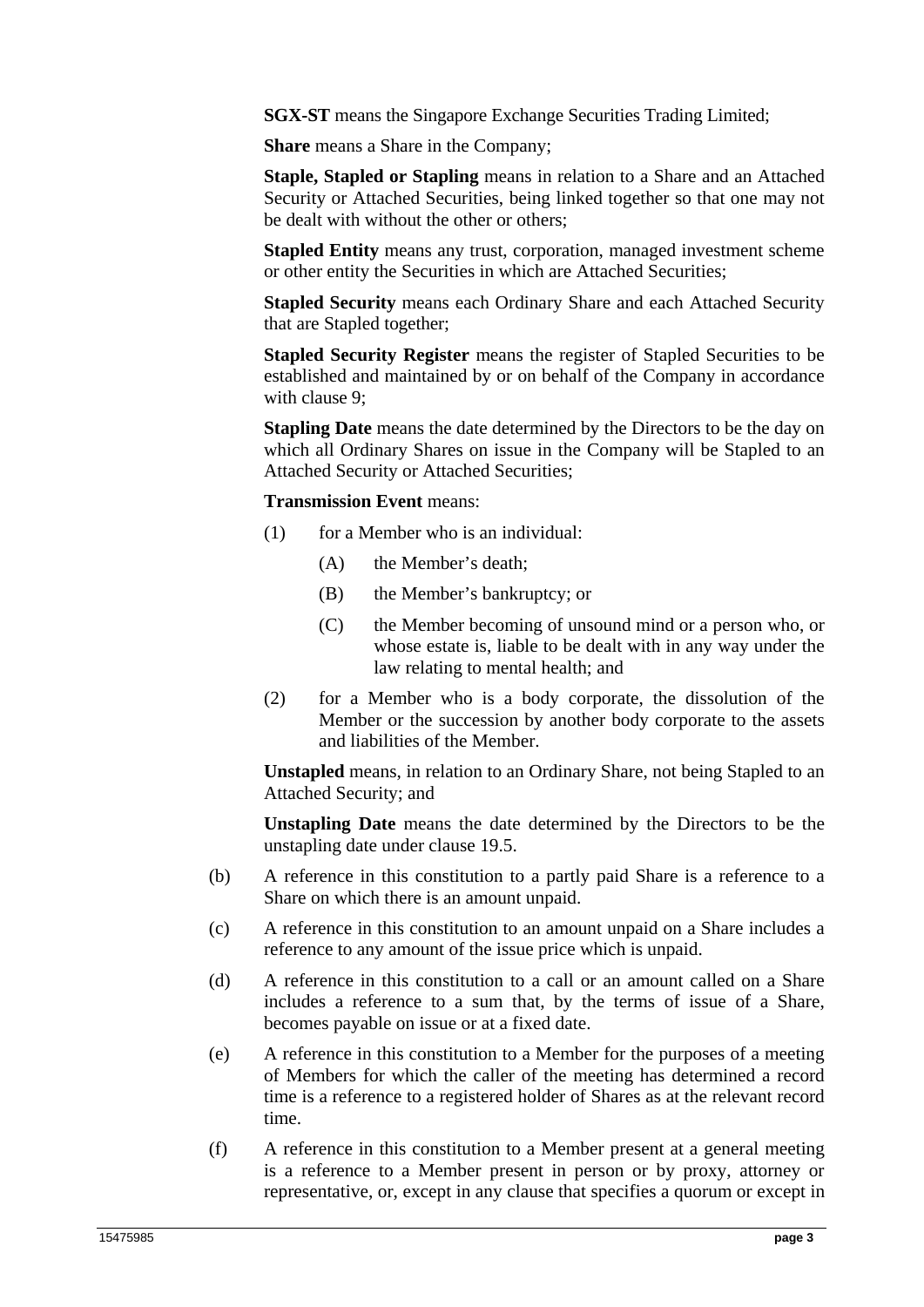any clause prescribed by the Directors, a Member who has duly lodged a valid direct vote in relation to the general meeting under clause 10.7(j).

- (g) A chairperson or deputy chairperson appointed under this constitution may be referred to as chairman or chairwoman, or deputy chairman or chairwoman, or as chair, if applicable.
- (h) A reference in this constitution to a person holding or occupying a particular office or position is a reference to any person who occupies or performs the duties of that office or position.
- (i) A reference to directors of a Stapled Entity where the Stapled Entity is a trust or managed investment scheme is a reference to the directors of the responsible entity of that trust or managed investment scheme.
- (j) Unless the contrary intention appears, in this constitution:
	- (1) words that refer to a singular number also refer to plural numbers, and the other way around;
	- (2) words that refer to a gender also refer to the other genders;
	- (3) words used to refer to persons generally or to refer to a natural person include a body corporate, body politic, partnership, joint venture, association, Directors, group or other body (whether or not the body is incorporated);
	- (4) a reference to a person includes that person's successors and legal personal representatives;
	- (5) a reference to a statute or regulation, or a provision of any of them includes all statutes, regulations or provisions amending, consolidating or replacing them, and a reference to a statute includes all regulations, proclamations, ordinances and by-laws issued under that statute;
	- (6) a reference to the Listing Rules or the ASX Settlement Operating Rules includes any variation, consolidation or replacement of those rules and is to be taken to be subject to any applicable waiver or exemption; and
	- (7) where a word or phrase is given a particular meaning, other parts of speech and grammatical forms of that word or phrase have corresponding meanings.
- (k) In this constitution, headings and bold type are only for convenience and do not affect the meaning of this constitution.

## **2.2 Application of the Act, Listing Rules and ASX Settlement Operating Rules**

(a) The rules that apply as replaceable rules to companies under the Act do not apply to the Company except so far as they are repeated in this constitution.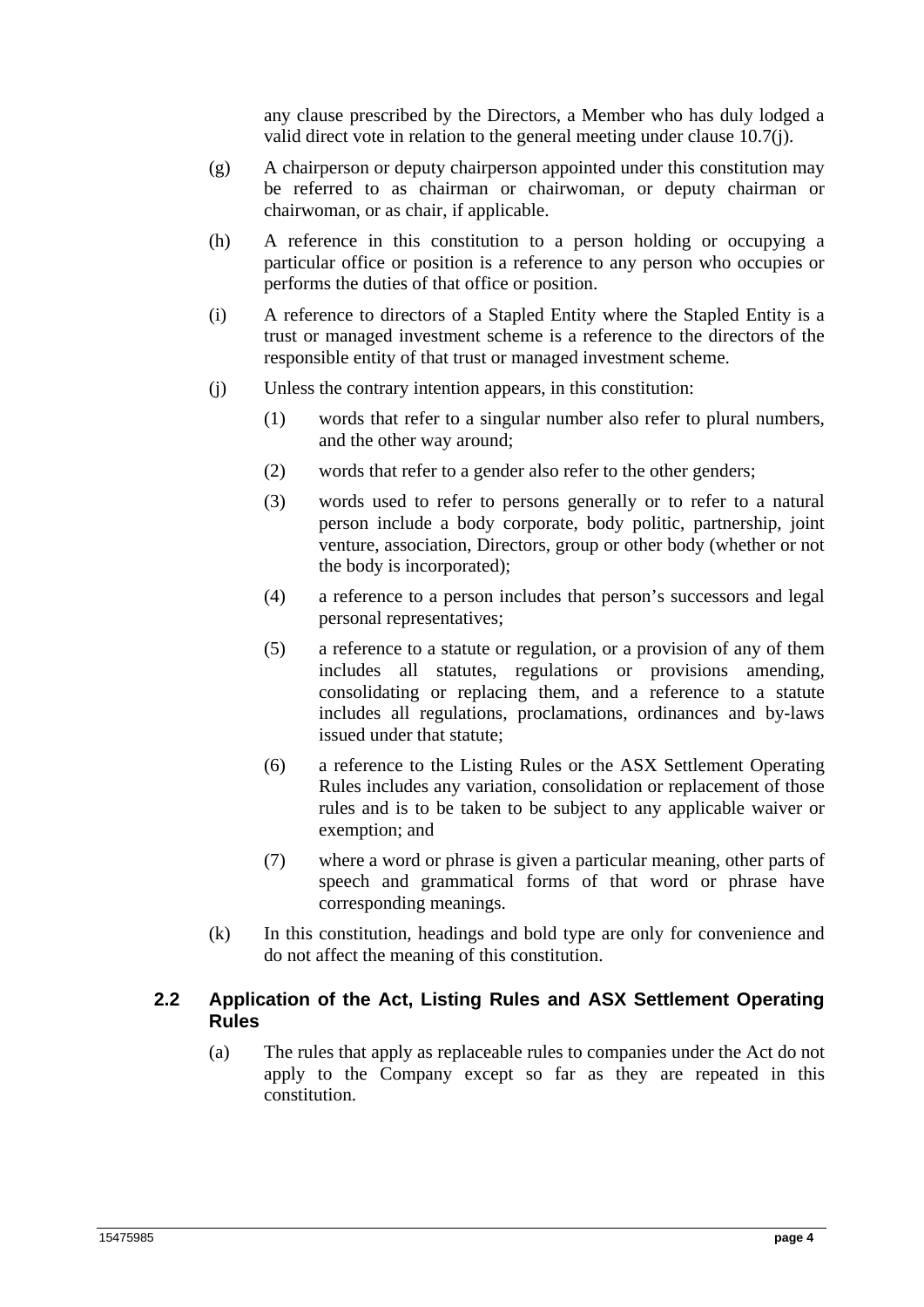- (b) Unless the contrary intention appears:
	- (1) an expression in a rule that deals with a matter dealt with by a provision of the Act, the Listing Rules or the ASX Settlement Operating Rules has the same meaning as in that provision; and
	- (2) subject to clause  $2.2(b)(1)$ , an expression in this constitution that is used in the Act has the same meaning in this constitution as in the Act.

#### **2.3 Exercising powers**

- (a) The Company may, in any way the Act permits:
	- (1) exercise any power;
	- (2) take any action; or
	- (3) engage in any conduct or procedure,

which, under the Act a Company limited by Shares may exercise, take or engage in.

- (b) Where this constitution provides that a person "may" do a particular act or thing, the act or thing may be done at the person's discretion.
- (c) Where this constitution confers a power to do a particular act or thing, the power is, unless the contrary intention appears, to be taken as including a power exercisable in the same way and subject to the same conditions (if any) to repeal, rescind, revoke, amend or vary that act or thing.
- (d) Where this constitution confers a power to do a particular act or thing, the power may be exercised from time to time and may be exercised subject to conditions.
- (e) Where this constitution confers a power to do a particular act or thing concerning particular matters, the power is, unless the contrary intention appears, to be taken to include a power to do that act or thing as to only some of those matters or as to a particular class of those matters, and to make different provision concerning different matters or different classes of matters.
- (f) Where this constitution confers a power to make appointments to an office or position (except the power to appoint a Director under clause 11.1(b)), the power is, unless the contrary intention appears, to be taken to include a power:
	- (1) to appoint a person to act in the office or position until a person is appointed to the office or position;
	- (2) to remove or suspend any person appointed (without prejudice to any rights or obligations under any contract between the person and the Company); and
	- (3) to appoint another person temporarily in the place of any person removed or suspended or in the place of any sick or absent holder of the office or position.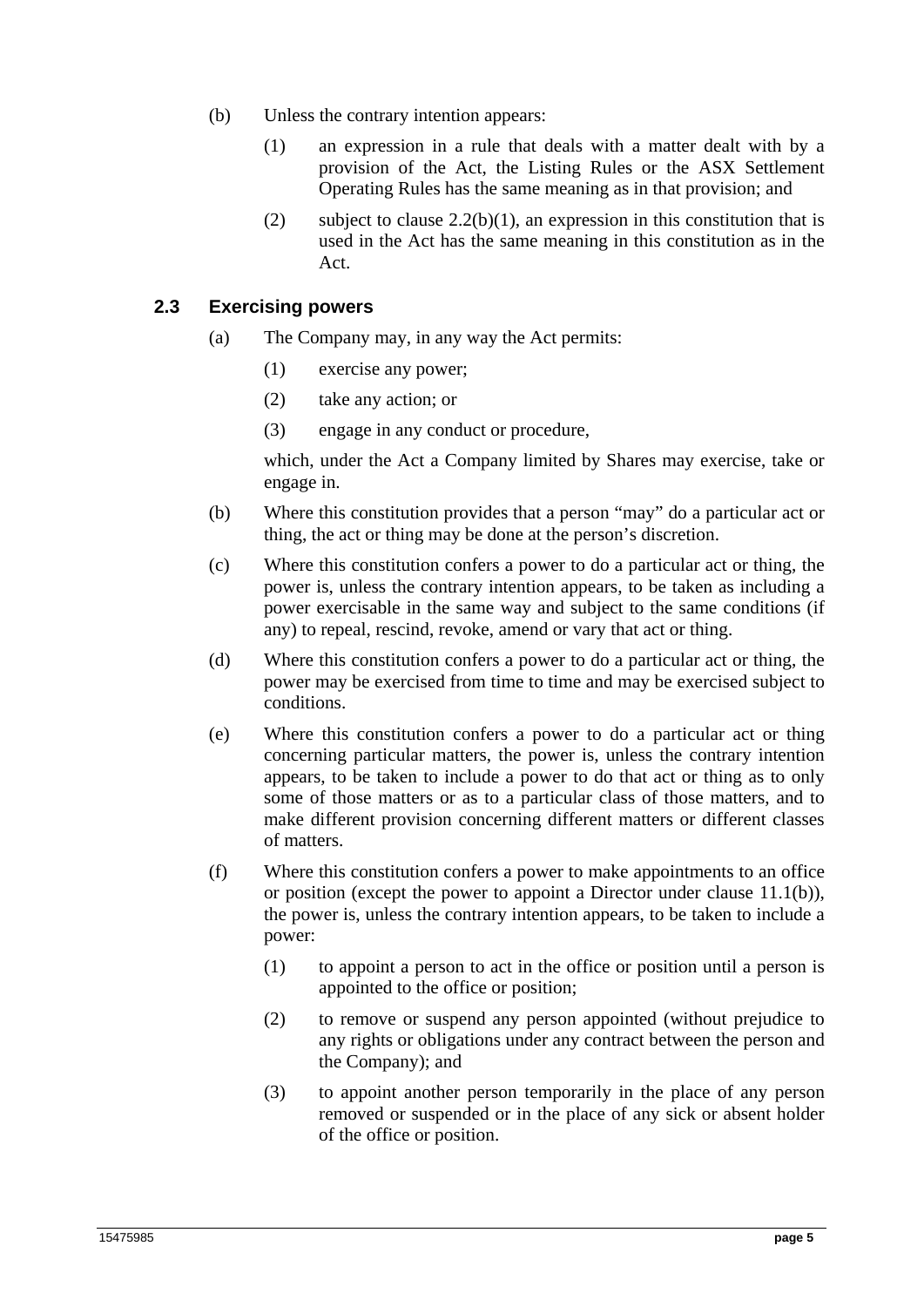- (g) Where this constitution gives power to a person to delegate a function or power:
	- (1) the delegation may be concurrent with, or (except in the case of a delegation by the Directors) to the exclusion of, the performance or exercise of that function or power by the person;
	- (2) the delegation may be either general or limited in any way provided in the terms of delegation;
	- (3) the delegation need not be to a specified person but may be to any person holding, occupying or performing the duties of a specified office or position;
	- (4) the delegation may include the power to delegate; and
	- (5) where performing or exercising that function or power depends on that person's opinion, belief or state of mind about a matter, that function or power may be performed or exercised by the delegate on the delegate's opinion, belief or state of mind about that matter.

## **2.4 Currency**

The directors may:

- (a) determine that any money payable to the holder of a Share, whether in relation to dividends, repayment of capital, participation in surplus property of the Company or otherwise, will be paid in the currency of a country other than Australia;
- (b) determine or provide for the determination of the exchange rate or exchange rates at which the amount in Australia currency will be converted into the other currency or currencies for the purpose of the payment;
- (c) deduct any costs associated with converting the amount in Australian currency into the other currency or currencies pursuant to paragraphs 2.4(a) and 2.4(b) from the final amount paid to the holder of the Share in the other currency or currencies;
- (d) settle any difficulty arising in regard to any payment in a currency or currencies other than Australian currency, as they consider expedient.

Payment in another currency or currencies of any amount converted pursuant to this clause 2.4 is deemed between the Company and any Member to whom payment is made, and as against all other Members, to be an adequate and proper payment of the amount.

## **2.5 Transitional provisions**

This constitution must be interpreted in such a way that:

- (a) every director, chief executive officer, managing director and secretary in office in that capacity immediately before this constitution is adopted continues in office subject to, and is taken to have been appointed or elected under, this constitution;
- (b) the directors are taken, immediately after this constitution is adopted, to have decided under clause 11.1(a) a number which is equal to the number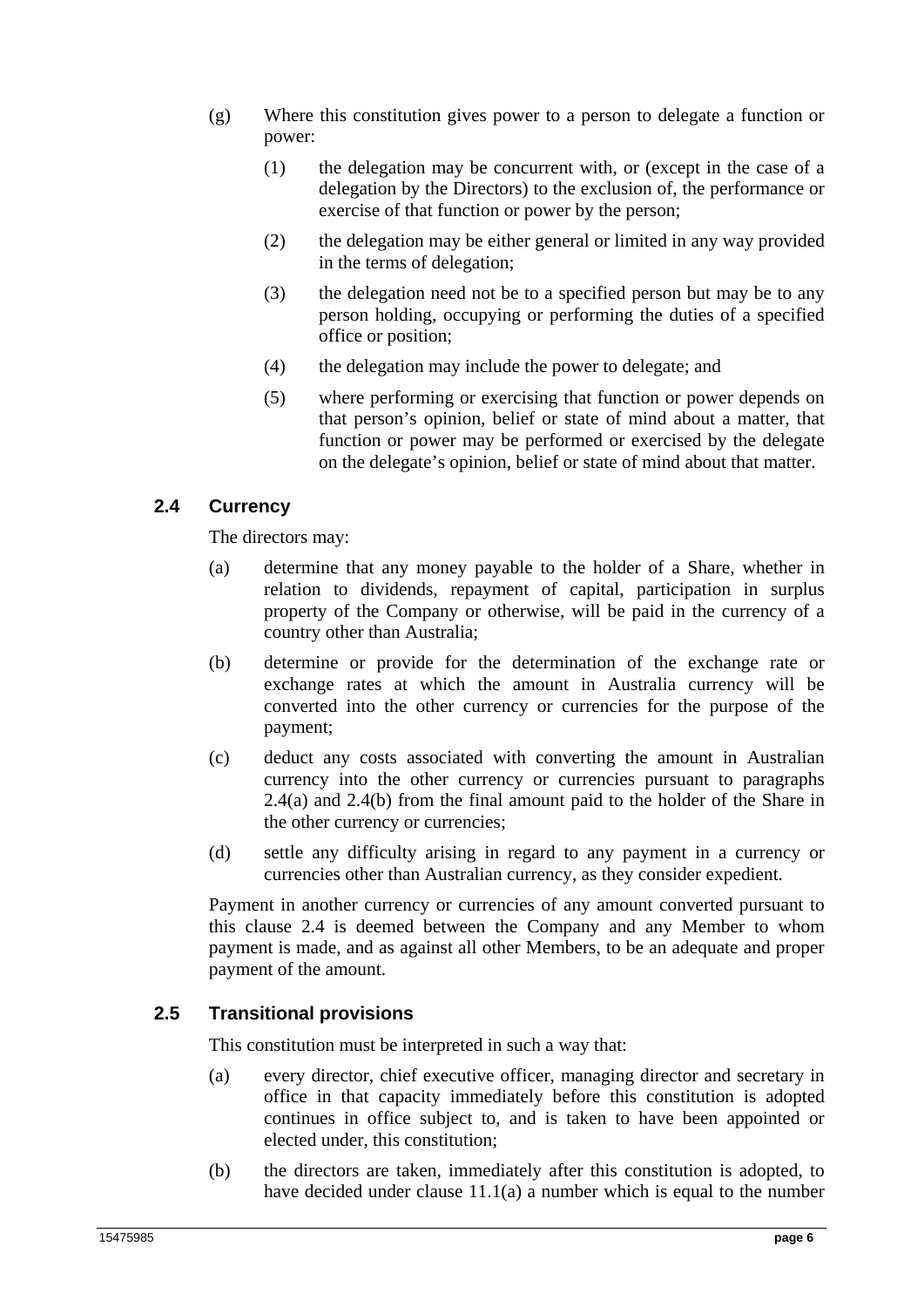of the persons in office as directors immediately after this constitution is adopted;

- (c) any register maintained by the Company immediately before this constitution is adopted is taken to be a register maintained under this constitution;
- (d) any seal adopted by the Company as a seal immediately before this constitution is adopted is taken to be a seal which the company has under a relevant authority given by this constitution; and
- (e) unless a contrary intention appears in this constitution, all persons, things, agreements and circumstances appointed, approved or created by or under the constitution of the company in force before this constitution is adopted continue to have the same status, operation and effect after this constitution is adopted.

# **3 Issue of Shares**

## **3.1 Shares**

Subject to this constitution the Directors may:

- (a) issue, allot or grant Options for, or otherwise dispose of, Shares in the Company; and
- (b) decide:
	- (1) the persons to whom Shares are issued or Options are granted;
	- (2) the terms on which Shares are issued or Options are granted; and
	- (3) the rights and restrictions attached to those Shares or Options.
- (c) While Stapling applies, no Shares may be issued unless there is a contemporaneous and corresponding issue of the same number of Attached Securities on the basis that the Shares (which must be Ordinary Shares) are to be Stapled to the Attached Securities.
- (d) Shares may be issued, subject to the terms of this constitution and the constitutions of the Stapled Entities so long as Stapling applies, at any price determined by the Directors.

## **3.2 Special rights**

Subject to the provisions concerning Stapling, Shares may be issued with those preferred, deferred or other special rights or with those restrictions, whether with regard to dividends, voting, return of capital or otherwise as the Directors determine.

## **3.3 Partly paid Shares**

(a) Shares which are partly paid must only be issued with a contemporaneous and corresponding issue of the same number of partly paid Attached Securities on the basis that the partly paid Shares (which must be Ordinary Shares) are to be Stapled to the partly paid Attached Securities.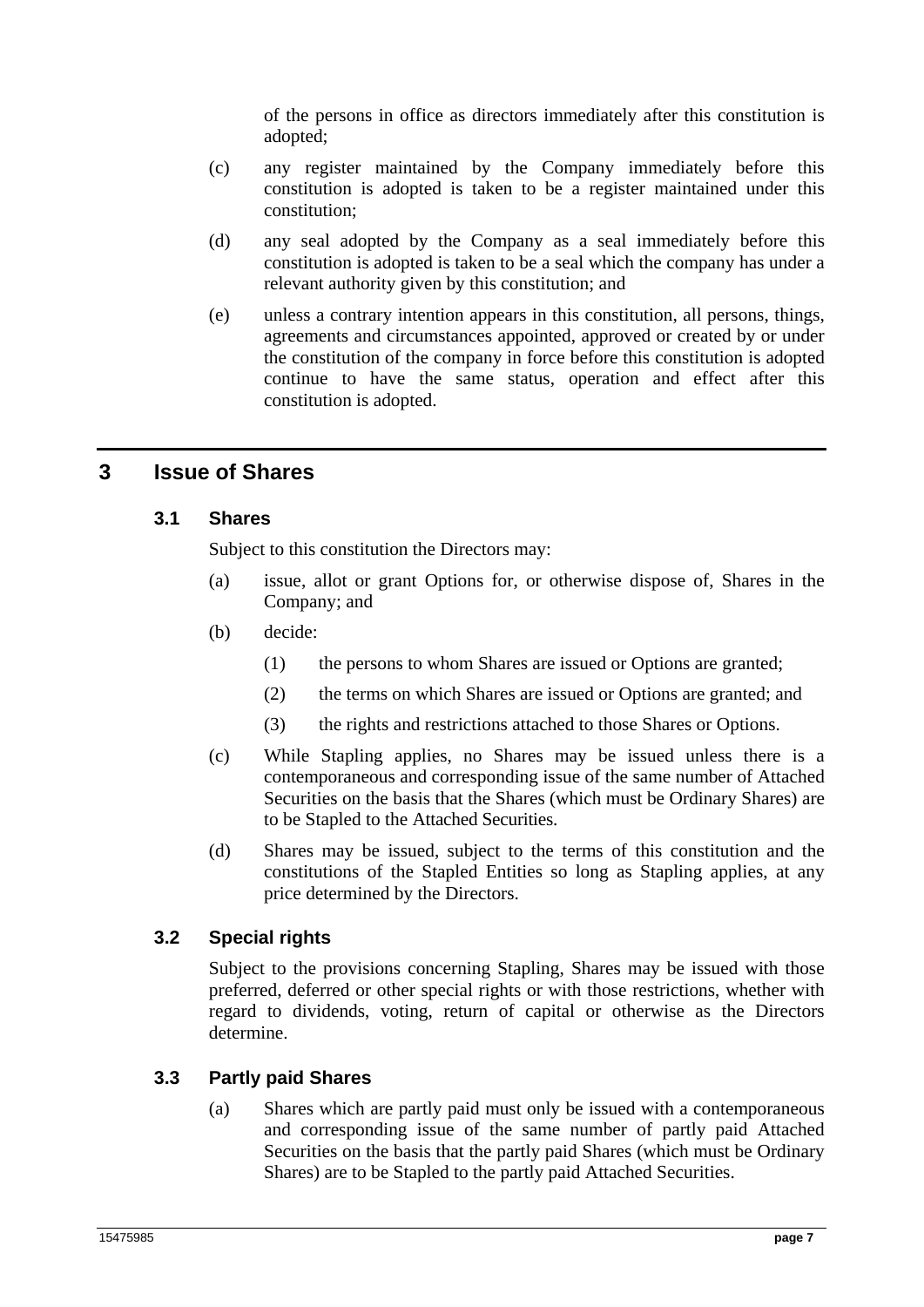- (b) The amount paid on a partly paid Share must be proportional to the contribution paid in respect of the partly paid Attached Security so that the amount paid up in respect of the issue price of the partly paid Share and the partly paid Attached Security are at all times proportional to the total amount due in respect of each.
- (c) Any issue of partly paid Shares must be on the basis that a call will not be regarded as having been validly paid unless any amount payable at the same time in relation to the partly paid Attached Securities is also paid.

## **3.4 Issue price of Shares**

Fully or partly paid Shares in the Company may be issued at any price so long as the price is consistent with the provisions of this constitution and the constitutions of the Stapled Entities (whilst Stapling applies) and with the Listing Rules and Act.

## **3.5 Effect of allotment on class rights**

Subject to the provisions concerning Stapling, the rights conferred on the holders of the Shares of a class allotted with preferred rights are not to be treated as varied by the allotment of further Shares by the Company ranking equally with them unless the terms of allotment of the earlier allotted Shares expressly provide otherwise.

## **3.6 Equitable and other claims**

The Company may treat the registered holder of a Share as the absolute owner of that Share and need not:

- (a) recognise a person as holding a Share on trust, even if the Company has notice of a trust; or
- (b) recognise, or be bound by, any equitable, contingent, future or partial claim to or interest in a Share by any other person, except an absolute right of ownership in the registered holder, even if the Company has notice of that claim or interest.

## **3.7 Entitlement to certificates**

- (a) The Directors may determine that all the Shares of a class of Shares in the capital of the Company are to be allotted on the terms that they may be held only as uncertificated holdings under the ASX Settlement Operating Rules. A Member holding Shares of that class is not entitled to require the Company to issue or deliver certificates as evidence of title to the Shares. The Directors may at any time revoke a determination under this clause.
- (b) The Directors may permit a Member's holding of Shares to be held as an uncertificated holding under the ASX Settlement Operating Rules and they must do so if the Listing Rules or the ASX Settlement Operating Rules require that Shares are to be held as uncertificated holdings.
- (c) Every Member whose Shares are not held as an uncertificated holding of Shares is entitled without payment to receive a certificate in respect of Shares allotted, as required by the Act.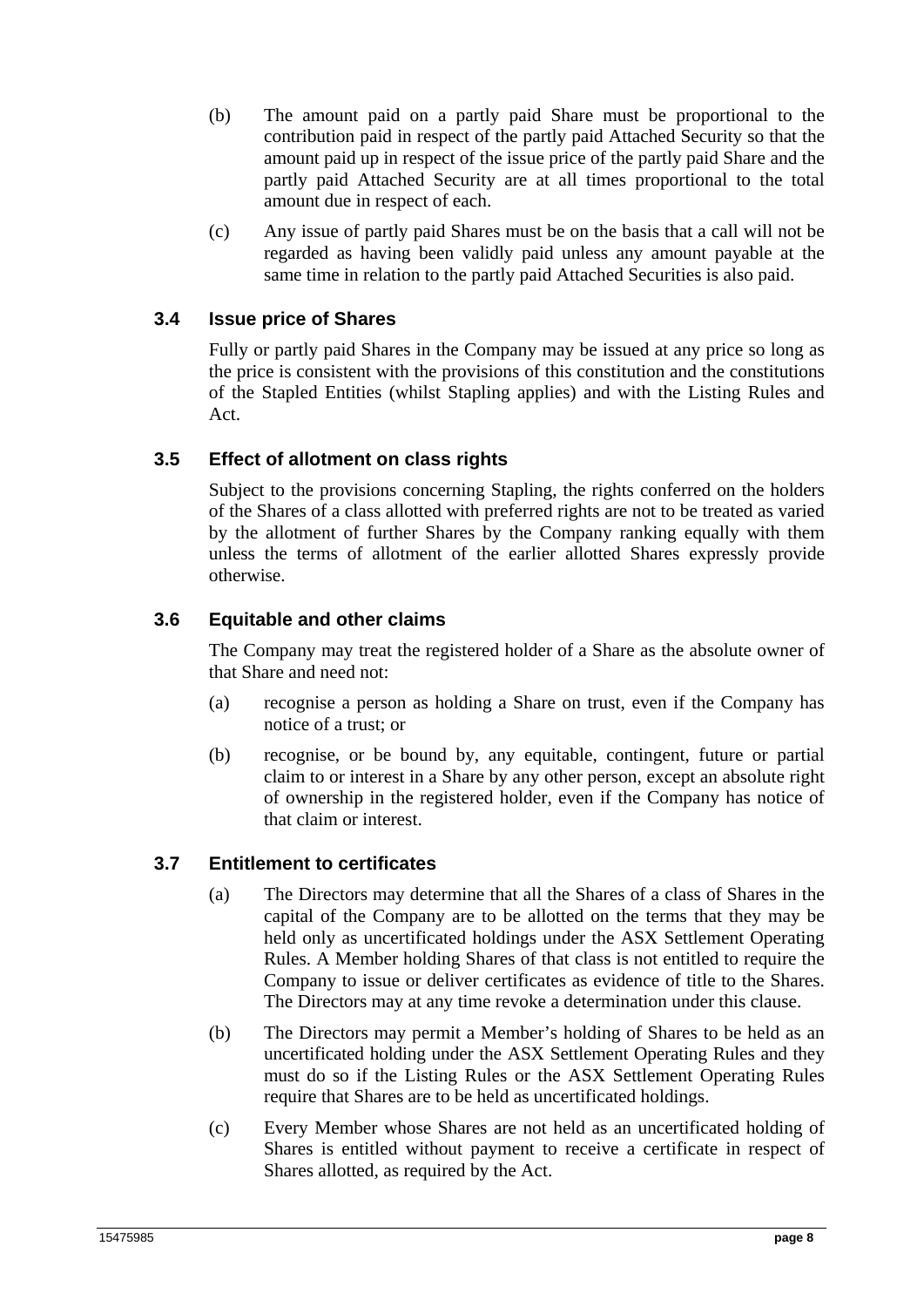(d) The Directors may cancel without replacing a certificate for Shares held by a Member whose Shares are to be held as an uncertificated holding.

## **3.8 Joint holders of Shares**

Where 2 or more persons are registered as the holders of a Share, they hold it as joint tenants with rights of survivorship, on the following conditions:

- (a) they are liable individually as well as jointly for all payments, including calls, in respect of the Share;
- (b) subject to clause 3.8(a), on the death of any one of them the survivor is the only person the Company will recognise as having any title to the Share;
- (c) any one of them may give effective receipts for any dividend, bonus, interest or other distribution or payment in respect of the Share; and
- (d) except where persons are jointly entitled to a Share because of a transmission event, or where required by the Listing Rules or the ASX Settlement Operating Rules, the Company may, but is not required to, register more than 3 persons as joint holders of the Share.

#### **3.9 Variation of class rights**

- (a) The rights attached to any Shares in a class of Shares may, unless their terms of issue state otherwise, be varied or cancelled by a special resolution of the Company and:
	- (1) with the written consent of the holders of at least 75% of the Shares of the class; or
	- (2) with the sanction of a special resolution passed at a separate meeting of the holders of Shares of that class.
- (b) The provisions of this constitution relating to general meetings apply, with necessary changes, to separate class meetings as if they were general meetings except that any holder of Shares of the class, present in person or by proxy, attorney or representative, may demand a poll.
- (c) The rights conferred on the holders of Shares of any class will not be taken to be varied by:
	- (1) the issue of more Shares; or
	- (2) the conversion of securities to new securities,

which rank equally with or in priority to those Shares, unless expressly provided by their respective terms of issue or the Act.

#### **3.10 Conversion or reclassification of Shares**

Subject to clause 3.9, the Company may by resolution convert or reclassify Shares from one class to another.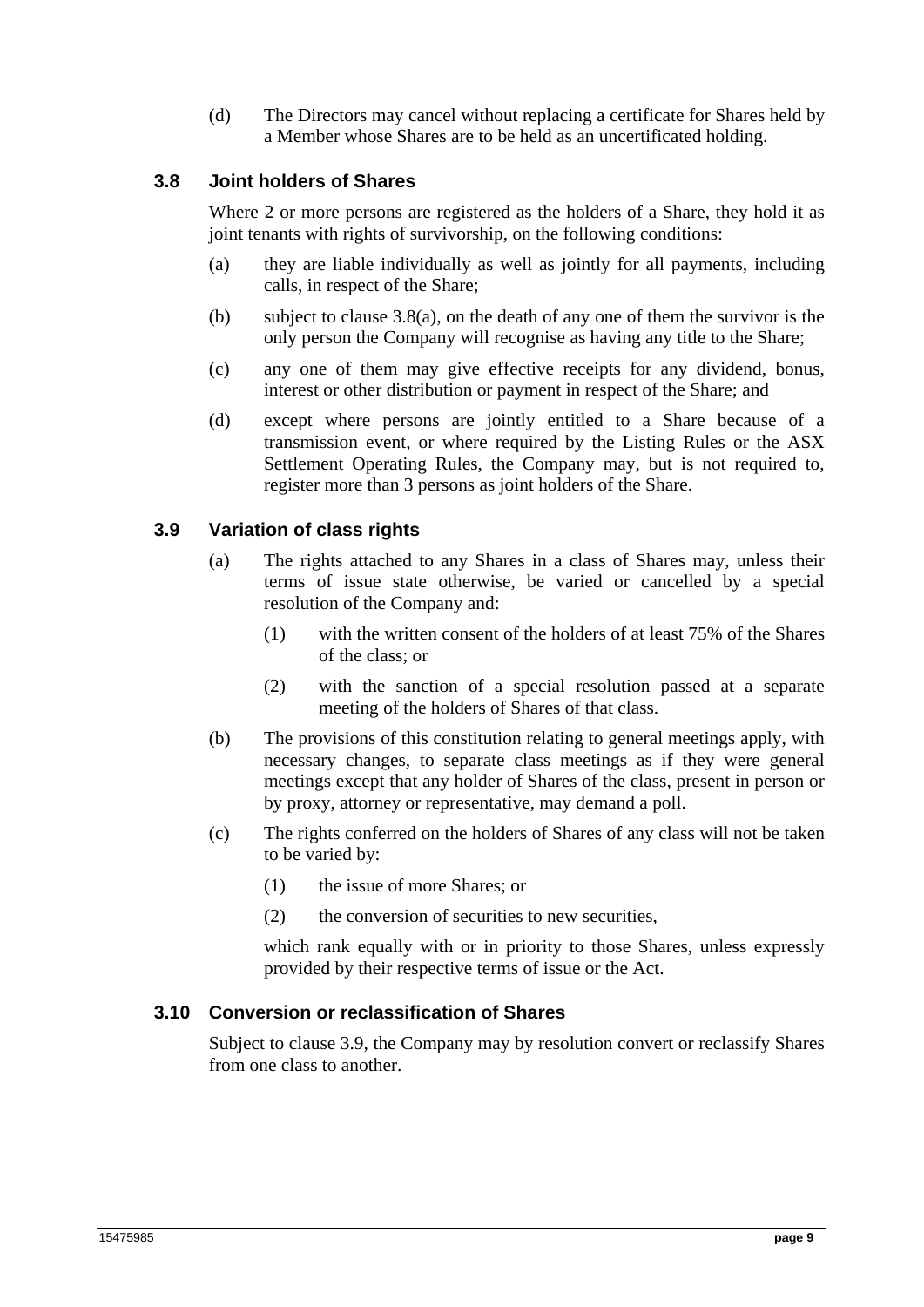# **4 Issue of Options**

## **4.1 Issue of Options**

Options over unissued Shares in the Company may be issued only by the Directors. The Directors may issue or otherwise dispose of Options to those persons, including Members, Directors or employees of the Company, determined by the Directors.

## **4.2 Effect of Stapling**

- (a) While Stapling applies, no Options may be issued unless there is a contemporaneous and corresponding issue of the same number of Options over unissued Attached Securities on the basis that the Options (which must be in respect of unissued Ordinary Shares) are to be Stapled to the Options over the Attached Securities.
- (b) While Stapling applies an Option may only be exercised if at the same time as Shares are acquired under the Option the same person contemporaneously acquires on exercise of an option over an identical number of Attached Securities.
- (c) In all other respects the same rules as apply to Shares under this document apply to Shares to be issued on the exercise of an Option.

# **5 Alteration of Share capital**

#### **5.1 Alteration of Share capital**

Subject to the Act, the Directors may do anything required to give effect to any resolution altering the Company's Share capital, including, where a Member becomes entitled to a fraction of a Share on a consolidation:

- (a) making cash payments;
- (b) determining that fractions may be disregarded in order to adjust the rights of all parties;
- (c) appointing a trustee to deal with any fractions on behalf of Members; and
- (d) rounding up each fractional entitlement to the nearest whole Share by capitalising any amount available for capitalisation under clause 15.2 even though only some of the Members participate in the capitalisation.

#### **5.2 Effect of Stapling**

While Stapling applies, nothing may be done to alter the Share capital of the Company in the manner specified in clause 5.1 unless the capital of the Stapled Entities is altered at the same time, in the same manner and to the same extent or which would directly or indirectly result in a Share no longer being Stapled to an Attached Security. This means that the things the Company must not do include the following: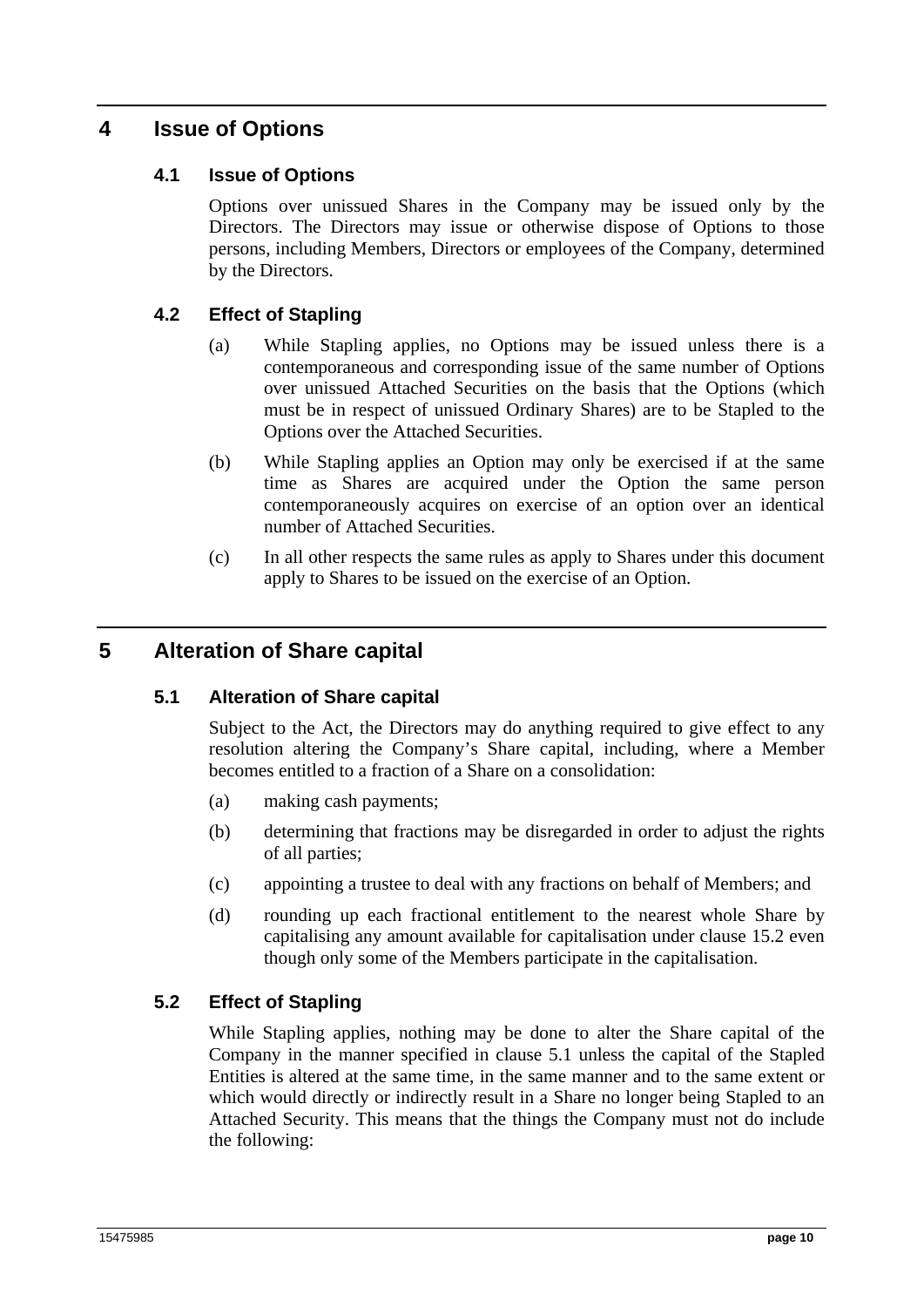- (a) any consolidation or subdivision of its Share capital unless there occurs a contemporaneous proportional consolidation or subdivision of the Attached Securities;
- (b) any reduction in its Share capital unless there occurs a contemporaneous proportional redemption of the Attached Securities;
- (c) any buy back of any Share capital in itself unless there occurs a contemporaneous buy-back or redemption of the applicable Attached Security.

# **6 Calls, forfeiture, indemnities, lien and surrender**

- **6.1 Calls** 
	- (a) Subject to the terms on which any Shares are issued and the Stapling provisions, the Directors may:
		- (1) make calls on the Members for any amount unpaid on their Shares which is not by the terms of issue of those Shares made payable at fixed times; and
		- (2) on the issue of Shares, differentiate between Members as to the amount of calls to be paid and the time for payment so long as while Stapling applies, the same differentiation is made in respect of the Securities Stapled to those Shares.
	- (b) The Directors may require a call to be paid by instalments.
	- (c) A call is taken to have been made when the resolution of the Directors authorising the call is passed.
	- (d) The Directors may revoke a call or extend the time for payment.
	- (e) The Directors must send Members notice of a call at least 10 business days (or such longer period required by the Listing Rules) before the amount called is due, specifying the time and place of payment.
	- (f) Each Member must pay to the Company by the time and at the place specified the amount called on the Member's Shares.
	- (g) A call is valid even if a Member for any reason does not receive notice of the call.
	- (h) If an amount called on a Share is not paid in full by the time specified for payment, the person who owes the amount must pay:
		- (1) interest on the unpaid part of the amount from the date payment is due to the date payment is made, at a rate determined under clause 6.10; and
		- (2) any costs, expenses or damages the Company incurs due to the failure to pay or late payment.
	- (i) Any amount unpaid on a Share that, by the terms of issue of the Share, becomes payable on issue or at a fixed date: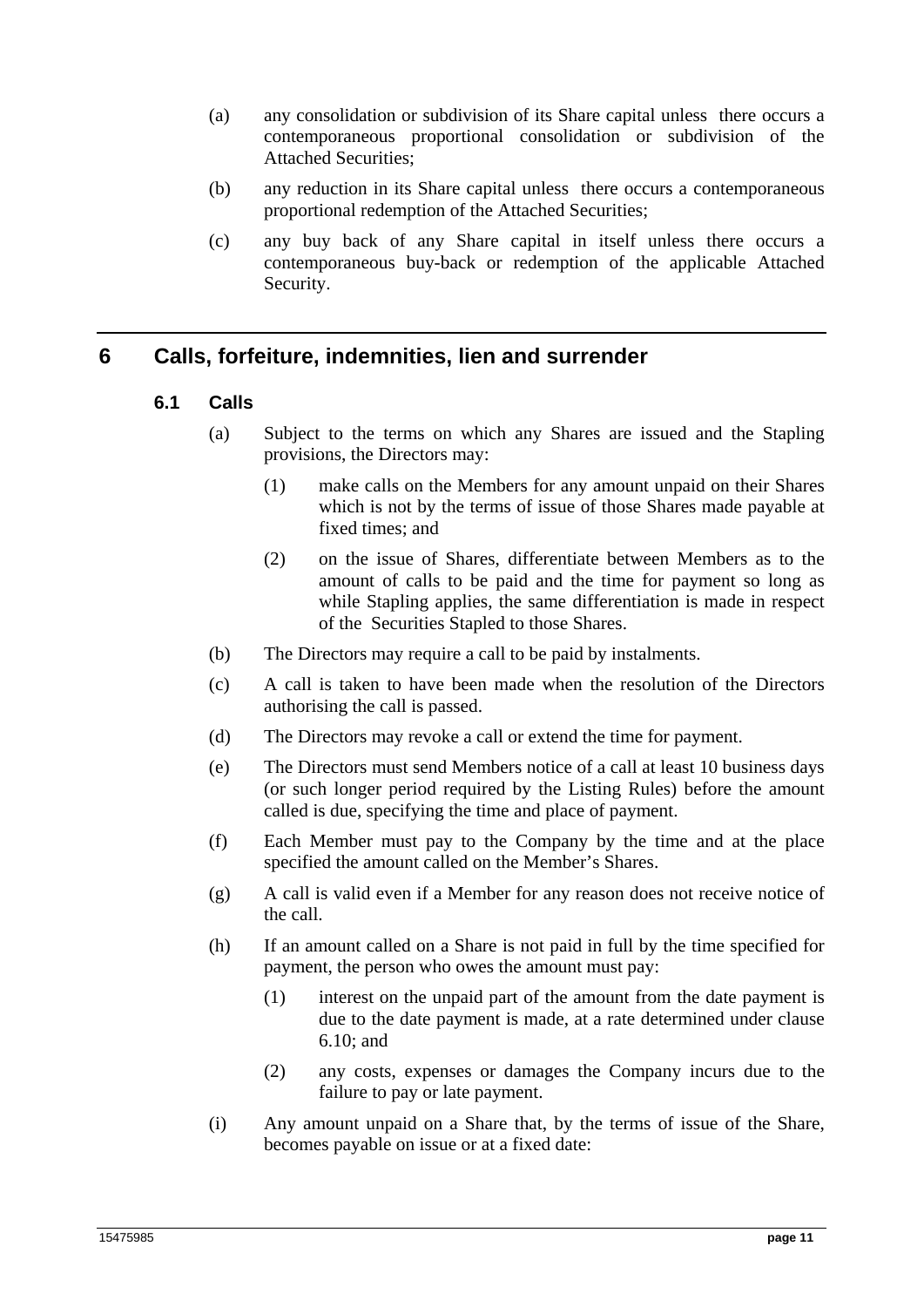- (1) is treated for the purposes of this constitution as if that amount were payable under a call duly made and notified; and
- (2) must be paid on the date on which it is payable under the terms of issue of the Share.
- (j) The Directors may, to the extent the law permits, waive or compromise all or part of any payment due to the Company under the terms of issue of a Share or under this clause 6.1.

## **6.2 Effect of Stapling**

While Stapling applies, any call must be in respect of a pro rata amount due in respect of the Securities Stapled to those Shares, unless the Directors and the directors of the Stapled Entity decide otherwise.

#### **6.3 Proceedings to recover calls**

- (a) In a proceeding to recover a call, or an amount payable due to the failure to pay or late payment of a call, proof that:
	- (1) the name of the defendant is entered in the Register as the holder or one of the holders of the Share on which the call is claimed;
	- (2) the resolution making the call is recorded in the minute book; and
	- (3) notice of the call was given to the defendant complying with this constitution,

is conclusive evidence of the obligation to pay the call and it is not necessary to prove the appointment of the Directors who made the call or any other matter.

(b) In clause 6.3(a), **defendant** includes a person against whom the Company alleges a set-off or counterclaim, and a **proceeding** to recover a call or an amount is to be interpreted accordingly.

#### **6.4 Payments in advance of calls**

- (a) The Directors may accept from a Member the whole or a part of the amount unpaid on a Share even though no part of that amount has been called.
- (b) The Directors may authorise payment by the Company of interest on an amount accepted under clause 6.4(a), until the amount becomes payable, at a rate agreed between the Directors and the Member paying the amount.
- (c) While Stapling applies, any advance must be in respect of a pro rata amount due in respect of the Securities Stapled to those Shares, unless the Directors and the directors of the Stapled Entity decide otherwise.
- (d) The Directors may repay to a Member any amount accepted under clause 6.4(a).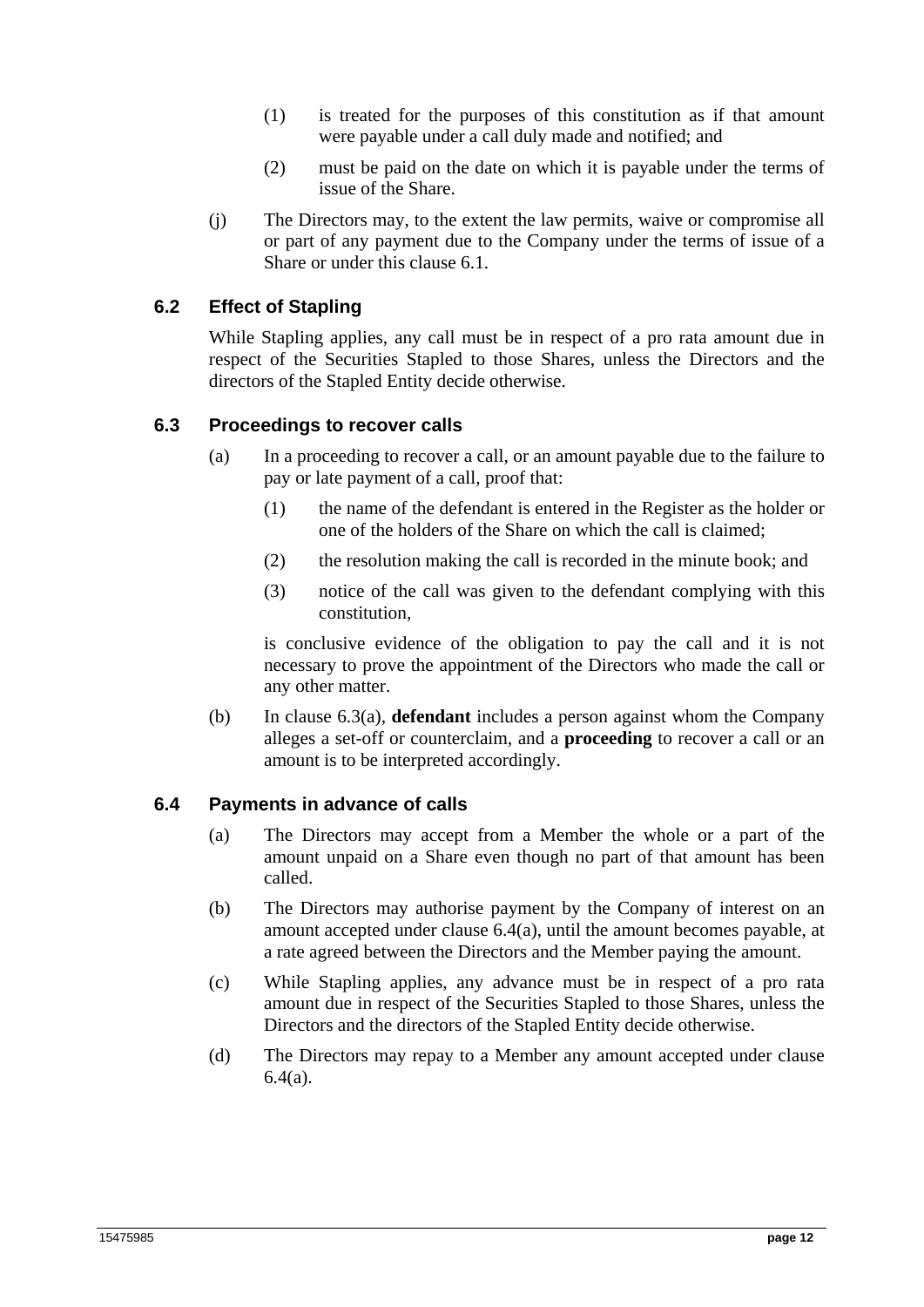## **6.5 Forfeiting partly paid Shares**

- (a) If a Member fails to pay the whole of a call or an instalment of a call by the time specified for payment, the Directors may serve a notice on that Member:
	- (1) requiring payment of the unpaid part of the call or instalment, together with any interest that has accrued and all costs, expenses or damages that the Company has incurred due to the failure to pay;
	- (2) naming a further time (at least 10 business days after the date of the notice) by which, and a place at which, the amount payable under clause  $6.5(a)(1)$  must be paid; and
	- (3) stating that if the whole of the amount payable under clause  $6.5(a)(1)$  is not paid by the time and at the place named, the Shares and the Securities Stapled to those Shares on which the call was made will be liable to be forfeited.
- (b) If a Member does not comply with a notice served under clause 6.5(a), the Directors may by resolution forfeit any Share concerning which the notice was given at any time after the day named in the notice and before the payment required by the notice is made.
- (c) A forfeiture under clause 6.5(b) includes all dividends, interest and other amounts payable by the Company on the forfeited Share and not actually paid before the forfeiture.
- (d) While Stapling applies, any forfeiture must be on the same basis that the Securities Stapled to those Shares are also forfeited at the same time and in the same manner.
- (e) Where a Share and the Securities Stapled to that Share has been forfeited:
	- (1) notice of the resolution must be given to the Member in whose name the Share stood immediately before the forfeiture; and
	- (2) an entry of the forfeiture, with the date, must be made in the Register of Members.
- (f) Failure to give the notice or to make the entry required under clause 6.5(e) does not invalidate the forfeiture.
- (g) A forfeited Share and the Securities Stapled to that Share becomes the property of the Company and the Directors may sell, reissue or otherwise dispose of the Share and the Securities Stapled to that Share as they think fit and, in the case of reissue or other disposal, with or without crediting as paid up any amount paid on the Share by any former holder. While Stapling applies, any sale of Shares must also be in respect of the Securities Stapled to that Share.
- (h) A person whose Shares have been forfeited ceases to be a Member as to the forfeited Shares, but must, if the Directors decide, pay to the Company:
	- (1) all calls, instalments, interest, costs, expenses and damages owing on the Shares at the time of the forfeiture; and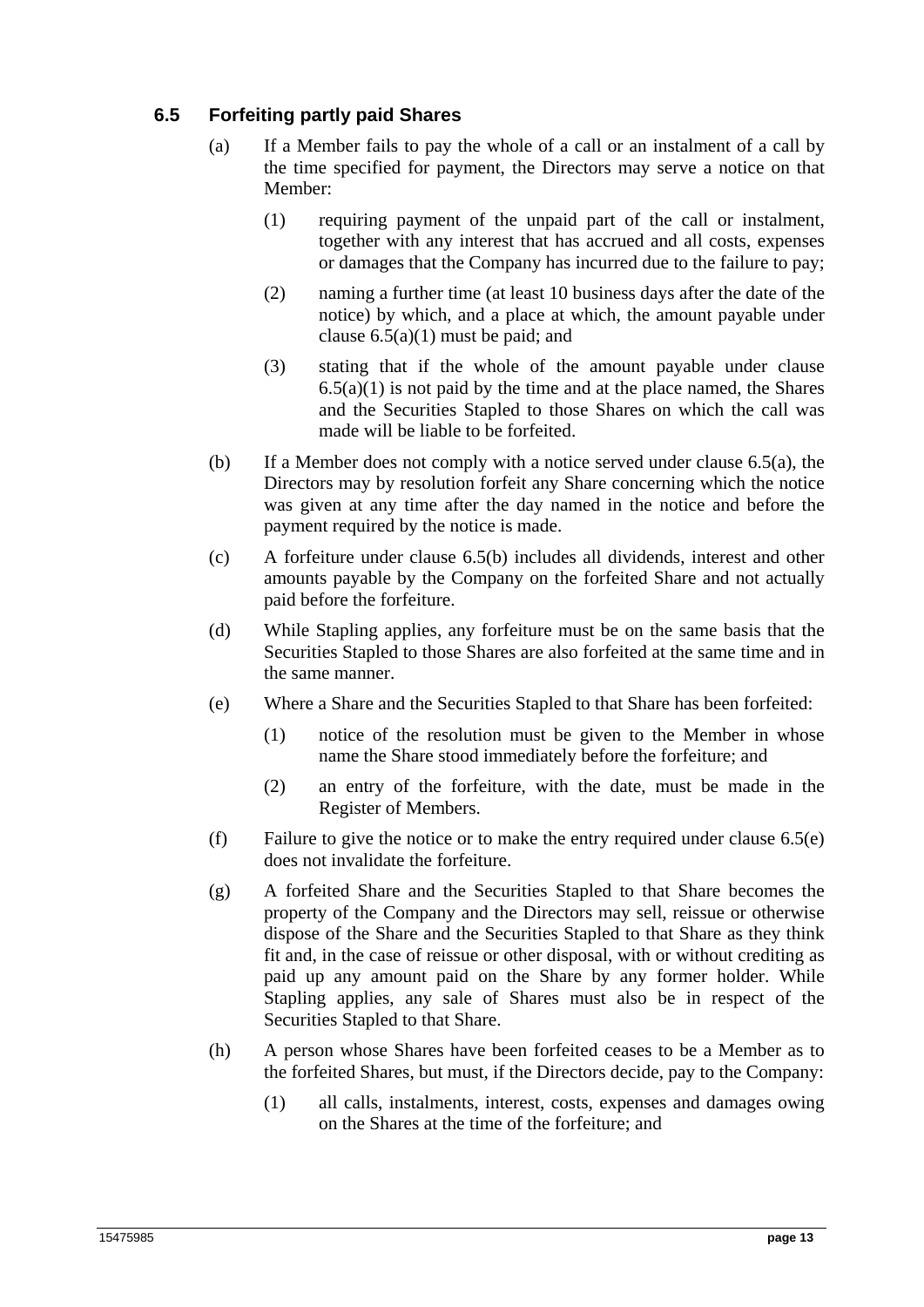- (2) interest on the unpaid part of the amount payable under clause  $6.5(h)(1)$ , from the date of the forfeiture to the date of payment, at a rate determined under clause 6.10.
- (i) The forfeiture of a Share extinguishes all interest in, and all claims and demands against the Company relating to, the forfeited Share and the Securities Stapled to that Share and, subject to clause 6.9(i), all other rights attached to the Share.
- (j) The Directors may:
	- (1) exempt a Share from all or part of this clause 6.5;
	- (2) waive or compromise all or part of any payment due to the Company under this clause 6.5; and
	- (3) before a forfeited Share has been sold, reissued or otherwise disposed of, cancel the forfeiture on the conditions they decide.

#### **6.6 Members' indemnity**

- (a) If the Company becomes liable for any reason under a law to make a payment:
	- (1) in respect of Shares and the Attached Securities held solely or jointly by a Member;
	- (2) in respect of a transfer or transmission of Shares and the Attached Securities by a Member;
	- (3) in respect of dividends, bonuses or other amounts due or payable or which may become due and payable to a Member; or
	- (4) in any other way for, on account of or relating to a Member,

clause 6.6(b) and (c) apply, in addition to any right or remedy the Company may otherwise have.

- (b) The Member or, if the Member is dead, the Member's legal personal representative must:
	- (1) fully indemnify the Company against that liability;
	- (2) on demand reimburse the Company for any payment made; and
	- (3) pay interest on the unpaid part of the amount payable to the Company under clause 6.6(b)(2), from the date of demand until the date the Company is reimbursed in full for that payment, at a rate determined under clause 6.10.
- (c) The Directors may:
	- (1) exempt a Share and the Securities Stapled to that Share from all or part of this clause 6.6; and
	- (2) waive or compromise all or part of any payment due to the Company under this clause 6.6.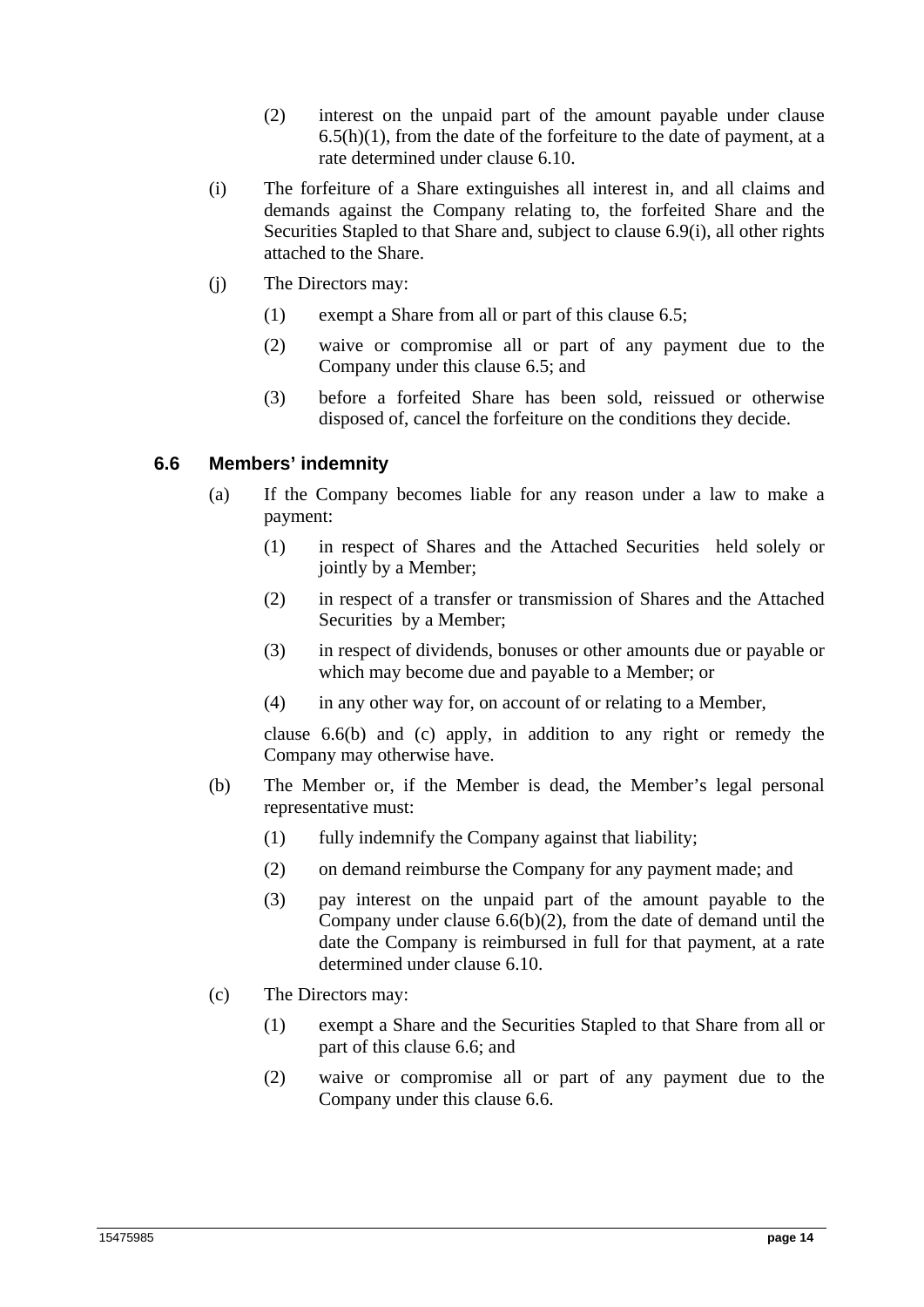## **6.7 Lien on Shares**

- (a) The Company has a first lien on:
	- (1) each partly paid Share for all unpaid calls and instalments due on that Share; and
	- (2) each Share for any amounts the Company is required by law to pay and has paid in respect of that Share.

In each case the lien extends to reasonable interest and expenses incurred because the amount is not paid.

- (b) The Company's lien on a Share extends to all dividends payable on the Share and to the proceeds of sale of the Share.
- (c) The Directors may sell a Share on which the Company has a lien as they think fit where:
	- (1) an amount for which a lien exists under this clause 6.7 is presently payable; and
	- (2) the Company has given the registered holder a written notice, at least 10 business days before the date of the sale, stating and demanding payment of that amount.
- (d) While Stapling applies, any such sale of Shares must also be in respect of the Shares and Securities Stapled to those Shares. The Directors may do anything necessary or desirable under the ATSC Settlement Rules to protect any lien, charge or other right to which the Company is entitled under this constitution or a law.
- (e) The proceeds of the sale must be received by the Company and the money remaining after deducting the expenses of sale must be applied in payment of that part of the amount in respect of which the lien exists as is presently payable. The residue, if any, must (subject to any amounts due in respect of Attached Securities and to a like lien for sums not presently payable as existed upon the Shares before the sale) be paid to the person entitled to the Shares at the date of the sale.
- (f) When the Company registers a transfer of Shares on which the Company has a lien without giving the transferee notice of its claim, the Company's lien is released so far as it relates to amounts owing by the transferor or any predecessor in title.
- (g) The Directors may:
	- (1) exempt a Share from all or part of this clause 6.7; and
	- (2) waive or compromise all or part of any payment due to the Company under this clause 6.7,

only on the basis that, while Stapling applies, the Securities to which the Share is Stapled is exempted, waived or compromised at the same time and to the same extent.

## **6.8 Surrender of Shares**

(a) The Directors may accept a surrender of a Share by way of compromise of a claim.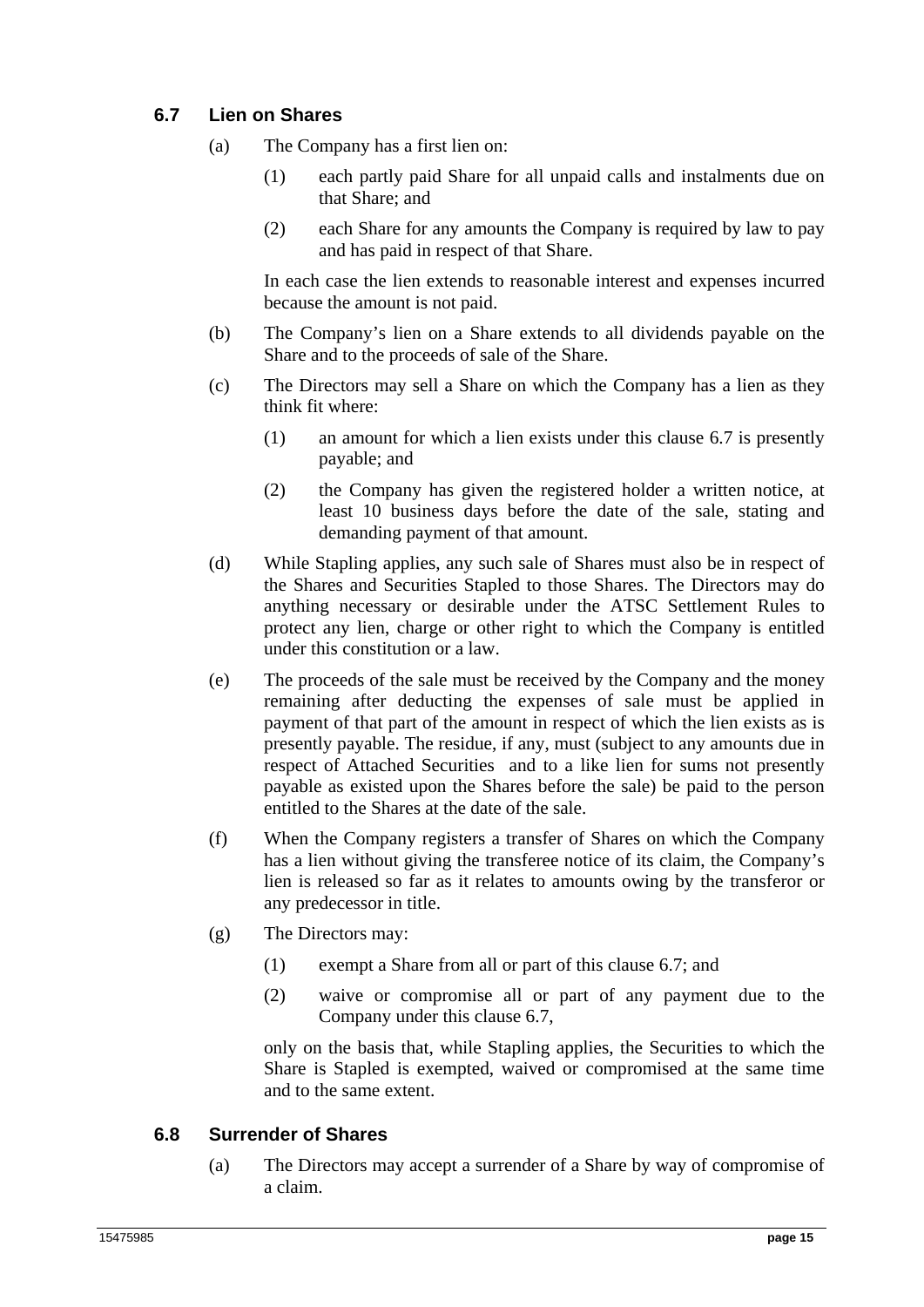- (b) Any Share so surrendered may be sold, reissued or otherwise disposed in the same manner as a forfeited Share.
- (c) Any surrender, sale, reissue or other disposal must be only on the basis that, while Stapling applies, the Securities to which the Share is Stapled is exempted, waived or compromised at the same time and to the same extent.

#### **6.9 Sale, reissue or other disposal of Shares by the Company**

- (a) A reference in this clause 6.9 to a sale of a Share by the Company is a reference to any sale, reissue or other disposal of a Share under clause  $6.5(g)$ , clause  $6.7(c)$ , clause 7.5 or clause 7.6.
- (b) When the Company sells a Share, the Directors may:
	- (1) receive the purchase money or consideration given for the Share;
	- (2) effect a transfer of the Share or execute or appoint a person to execute, on behalf of the former holder, a transfer of the Share; and
	- (3) register as the holder of the Share the person to whom the Share is sold.
- (c) A person to whom the Company sells Shares need not take any steps to investigate the regularity or validity of the sale, or to see how the purchase money or consideration on the sale is applied. That person's title to the Shares is not affected by any irregularity by the Company in relation to the sale. A sale of the Share by the Company is valid even if a transmission event occurs to the Member before the sale.
- (d) The only remedy of a person who suffers a loss because of a sale of a Share by the Company is a claim for damages against the Company.
- (e) The proceeds of a sale of Shares by the Company must be applied in paying:
	- (1) first, the expenses of the sale;
	- (2) secondly, all amounts payable (whether presently or not) by the former holder to the Company,

and any balance must be paid to the former holder on the former holder delivering to the Company proof of title to the Shares acceptable to the Directors.

- (f) The proceeds of sale under clause 7.5 must not be applied in payment of the expenses of the sale and must be paid to the former holder on the former holder delivering to the Company proof of title to the Shares acceptable to the Directors.
- (g) Until the proceeds of a sale of a Share sold by the Company are claimed or otherwise disposed of according to law, the Directors may invest or use the proceeds in any other way for the benefit of the Company.
- (h) The Company is not required to pay interest on money payable to a former holder under this clause 6.9.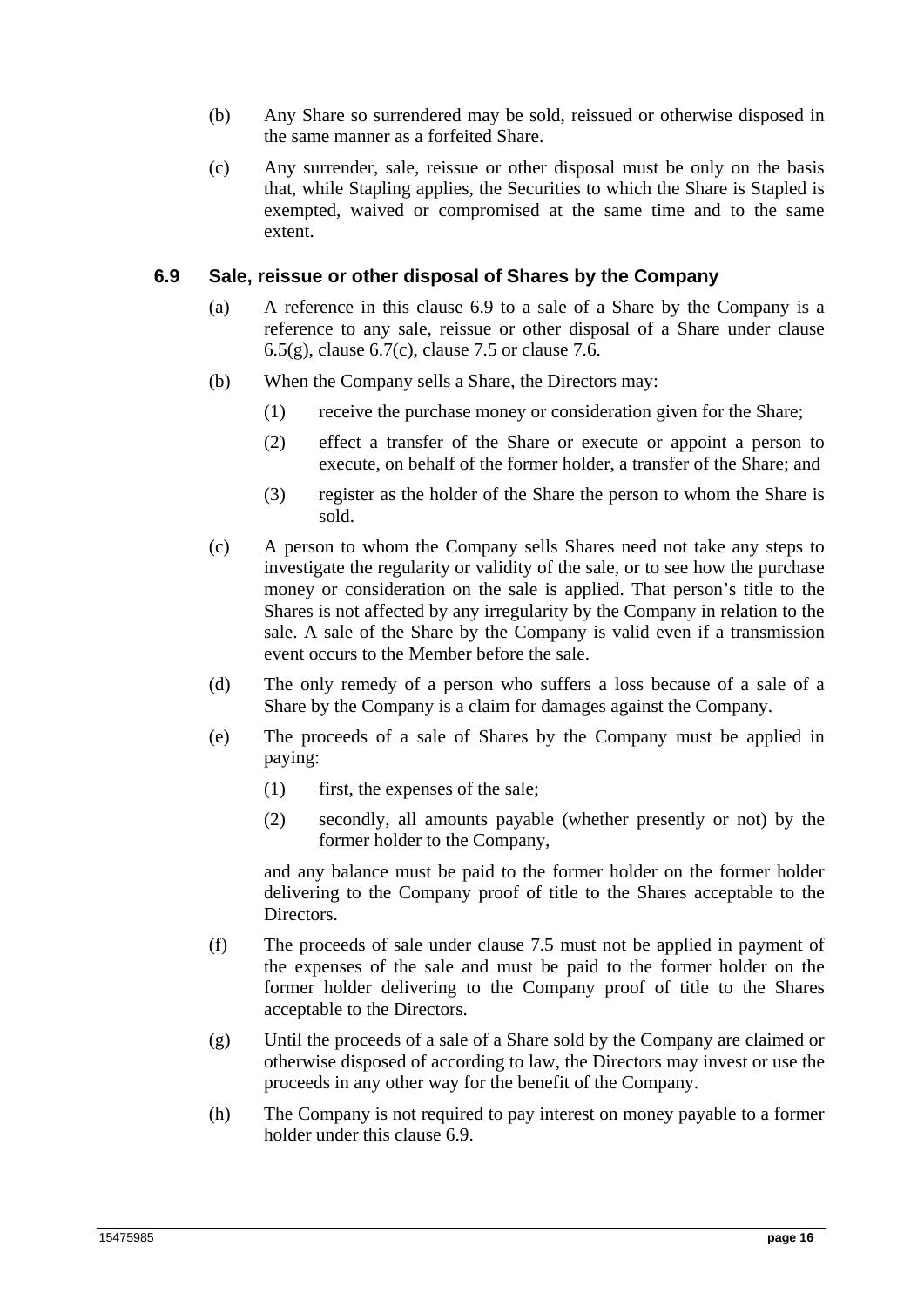- (i) On completion of a sale, reissue or other disposal of a Share under clause  $6.5(g)$ , the rights which attach to the Share which were extinguished under clause 6.5(i) revive.
- (j) A written statement by a Director or secretary of the Company that a Share in the Company has been:
	- (1) duly forfeited under clause 6.5(b);
	- (2) duly sold, reissued or otherwise disposed of under clause  $6.5(g)$ ; or
	- (3) duly sold under clause 6.7(c), clause 7.5 or clause 7.6,

on a date stated in the statement is conclusive evidence of the facts stated as against all persons claiming to be entitled to the Share, and of the right of the Company to forfeit, sell, reissue or otherwise dispose of the Share.

#### **6.10 Interest payable by Member**

- (a) For the purposes of clauses  $6.1(h)(1)$ ,  $6.5(h)(2)$  and  $6.6(h)(3)$ , the rate of interest payable to the Company is:
	- (1) if the Directors have fixed a rate, that rate; or
	- (2) in any other case, a rate per annum 2% higher than the rate prescribed in respect of unpaid judgements in the Supreme Court of the State or Territory in which the Company is registered.
- (b) Interest accrues daily and may be capitalised monthly or at such other intervals the Directors decide.

# **7 Transfer and transmission of Shares**

#### **7.1 Transferring Shares**

- (a) Subject to this constitution and to any restrictions attached to a Member's Shares, a Member may transfer any of the Member's Shares by:
	- (1) a proper ASTC transfer; or
	- (2) a written transfer in any usual form or in any other form approved by the Directors.
- (b) A transfer referred to in clause  $7.1(a)(2)$  must be:
	- (1) signed by or on behalf of both the transferor and the transferee unless:
		- (A) the transfer relates only to fully paid Shares and the Directors have dispensed with a signature by the transferee; or
		- (B) the transfer of the Shares is effected by a document which is, or documents which together are, a sufficient transfer of those Shares under the Act;
	- (2) if required by law to be stamped, duly stamped; and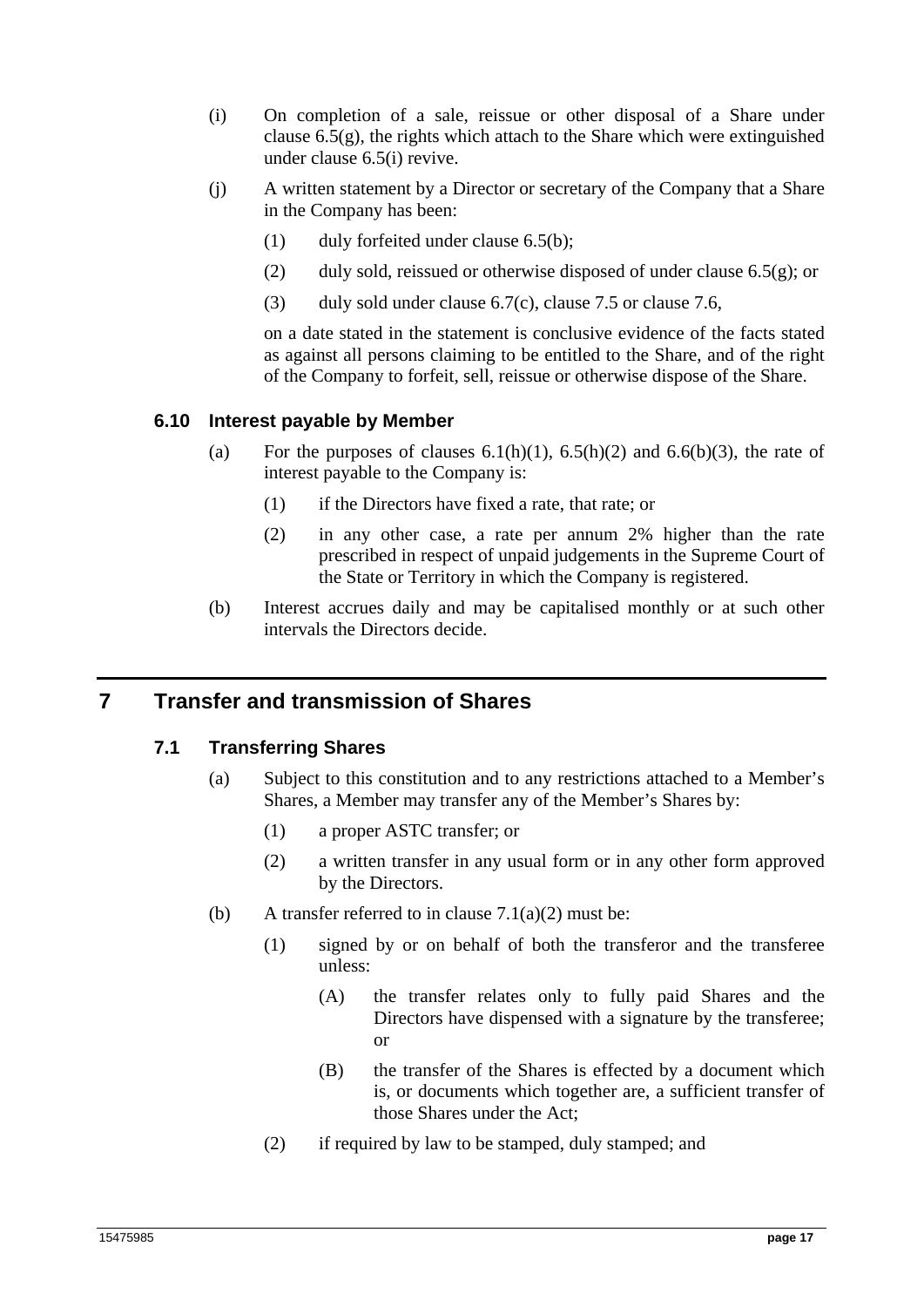- (3) left for registration at the Company's registered office, or at any other place the Directors decide, with such evidence the Directors require to prove the transferor's title or right to the Shares and the transferee's right to be registered as the owner of the Shares.
- (c) Subject to the powers vested in the Directors under clauses 7.3(a) and 7.4, where the Company receives a transfer complying with clause 7.1, the Company must register the transferee named in the transfer as the holder of the Shares to which it relates.
- (d) A transferor of Shares remains the holder of the Shares until a proper ASTC transfer has been effected or the transferee's name is entered in the register of Members as the holder of the Shares.
- (e) The Company must not charge a fee for registering a transfer of Shares unless the Company is not listed on the Exchange or the fee is permitted by the Listing Rules.
- (f) The Company may retain a registered transfer for any period the Directors decide.
- (g) The Directors may do anything that is necessary or desirable for the Company to participate in any computerised, electronic or other system for facilitating the transfer of Shares or operation of the Company's registers that may be owned, operated or sponsored by the Exchange or a related body corporate of the Exchange.
- (h) The Directors may, to the extent the law permits, waive any of the requirements of this clause 7.1 and prescribe alternative requirements instead, whether to give effect to clause 7.1(g) or for another purpose.

# **7.2 Effect of Stapling**

While Stapling applies:

- (a) a transfer of a Share forming part of a Stapled Security will only be accepted as a proper transfer in registrable form if, in addition to the requirements of this clause 7, the transfer is accompanied by a transfer of Attached Securities in favour of the same transferee;
- (b) a transfer of a Share which is not accompanied by a transfer of Attached Securities will be taken to authorise the Directors as agent for the transferor to effect a transfer of Attached Securities to the same transferee;
- (c) a transfer of any Attached Securities which is not accompanied by a transfer of the Share will be taken to authorise the Directors as agent for the transferor to effect a transfer of the Share to which the Attached Securities are Stapled to the same transferee;
- (d) any provision of this document which contemplates the transfer of a Share will be taken to be a reference to the transfer of a Stapled Security unless the contrary intention expressly applies;
- (e) the same rules as for the transfer of Attached Securities and Shares apply to Options.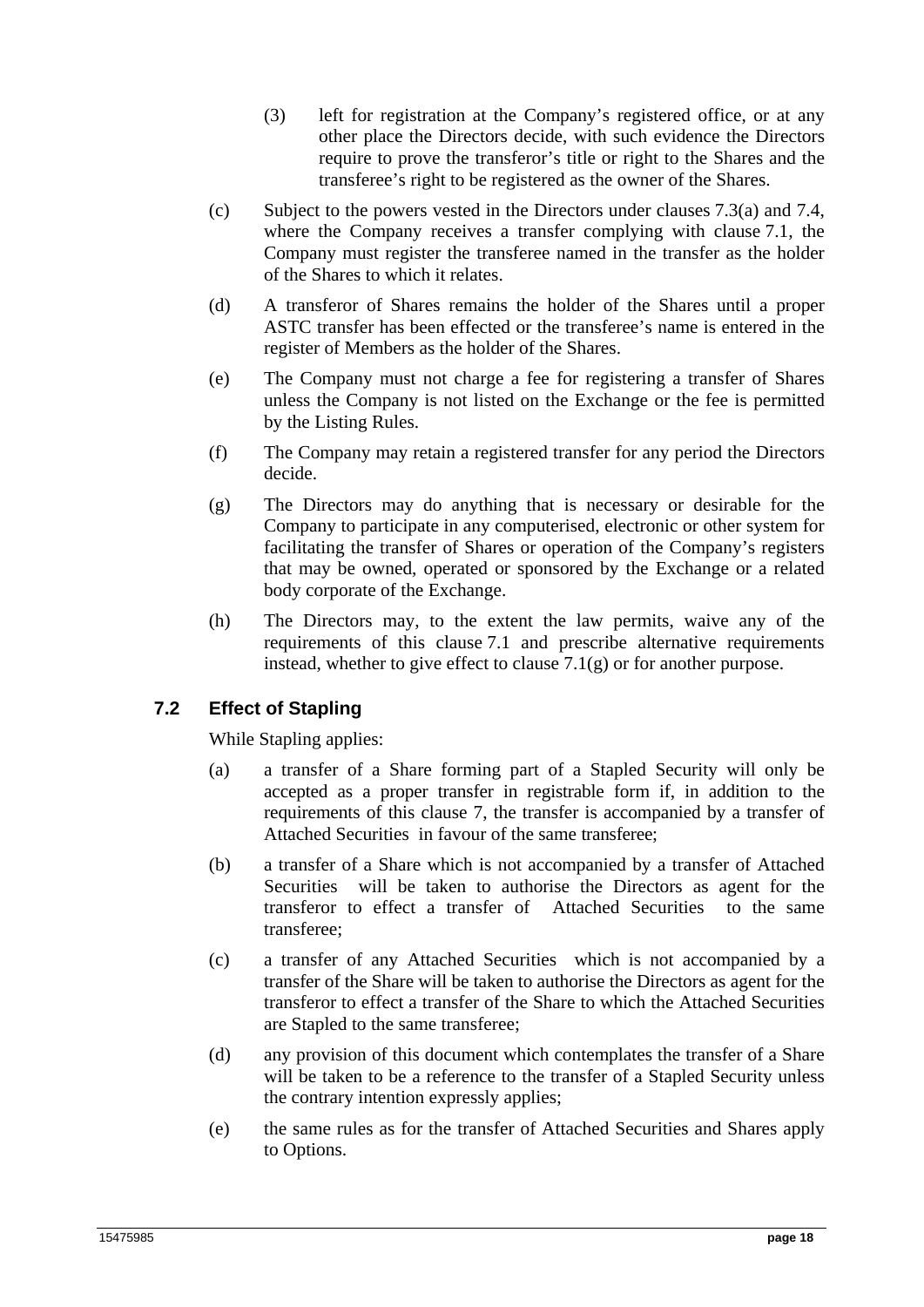## **7.3 Power to decline to register transfers**

- (a) The Directors may decline to register, or prevent registration of, a transfer of Shares or apply a holding lock to prevent a transfer in accordance with the Act or the Listing Rules where:
	- (1) the transfer is not in registrable form;
	- (2) the Company has a lien on any of the Shares transferred;
	- (3) registration of the transfer may breach a law of Australia;
	- (4) the transfer is paper-based and registration of the transfer will create a new holding which, at the time the transfer is lodged, is less than a marketable parcel;
	- (5) the transfer is not permitted under the terms of an employee Share plan; or
	- (6) the Company is otherwise permitted or required to do so under the Listing Rules or, except for a proper ASTC transfer, under the terms of issue of the Shares.
- (b) If the Directors decline to register a transfer, the Company must give notice of the refusal as required by the Act and the Listing Rules. Failure to give that notice will not invalidate the decision of the Directors to decline to register the transfer.
- (c) The Directors may delegate their authority under this clause 7.3 to any person.

#### **7.4 Power to suspend registration of transfers**

The Directors may suspend the registration of transfers at any times, and for any periods, permitted by the ASX Settlement Operating Rules that they decide.

#### **7.5 Procedure for sale of non-marketable parcels of Shares**

The Directors may cause the Company to sell a Member's Shares and Attached Securities if they hold less than a marketable parcel of Shares and the following procedures are observed:

- (a) the Directors send a Member who on the date of the notice holds less than a marketable parcel of Shares, a notice which:
	- (1) explains the effect of this rule;
	- (2) allows the Member to elect to be exempt from this clause 7.5 (a form of election for that purpose must be sent with the notice); and
	- (3) specifies a date at least 6 weeks from the date the notice is sent by which the Member can make the election in clause 7.5(a)(2).
- (b) If at 5.00pm Melbourne, Australia, on the date specified in the notice:
	- (1) the Company has not received a notice from the Member electing to be exempt from the provisions of this clause 7.5; and
	- (2) the Member has not increased his or her parcel to a marketable parcel,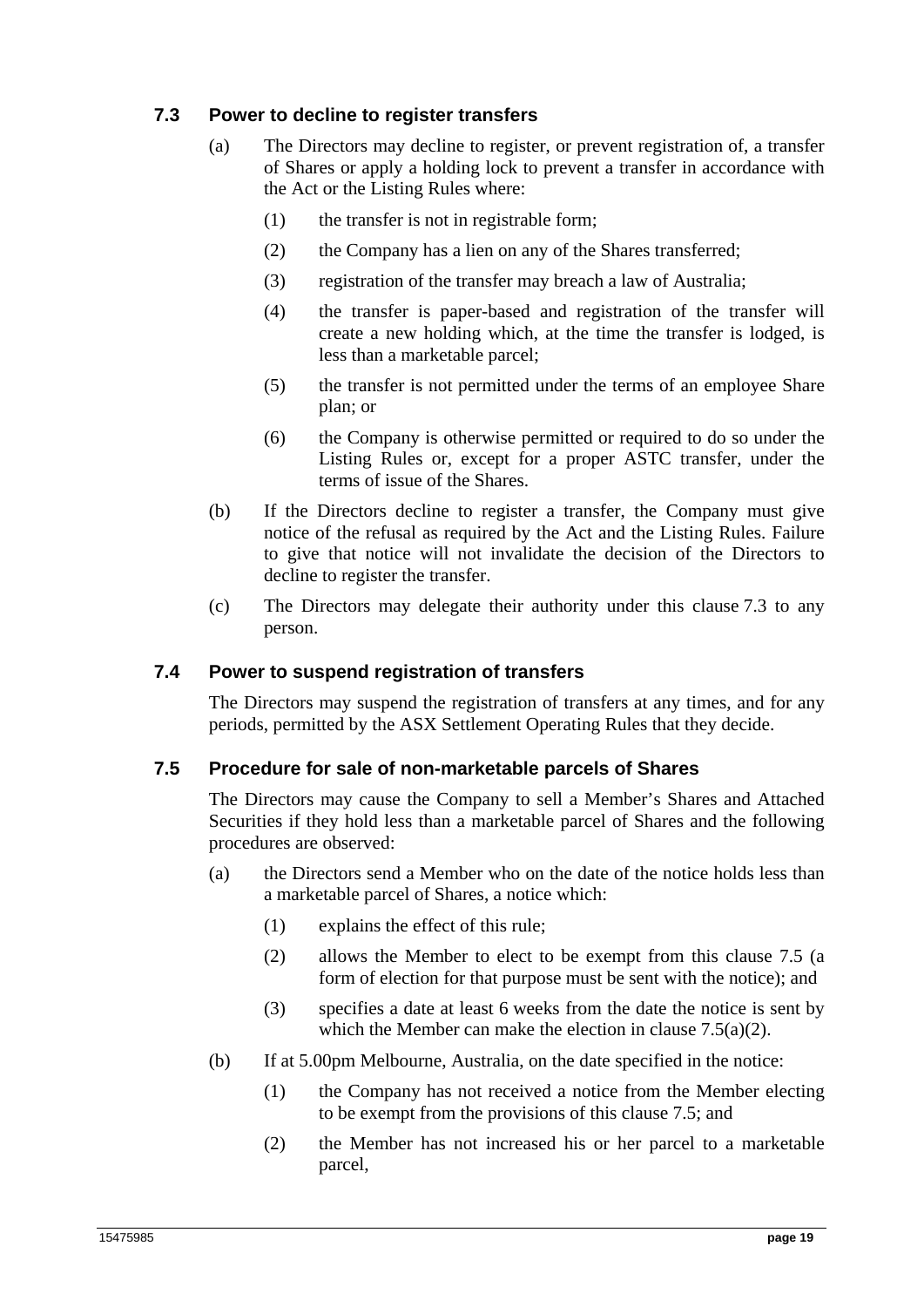then, the Member is taken to irrevocably appoint the Company as agent to do anything in clause 7.5(c).

- (c) The Company may:
	- (1) sell the Shares and Attached Securities which make up the less than marketable parcel as soon as practicable at a price which the Directors consider to be the best price reasonably obtainable for the Shares and Attached Securities at the time they are sold; and
	- (2) deal with the proceeds of sale under clause 6.9.
- (d) The costs and expenses of a sale under this clause 7.5, including brokerage and stamp duty, if any, are payable by the purchaser, or if the Act permits, by the Company.
- (e) A notice to a Member under clause 7.5(a) may only be given once in a 12 month period and may not be given during the offer period of a takeover bid for the Company.
- (f) If a takeover bid for the Company is announced after a notice is given but before an agreement for sale of the Shares and Attached Securities is entered into, this clause 7.5 ceases to operate for those Shares. After the offer period of the takeover bid closes, despite clause 7.5(e) a new notice under clause 7.5(a) may be given.
- (g) If a Member's holding becomes a marketable parcel after notice is given but before an agreement for sale of the Shares is entered into, the Directors may decide that this rule no longer applies to that Member.
- (h) Before a sale is effected under this clause 7.5, the Directors may revoke a notice or suspend or terminate the operation of this rule either generally or in specific cases.

#### **7.6 Other sales of non-marketable parcels of Shares**

In addition to the powers of the Directors in clause 7.5, the Directors may cause the Company to sell a Member's Shares and Attached Securities if they hold less than a marketable parcel of Shares, without complying with the procedures in clause 7.5 and may determine that a Member's right to vote or receive dividends in respect of those Shares and Attached Securities is removed or changed if the following conditions are observed:

- (a) a sale effected, or a removal or change in voting or dividend rights, under this clause 7.6 only applies to Shares in a new holding created by a transfer of a parcel of Shares in a class of Shares in the Company that was less than a marketable parcel at the time the transfer document was initiated or, in the case of a paper based transfer was lodged with the Company;
- (b) the proceeds of a sale under this clause 7.6, less the cost of the sale, must be sent to the Member after the sale subject to clause 6.9(e);
- (c) any dividends that have been withheld under this clause 7.6 must be sent to the Member after the sale, subject to the former Member delivering to the Company proof of title acceptable to the Directors.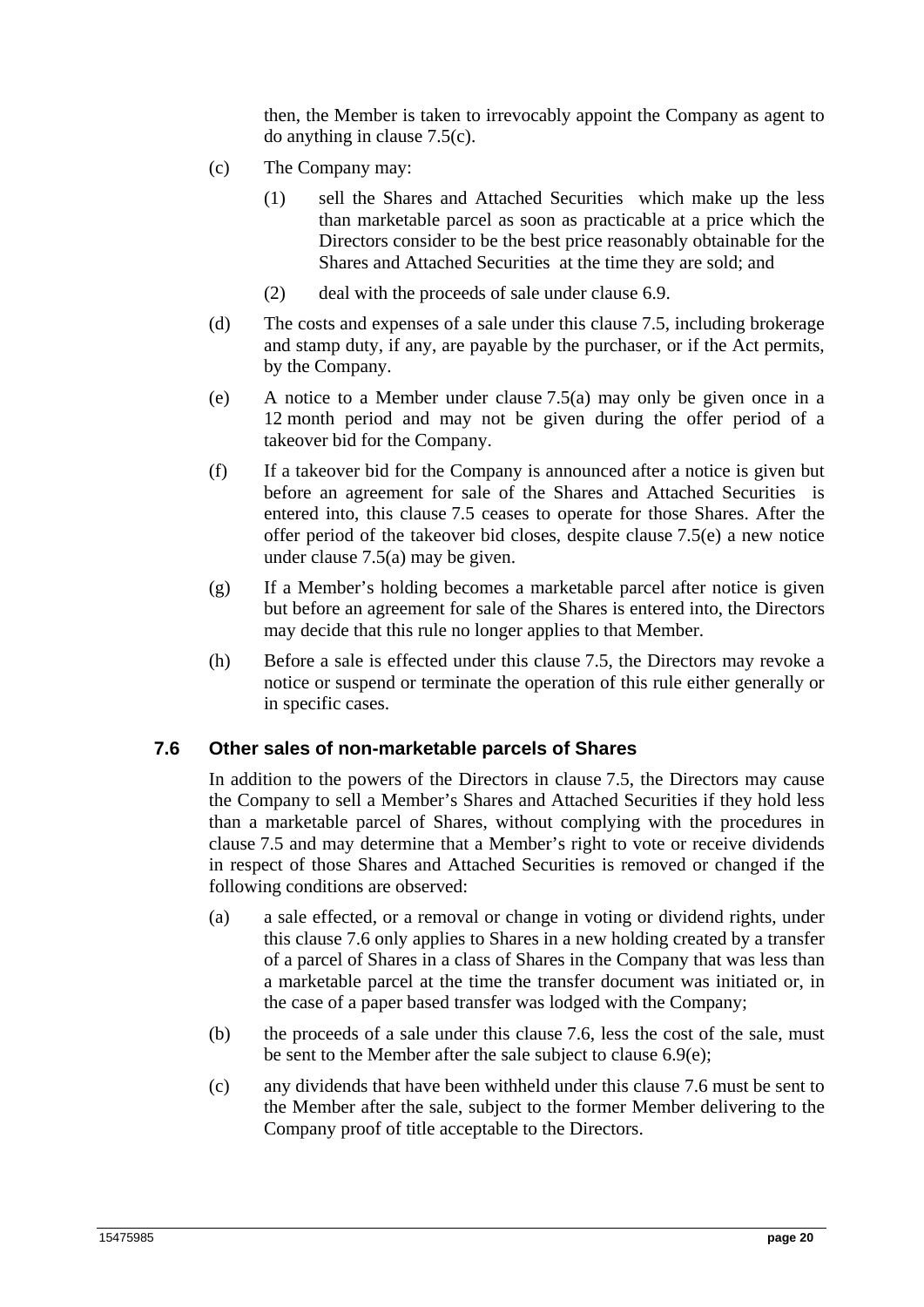## **7.7 Restricted securities**

- (a) If, at any time, any of the Share capital of the Company is classified by the Exchange as "restricted securities", then despite any provision of this constitution:
	- (1) the restricted securities must not be disposed of during the escrow period except as permitted by the Listing Rules or the Exchange;
	- (2) the Company must refuse to acknowledge a disposal (including registering a transfer) of the restricted securities during the escrow period except as permitted by the Listing Rules or the Exchange; and
	- (3) during a breach of the Listing Rules relating to restricted securities, or a breach of a restriction agreement, the holder of the restricted securities is not entitled to any dividend or distribution, or voting rights, in respect of the restricted securities.
- (b) While Stapling applies, for the purposes of this clause 7.7, any restriction on a security also restricts any Securities Stapled, or to be Stapled, to that security to the same extent and in the same manner.

## **7.8 Transmission of Shares**

- (a) Subject to clause 7.8(c), where a Member dies, the only persons the Company will recognise as having any title to the Member's Shares or any benefits accruing on those Shares are:
	- (1) where the deceased was a sole holder, the legal personal representative of the deceased; and
	- (2) where the deceased was a joint holder, the survivor or survivors.
- (b) Clause 7.8(a) does not release the estate of a deceased Member from any liability on a Share, whether that Share was held by the deceased solely or jointly with other persons.
- (c) The Directors may register a transfer of Shares signed by a Member before a transmission event even though the Company has notice of the Transmission Event.
- (d) A person who becomes entitled to a Share because of a Transmission Event may, on producing such evidence as the Directors require to prove that person's entitlement to the Share, choose:
	- (1) to be registered as the holder of the Share by signing and giving the Company a written notice stating that choice; or
	- (2) to nominate some other person to be registered as the transferee of the Share by executing or effecting in some other way a transfer of the Share to that other person; or
	- (3) while Stapling applies, any registration must be on the basis that the person must also be registered as the holder of the Attached Securities at the same time and in the same manner.
- (e) The provisions of this constitution concerning the right to transfer Shares and the registration of transfers of Shares apply, so far as they can and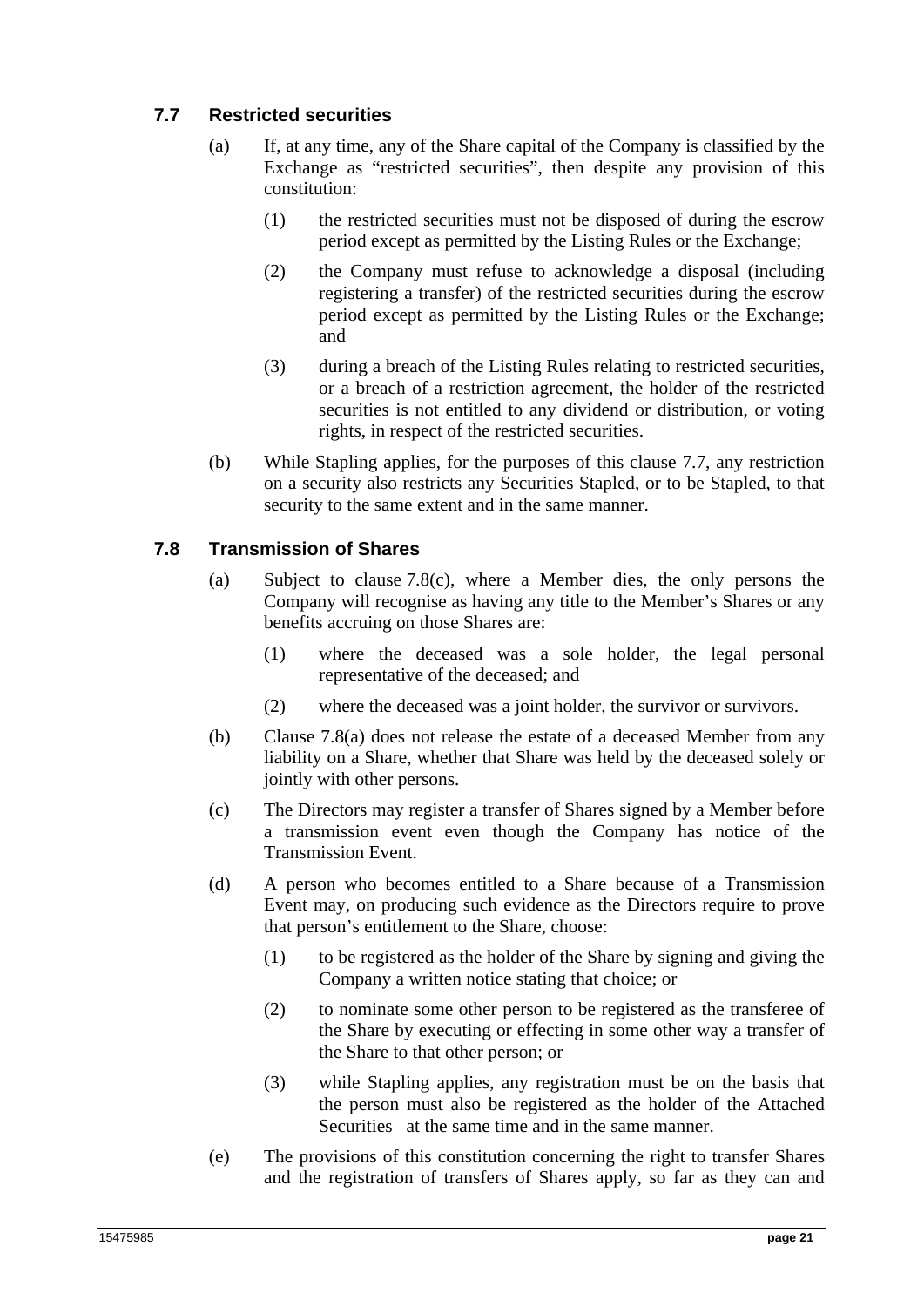with any necessary changes, to a notice or transfer under clause 7.8(d) as if the relevant transmission event had not occurred and the notice or transfer were executed or effected by the registered holder of the Share.

(f) Where two or more persons are jointly entitled to a Share because of a transmission event they will, on being registered as the holders of the Share, be taken to hold the Share as joint tenants and clause 3.8 will apply to them.

## **7.9 Effect of Stapling**

While Stapling applies, any transfer of a Share consequent upon a transfer or transmission under this clause 7.9 may only be effected if there is a simultaneous transfer of the Securities to which it is Stapled to the same transferee.

# **8 Plebiscite to approve proportional takeover bids**

#### **8.1 Definitions**

In this clause 8:

- (a) **approving resolution**, in relation to a proportional takeover bid, means a resolution to approve the proportional takeover bid passed in accordance with clause 8.3;
- (b) **approving resolution deadline**, in relation to a proportional takeover bid, means the day that is 10 Business Days before the last day of the bid period, during which the offers under the proportional takeover bid remain open or a later day allowed by ASIC;
- (c) **proportional takeover bid** means a takeover bid that is made or purports to be made under section  $618(1)(b)$  of the Act in respect of securities included in a class of securities in the Company; and
- (d) **relevant class**, in relation to a proportional takeover bid, means the class of securities in the Company in respect of which offers are made under the proportional takeover bid.

#### **8.2 Transfers not to be registered**

Despite clauses 7.1(c) and 7.2, a transfer giving effect to a contract resulting from the acceptance of an offer made under a proportional takeover bid must not be registered unless an approving resolution to approve the proportional takeover bid has been passed or is taken to have been passed in accordance with clause 8.3.

#### **8.3 Approving resolution**

- (a) Where offers have been made under a proportional takeover bid, the Directors must:
	- (1) convene a meeting of the persons entitled to vote on the approving resolution for the purpose of considering and, if thought fit, passing a resolution to approve the proportional takeover bid; and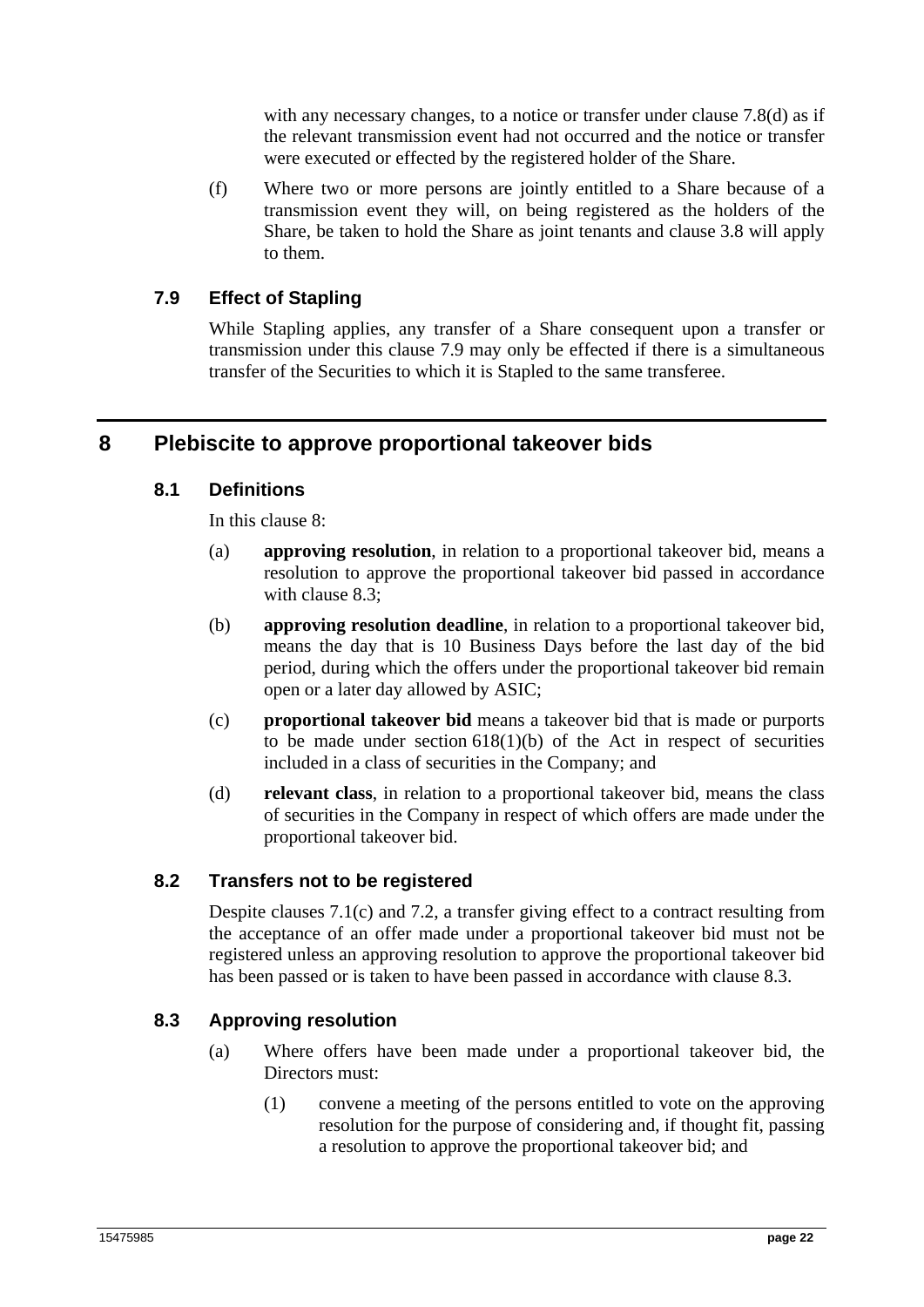(2) ensure that the resolution is voted on in accordance with this clause 8.3,

before the approving resolution deadline.

- (b) The provisions of this constitution relating to general meetings apply, with such modification as the circumstances require, to a meeting that is convened under clause 8.3(a), as if that meeting were a general meeting of the Company.
- (c) The bidder under a proportional takeover bid and any associates of the bidder are not entitled to vote on the approving resolution and if they do vote, their votes must not be counted.
- (d) Subject to clause  $8.3(c)$ , a person who, as at the end of the day on which the first offer under the proportional takeover bid was made, held securities of the relevant class, is entitled to vote on the approving resolution relating to the proportional takeover bid.
- (e) An approving resolution that has been voted on is taken to have been passed if the proportion that the number of votes in favour of the resolution bears to the total number of votes on the resolution is greater than 50%, and otherwise is taken to have been rejected.
- (f) If an approving resolution has not been voted on in accordance with this clause 8.3 as at the end of the day before the approving resolution deadline, an approving resolution will be taken to have been passed in accordance with this clause 8.3 on the approving resolution deadline.

#### **8.4 Sunset**

Clauses 8.1, 8.2 and 8.3, cease to have effect at the end of 3 years beginning:

- (a) where those rules have not been renewed in accordance with the Act, on the date of registration of the Company; or
- (b) where those rules have been renewed in accordance with the Act, on the date those rules were last renewed.

# **9 Stapled Security Register**

The Directors must cause to be kept and maintained a Stapled Security Register which may incorporate or form part of the Register. The Stapled Security Register must record the names of the Members, the number of Attached Securities held by the Members to which each Member's Shares are Stapled and any additional information required by the Act or the Listing Rules or determined from time to time by the Directors.

# **10 General meetings**

## **10.1 Calling general meetings**

- (a) A general meeting may only be called:
	- (1) by a Directors' resolution; or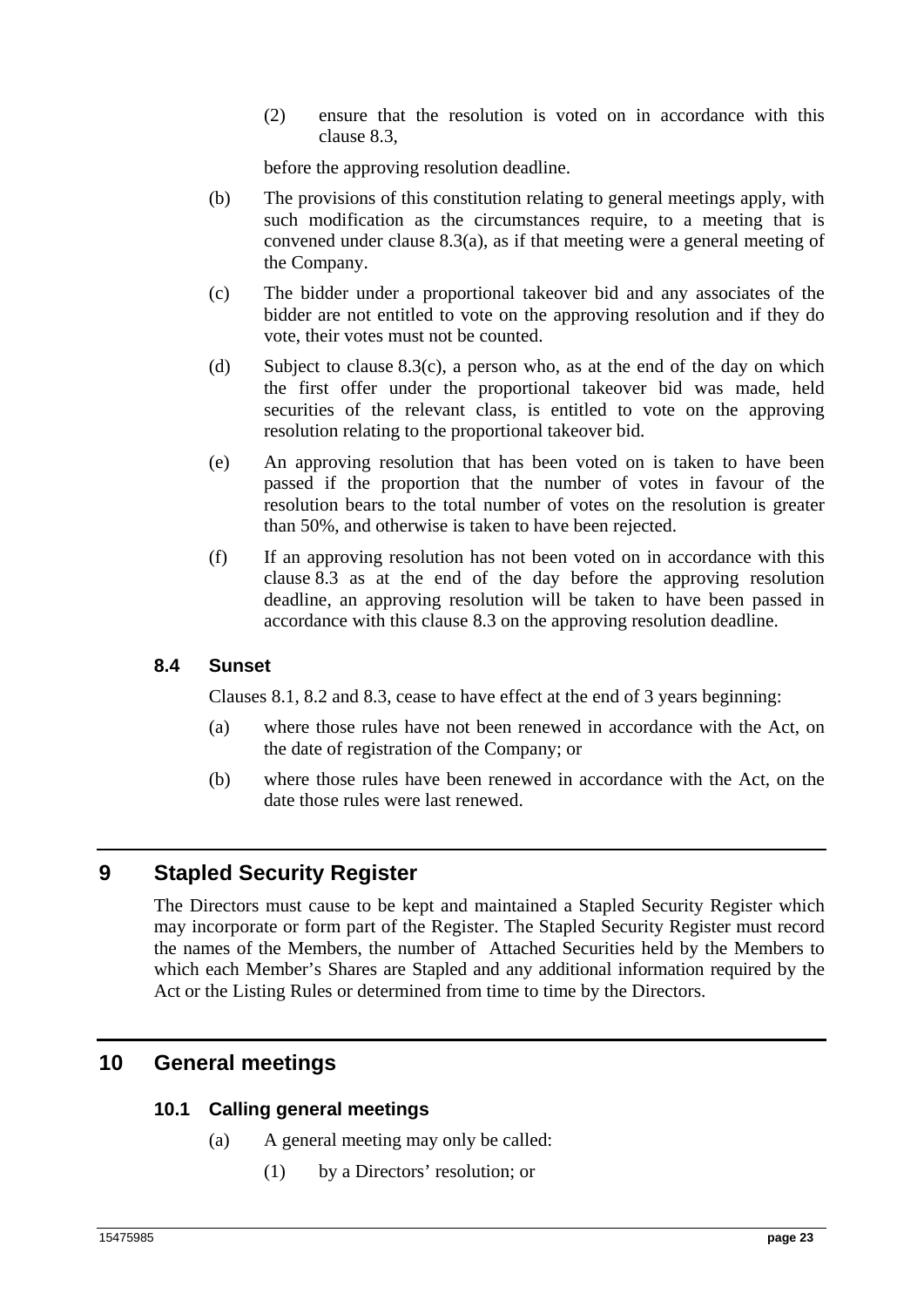- (2) as otherwise provided in the Act.
- (b) The Directors may, by notice to the Exchange, change the venue for, postpone or cancel a general meeting, if they consider that the meeting has become unnecessary, or the venue would be unreasonable or impractical or a change is necessary in the interests of conducting the meeting efficiently, but:
	- (1) a meeting which is not called by a Directors' resolution; and
	- (2) a meeting which is called in accordance with a Members' requisition under the Act;

may not be postponed or cancelled without the prior written consent of the persons who called or requisitioned the meeting.

#### **10.2 Notice of general meetings**

- (a) Notice of a general meeting must be given to each person who at the time of giving the notice:
	- (1) is a Member, Director or auditor of the Company; or
	- (2) is entitled to a Share because of a transmission event and has satisfied the Directors of his or her right to be registered as the holder of, or to transfer, the Shares.
- (b) The content of a notice of a general meeting called by the Directors is to be decided by the Directors, but it must state the general nature of the business to be transacted at the meeting and any other matters required by the Act.
- (c) Unless the Act provides otherwise:
	- (1) no business may be transacted at a general meeting unless the general nature of the business is stated in the notice calling the meeting; and
	- (2) except with the approval of the Directors or the chairperson, no person may move any amendment to a proposed resolution the terms of which are set out in the notice calling the meeting or to a document which relates to such a resolution and a copy of which has been made available to Members to inspect or obtain.
- (d) A person may waive notice of any general meeting by written notice to the Company.
- (e) Failure to give a Member or any other person notice of a general meeting or a proxy form, does not invalidate anything done or resolution passed at the general meeting if:
	- (1) the failure occurred by accident or inadvertent error; or
	- (2) before or after the meeting, the person notifies the Company of the person's agreement to that thing or resolution.
- (f) A person's attendance at a general meeting waives any objection that person may have to: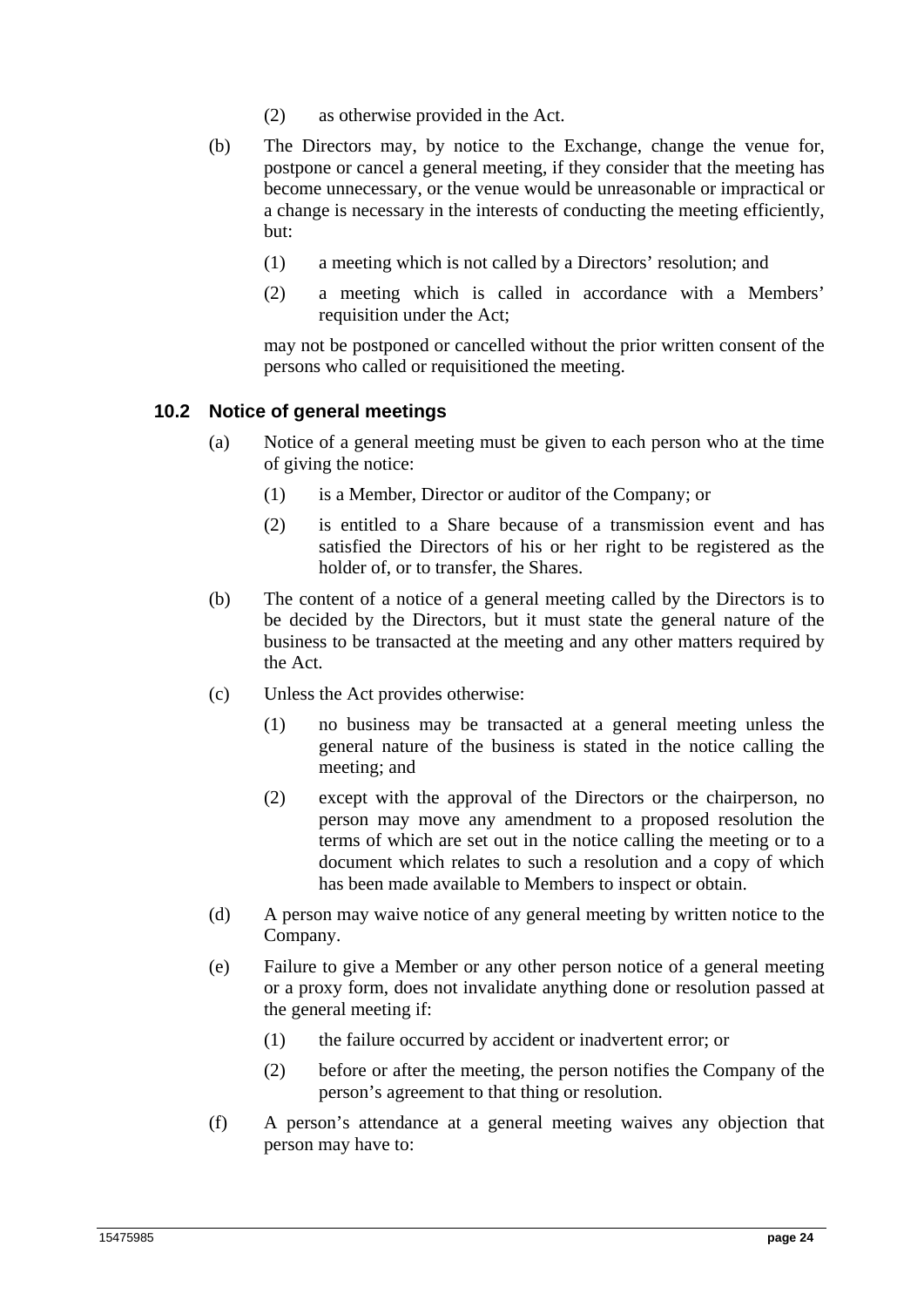- (1) a failure to give notice, or the giving of a defective notice, of the meeting unless the person at the beginning of the meeting objects to the holding of the meeting; and
- (2) the consideration of a particular matter at the meeting which is not within the business referred to in the notice of the meeting, unless the person objects to considering the matter when it is presented.

## **10.3 Admission to general meetings**

- (a) The chairperson of a general meeting may take any action he or she considers appropriate for the safety of persons attending the meeting and the orderly conduct of the meeting and may refuse admission to, or require to leave and remain out of, the meeting any person:
	- (1) in possession of a pictorial-recording or sound-recording device;
	- (2) in possession of a placard or banner;
	- (3) in possession of an article considered by the chairperson to be dangerous, offensive or liable to cause disruption;
	- (4) who refuses to produce or permit examination of any article, or the contents of any article, in the person's possession;
	- (5) who behaves or threatens to behave in a dangerous, offensive or disruptive way; or
	- (6) who is not entitled to receive notice of the meeting (except for a CDP Account Holder in attendance pursuant to clause 10.3(g)).

The chairperson may delegate the powers conferred by this rule to any person he or she thinks fit.

- (b) A person, whether a Member or not, requested by the Directors or the chairperson to attend a general meeting is entitled to be present and, at the request of the chairperson, to speak at the meeting.
- (c) If the chairperson of a general meeting considers that there is not enough room for the Members who wish to attend the meeting, he or she may arrange for any person whom he or she considers cannot be seated in the main meeting room to observe or attend the general meeting in a separate room. Even if the Members present in the separate room are not able to participate in the conduct of the meeting, the meeting will nevertheless be treated as validly held in the main room.
- (d) If a separate meeting place is linked to the main place of a general meeting by an instantaneous audio-visual communication device which, by itself or in conjunction with other arrangements:
	- (1) gives the general body of Members in the separate meeting place a reasonable opportunity to participate in proceedings in the main place;
	- (2) enables the chairperson to be aware of proceedings in the other place; and
	- (3) enables the Members in the separate meeting place to vote on a show of hands or on a poll,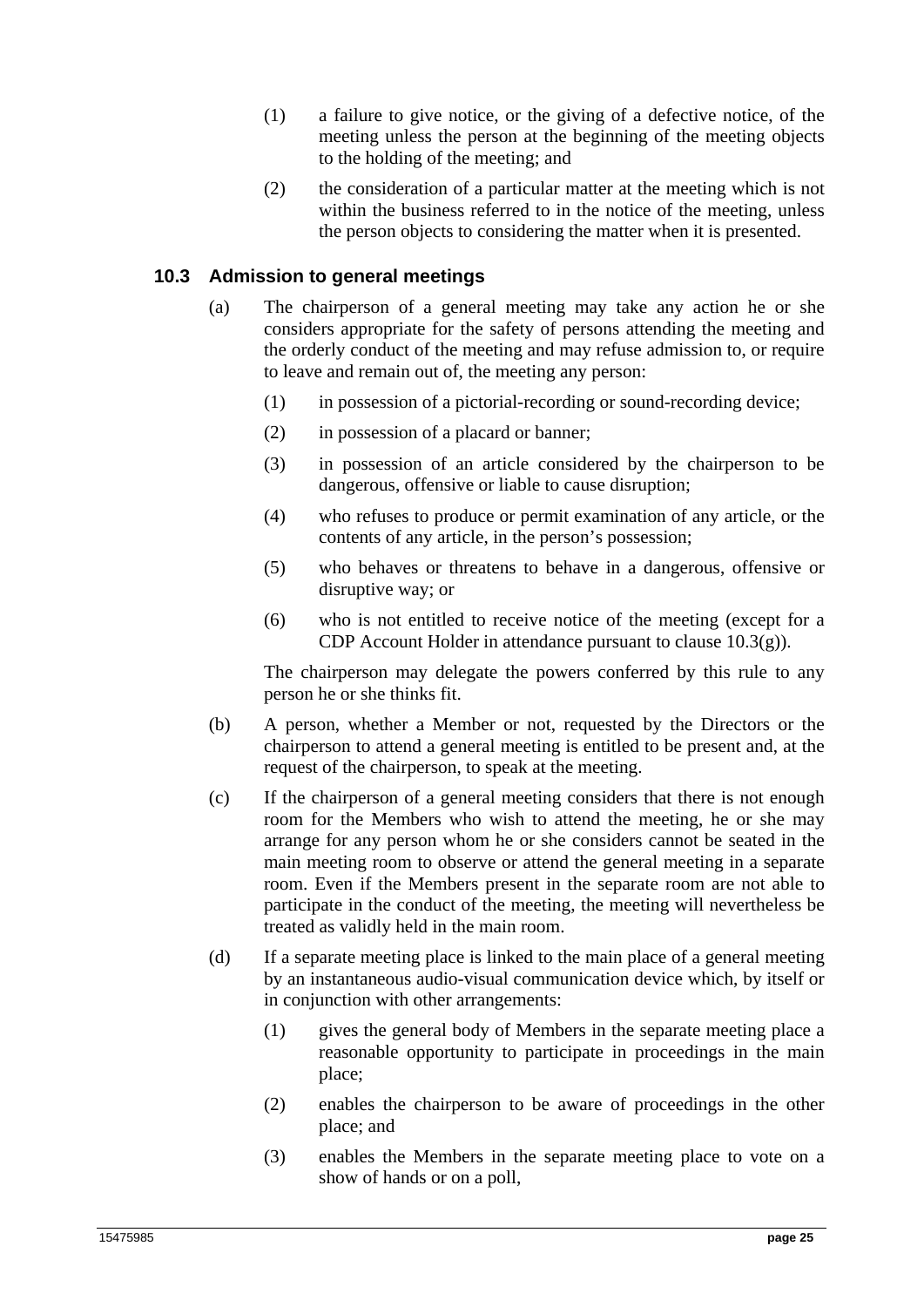a Member present at the separate meeting place is taken to be present at the general meeting and entitled to exercise all rights as if he or she was present at the main place.

- (e) If the communication device encounters a technical difficulty, whether before or during the meeting, which results in the matters required by clause  $10.3(d)(1),(2)$  or (3) at the separate meeting place not being satisfied, the meeting may still be held or continue in the main place (and any other place which is linked under clause  $10.3(d)(1)$  and transact business, even if the members in the separate meeting place are unable to participate. No Member may object to the meeting being held or continuing. However, if the effect of this clause 10.3(e) has not been referred to in the notice calling the meeting, the business the meeting may conduct is limited to adjourning the meeting**.**
- (f) Nothing in this clause 10.3 or in clause 10.6 is to be taken to limit the powers conferred on the chairperson by law.
- (g) Each person who is a CDP Account Holder is permitted to attend (in person) any general meeting, provided that by no later than the time by which proxy forms for a particular general meeting are required to be lodged with the Company the person has:
	- (1) notified the Company of his or her proposed attendance; and
	- (2) provided to the Company evidence which is, in the reasonable opinion of the Directors, satisfactory to show that the person is in fact a CDP Account Holder at that time.

Any CDP Account Holder so attending a general meeting has the same right to speak at that general meeting as a Member. However, a person's status as a CDP Account Holder does not give that person any right to vote (either on a show of hands or on a poll), demand a poll, be counted in a quorum, or enjoy any other rights of the kind typically enjoyed by Members.

#### **10.4 Quorum at general meetings**

- (a) No business may be transacted at a general meeting, except the election of a chairperson and the adjournment of the meeting, unless a quorum of Members is present when the meeting proceeds to business.
- (b) A quorum is:
	- (i) if the Company has 5 or more Members, 5 or more Members present at the meeting and entitled to vote on a resolution at the meeting; or
	- (ii) if the Company has less than 5 Members, 2 Members present at the meeting and entitled to vote on a resolution at the meeting.
- (c) If a quorum is not present within 30 minutes after the time appointed for the general meeting:
	- (1) where the meeting was called at the request of Members, the meeting must be dissolved; or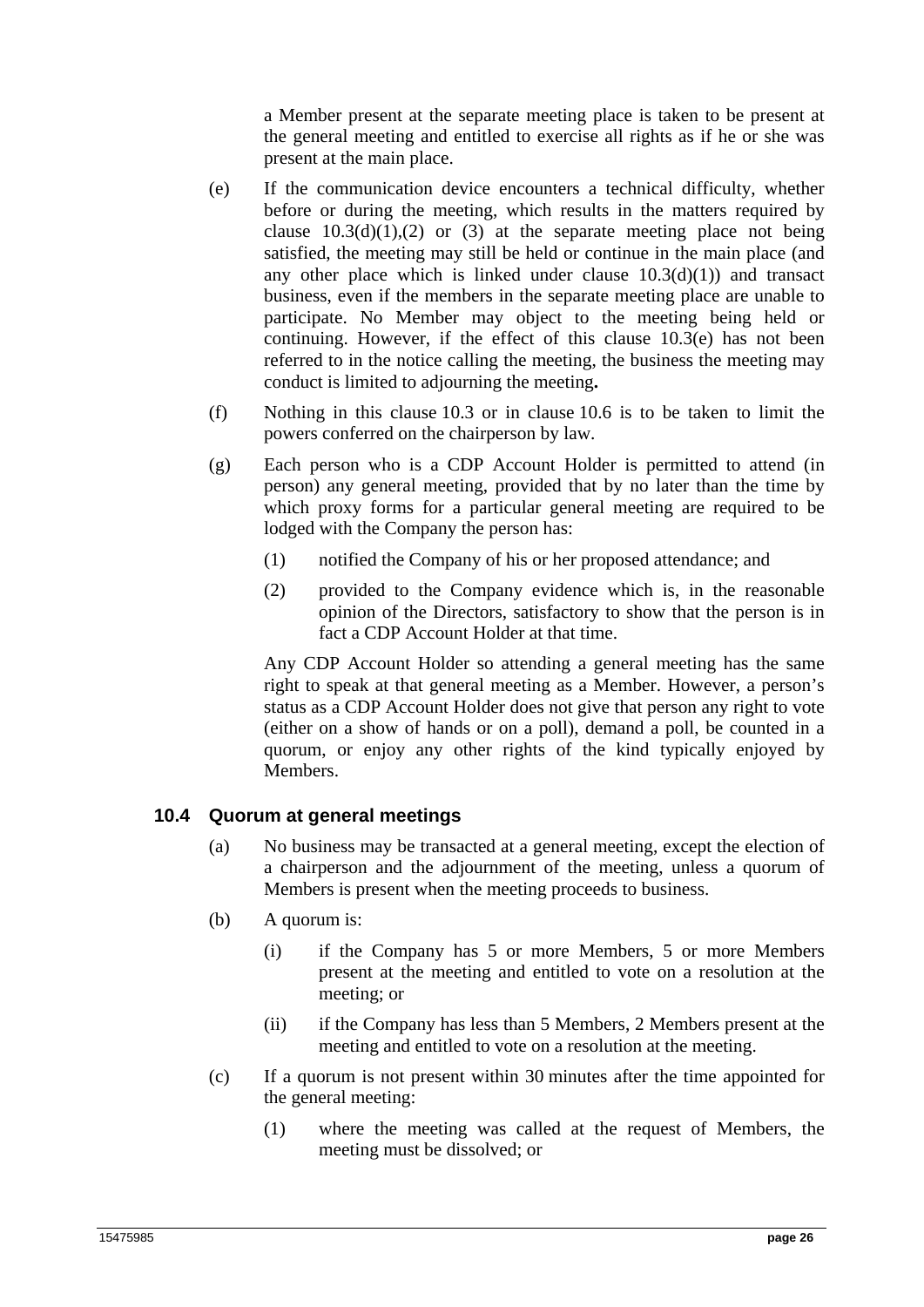- (2) in any other case:
	- (A) the meeting stands adjourned to the day, and at the time and place, the Directors present decide or, if they do not make a decision, to the same day in the next week at the same time and place; and
	- (B) if, at the adjourned meeting, a quorum is not present within 30 minutes after the time appointed for the meeting, the meeting must be dissolved.

## **10.5 Chairperson of general meetings**

- (a) The chairperson of Directors is entitled to preside as chairperson at the meeting.
- (b) In the absence of the chairperson of Directors, the deputy chairperson of Directors is entitled, if present within 15 minutes after the time appointed for a general meeting and willing to act, to preside as chairperson at the meeting.
- (c) The Directors present may choose one of their number to preside as chairperson if, at a general meeting:
	- (1) there is no chairperson or deputy chairperson of Directors;
	- (2) neither the chairperson nor the deputy chairperson of Directors is present within 15 minutes after the time appointed for the meeting; or
	- (3) neither the chairperson nor the deputy chairperson of Directors is willing to act as chairperson of the meeting.
- (d) If the Directors do not choose a chairperson under clause 10.5(c), the Members present must elect as chairperson of the meeting:
	- (1) another Director who is present and willing to act; or
	- (2) if no other Director willing to act is present at the meeting, a Member who is present and willing to act.
- (e) A chairperson of a general meeting may, for any item of business or discrete part of the meeting, vacate the chair in favour of another person nominated by him or her.

## **10.6 Conduct at general meetings**

- (a) Subject to the provisions of the Act, the chairperson of a general meeting is responsible for the general conduct of the meeting and for the procedures to be adopted at the meeting.
- (b) The chairperson may at any time the chairperson considers it necessary or desirable for the proper and orderly conduct of the meeting:
	- (1) impose a limit on the time that a person may speak on each motion or other item of business and terminate debate or discussion on any business, question, motion or resolution being considered by the meeting and require the business, question, motion or resolution to be put to a vote of the Members present; and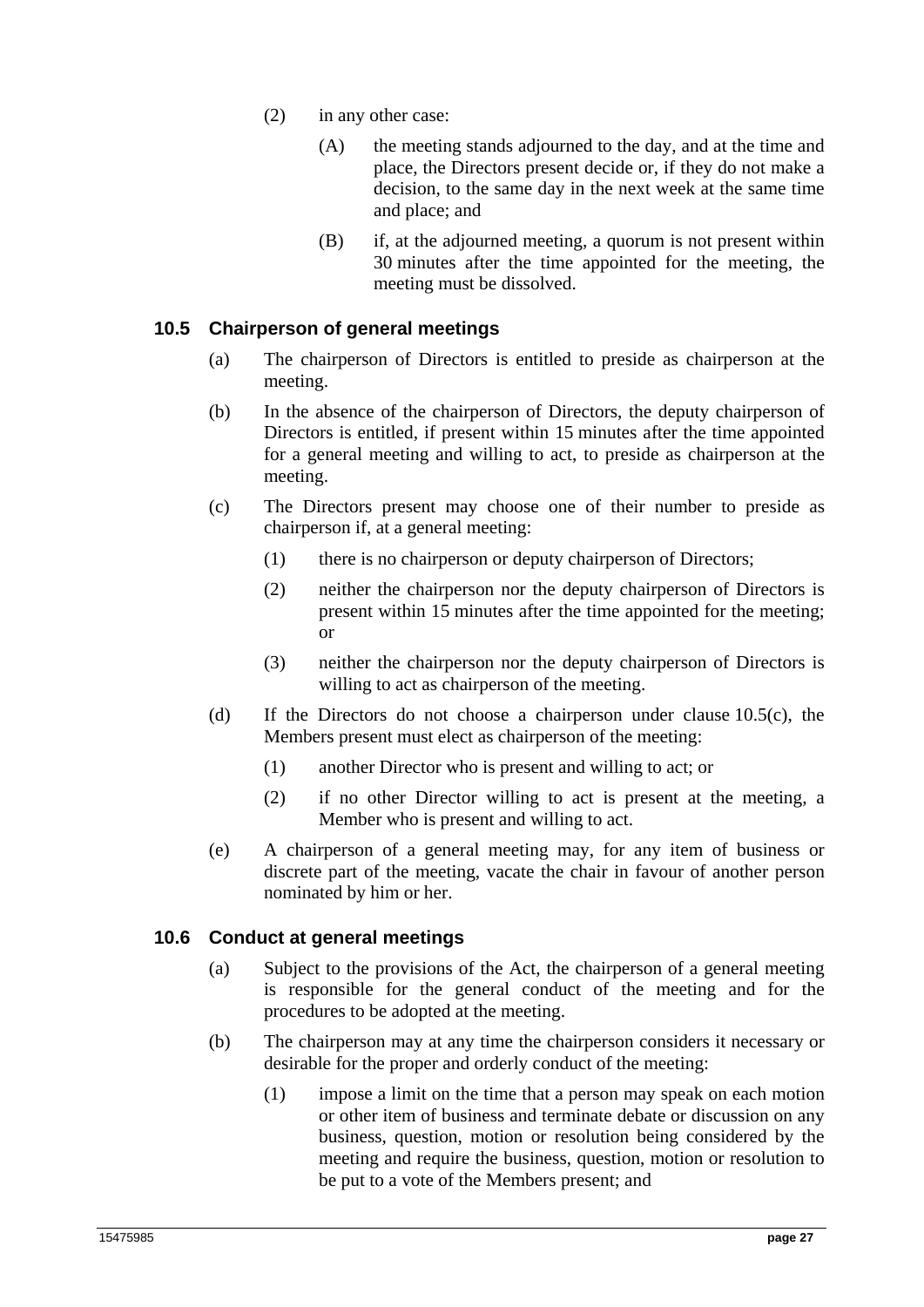- (2) adopt any procedures for casting or recording votes at the meeting whether on a show of hands or on a poll, including the appointment of scrutineers.
- (c) A decision by a chairperson under clauses  $10.6(a)$  or  $10.6(b)$  is final.
- (d) The chairperson may postpone the meeting before it has started, whether or not a quorum is present, if, at the time and place appointed for the meeting, he or she considers that:
	- (1) there is not enough room for the number of Members who wish to attend the meeting; or
	- (2) a postponement is necessary in light of the behaviour of persons present or for any other reason so that the business of the meeting can be properly carried out.
- (e) A postponement under clause 10.6(d) will be to another time, which may be on the same day as the meeting, and may be to another place (and the new time and place will be taken to be the time and place for the meeting as if specified in the notice which called the meeting originally).
- (f) The chairperson may at any time during the course of the meeting:
	- (1) adjourn the meeting or any business, motion, question or resolution being considered or remaining to be considered by the meeting either to a later time at the same meeting or to an adjourned meeting; and
	- (2) for the purpose of allowing any poll to be taken or determined, suspend the proceedings of the meeting for such period or periods as he or she decides without effecting an adjournment. No business may be transacted and no discussion may take place during any suspension of proceedings unless the chairperson otherwise allows.
- (g) The chairperson's rights under clauses 10.6(d) and 10.6(f) are exclusive and, unless the chairperson requires otherwise, no vote may be taken or demanded by the Members present concerning any postponement, adjournment or suspension of proceedings.
- (h) Only unfinished business may be transacted at a meeting resumed after an adjournment.
- (i) Where a meeting is postponed or adjourned under this clause 10.6, notice of the postponed or adjourned meeting must be given to the Exchange, but need not be given to any other person.
- (j) Where a meeting is postponed or adjourned, the Directors may, by notice to the Exchange, postpone, cancel or change the place of the postponed or adjourned meeting.

#### **10.7 Decisions at general meetings**

(a) Except where a resolution requires a special majority, questions arising at a general meeting must be decided by a majority of votes cast by the Members present at the meeting. A decision made in this way is for all purposes a decision of the Members.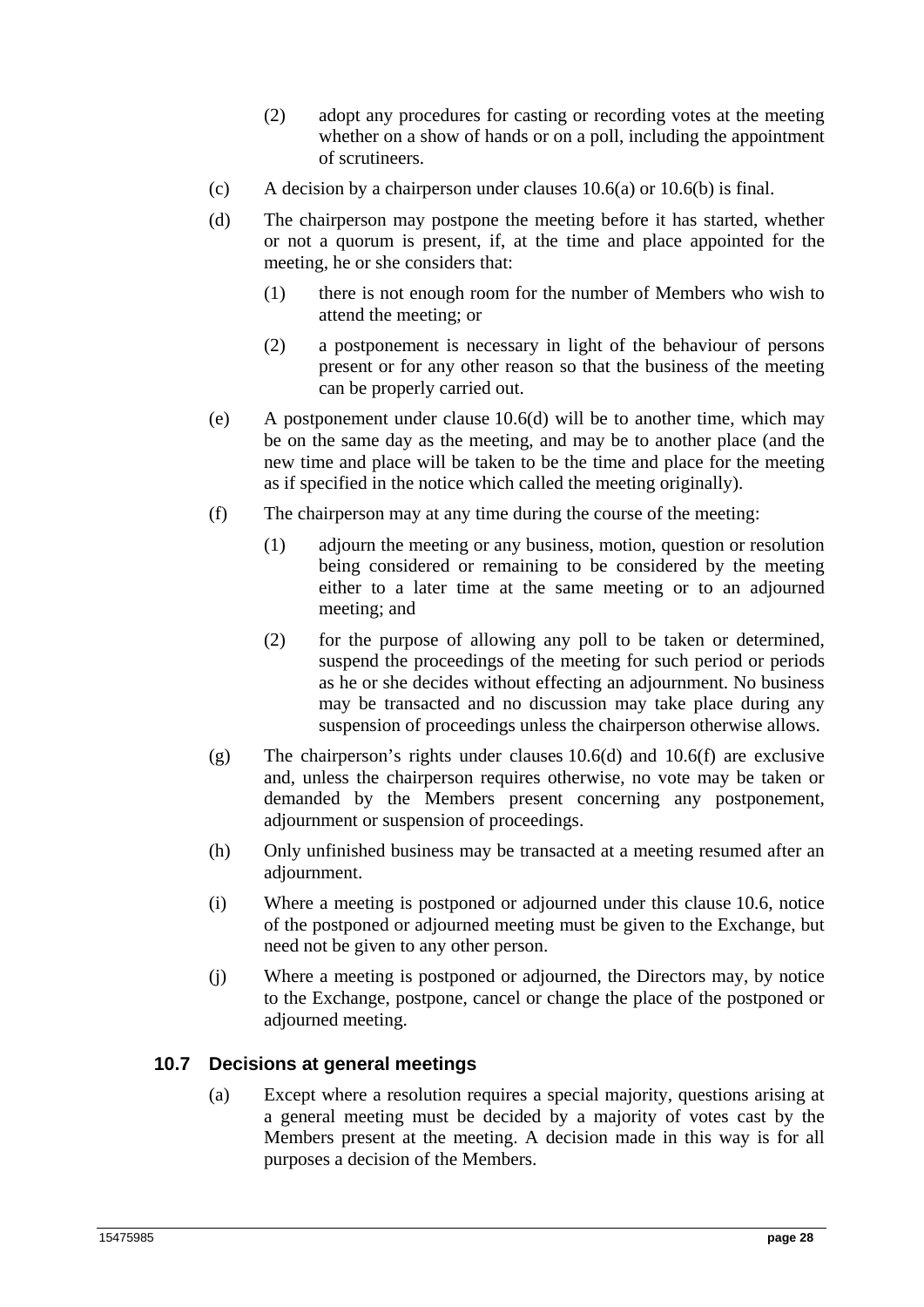- (b) If the votes are equal on a proposed resolution, the chairperson of the meeting has a casting vote, in addition to any deliberative vote.
- (c) A resolution put to the vote of a general meeting must be decided on a show of hands unless a poll is demanded:
	- (1) before the show of hands is taken;
	- (2) before the result of the show of hands is declared; or
	- (3) immediately after the result of the show of hands is declared.
- (d) A poll may be demanded by:
	- (1) the chairperson of the meeting;
	- (2) at least five Members entitled to vote on the resolution; or
	- (3) Members with at least 5% of the votes that may be cast on the resolution on a poll.
- (e) A demand for a poll does not prevent a general meeting continuing to transact any business except the question on which the poll is demanded.
- (f) Unless a poll is duly demanded, a declaration by the chairperson of a general meeting that a resolution has on a show of hands been carried or carried unanimously, or carried by a particular majority, or lost, and an entry to that effect in the book containing the minutes of the proceedings of the Company, is conclusive evidence of the fact without proof of the number or proportion of the votes recorded for or against the resolution.
- (g) If a poll is duly demanded at a general meeting, it must be taken in the way and either at once or after an interval or adjournment as the chairperson of the meeting directs. The result of the poll as declared by the chairperson is the resolution of the meeting at which the poll was demanded.
- (h) A poll cannot be demanded at a general meeting on the election of a chairperson of the meeting.
- (i) The demand for a poll may be withdrawn with the chairperson's consent.
- (j) Despite anything to the contrary in this constitution, the Directors may decide that, at any general meeting or class meeting, a Member who is entitled to attend and vote on a resolution at that Meeting is entitled to a direct vote in respect of that resolution. A 'direct vote' includes a vote delivered to the Company by post, fax or other electronic means approved by the Directors. The Directors may prescribe regulations, rules and procedures in relation to direct voting, including specifying the form, method and timing of giving a direct vote at a meeting in order for the vote to be valid.

## **10.8 Voting rights**

- (a) Subject to this constitution and to any rights or restrictions attached to any Shares or class of Shares, at a general meeting:
	- (1) on a show of hands, every Member present has one vote; and
	- (2) on a poll, every Member present has one vote for each Share held as at the record time by the Member entitling the Member to vote,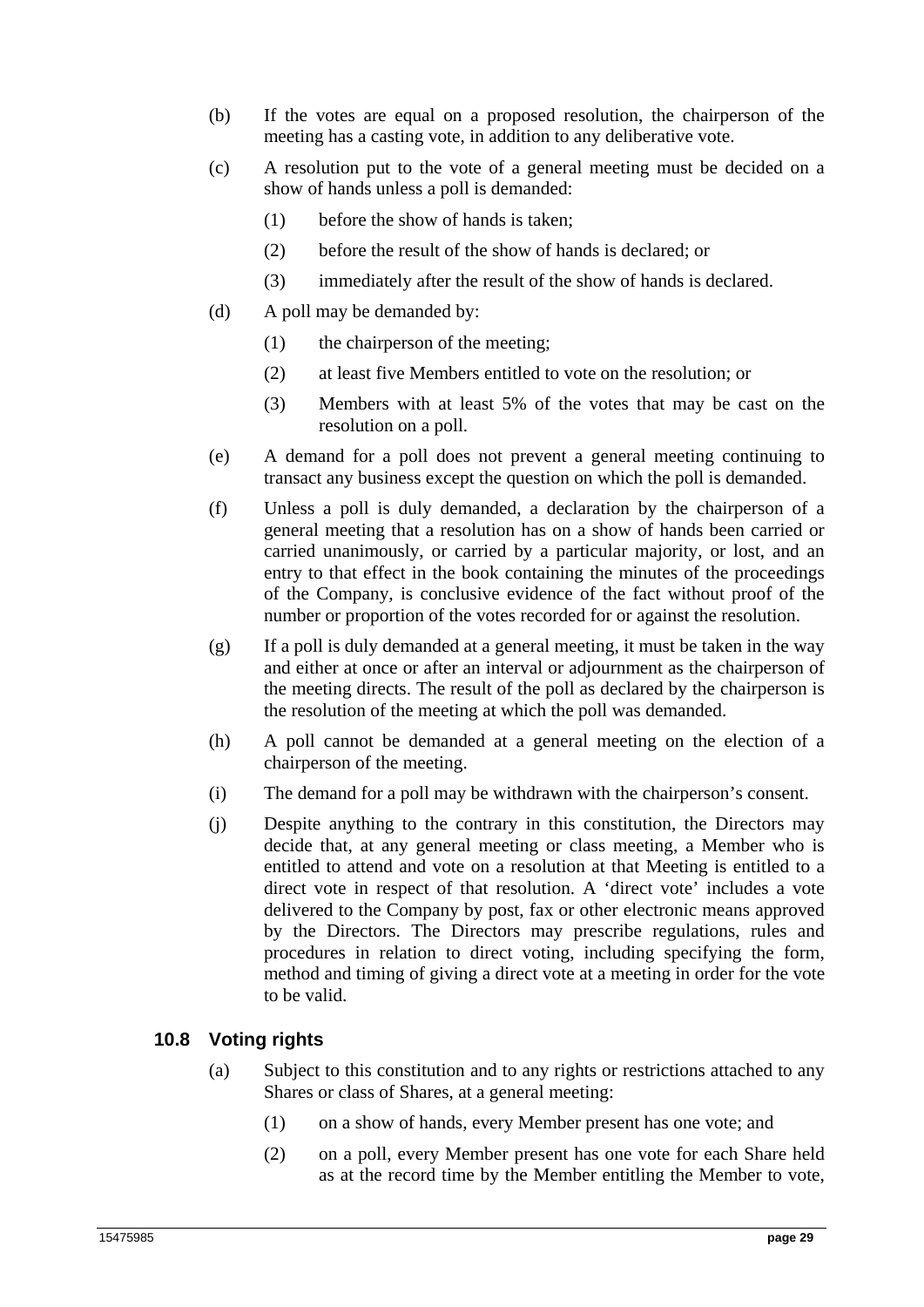except for partly paid Shares, each of which confers on a poll only the fraction of one vote which the amount paid (not credited) on the Share bears to the total amounts paid and payable (excluding amounts credited) on the Share. An amount paid in advance of a call is disregarded for this purpose.

- (b) While Stapling applies, any determination as to voting entitlements must be on the basis that the holders of Attached Securities are also treated in the same manner and at the same time.
- (c) If a person present at a general meeting represents personally or by proxy, attorney or representative more than one Member, on a show of hands the person is entitled to one vote only even though he or she represents more than one Member.
- (d) A joint holder may vote at a meeting either personally or by proxy, attorney or representative as if that person was the sole holder. If more than one joint holder tenders a vote in respect of the relevant Shares, the vote of the holder named first in the register who tenders a vote, whether in person or by proxy, attorney or representative, must be accepted to the exclusion of the votes of the other joint holders.
- (e) The parent or guardian of an infant Member may vote at any general meeting upon such evidence being produced of the relationship or of the appointment of the guardian as the Directors may require and any vote so tendered by a parent or guardian of an infant Member must be accepted to the exclusion of the vote of the infant Member.
- (f) A person entitled to a Share because of a Transmission Event may vote at a general meeting in respect of that Share in the same way as if that person were the registered holder of the Share if, at least 48 hours before the meeting (or such shorter time as the Directors determine), the Directors:
	- (1) admitted that person's right to vote at that meeting in respect of the Share; or
	- (2) were satisfied of that person's right to be registered as the holder of, or to transfer, the Share.

Any vote duly tendered by that person must be accepted and the vote of the registered holder of those Shares must not be counted.

- (g) Where a Member holds a Share, and any Attached Security, on which a call or other amount payable to the Company has not been duly paid:
	- (1) that Member is only entitled to be present at a general meeting and vote if that Member holds, as at the record time, other Shares on which no money is then due and payable; and
	- (2) on a poll, that Member is not entitled to vote in respect of that Share but may vote in respect of any Shares that Member holds, as at the record time, on which no money is then due and payable.
- (h) A Member is not entitled to vote on a resolution if, under the Act or the Listing Rules, the notice which called the meeting specified that:
	- (1) the Member must not vote or must abstain from voting on the resolution; or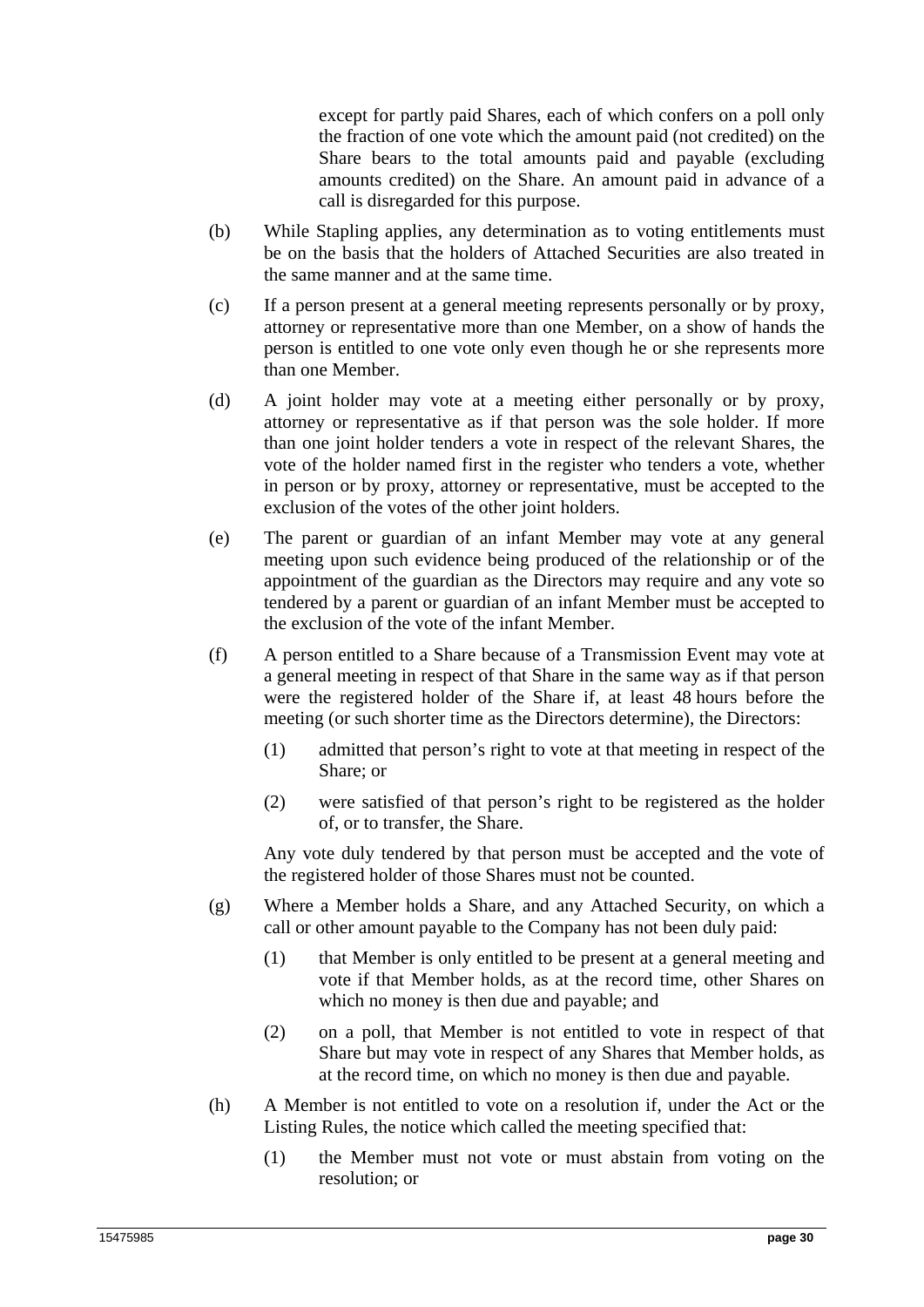(2) a vote on the resolution by the Member must be disregarded for any purposes.

If the Member or a person acting as proxy, attorney or representative of the Member does tender a vote on that resolution, their vote must not be counted.

- (i) An objection to the validity of a vote tendered at a general meeting must be:
	- (1) raised before or immediately after the result of the vote is declared; and
	- (2) referred to the chairperson of the meeting, whose decision is final.
- (j) A vote tendered, but not disallowed by the chairperson of a meeting under clause 10.8(i), is valid for all purposes, even if it would not otherwise have been valid.
- (k) The chairperson may decide any difficulty or dispute which arises as to the number of votes which may be cast by or on behalf of any Member and the decision of the chairperson is final.

#### **10.9 Representation at general meetings**

- (a) Subject to this constitution, each Member entitled to vote at a general meeting may vote:
	- (1) in person or, where a Member is a body corporate, by its representative;
	- (2) by not more than 2 proxies; or
	- (3) by not more than 2 attorneys.
- (b) A proxy, attorney or representative may, but need not, be a Member of the Company.
- (c) An instrument appointing a proxy is valid if it is in accordance with the Act or in any form approved by the Directors.
- (d) For the purposes of this clause 10.9 a proxy appointment received at an electronic address specified in the notice of general meeting for the receipt of proxy appointment or otherwise received by the Company in accordance with the Act is taken to have been signed or executed if the appointment:
	- (1) includes or is accompanied by a personal identification code allocated by the Company to the Member making the appointment;
	- (2) has been authorised by the Member in another manner approved by the Directors and specified in or with the notice of meeting; or
	- (3) is otherwise authenticated in accordance with the Act.
- (e) A vote given in accordance with an instrument appointing a proxy or attorney is valid despite the transfer of the Share in respect of which the instrument was given if the transfer is not registered by the time at which the instrument appointing the proxy or attorney is required to be received under clause 10.9(i).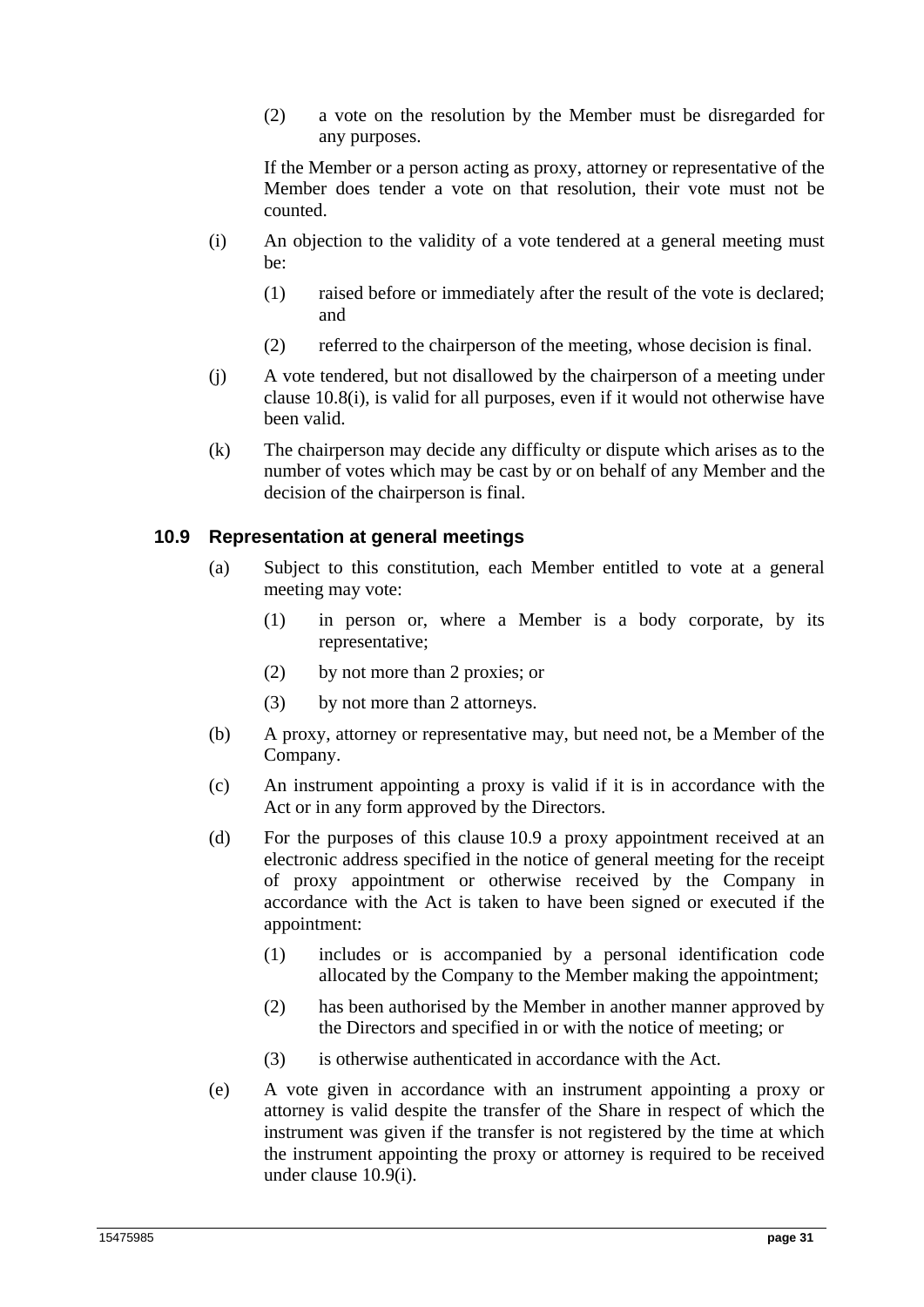- (f) Unless the instrument or resolution appointing a proxy, attorney or representative provides differently, the proxy, attorney or representative has the same rights to speak, demand a poll, join in demanding a poll or act generally at the meeting as the Member would have had if the Member was present.
- (g) Unless otherwise provided in the appointment of a proxy, attorney or representative, an appointment will be taken to confer authority:
	- (1) even though the instrument may refer to specific resolutions and may direct the proxy, attorney or representative how to vote on those resolutions:
		- (A) to vote on any amendment moved to the proposed resolutions and on any motion that the proposed resolutions not be put or any similar motion;
		- (B) to vote on any procedural motion, including any motion to elect the chairperson, to vacate the chair or to adjourn the meeting; and
		- (C) to act generally at the meeting; and
	- (2) even though the instrument may refer to a specific meeting to be held at a specified time or venue, where the meeting is rescheduled or adjourned to another time or changed to another venue, to attend and vote at the re-scheduled or adjourned meeting or at the new venue.
- (h) A proxy form issued by the Company must allow for the insertion of the name of the person to be primarily appointed as proxy and may provide that, in circumstances and on conditions specified in the form that are not inconsistent with this constitution, the chairperson of the relevant meeting (or another person specified in the form) is appointed as proxy.
- (i) A proxy or attorney may not vote at a general meeting or adjourned or postponed meeting or on a poll unless the instrument appointing the proxy or attorney, and the authority under which the instrument is signed or a certified copy of the authority, are received by the Company:
	- (1) at least 48 hours, or such lesser time as specified by the Directors and notified in the notice of meeting, (or in the case of an adjournment or postponement of a meeting, including an adjourned meeting, any lesser time that the Directors or the chairperson of the meeting decides) before the time for holding the meeting or adjourned or postponed meeting or taking the poll, as applicable; or
	- (2) where clause 10.9(k) applies, such shorter period before the time for holding the meeting or adjourned or postponed meeting or taking the poll, as applicable, as the Company determines in its discretion.

A document is received by the Company under this clause 10.9(i) when it is received in accordance with the Act, and to the extent permitted by the Act, if the document is produced or the transmission of the document is otherwise verified to the Company in the way specified in the notice of meeting.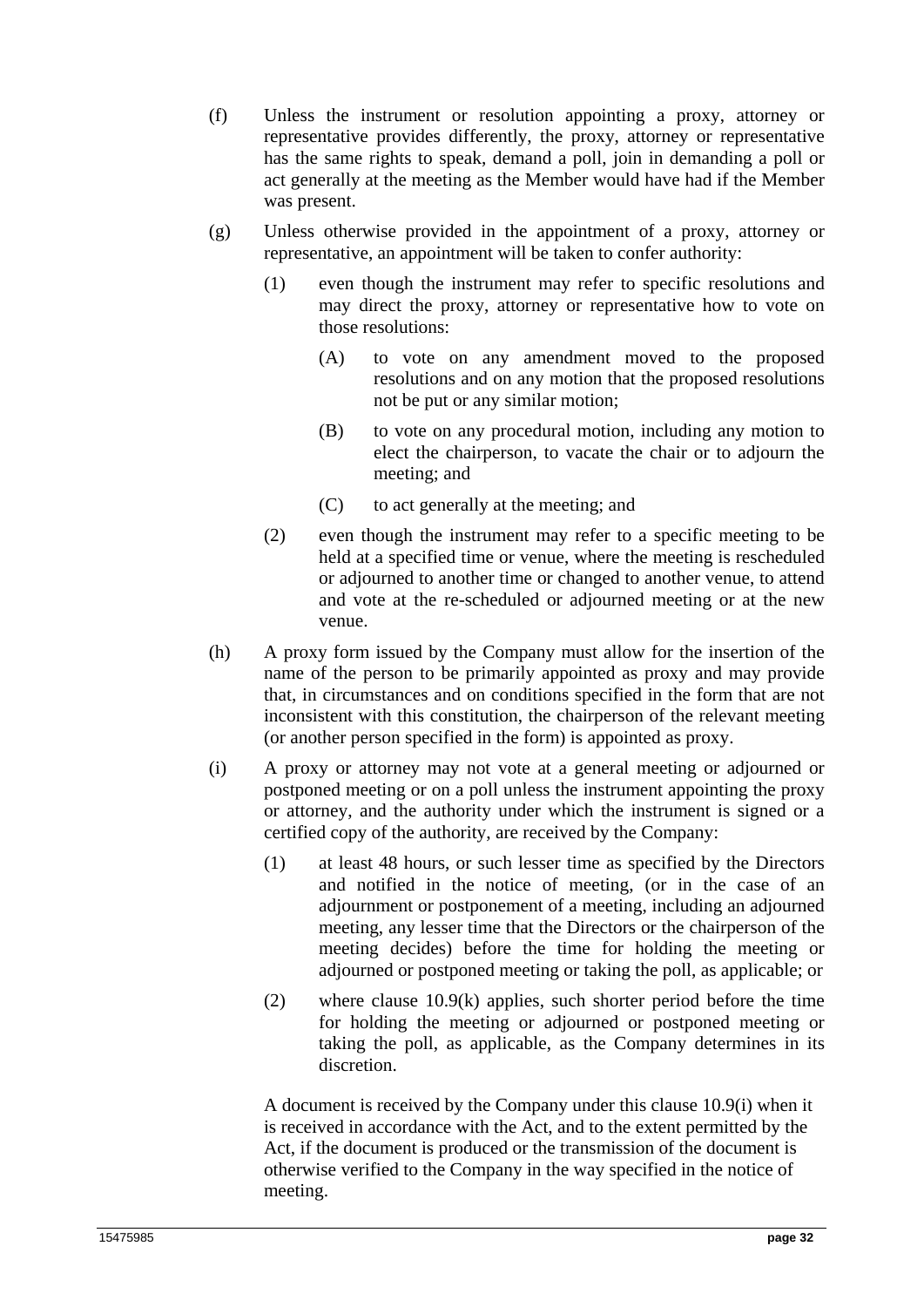- (j) The Company is entitled to clarify with a Member any instruction on an appointment of proxy or attorney which is received by the Company within a period referred to in clause  $10.9(i)(1)$  or  $10.9(i)(2)$  as applicable by written or verbal communication. The Company, at its discretion, is entitled to amend the contents of any appointment of proxy or attorney to reflect any clarification in instruction and the Member at that time is taken to have appointed the Company as its attorney for this purpose.
- (k) Where an instrument appointing a proxy or attorney has been received by the Company within the period specified in clause 10.9(i)(1) and the Company considers that the instrument has not been duly executed, the Company, in its discretion, may:
	- (1) return the instrument appointing the proxy or attorney to the appointing Member; and
	- (2) request that the Member duly execute the appointment and return it to the Company within the period determined by the Company under clause 10.9(i)(2) and notified to the Member.
- (l) An instrument appointing a proxy or attorney which is received by the Company in accordance with clause  $10.9(k)$  is taken to have been validly received by the Company.
- (m) The appointment of a proxy or attorney is not revoked by the appointor attending and taking part in the general meeting, but if the appointor votes on a resolution, the proxy or attorney is not entitled to vote, and must not vote, as the appointor's proxy or attorney on the resolution.
- (n) Where a Member appoints 2 proxies or attorneys to vote at the same general meeting:
	- (1) if the appointment does not specify the proportion or number of the Member's votes each proxy or attorney may exercise, each proxy or attorney may exercise half the Member's votes;
	- (2) on a show of hands, neither proxy or attorney may vote if more than one proxy or attorney attends; and
	- (3) on a poll, each proxy or attorney may only exercise votes in respect of those Shares or voting rights the proxy or attorney represents.
- (o) Unless written notice of the matter has been received at the Company's registered office (or at another place specified for lodging an appointment of a proxy or attorney for the meeting) at least 48 hours (or, in the case of an adjournment or postponement of a meeting, any lesser time that the Directors or the chairperson of the meeting decide) before the time for holding a meeting, adjourned meeting or poll, a vote cast by a proxy or attorney is valid even if, before the vote is cast:
	- (1) a Transmission Event occurs to the Member; or
	- (2) the Member revokes the appointment of the proxy or attorney or revokes the authority under which a third party appointed the proxy or attorney; or
	- (3) the Member has issued a clarifying instruction under clause 10.9(j).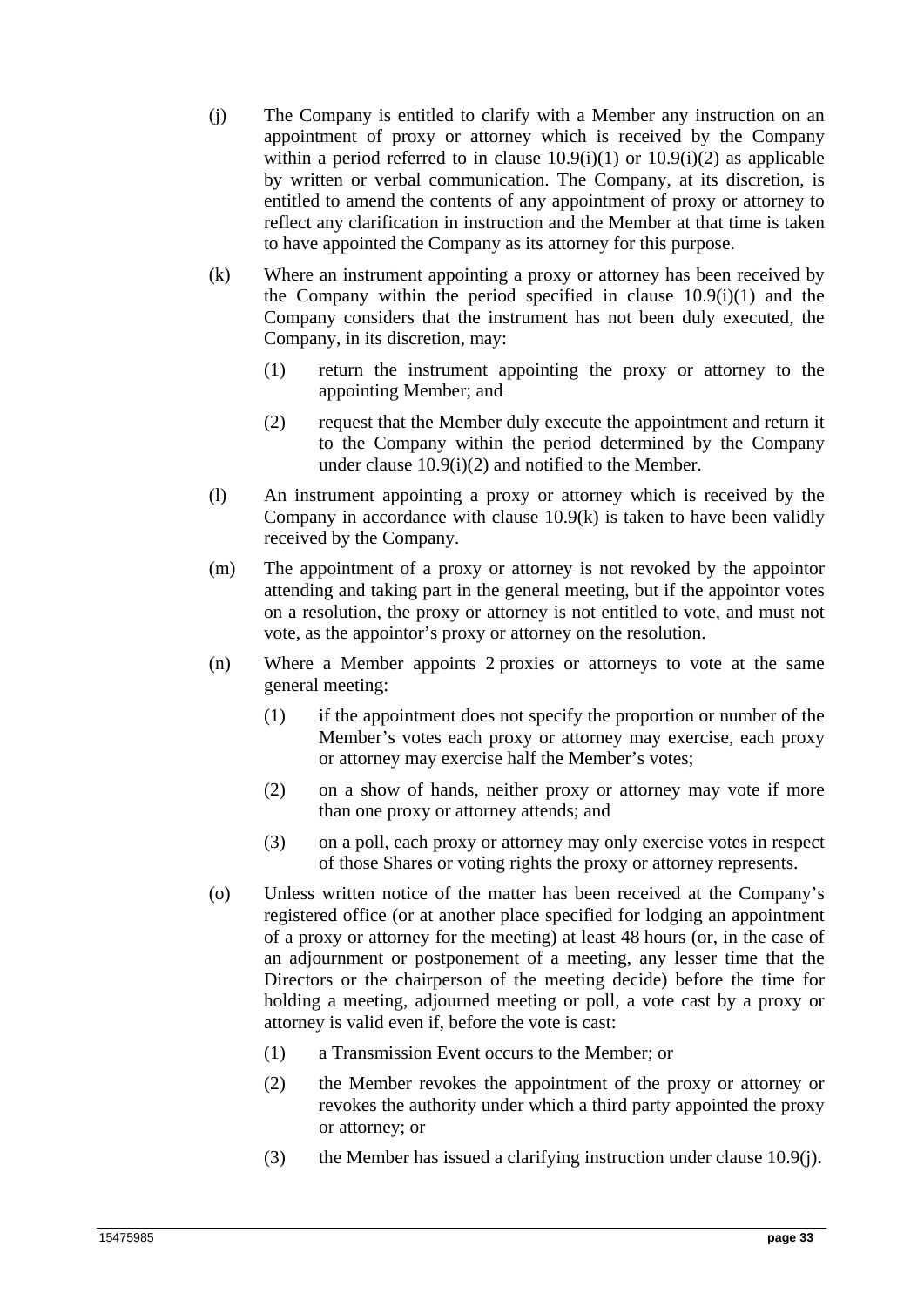- (p) Where authority is given to a proxy, attorney or representative concerning a meeting to be held on or before a specified date or at a specified place and that meeting is postponed to a later date or the meeting place is changed, the authority is taken to include authority to act at the re-scheduled meeting unless the Member granting the authority gives the Company notice to the contrary under clause 10.9(i).
- (q) The chairperson of a meeting may:
	- (1) permit a person claiming to be a representative to exercise the powers of a representative, even if the person is unable to establish to the chairperson's satisfaction that he or she has been validly appointed; or
	- (2) permit the person to exercise those powers on the condition that, if required by the Company, he or she produce evidence of the appointment within the time set by the chairperson.
- (r) The chairperson of a meeting may require a person acting as a proxy, attorney or representative to establish to the chairperson's satisfaction that the person is the person duly appointed to act. If the person fails to satisfy the requirement, the chairperson may exclude the person from attending or voting at the meeting.
- (s) The chairperson may delegate his or her powers under clauses  $10.9(q)$  and 10.9(r) to any person.

## **10.10 Effect of Stapling**

- (a) While Stapling applies, the Directors and the directors of Stapled Entities, may attend and speak at any meeting of Members, or invite any other person to attend and speak.
- (b) While Stapling applies, if permitted by the Act and any applicable ASIC relief, any meeting of Members may be held with and as part of a meeting of the members of the Stapled Entities. If such a joint meeting is permitted, both of the following apply:
	- (1) the joint meeting will be convened and held in accordance with the procedures that apply to the holding of meetings of Members and the members of the Stapled Entities, which such modifications as the Directors decide:
	- (2) any decision made by or resolution passed by the joint meeting will be taken for all purposes as a decision made by or resolution passed by the Members.

# **11 Directors**

#### **11.1 Appointment and retirement of Directors**

(a) The minimum number of Directors is 4. The maximum number of Directors is to be fixed by the Directors, but may not be more than 14 unless the Company in general meeting resolves otherwise. The Directors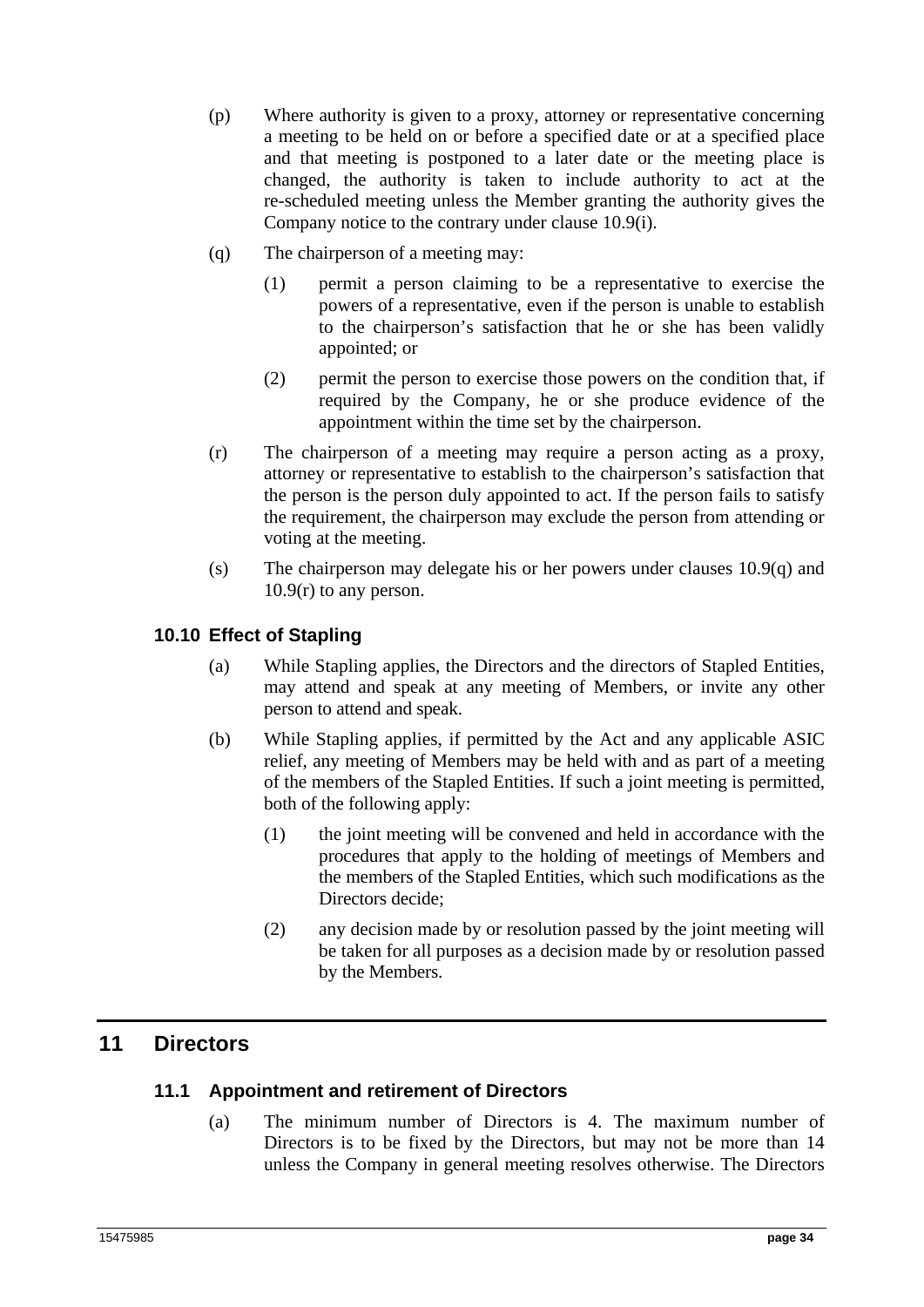must not determine a maximum which is less than the number of Directors in office at the time the determination takes effect.

- (b) The Directors may appoint any natural person to be a Director, either as an addition to the existing Directors or to fill a casual vacancy, but so that the total number of Directors does not exceed the maximum number fixed under this constitution.
- (c) A Director appointed by the Directors under clause 11.1(b), who is not a managing Director, holds office only until the conclusion of the next AGM following his or her appointment.
- (d) No Director who is not the managing Director may hold office without re-election beyond the third AGM following the meeting at which the Director was last elected or re-elected.
- (e) If there is more than one managing Director, only one of them, nominated by the Directors, is entitled not to be subject to vacation of office under clause 11.1(c) or retirement under clauses 11.1(d) or 11.1(f).
- (f) To the extent that the Listing Rules require an election of Directors to be held and no Director would otherwise be required (by clauses 11.1(c) or 11.1(d)) to submit for election or re-election the Director to retire is any Director who wishes to retire and offer himself or herself for re-election, otherwise it is the Director who has been longest in office since their last election or appointment (excluding the managing Director). As between Directors who were last elected or appointed on the same day, the Director to retire must be decided by lot (unless they can agree among themselves).
- (g) The Directors to retire under clauses 11.1(d) or 11.1(f) are decided having regard to the composition of the board of Directors at the date of the notice calling the AGM. A Director is not required to retire and is not relieved from retiring because of a change in the number or identity of the directors after the date of the notice but before the meeting closes.
- (h) The Company may by resolution at an AGM fill an office vacated by a Director under clauses  $11.1(c)$ ,  $11.1(d)$ ,  $11.1(f)$  or  $11.2$  by electing or re-electing an eligible person to that office.
- (i) The retirement of a Director from office under this constitution and the re-election of the Director or the election of another person to that office (as the case may be) takes effect at the conclusion of the meeting at which the retirement and re-election or election occur.
- (j) A person is eligible for election to the office of a Director at a general meeting only if:
	- (1) the person is in office as a Director immediately before that meeting;
	- (2) the person has been nominated by the Directors for election at that meeting;
	- (3) where the person is a Member, he or she has at least 35 business days and, in the case of a general meeting the Directors have been duly requested by Members under the Act to call, at least 30 business days (or, in each case, such longer period as may be permitted under the Listing Rules) but, in each case, no more than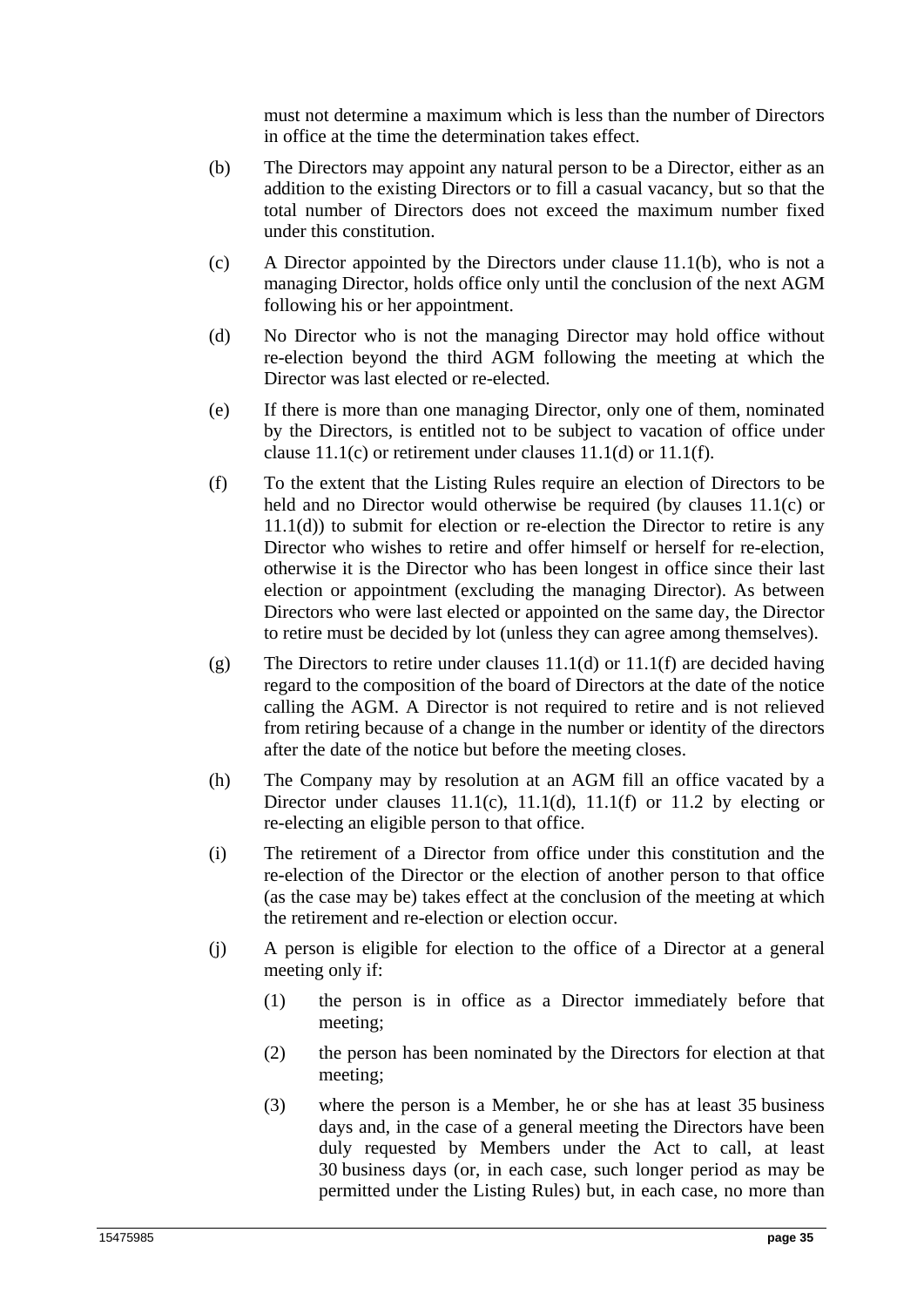90 business days before the meeting, given the Company a notice signed by him or her stating the Member's desire to be a candidate for election at that meeting; or

- (4) where the person is not a Member, a Member intending to nominate the person for election at that meeting has, at least 35 business days and, in the case of a general meeting the Directors have been duly requested by Members under the Act to call, at least 30 business days (or, in each case, such longer period as may be permitted under the Listing Rules) but, in each case, no more than 90 business days before the meeting, given the Company a notice signed by the Member stating the Member's intention to nominate the person for election, and a notice signed by the person stating his or her consent to the nomination.
- (k) A partner, employer or employee of an auditor of the Company may not be appointed or elected as a Director.

## **11.2 Vacating office**

In addition to the circumstances prescribed by the Act and this constitution, the office of a Director becomes vacant if the Director:

- (a) becomes of unsound mind or a person who is, or whose estate is, liable to be dealt with in any way under the law relating to mental health;
- (b) becomes bankrupt or insolvent or makes any arrangement or composition with his or her creditors generally;
- (c) is convicted on indictment of an offence and the Directors do not within 1 month after that conviction resolve to confirm the Director's appointment or election (as the case may be) to the office of Director;
- (d) fails to attend meetings of the Directors for more than 3 consecutive months without leave of absence from the Directors and a majority of the other directors have not, within 14 days of having been given a notice by the company secretary giving details of the absence, resolved that leave of absence be granted; or
- (e) resigns by written notice to the Company.

#### **11.3 Remuneration**

- (a) Each Director is entitled to such remuneration from the Company for his or her services as a Directors as the Directors decide but the total amount provided to all Directors for their services as Directors in any year, excluding any amounts paid under clauses  $11.3(e)$ ,  $(f)$ ,  $(g)$ ,  $(h)$  or  $(i)$ , must not exceed in aggregate in any financial year the amount fixed by the Company in general meeting. When calculating a Director's remuneration for the purposes of this clause  $11.3(a)$ , any amount paid by the Company or related body corporate:
	- (1) to a superannuation, retirement or pension fund for a Director so that the Company is not liable to pay the superannuation guarantee charge or similar statutory change is to be included; and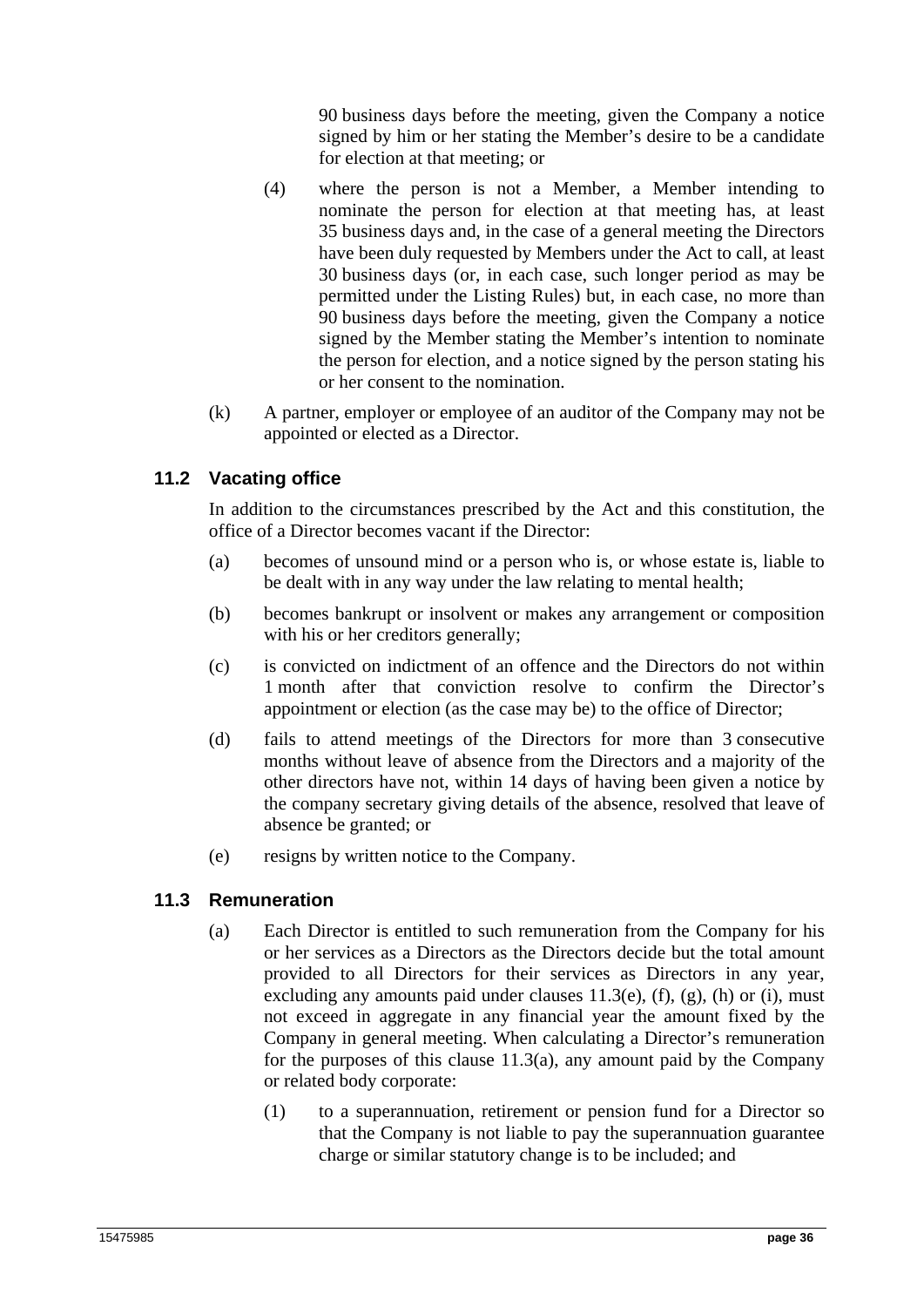- (2) for any insurance premium paid or agreed to be paid for a Director under clause 13.4 is to be excluded.
- (b) Remuneration under clause 11.3(a) may be provided in such manner that the Directors decide, including by way of non cash benefit, such as a contribution to a superannuation fund.
- (c) The remuneration is taken to accrue from day to day.
- (d) The remuneration of a Director (who is not a managing Director or an executive Director) must not include a commission on, or a percentage of, profits or operating revenue.
- (e) The Directors are entitled to be paid all travelling and other expenses they incur in attending to the Company's affairs, including attending and returning from general meetings of the Company or meetings of the Directors or of committees of the Directors.
- (f) If a Director, with the concurrence of the Directors, performs extra services or makes any special exertions for the benefit of the Company, the Directors may cause that Director to be paid out of the funds of the Company such special and additional remuneration as the Directors decide is appropriate having regard to the value to the Company of the extra services or special exertions.
- (g) If a Director is also an officer of the Company or of a related body corporate in a capacity other than Director, any remuneration that Director may receive for acting as that officer may be either in addition to or instead of that Director's remuneration under clause 11.3(a).
- (h) The Directors may:
	- (1) at any time after a Director dies or ceases to hold office as a Director for any other reason, pay or provide to the Director or a legal personal representative, spouse, relative or dependant of the Director, in addition to the remuneration of that Director under clause 11.3(a), a pension or benefit for past services rendered by that Director; and
	- (2) cause the Company to enter into a contract with the Director or a legal personal representative, spouse, relative or dependant of the Director to give effect to such a payment or provide for such a benefit.
- (i) The Directors may establish or support, or assist in the establishment or support, of funds and trusts to provide pension, retirement, superannuation or similar payments or benefits to or in respect of the Directors or former Directors and grant pensions and allowances to those persons or their dependants either by periodic payment or a lump sum. However, the establishment of a pension or retirement fund is subject to approval of all Directors in office at that time.

## **11.4 Director need not be a Member**

(a) A Director is not required to hold any Shares in the Company to qualify for appointment.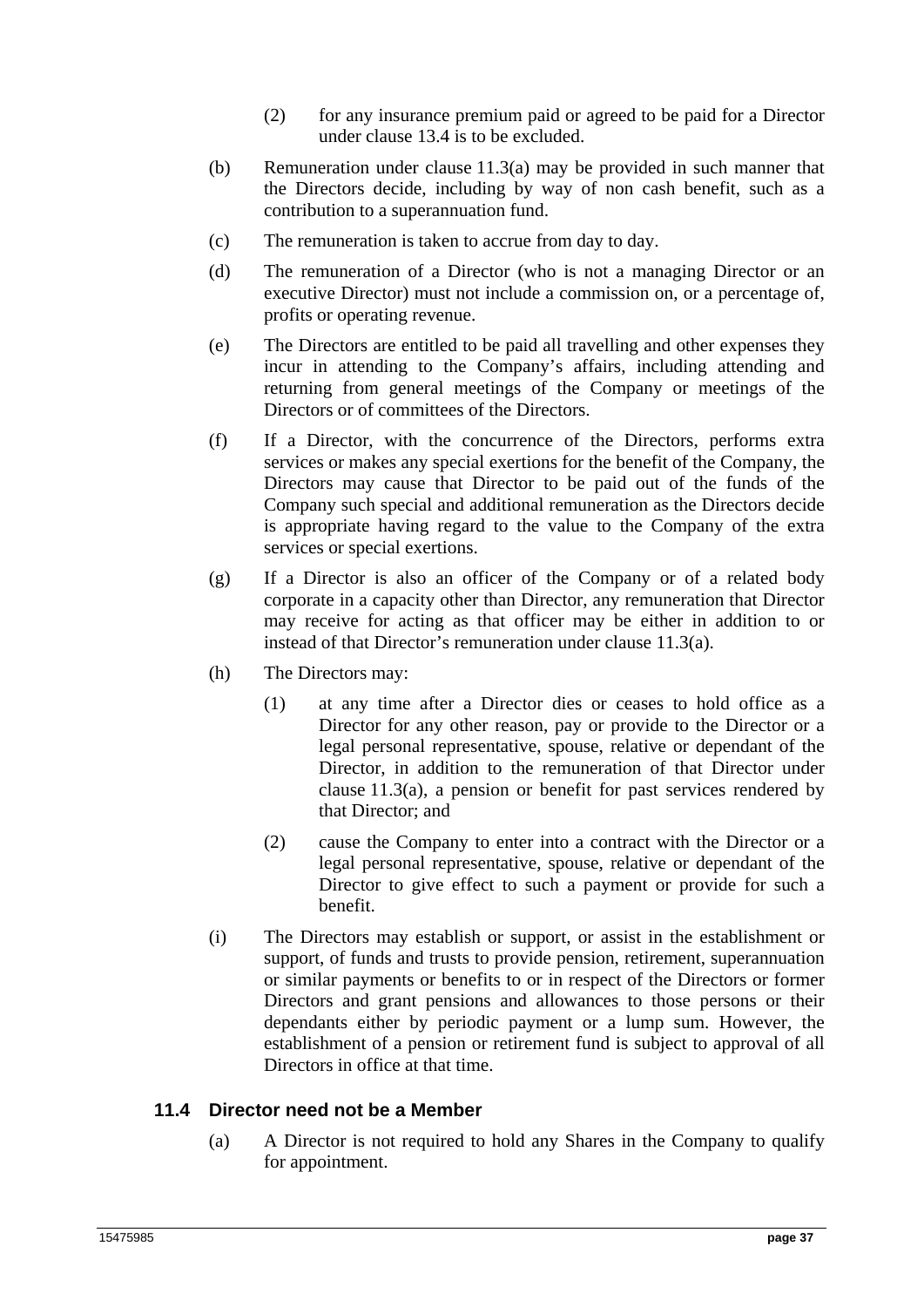(b) A Director is entitled to attend and speak at general meetings and at meetings of the holders of a class of Shares, even if he or she is not a Member or a holder of Shares in the relevant class.

## **11.5 Directors may contract with the Company and hold other offices**

- (a) The Directors may make regulations requiring the disclosure of interests that a Director, and any person deemed by the Directors to be related to or associated with the Director, may have in any matter concerning the Company or a related body corporate. Any regulations made under this constitution bind all Directors.
- (b) No act, transaction, agreement, instrument, resolution or other thing is invalid or voidable only because a person fails to comply with any regulation made under clause 11.5(a).
- (c) A Director is not disqualified from contracting or entering into an arrangement with the Company as vendor, purchaser or in another capacity, merely because the Director holds office as a Director or because of the fiduciary obligations arising from that office.
- (d) A contract or arrangement entered into by or on behalf of the Company in which a Director is in any way interested is not invalid or voidable merely because the Director holds office as a Director or because of the fiduciary obligations arising from that office.
- (e) A Director who is interested in any arrangement involving the Company is not liable to account to the Company for any profit realised under the arrangement merely because the Director holds office as a Director or because of the fiduciary obligations arising from that office**,** provided that the Director complies with the disclosure requirements applicable to the Director under clause 11.5(a) and under the Act regarding that interest.
- (f) A Director may hold any other office or position (except auditor) in the Company or any related body corporate in conjunction with his or her Directorship and may be appointed to that office or position on terms (including remuneration and tenure) the Directors decide.
- (g) A Director may be or become a Director or other officer of, or interested in, any related body corporate or any other body corporate, and need not account to the Company for any remuneration or other benefits the Director receives as a Director or officer of, or from having an interest in, that body corporate.
- (h) A Director who has an interest in a matter that is being considered at a meeting of Directors may, despite that interest, vote, be present and be counted in a quorum at the meeting, unless that is prohibited by the Act. No act, transaction, agreement, instrument, resolution or other thing is invalid or voidable only because a Director fails to comply with that prohibition.
- (i) The Directors may exercise the voting rights given by Shares in any corporation held or owned by the Company in any way the Directors decide. This includes voting for any resolution appointing a Director as a Director or other officer of that corporation or voting for the payment of remuneration to the Directors or other officers of that corporation. A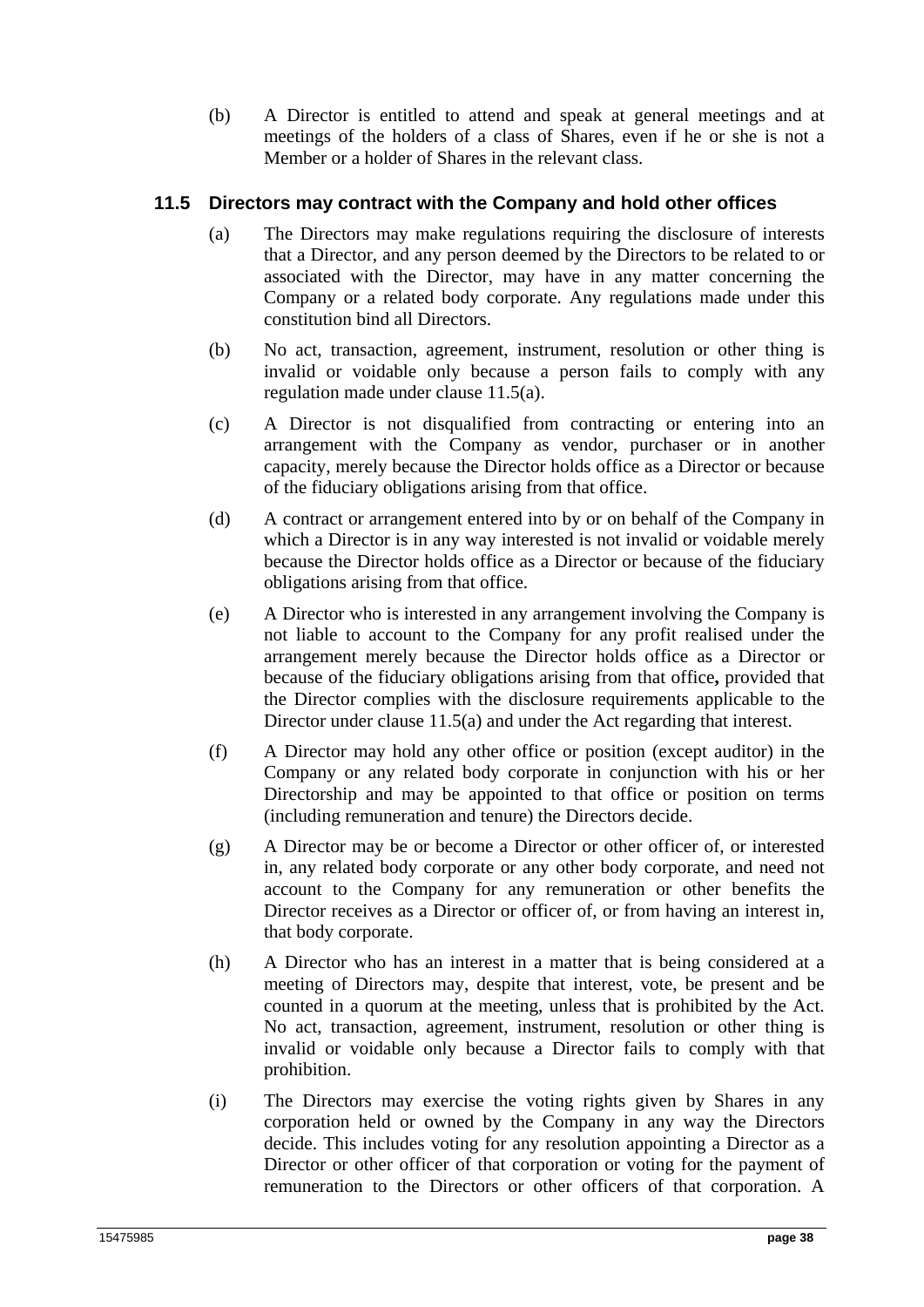Director may, if the law permits, vote for the exercise of those voting rights even though he or she is, or may be about to be appointed, a Director or other officer of that other corporation and, in that capacity, may be interested in the exercise of those voting rights.

(j) A Director who is interested in any contract or arrangement may, despite that interest, witness the fixing of the seal to any document evidencing or otherwise connected with that contract or arrangement.

#### **11.6 Powers and duties of Directors**

- (a) The Directors are responsible for managing the business of the Company and may exercise all powers and do all things that are within the Company's power and are not expressly required by the Act or this constitution to be exercised by the Company in a general meeting.
- (b) The Directors may exercise all the powers of the Company:
	- (1) to borrow or raise money in any other way;
	- (2) to charge any of the Company's property or business or any of its uncalled capital; and
	- (3) to issue debentures or give any security for a debt, liability or obligation of the Company or of any other person.
- (c) Debentures or other securities may be issued on the terms and at prices decided by the Directors, including bearing interest or not, with rights to subscribe for, or exchange into, Shares or other securities in the Company or a related body corporate or with special privileges as to redemption, participating in Share issues, attending and voting at general meetings and appointing Directors.
- (d) The Directors may decide how cheques, promissory notes, banker's drafts, bills of exchange or other negotiable instruments must be signed, drawn, accepted, endorsed or otherwise executed, as applicable, by or on behalf of the Company.
- (e) The Directors may:
	- (1) appoint or employ any person as an officer, agent or attorney of the Company for the purposes, with the powers, discretions and duties (including powers, discretions and duties vested in or exercisable by the Directors), for any period and on any other conditions they decide;
	- (2) authorise an officer, agent or attorney to delegate any of the powers, discretions and duties vested in the officer, agent or attorney; and
	- (3) remove or dismiss any officer, agent or attorney of the Company at any time, with or without cause.
- (f) A power of attorney may contain any provisions for the protection and convenience of the attorney or persons dealing with the attorney that the Directors decide.
- (g) While Stapling applies, the board may in exercising any power or discretion have regard to the interests of the Members and the members of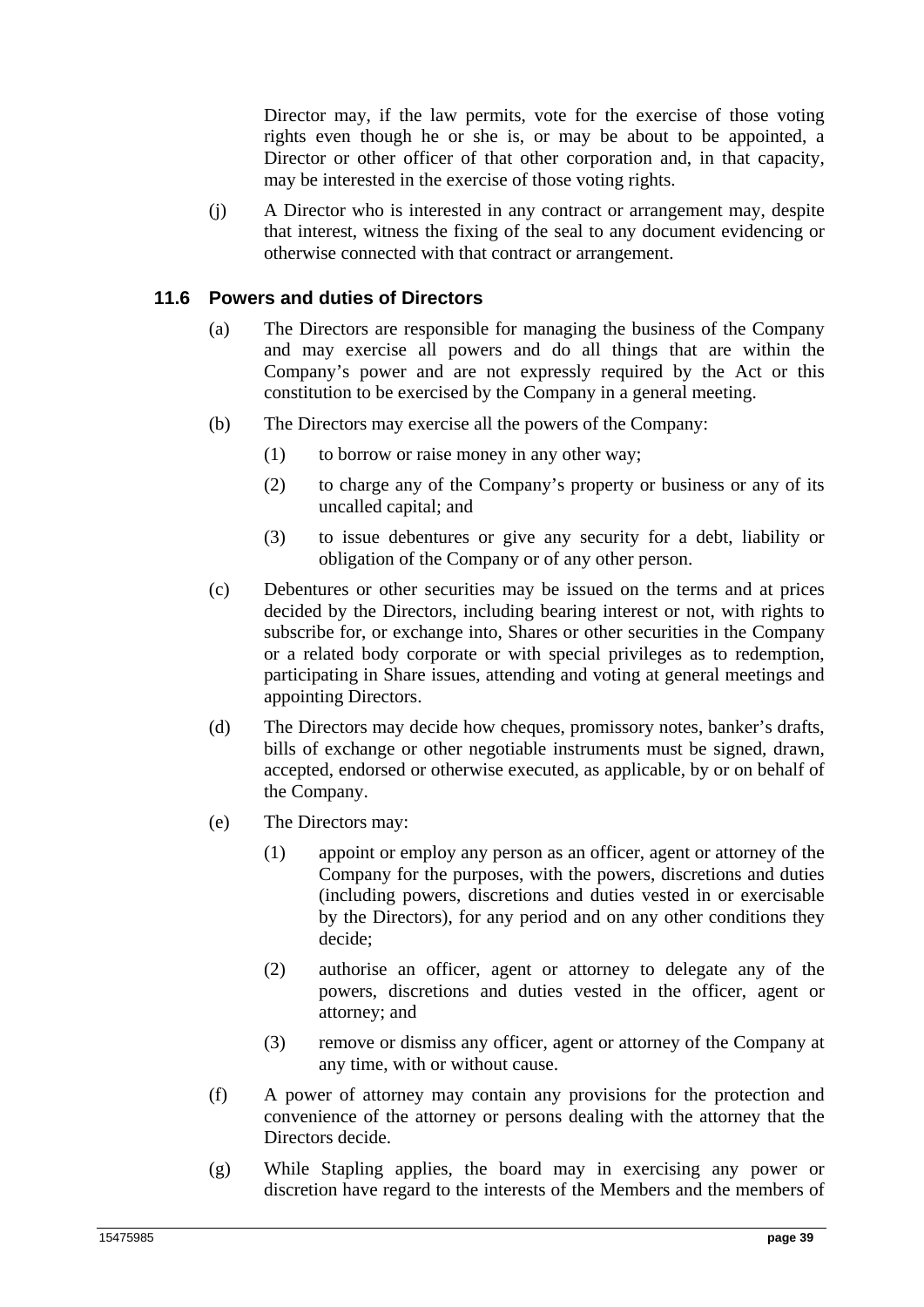each Stapled Entity as a whole and not only to the interests of the Members alone. This is the case notwithstanding any other provision of this constitution or any rule of law or equity to the contrary, other than any relevant provision of the Act.

- (h) While the Company is a wholly owned subsidiary its Directors may, subject to the Act, act in the best interests of the Company's holding company or ultimate holding company.
- (i) Nothing in this clause 11.6 limits the general nature of clause 11.6(a).

# **11.7 Proceedings of Directors**

- (a) The Directors may meet together to attend to business and adjourn and otherwise regulate their meetings as they decide.
- (b) The contemporaneous linking together by telephone or other electronic means of a sufficient number of Directors to constitute a quorum, constitutes a meeting of the Directors. All the provisions in this constitution relating to meetings of the Directors apply, as far as they can and with any necessary changes, to meetings of the Directors by telephone or other electronic means.
- (c) A meeting by telephone or other electronic means is to be taken to be held at the place where the chairperson of the meeting is or at such other place the chairperson of the meeting decides on, as long as at least one of the Directors involved was at that place for the duration of the meeting.
- (d) A Director taking part in a meeting by telephone or other electronic means is to be taken to be present in person at the meeting.
- (e) If, before or during the meeting, any technical difficulty occurs whereby one or more Directors cease to participate, the chairperson may adjourn the meeting until the difficulty is remedied or may, where a quorum of Directors remains present, continue with the meeting.

# **11.8 Calling meetings of Directors**

- (a) A Director may, whenever the Director thinks fit, call a meeting of the Directors.
- (b) A secretary must, if requested by a Director, call a meeting of the Directors.

### **11.9 Notice of meetings of Directors**

- (a) Notice of a meeting of Directors must be given to each person who is at the time the notice is given:
	- (1) a Director, except a Director on leave of absence approved by the Directors; or
	- (2) an alternate Director appointed under clause 11.14 by a Director on leave of absence approved by the Directors.
- (b) A notice of a meeting of Directors:
	- (1) must specify the time and place of the meeting;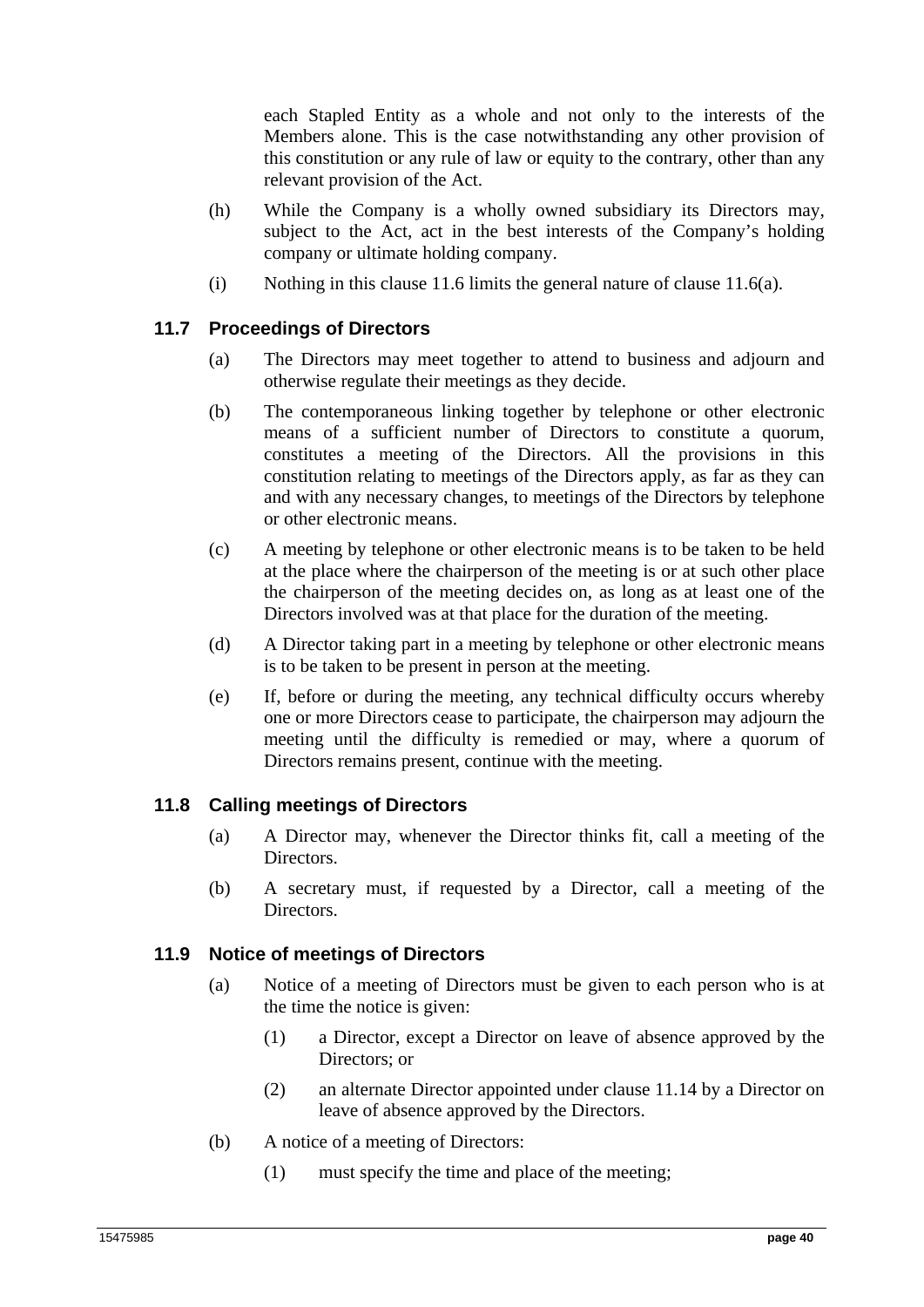- (2) need not state the nature of the business to be transacted at the meeting;
- (3) may, if necessary, be given immediately before the meeting;
- (4) may be given in person or by post or by telephone, fax or other electronic means; and
- (5) will be taken to have been given to an alternate Director if it is given to the Director who appointed that alternate Director.
- (c) A Director or alternate Director may waive notice of a meeting of Directors by giving notice to that effect in person or by post or by telephone, fax or other electronic means.
- (d) Failure to give a Director or alternate Director notice of a meeting of Directors does not invalidate anything done or any resolution passed at the meeting if:
	- (1) the failure occurred by accident or inadvertent error; or
	- (2) the Director or alternate Director attended the meeting or waived notice of the meeting (whether before or after the meeting).
- (e) A person who attends a meeting of Directors waives any objection that person may have to a failure to give notice of the meeting.

### **11.10 Quorum at meetings of Directors**

- (a) No business may be transacted at a meeting of Directors unless a quorum of Directors is present at the time the business is dealt with.
- (b) Unless the Directors decide differently, 2 Directors constitute a quorum.
- (c) If there is a vacancy in the office of a Director, the remaining Directors may act. But, if their number is not sufficient to constitute a quorum, they may act only in an emergency or to increase the number of Directors to a number sufficient to constitute a quorum or to call a general meeting of the Company.

### **11.11 Chairperson and deputy chairperson of Directors**

- (a) The Directors may elect a Director to the office of chairperson of Directors and may elect one or more Directors to the office of deputy chairperson of Directors. The Directors may decide the period for which those offices will be held.
- (b) The office of chairperson of Directors or deputy chairperson of Directors may, if the Directors so resolve, be treated as an extra service or special exertion performed by the Director holding that office for the purposes of clause 11.3(f).
- (c) The chairperson of Directors is entitled (if present within 10 minutes after the time appointed for the meeting and willing to act) to preside as chairperson at a meeting of Directors.
- (d) If at a meeting of Directors:
	- (1) there is no chairperson of Directors;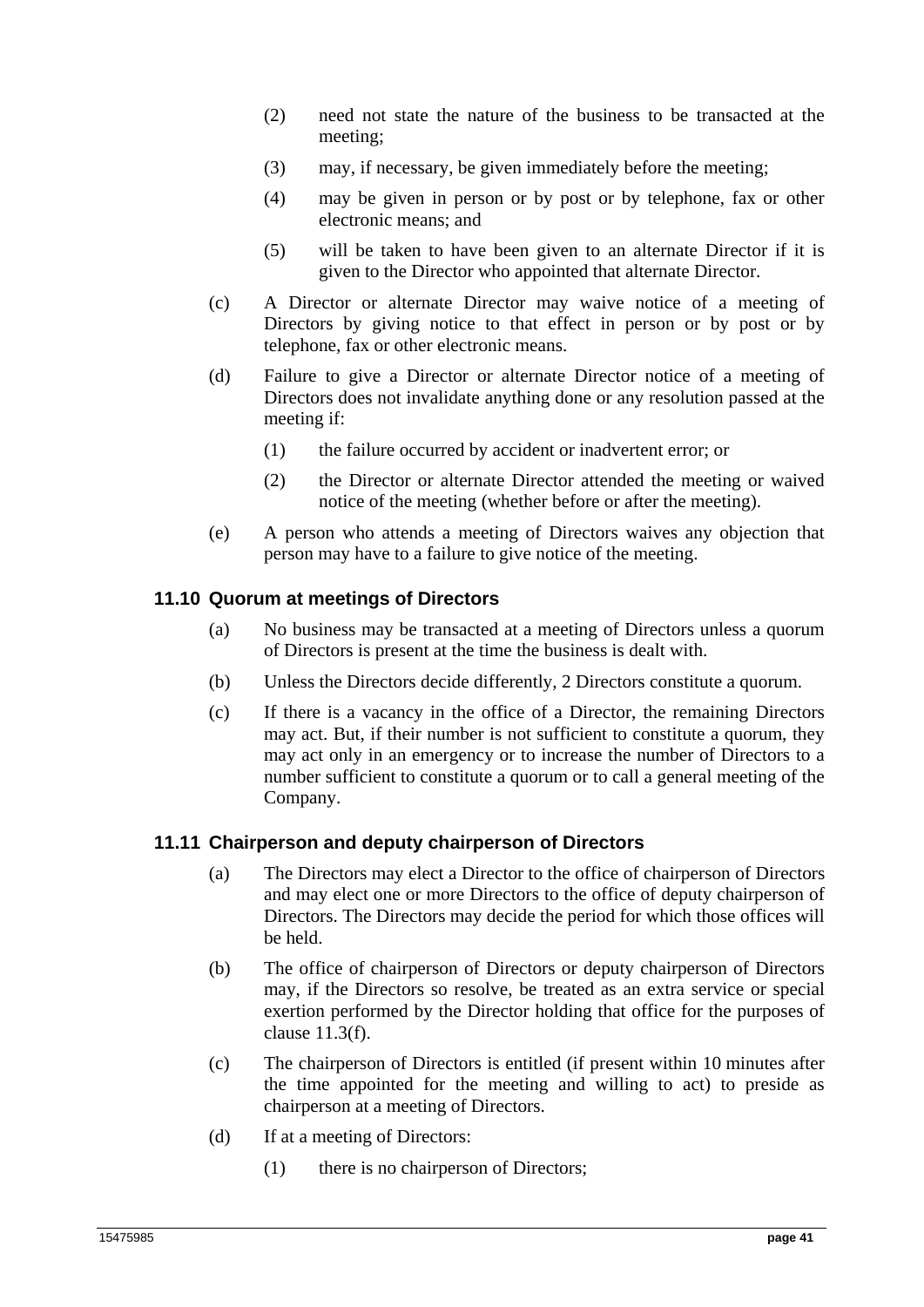- (2) the chairperson of Directors is not present within 10 minutes after the time appointed for the holding of the meeting; or
- (3) the chairperson of Directors is present within that time but is not willing or declines to act as chairperson of the meeting,

the deputy chairperson if any, if then present and willing to act, is entitled to be chairperson of the meeting or if the deputy chairperson is not present or is unwilling or declines to act as chairperson of the meeting, the Directors present must elect one of themselves to chair the meeting.

## **11.12 Decisions of Directors**

- (a) The Directors, at a meeting at which a quorum is present, may exercise any authorities, powers and discretions vested in or exercisable by the Directors under this constitution.
- (b) Questions arising at a meeting of Directors must be decided by a majority of votes cast by the Directors present entitled to vote on the matter.
- (c) Where votes are equal on a proposed resolution:
	- (1) the chairperson of the meeting does not have a second or casting vote; and
	- (2) the proposed resolution is taken as lost.

## **11.13 Written resolutions**

- $(a)$  If:
	- (1) all of the Directors, other than:
		- (A) any Director on leave of absence approved by the Directors;
		- (B) any Director who disqualifies himself or herself from considering the resolution in question; and
		- (C) any Director who would be prohibited by the Act from voting on the resolution in question,

sign or consent to a written resolution; and

(2) the Directors who sign or consent to the resolution would have constituted a quorum at a meeting of Directors held to consider that resolution,

then the resolution is taken to have been passed by a meeting of the Directors.

- (b) A Director may consent to a resolution by:
	- (1) signing the document containing the resolution (or a copy of that document);
	- (2) giving to the Company at its registered office a written notice (including by fax or other electronic means) addressed to the secretary or to the chairperson of Directors signifying assent to the resolution and either setting out its terms or otherwise clearly identifying them; or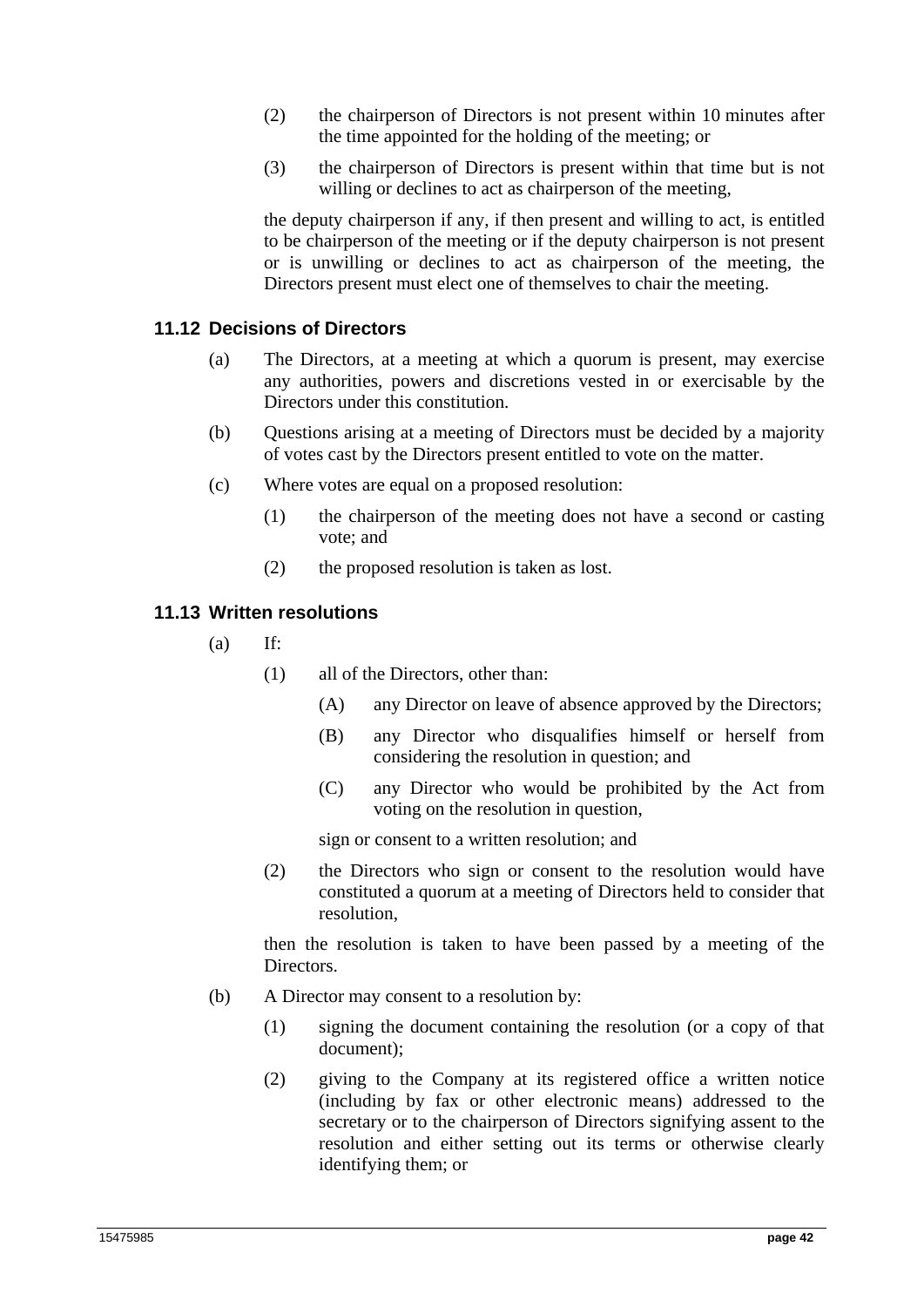(3) telephoning the secretary or the chairperson of Directors and signifying assent to the resolution and clearly identifying its terms.

### **11.14 Alternate Directors**

- (a) A Director may, with the approval of a majority of the other Directors, appoint a person to be the Director's alternate Director for such period as the Director decides.
- (b) An alternate Director may, but need not, be a Member or a Director of the Company.
- (c) One person may act as alternate Director to more than 1 Director.
- (d) In the absence of the appointee, an alternate Director may exercise any powers (except the power to appoint an alternate Director) that the appointee may exercise.
- (e) An alternate Director is entitled, if the appointee does not attend a meeting of Directors, to attend and vote in place of and on behalf of the appointee.
- (f) An alternate Director is entitled to a separate vote for each Director the alternate Director represents in addition to any vote the alternate Director may have as a Director in his or her own right.
- (g) An alternate Director, when acting as a Director, is responsible to the Company for his or her own acts and defaults and is not to be taken to be the agent of the Director by whom he or she was appointed.
- (h) The office of an alternate Director is vacated if and when the appointee vacates office as a Director.
- (i) The appointment of an alternate Director may be terminated or suspended at any time by the appointee or by a majority of the other Directors.
- (j) An appointment, or the termination or suspension of an appointment of an alternate Director, must be in writing and signed and takes effect only when the Company has received notice in writing of the appointment, termination or suspension.
- (k) An alternate Director is not to be taken into account in determining the minimum or maximum number of Directors allowed or the rotation of Directors under this constitution.
- (l) In determining whether a quorum is present at a meeting of Directors, an alternate Director who attends the meeting is to be counted as a Director for each Director on whose behalf the alternate Director is attending the meeting.
- (m) An alternate director is not entitled to receive any remuneration as a director from the company otherwise than out of the remuneration of the director appointing the alternate director but is entitled to travelling, hotel and other expenses reasonably incurred for the purpose of attending any meeting of directors at which the appointee is not present**.**

### **11.15 Committees of Directors**

(a) The Directors may delegate any powers to a committee of Directors.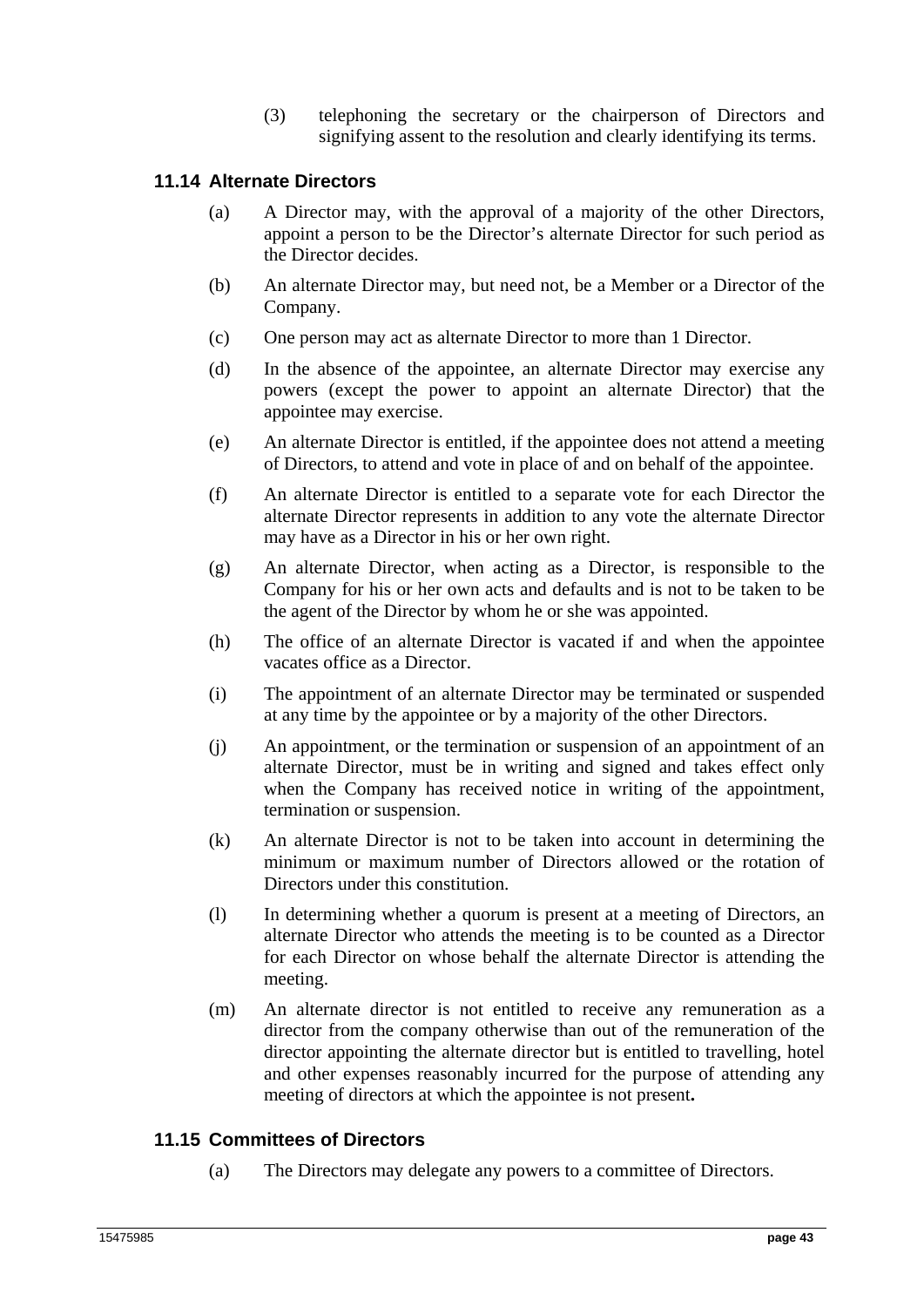- (b) A committee to which any powers have been delegated must exercise the powers delegated in accordance with any directions of the Directors.
- (c) The provisions of this constitution applying to meetings and resolutions of Directors apply, so far as they can and with any necessary changes, to meetings and resolutions of a committee of Directors, except to the extent they are contrary to any direction given under clause 11.15(b).
- (d) Membership of a committee of Directors may, if the Directors so resolve, be treated as an extra service or special exertion performed by the Directors for the purposes of clause 11.3(f).

### **11.16 Delegation to a Director**

- (a) The Directors may delegate any of their powers to 1 Director.
- (b) A Director to whom any powers have been so delegated must exercise the powers delegated in accordance with any directions of the Directors.
- (c) The acceptance of a delegation of powers by a Director may, if the Directors so resolve, be treated as an extra service or special exertion performed by the delegate for the purposes of clause 11.3(f).

### **11.17 Validity of acts**

An act done by a meeting of Directors, a committee of Directors or a person acting as a Director is not invalidated by:

- (a) a defect in the appointment of a person as a Director or a Member of a committee; or
- (b) a person so appointed being disqualified or not being entitled to vote,

if that circumstance was not known by the Directors, committee or person when the act was done.

# **12 Executive officers**

### **12.1 Managing Directors and executive Directors**

- (a) The Directors may appoint one or more of the Directors to the office of managing Director or other executive Director.
- (b) Unless the Directors determine otherwise**,** a managing Director's or other executive Director's appointment automatically terminates if the managing Director or other executive Director ceases to be a Director.
- (c) A managing Director or other executive Director may be referred to by any title the Directors decide on.

### **12.2 Secretary**

- (a) The Directors must appoint at least 1 secretary and may appoint additional secretaries.
- (b) The Directors may appoint 1 or more assistant secretaries.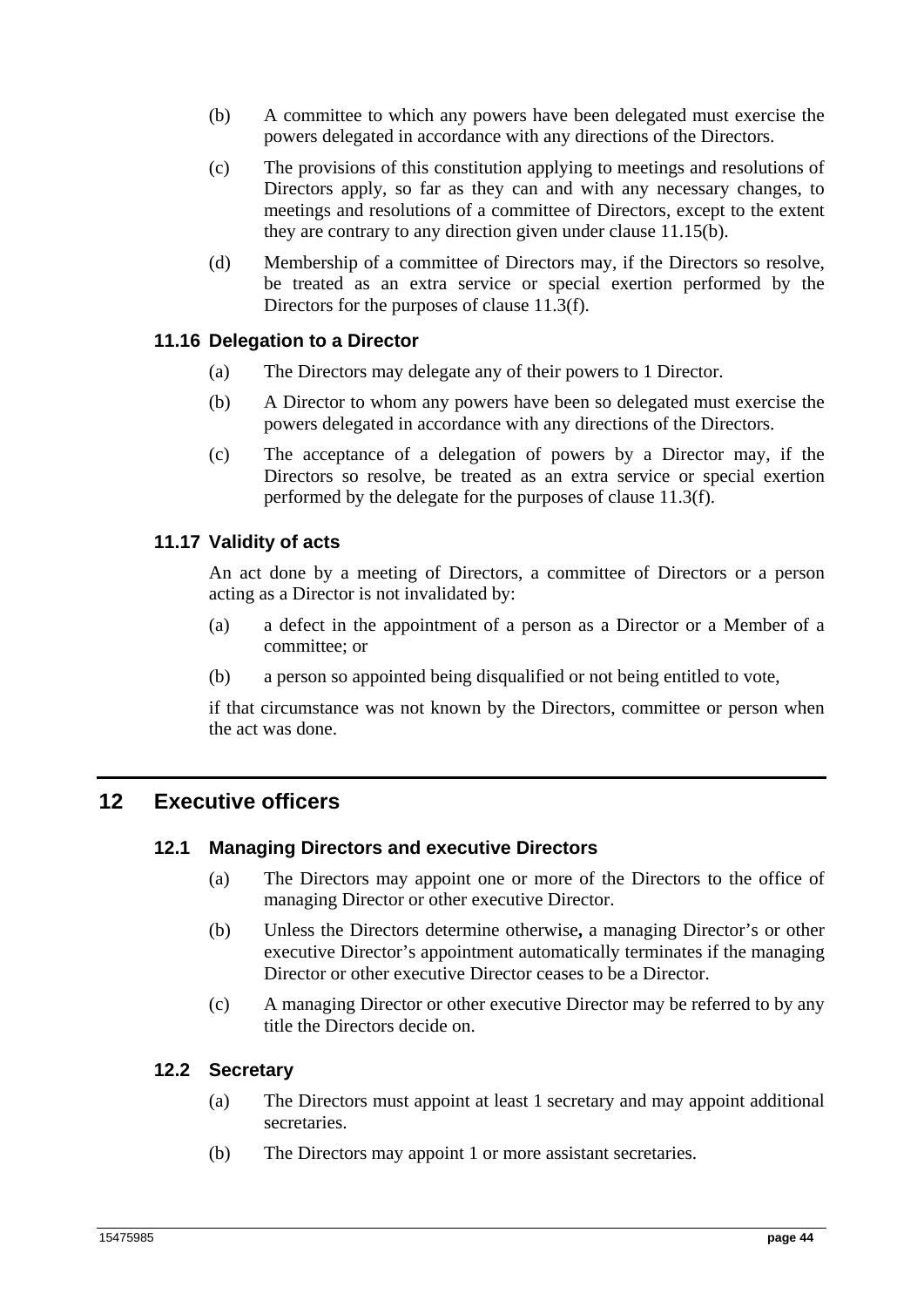## **12.3 Provisions applicable to all executive officers**

- (a) A reference in this clause 12.3 to an executive officer is a reference to a managing Director, executive Director, secretary or assistant secretary appointed under this clause 12.
- (b) The appointment of an executive officer may be for the period, at the remuneration and on the conditions the Directors decide.
- (c) The remuneration payable by the Company to an executive officer must not include a commission on, or percentage of, operating revenue.
- (d) The Directors may:
	- (1) delegate to or give an executive officer any powers, discretions and duties they decide;
	- (2) withdraw, suspend or vary any of the powers, discretions and duties given to an executive officer; and
	- (3) authorise the executive officer to delegate any of the powers, discretions and duties given to the executive officer.
- (e) Unless the Directors decide differently, the office of a Director who is employed by the Company or by a subsidiary of the Company automatically becomes vacant if the Director ceases to be so employed.
- (f) An act done by a person acting as an executive officer is not invalidated by:
	- (1) a defect in the person's appointment as an executive officer;
	- (2) the person being disqualified to be an executive officer; or
	- (3) the person having vacated office,

if the person did not know that circumstance when the act was done.

# **13 Indemnity and insurance**

### **13.1 Persons to whom clauses 13.2 and 13.4 apply**

Clauses 13.2 and 13.4 apply:

- (a) to each person who is or has been a Director, alternate Director or executive officer (within the meaning of clause  $12.3(a)$ ) of the Company; and
- (b) to such other officers or former officers of the Company or of its related bodies corporate as the Directors in each case determine

(each an **Officer** for the purposes of this rule).

### **13.2 Indemnity**

The Company may indemnify each Officer on a full indemnity basis and to the full extent permitted by law against all losses, liabilities, costs, charges and expenses (**Liabilities**) incurred by the Officer as an officer of the Company or of a related body corporate.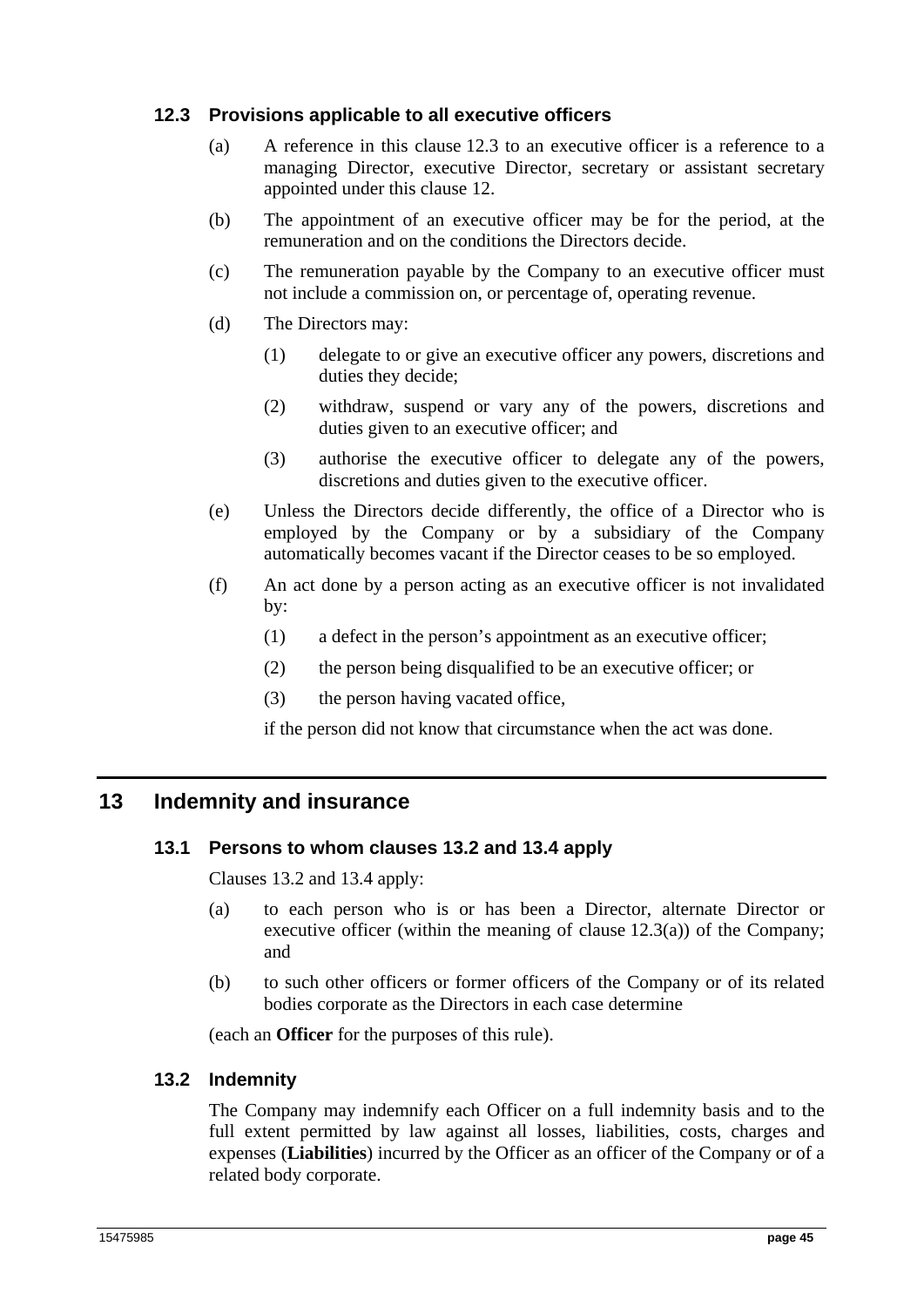# **13.3 Extent of indemnity**

The indemnity in clause 13.2:

- (a) is enforceable without the Officer having to first incur any expense or make any payment;
- (b) is a continuing obligation and is enforceable by the Officer even though the Officer may have ceased to be an officer of the Company or its related bodies corporate; and
- (c) applies to Liabilities incurred both before and after the adoption of this constitution.

## **13.4 Insurance**

The Company may, to the extent permitted by law:

- (a) purchase and maintain insurance; or
- (b) pay or agree to pay a premium for insurance,

for each Officer against any Liability incurred by the Officer as an officer of the Company or of a related body corporate including, but not limited to, a liability for negligence or for reasonable costs and expenses incurred in defending proceedings, whether civil or criminal and whatever their outcome.

# **13.5 Savings**

Nothing in clauses 13.2 or 13.4:

- (a) affects any other right or remedy that a person to whom those rules apply may have in respect of any Liability referred to in those clauses;
- (b) limits the capacity of the Company to indemnify or provide or pay for insurance for any person to whom those rules do not apply; or
- (c) limits or diminishes the terms of any indemnity conferred or agreement to indemnify entered into prior to the adoption of this constitution.

### **13.6 Deed**

The Company may enter into a deed with any Officer to give effect to the rights conferred by this clause 13 or the exercise of a discretion under this clause 13 on such terms as the Directors think fit which are not inconsistent with this clause 13.

# **14 Seals**

### **14.1 Manner of execution**

Without limiting the ways in which the Company can execute documents under the Act and subject to this constitution, the Company may execute a document if the document is signed by:

- (a) 2 Directors; or
- (b) a Director and a secretary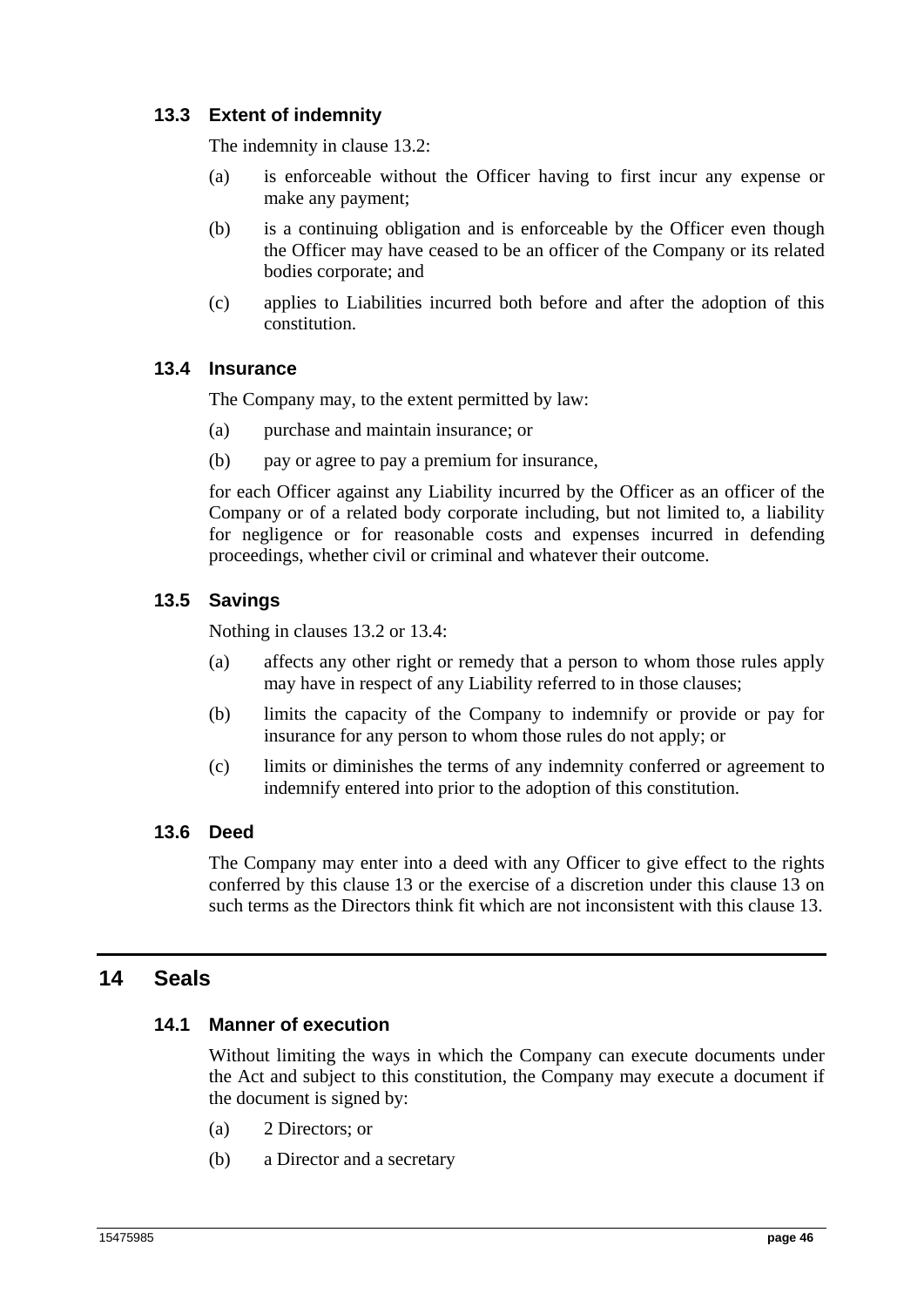### **14.2 Common seal**

The Company may have a common seal. If the Company has a common seal, clauses 14.3 to 14.7 apply.

### **14.3 Safe custody of seal**

The Directors must provide for the safe custody of the seal.

### **14.4 Using the seal**

Subject to clause 14.7 and unless a different procedure is decided by the Directors, if the Company has a common seal any document to which it is affixed must be signed by:

- (a) 2 Directors; or
- (b) by a Director and a secretary; or
- (c) a Director and another person appointed by the Directors to countersign that document or a class of documents in which that document is included.

### **14.5 Seal register**

- (a) The Company may keep a seal register and, on affixing the seal to any document (other than a certificate for securities of the Company) must enter in the register particulars of the document, including a short description of the document.
- (b) The register, or any details from it that the Directors require, may be produced at meetings of Directors for noting the use of the seal since the previous meeting of Directors.
- (c) Failure to comply with clauses 14.5(a) or 14.5(b) does not invalidate any document to which the seal is properly affixed.

### **14.6 Duplicate seals and certificate seals**

- (a) The Company may have 1 or more duplicate seals for use in place of its common seal outside the State or Territory where its common seal is kept. Each duplicate seal must be a facsimile of the common seal of the Company with the addition on its face of the words "duplicate seal" and the name of the place where it is to be used.
- (b) A document sealed with an duplicate seal, or a certificate seal as provided in clause 14.7, is to be taken to have been sealed with the common seal of the Company.

# **14.7 Sealing and signing certificates**

The Directors may decide either generally or in a particular case that the seal and the signature of any Director, secretary or other person is to be printed on or affixed to any certificates for securities in the Company by some mechanical or other means.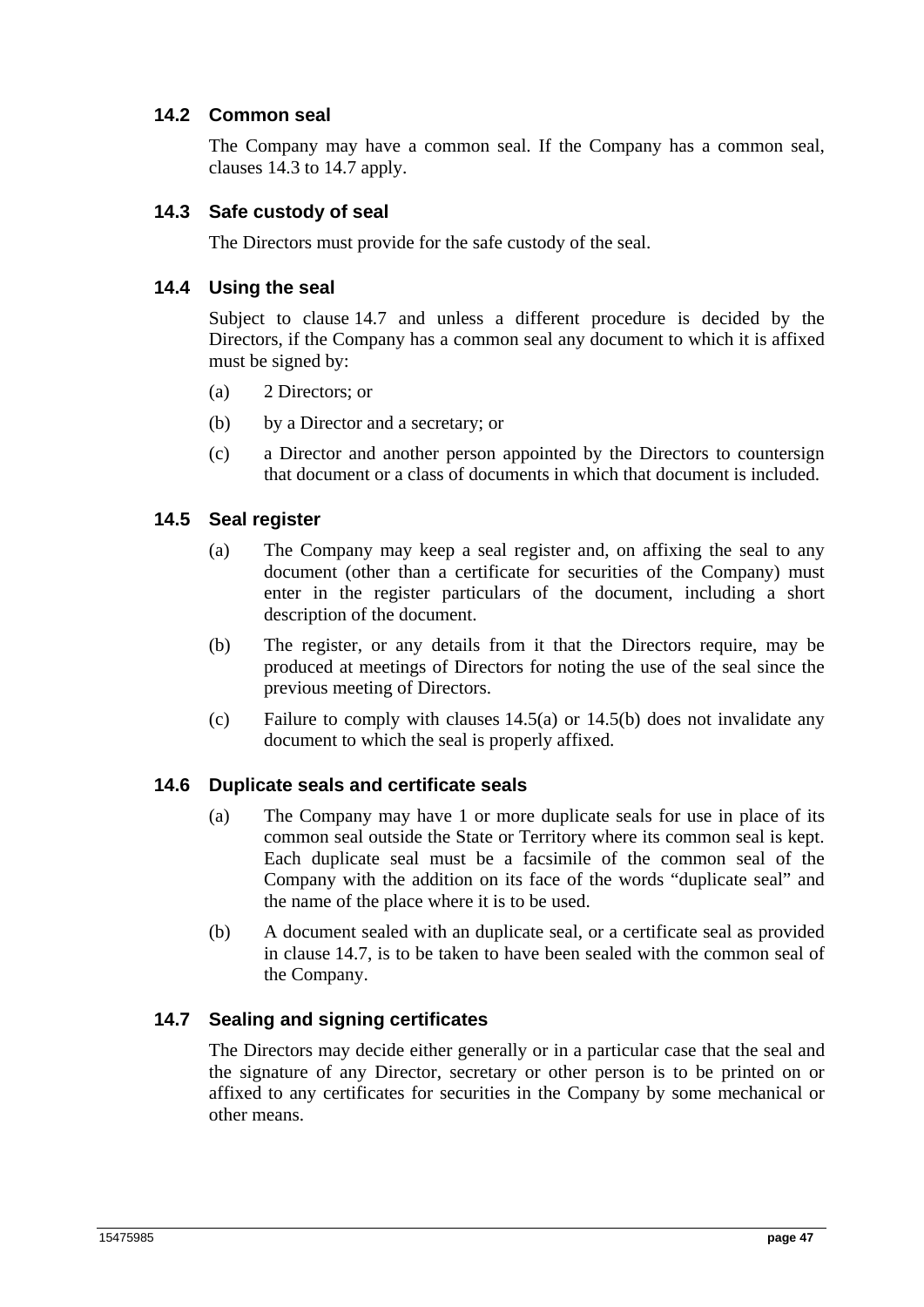# **15 Distribution of profits**

## **15.1 Dividends**

- (a) The Directors may pay any interim and final dividends that, in their judgment, the financial position of the Company justifies.
- (b) The Directors may rescind a decision to pay a dividend if they decide, before the payment date, that the Company's financial position no longer justifies the payment.
- (c) The Directors may pay any dividend required to be paid under the terms of issue of a Share.
- (d) Paying a dividend does not require confirmation at a general meeting.
- (e) Subject to any rights or restrictions attached to any Shares or class of Shares:
	- (1) all dividends must be paid equally on all Shares, except that a partly paid Share confers an entitlement only to the proportion of the dividend which the amount paid (not credited) on the Share is of the total amounts paid and payable (excluding amounts credited);
	- (2) for the purposes of clause  $15.1(e)(1)$ , unless the Directors decide otherwise, an amount paid on a Share in advance of a call is to be taken as not having been paid until it becomes payable; and
	- (3) interest is not payable by the Company on any dividend.
- (f) Subject to the ASX Settlement Operating Rules, the Directors may fix a record date for a dividend, with or without suspending the registration of transfers from that date under clause 7.4.
- (g) Subject to the ASX Settlement Operating Rules, a dividend in respect of a Share must be paid to the person who is registered, or entitled under clause 7.1(c) to be registered, as the holder of the Share:
	- (1) where the Directors have fixed a record date in respect of the dividend, on that date; or
	- (2) where the Directors have not fixed a record date in respect of that dividend, on the date fixed for payment of the dividend,

and a transfer of a Share that is not registered, or left with the Company for registration under clause 7.1(b), on or before that date is not effective, as against the Company, to pass any right to the dividend.

- (h) When resolving to pay a dividend, the Directors may direct payment of the dividend from any available source permitted by law, including:
	- (1) subject to 15.1(r), wholly or partly by the distribution of specific assets, including paid-up Shares or other securities of the Company or of another body corporate, either generally or to specific Members; and
	- (2) unless prevented by the Listing Rules, to particular Members wholly or partly out of any particular fund or reserve or out of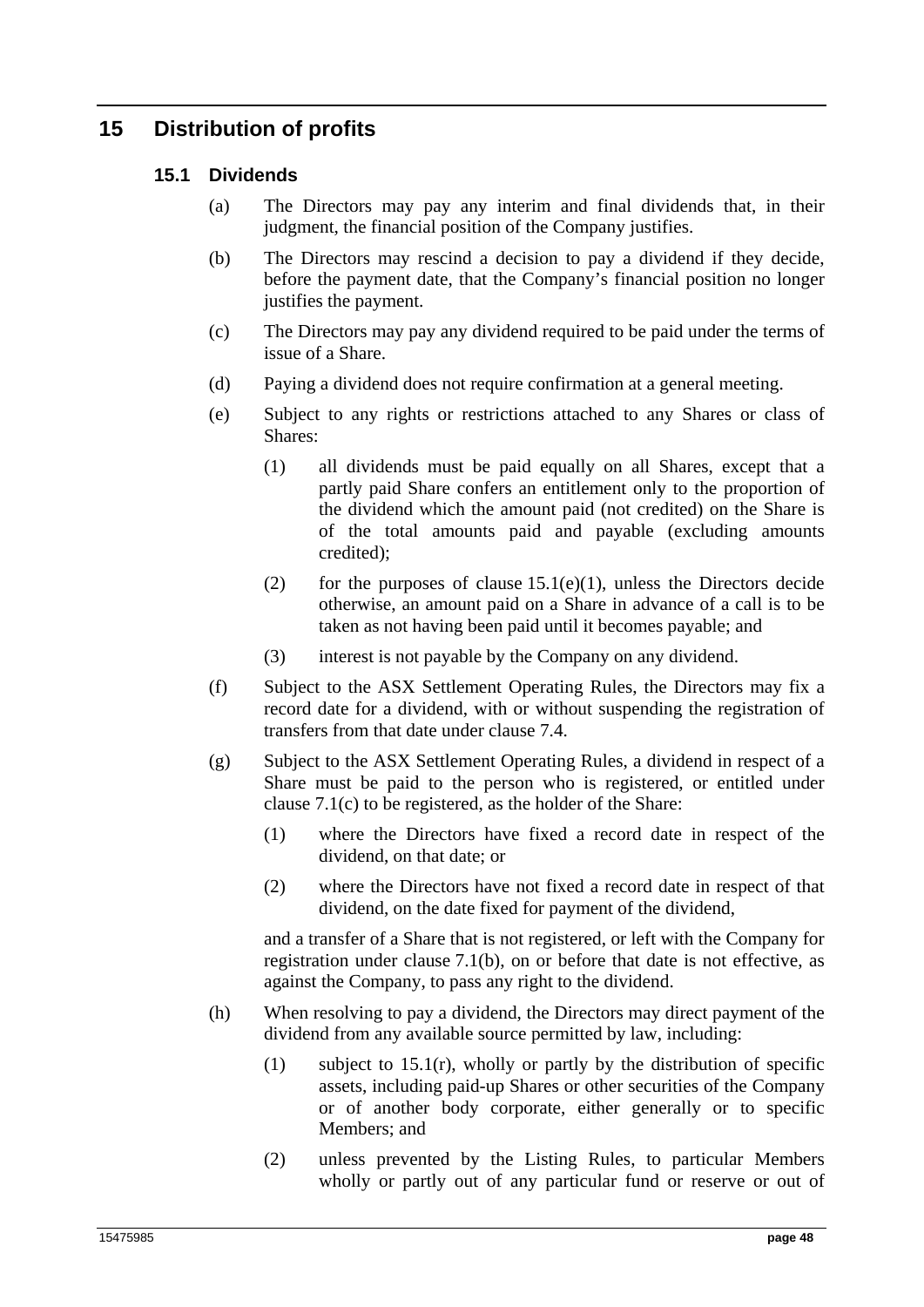profits derived from any particular source, and to the other Members wholly or partly out of any other particular fund or reserve or out of profits derived from any other particular source.

- (i) Subject to the ASX Settlement Operating Rules, where a person is entitled to a Share because of a transmission event, the Directors may, but need not, retain any dividends payable on that Share until that person becomes registered as the holder of that Share or transfers it.
- (j) The Directors may retain from any dividend payable to a Member any amount presently payable by the Member to the Company and apply the amount retained to the amount owing.
- (k) The Directors may decide the method of payment of any dividend or other amount in respect of a Share. Different methods of payment may apply to different Members or groups of Members (such as overseas Members). Without limiting any other method of payment which the Company may adopt, payment in respect of a Share may be made:
	- (1) by cheque sent to the address of the Member shown in the register of Members or, in the case of joint holders, to the address shown in the register of Members of any of the joint holders, or to such other address as the Member or any of the joint holders in writing direct; or
	- (2) by such electronic or other means approved by the Directors directly to an account (of a type approved by the Directors) nominated in writing by the Member or the joint holders.

The Directors may decide that, where both electronic means of payment and payment by cheque are offered by the Company to Members, the cost of issuing a cheque to a Member who elects to be paid by cheque may be deducted from any dividend payable to that Member.

- (l) The Directors may adopt procedures limiting the type of accounts which are eligible to receive payment under clause **Error! Reference source not found.**.
- (m) A cheque sent under clause **Error! Reference source not found.** may be made payable to bearer or to the order of the Member to whom it is sent or another person that the Member directs and is sent at the Member's risk.
- (n) If the Directors decide that payments will be made by electronic transfer into an account (of a type approved by Directors) nominated by a Member, but no such account is nominated by the Member or an electronic transfer into a nominated account is rejected or refunded, the Company may credit the amount payable to an account of the Company to be held until the Member nominates a valid account.
- (o) Where a Member does not have a registered address or the Company believes that a Member is not known at the Member's registered address, the Company may credit an amount payable in respect of the Member's shares to an account of the Company to be held until the Member claims the amount payable or nominates an account into which a payment may be made.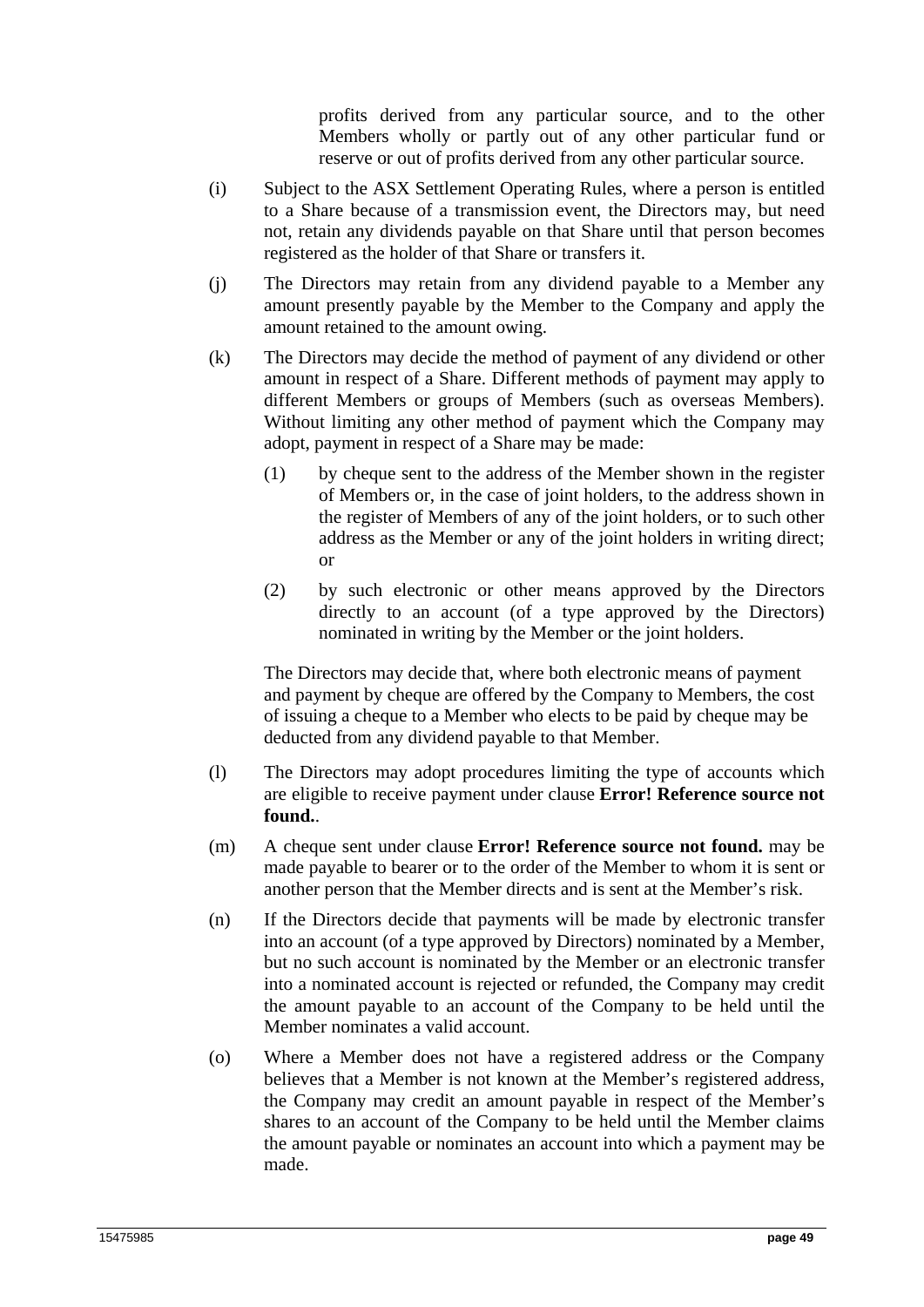- (p) An amount credited to an account under clauses  $15.1(n)$  or  $15.1(o)$  is to be treated as having been paid to the Member at the time it is credited to that account. The Company will not be a trustee of the Money and no interest will accrue on the money.
- (q) If a cheque for an amount payable under clause 15.1(k) is not presented for payment for at least 11 calendar months after issue or an amount is held in an account under clauses 15.1(n) or 15.1(o) for at least 11 calendar months, the Directors may reinvest the amount, after deducting reasonable expenses, into Shares in the Company on behalf of, and in the name of, the Member concerned and may stop payment on the cheque. The Shares may be acquired on market or by way of new issue at a price the Directors accept is market price at the time. Any residual sum which arises from the reinvestment may be carried forward or donated to charity on behalf of the Member, as the Directors decide. The Company's liability to provide the relevant amount is discharged by an application under this clause 15.1(q). The Directors may do anything necessary or desirable (including executing any document) on behalf of the Member to effect the application of an amount under this clause 15.1(q). The Directors may determine other rules to regulate the operation of this clause 15.1(q) and may delegate their power under this clause to any person.
- (r) While Stapling applies, the Directors must not grant any Shares unless an offer is made at the same time to issue and allot an identical number of Attached Securities. No offer, other than an offer for an equal number of Shares and Attached Securities, will be valid. Shares issued in unequal numbers to the number of Attached Securities issued will be immediately voided and any proceeds received in consideration of these Shares shall be returned to subscribers.

# **15.2 Capitalising profits**

- (a) Subject to the Listing Rules, any rights or restrictions attached to any Shares or class of Shares and any special resolution of the Company, the Directors may capitalise and distribute among those Members who would be entitled to receive dividends and in the same proportions, any amount:
	- (1) forming part of the undivided profits of the Company;
	- (2) representing profits arising from an ascertained accretion to capital or a revaluation of the assets of the Company;
	- (3) arising from the realisation of any assets of the Company; or
	- (4) otherwise available for distribution as a dividend.
- (b) The Directors may resolve that all or any part of the capitalised amount is to be applied:
	- (1) in paying up in full, at an issue price decided by the resolution, any unissued Shares in or other securities of the Company;
	- (2) in paying up any amounts unpaid on Shares or other securities held by the Members; or
	- (3) partly as specified in clause  $15.2(b)(1)$  and partly as specified in clause 15.2(b)(2).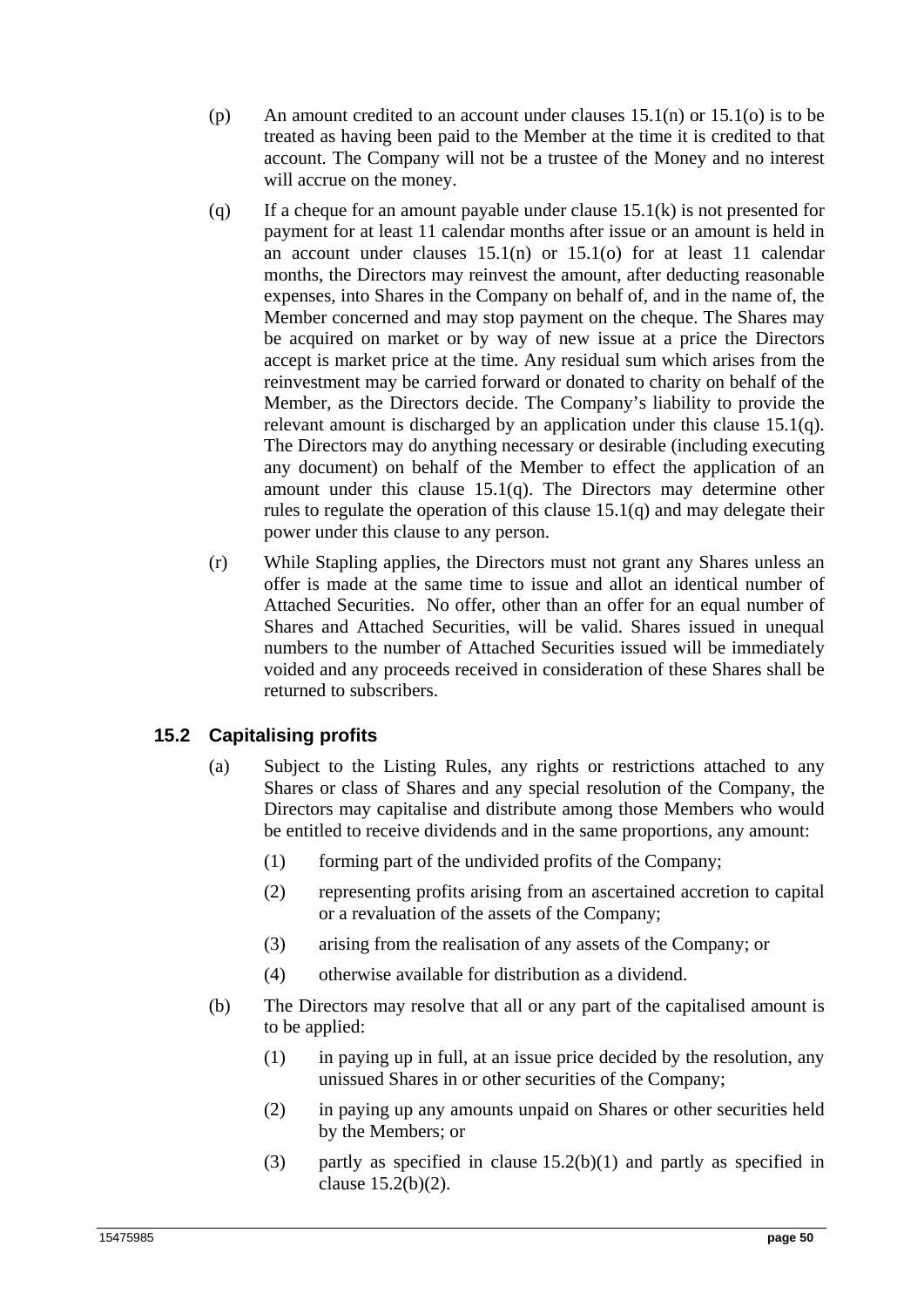The Members entitled to share in the distribution must accept that application in full satisfaction of their interest in the capitalised amount.

- (c) Clauses 15.1(e), (f) and (g) apply, so far as they can and with any necessary changes, to capitalising an amount under this clause 15.2 as if references in those clauses to:
	- (1) a dividend were references to capitalising an amount; and
	- (2) a record date were references to the date the Directors resolve to capitalise the amount under this clause 15.2.
- (d) Where in accordance with the terms and conditions on which Options to take up Shares are granted (and being Options existing at the date of the passing of the resolution referred to in clause 15.2(b)) a holder of those Options will be entitled to an issue of bonus Shares under this clause 15.2, the Directors may in determining the number of unissued Shares to be so issued, allow in an appropriate manner for the future issue of bonus Shares to Options holders.

#### **15.3 Ancillary powers**

- (a) To give effect to any resolution to reduce the capital of the Company, to satisfy a dividend as set out in clause **Error! Reference source not found.** or to capitalise any amount under clause 15.2, the Directors may:
	- (1) settle as they think expedient any difficulty that arises in making the distribution or capitalisation and, in particular, make cash payments in cases where Members are entitled to fractions of shares or other securities and decide that amounts or fractions of less than a particular value decided by the Directors may be disregarded to adjust the rights of all parties;
	- $(2)$  fix the value for distribution of any specific assets:
	- (3) pay cash or issue Shares or other securities to any Member to adjust the rights of all parties;
	- (4) vest any of those specific assets, cash, Shares or other securities in a trustee on trust for the persons entitled to the distribution or capitalised amount that seem expedient to the Directors; and
	- (5) authorise any person to make, on behalf of all the Members entitled to any specific assets, cash, Shares or other securities as a result of the distribution or capitalisation, an agreement with the Company or another person which provides, as appropriate, for the distribution or issue to them of Shares or other securities credited as fully paid up or for payment by the Company on their behalf of the amounts or any part of the amounts remaining unpaid on their existing Shares or other securities by applying their respective proportions of the amount resolved to be distributed or capitalised.
- (b) Any agreement made under an authority referred to in clause 15.3(a)(5) is effective and binds all Members concerned.
- (c) If a distribution, transfer or issue of specific assets, Shares or securities to a particular Member or Members is, in the Directors' discretion, considered impracticable or would give rise to parcels of securities which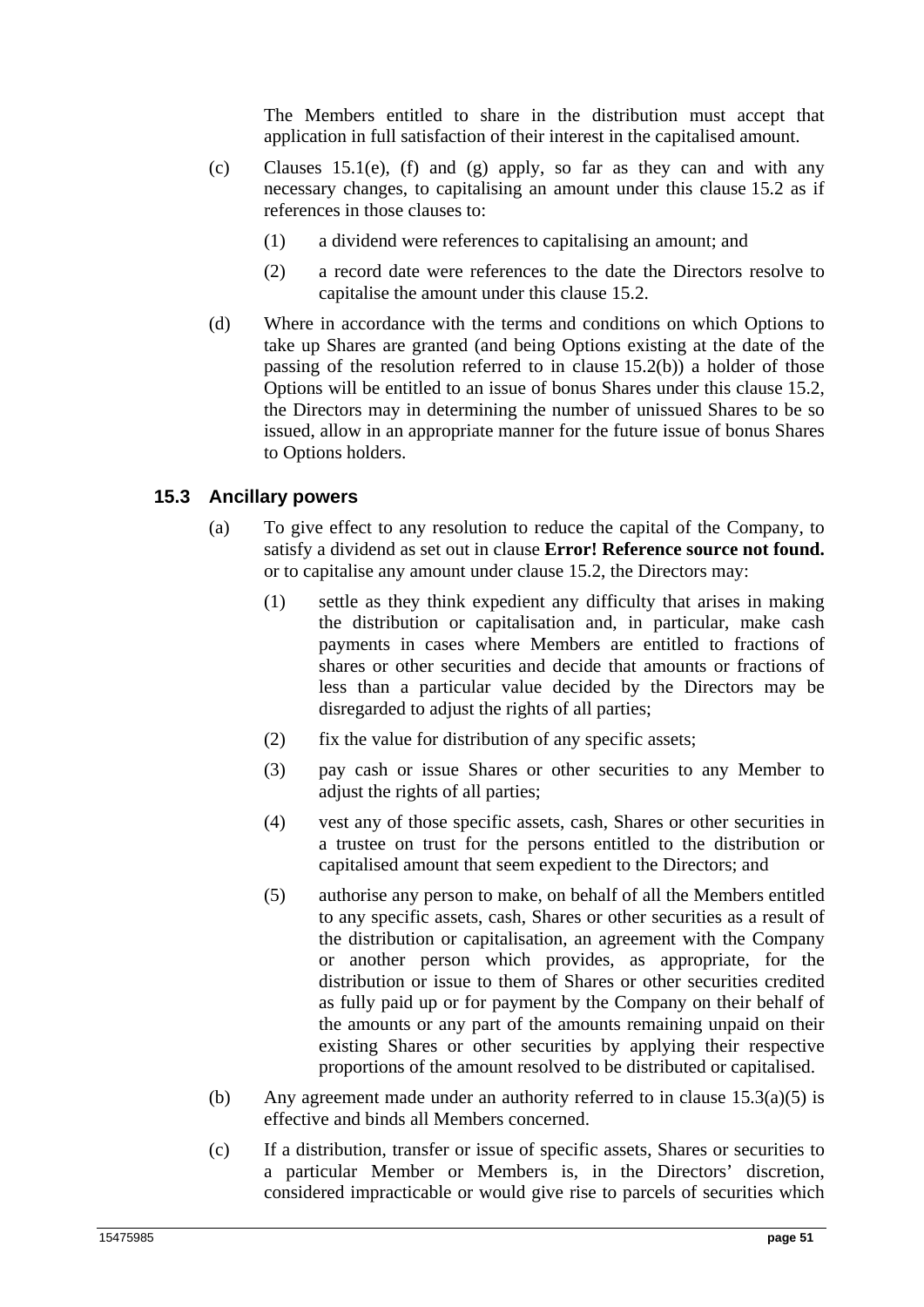do not constitute a marketable parcel, the Directors may make a cash payment to those Members or allocate the assets, Shares or securities to a trustee to be sold on behalf of, and for the benefit of, those Members, instead of making the distribution, transfer or issue to those Members.

(d) If the Company distributes to Members (either generally or to specific Members) securities in the Company or in another body corporate or trust (whether as a dividend or otherwise and whether or not for value), each of those Members appoints the Company as his or her agent to do anything needed to give effect to that distribution, including agreeing to become a member of that other body corporate.

### **15.4 Reserves**

- (a) The Directors may set aside out of the Company's profits any reserves or provisions they decide.
- (b) The Directors may appropriate to the Company's profits any amount previously set aside as a reserve or provision.
- (c) Setting aside an amount as a reserve or provision does not require the Directors to keep the amount separate from the Company's other assets or prevent the amount being used in the Company's business or being invested as the Directors decide.

## **15.5 Carrying forward profits**

The Directors may carry forward any part of the profits remaining that they consider should not be distributed as dividends or capitalised, without transferring those profits to a reserve or provision.

### **15.6 Share investment plan**

The Directors may, subject to 15.1(o):

- (a) establish a Share investment plan on terms they decide, under which:
	- (1) the whole or any part of any dividend or interest due to Members or holders of any convertible securities of the Company who participate in the plan on their Shares or any class of Shares or any convertible securities; or
	- (2) any other amount payable to Members,

may be applied in subscribing for or purchasing securities of the Company or of a related body corporate; and

(b) amend, suspend or terminate a Share investment plan.

### **15.7 Dividend selection plans**

The Directors may:

(a) implement a dividend selection plan on terms they decide, under which participants may choose: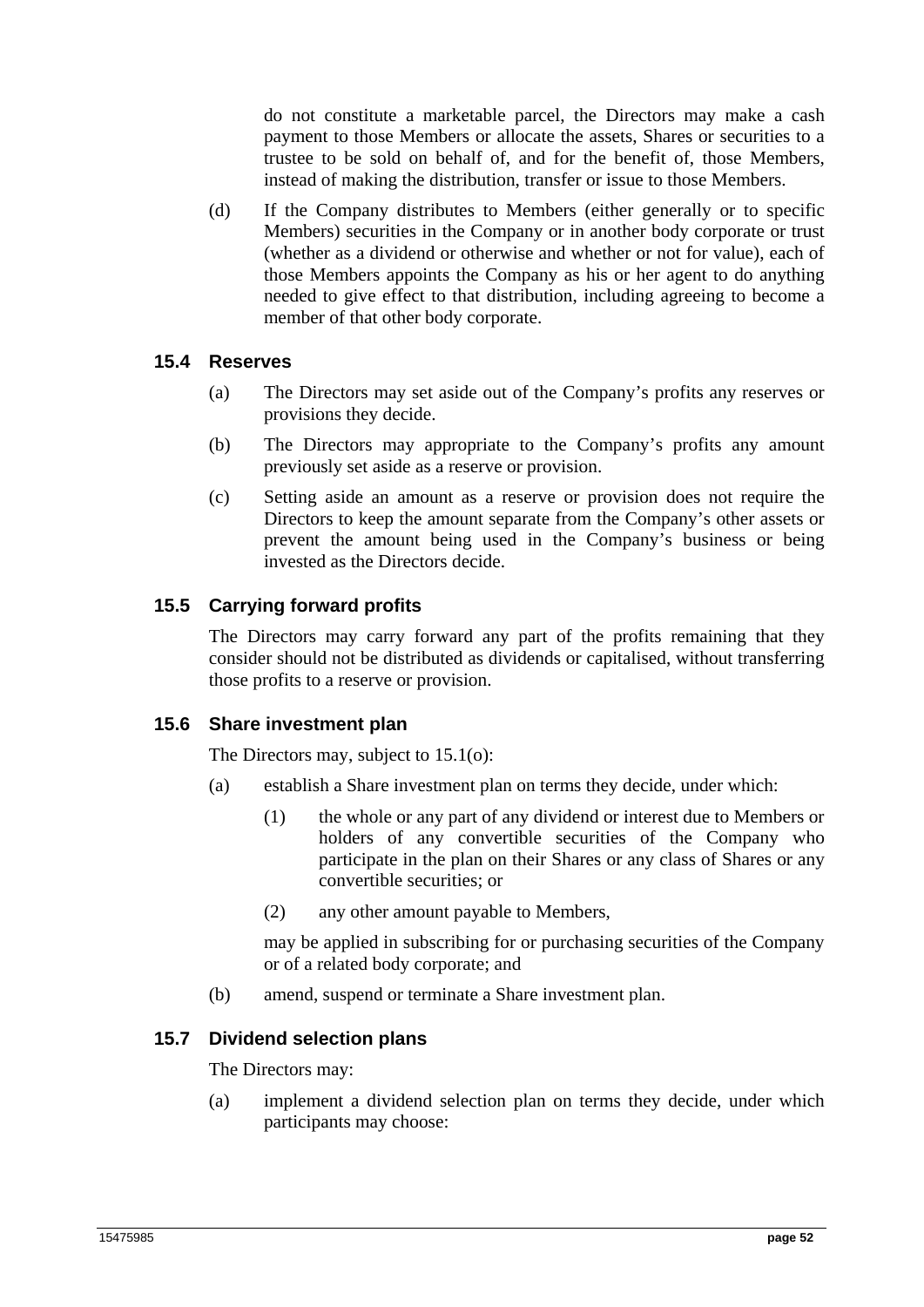- (1) to receive a dividend from the Company paid wholly or partly out of any particular fund or reserve or out of profits derived from any particular source; or
- (2) to forego a dividend from the Company in place of some other form of distribution from the Company or another body corporate or a trust; and
- (b) amend, suspend or terminate a dividend selection plan.

# **16 Winding up**

### **16.1 Distributing surplus**

Subject to this constitution and the rights or restrictions attached to any Shares or class of Shares:

- (a) if the Company is wound up and the property of the Company available for distribution among the Members is more than sufficient to pay:
	- (1) all the debts and liabilities of the Company; and
	- (2) the costs, charges and expenses of the winding up,

the excess must be divided among the Members in proportion to the number of Shares held by them, irrespective of the amounts paid or credited as paid on the Shares;

- (b) for the purpose of calculating the excess referred to in clause  $16.1(a)$ , any amount unpaid on a Share is to be treated as property of the Company;
- (c) the amount of the excess that would otherwise be distributed to the holder of a partly paid Share under clause 16.1(a) must be reduced by the amount unpaid on that Share at the date of the distribution; and
- (d) if the effect of the reduction under clause  $16.1(c)$  would be to reduce the distribution to the holder of a partly paid Share to a negative amount, the holder must contribute that amount to the Company.

### **16.2 Dividing property**

- (a) If the Company is wound up, the liquidator may, with the sanction of a special resolution:
	- (1) divide amongst the Members the whole or any part of the Company's property; and
	- (2) decide how the division is to be carried out as between the Members or different classes of Members.
- (b) A division under clause 16.2(a) need not accord with the legal rights of the Members and, in particular, any class may be given preferential or special rights or may be excluded altogether or in part.
- (c) Where a division under clause 16.2(a) does not accord with the legal rights of the Members, a Member is entitled to dissent and to exercise the same rights as if the special resolution sanctioning that division were a special resolution passed under section 507 of the Act.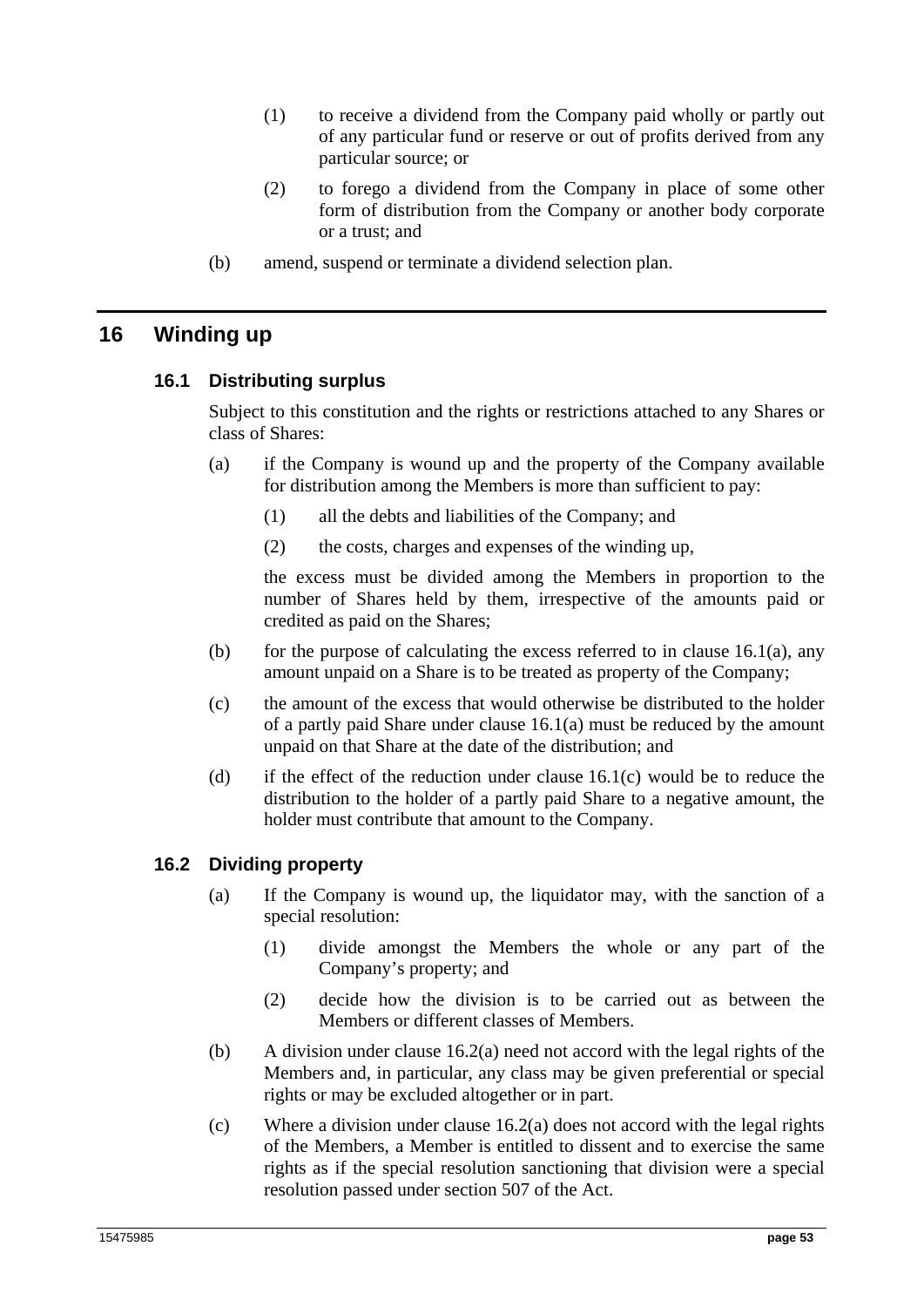- (d) If any of the property to be divided under clause  $16.2(a)$  includes securities with a liability to calls, any person entitled under the division to any of the securities may, within 10 days after the passing of the special resolution referred to in clause 16.2(a), by written notice direct the liquidator to sell the person's proportion of the securities and account for the net proceeds. The liquidator must, if practicable, act accordingly.
- (e) Nothing in this clause 16.2 takes away from or affects any right to exercise any statutory or other power which would have existed if this rule were omitted.
- (f) Clause 15.3 applies, so far as it can and with any necessary changes, to a division by a liquidator under clause 16.2(a) as if references in clause 15.3 to:
	- (1) the Directors were references to the liquidator; and
	- (2) a distribution or capitalisation were references to the division under clause 16.2(a).

# **17 Inspection of and access to records**

- (a) A person who is not a Director does not have the right to inspect any of the Directors papers, books, records or documents of the Company, except as provided by law, or this constitution, or as authorised by the Directors, or by resolution of the Members.
- (b) The Company may enter into contracts with its Directors or former Directors agreeing to provide continuing access for a specified period after the Director ceases to be a Director to Directors papers, books, records and documents of the Company which relate to the period during which the Director or former Director was a Director on such terms and conditions as the Directors think fit and which are not inconsistent with this clause 17.
- (c) The Company may procure that its subsidiaries provide similar access to Directors papers, books, records or documents as that set out in clauses 17(a) and 17(b).
- (d) This clause 17 does not limit any right the Directors or former Directors otherwise have.

# **18 Notices**

### **18.1 Notices by the Company to Members**

- (a) Without limiting any other way in which notice may be given to a Member under this constitution, the Act or the Listing Rules, the Company may give a notice to a Member by:
	- (1) delivering it personally to the Member;
	- (2) sending it by prepaid post to the Member's address in the register of Members or any other address the Member supplies to the Company for giving notices;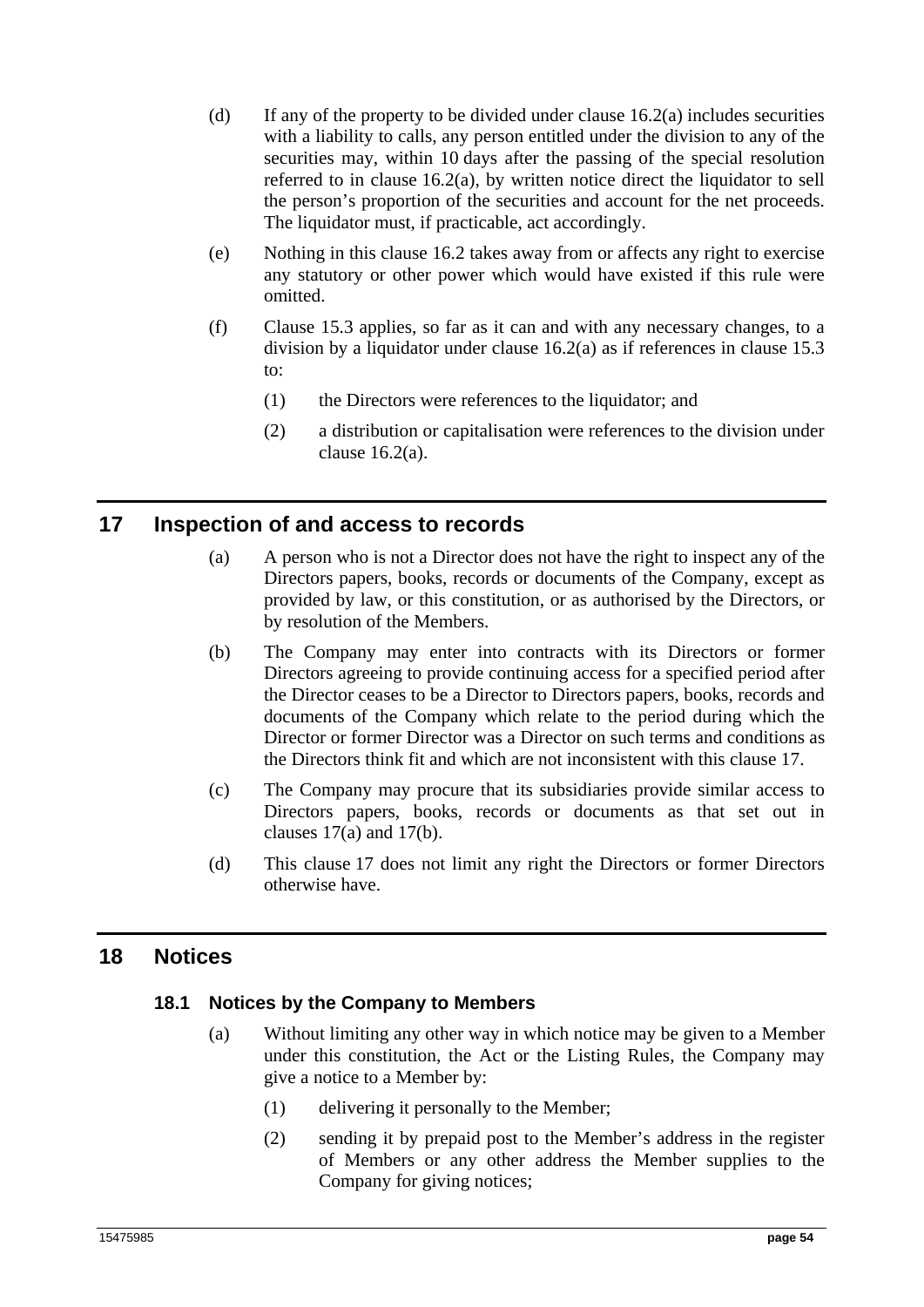- (3) sending it by fax or other electronic means to the fax number or electronic address the member has supplied to the Company for giving notices; or
- (4) by notifying the Member of the notices availability by an electronic means nominated by the Member for that purpose.
- (b) The Company may give a notice to the joint holders of a share by giving the notice in the way authorised by clause  $18.1(a)$  to the joint holder who is named first in the register of members for the share.
- (c) The Company may give a notice to a person entitled to a share as a result of a transmission event by delivering it or sending it in the manner authorised by clause 18.1(a) addressed to the name or title of the person, to:
	- (1) the address, fax number or electronic address that person has supplied to the Company for giving notices to that person; or
	- (2) if that person has not supplied an address, fax number or electronic address, to the address, fax number or electronic address to which the notice might have been sent if that transmission event had not occurred.
- (d) A notice given to a member under clauses  $18.1(a)$  or  $18.1(b)$  is, even if a transmission event has occurred and whether or not the Company has notice of that occurrence:
	- (1) duly given for any shares registered in that person's name, whether solely or jointly with another person; and
	- (2) sufficiently served on any person entitled to the shares because of the transmission event.
- (e) A notice given to a person who is entitled to a Share because of a transmission event is sufficiently served on the member in whose name the share is registered.
- (f) A person who, because of a transfer of Shares, becomes entitled to any shares registered in the name of a member, is taken to have received every notice which, before that person's name and address is entered in the register of members for those Shares, is given to the Member complying with this clause 18.1.
- (g) A signature to any notice given by the Company to a Member under this clause 18.1 may be printed or affixed by some mechanical or other means.
- (h) Where a Member does not have a registered address or where the Company believes that Member is not known at the Member's registered address, all notices are taken to be:
	- (1) given to the Member if the notice is exhibited in the Company's registered office for a period of 48 hours; and
	- (2) served at the commencement of that period,

unless and until the member informs the Company of the Member's address.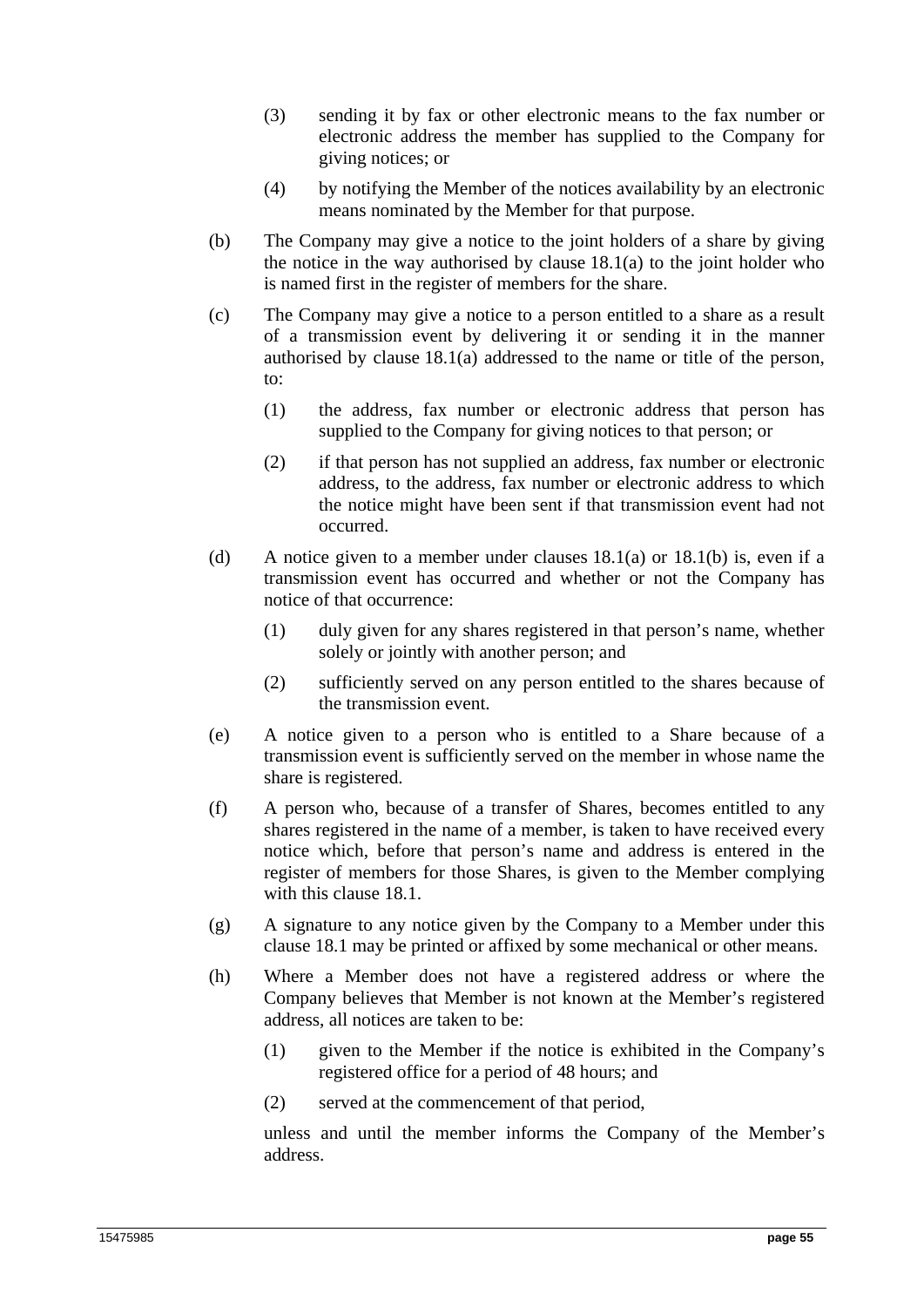## **18.2 Notices by the company to directors**

The Company may give a notice to a director or alternate director by:

- (a) delivering it personally to him or her;
- (b) sending it by prepaid post to his or her usual residential or business address, or any other address he or she has supplied to the Company for giving notices; or
- (c) sending it by fax or other electronic means to the fax number or electronic address he or she has supplied to the company for giving notices.

## **18.3 Notices by directors to the company**

A director or alternate director may give a notice to the company by:

- (a) delivering it to the Company's registered office;
- (b) sending it by prepaid post to the Company's registered office; or
- (c) sending it by fax or other electronic means to the principal fax number or electronic address at the Company's registered office.

### **18.4 Time of service**

- (a) A notice from the Company properly addressed and posted is taken to be served:
	- (1) if it is a notice concerning a general meeting, at 10.00am on the day after the date it is posted; or
	- (2) in any other case, at the time the letter would be delivered in the ordinary course of post.
- (b) A certificate signed by a secretary or officer of the Company to the effect that a notice was duly posted under this constitution is conclusive evidence of that fact.
- (c) Where the Company sends a notice by fax, the notice is taken as served at the time the fax is sent if the correct fax number appears on the facsimile transmission report produced by the sender's fax machine.
- (d) Where the Company sends a notice by electronic transmission, the notice is taken as served at the time the electronic transmission is sent if a message indicating receipt has been received by the Company.
- (e) Where the Company gives a notice to a member by any other means permitted by the Act relating to the giving of notices and electronic means of access to them, the notice is taken as given at 10.00am on the day after the date on which the member is notified that the notice is available.
- (f) Where a given number of days' notice or notice extending over any other period must be given, the day of service is not to be counted in the number of days or other period.

### **18.5 Other communications and documents**

Clauses 18.1 to 18.4 (inclusive) apply, so far as they can and with any necessary changes, to serving any communication or document.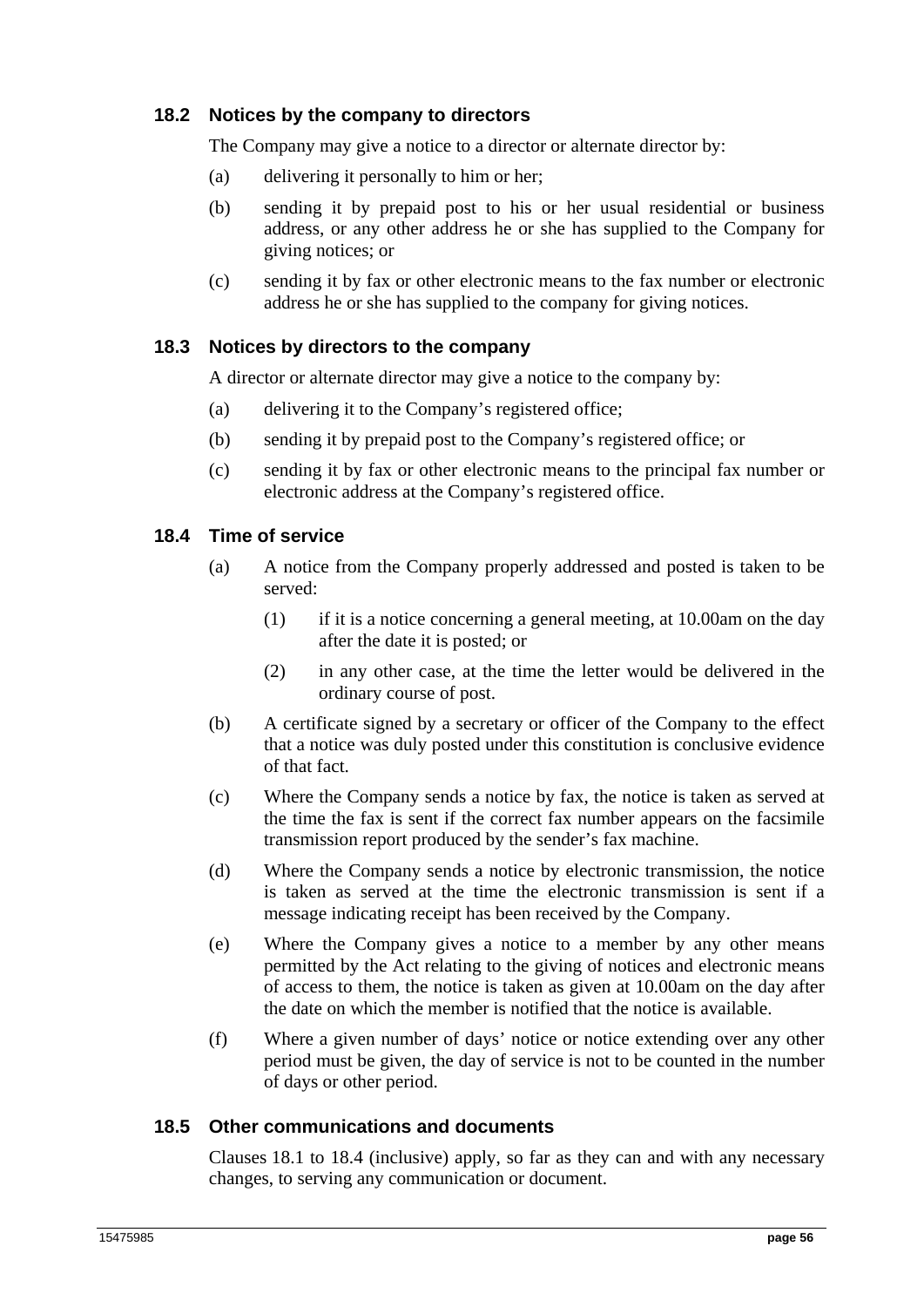### **18.6 Written notices**

A reference in this constitution to a written notice includes a notice given by fax or other electronic means.

# **19 Stapling**

## **19.1 Stapling**

Each Ordinary Share Stapled to the Attached Securities forms a Stapled Security and each Stapled Security must be registered in the Stapled Security Register, the intention being that a Share and the Attached Securities which are Stapled together are treated as one security to the extent possible at law.

## **19.2 Ability of Directors to Staple**

The Directors may at any time staple an un-Stapled Ordinary Share to the Attached Securities which is not Stapled.

## **19.3 Issue of Stapled Securities required**

While Stapling applies, the Directors must not issue Shares unless it is satisfied that each of those Shares will be Stapled to Attached Securities to form a Stapled Security.

## **19.4 Paramountcy of Stapling**

- (a) While Stapling applies, no Director or any Member must do any act, matter or thing nor refrain from doing any act, matter or thing if to do so or refrain from doing so (as the case may be) would result directly or indirectly in any Ordinary Share no longer being Stapled as a Stapled Security.
- (b) While Stapling applies, the Directors must use every endeavour to procure that the Stapled Securities are listed on Exchange as one joint security and that Shares are dealt with under this document in a manner consistent with the provisions of the constitutions of the Stapled Entities as regards Shares Stapled with those Securities.
- (c) However, nothing in clause 19 prohibits the Directors from determining the Unstapling Date.

# **19.5 Unstapling Date**

- (a) Subject to the Act, the Listing Rules and approval by special resolutions of the Members and the members of each Stapled Entity respectively, the Directors may determine that the Stapling provisions of this document will cease to apply and that a particular date is to be the Unstapling Date.
- (b) On and from the Unstapling Date, each Share ceases to be Stapled to each Attached Security and the Directors must do all things reasonably necessary to procure that each Share is Unstapled.